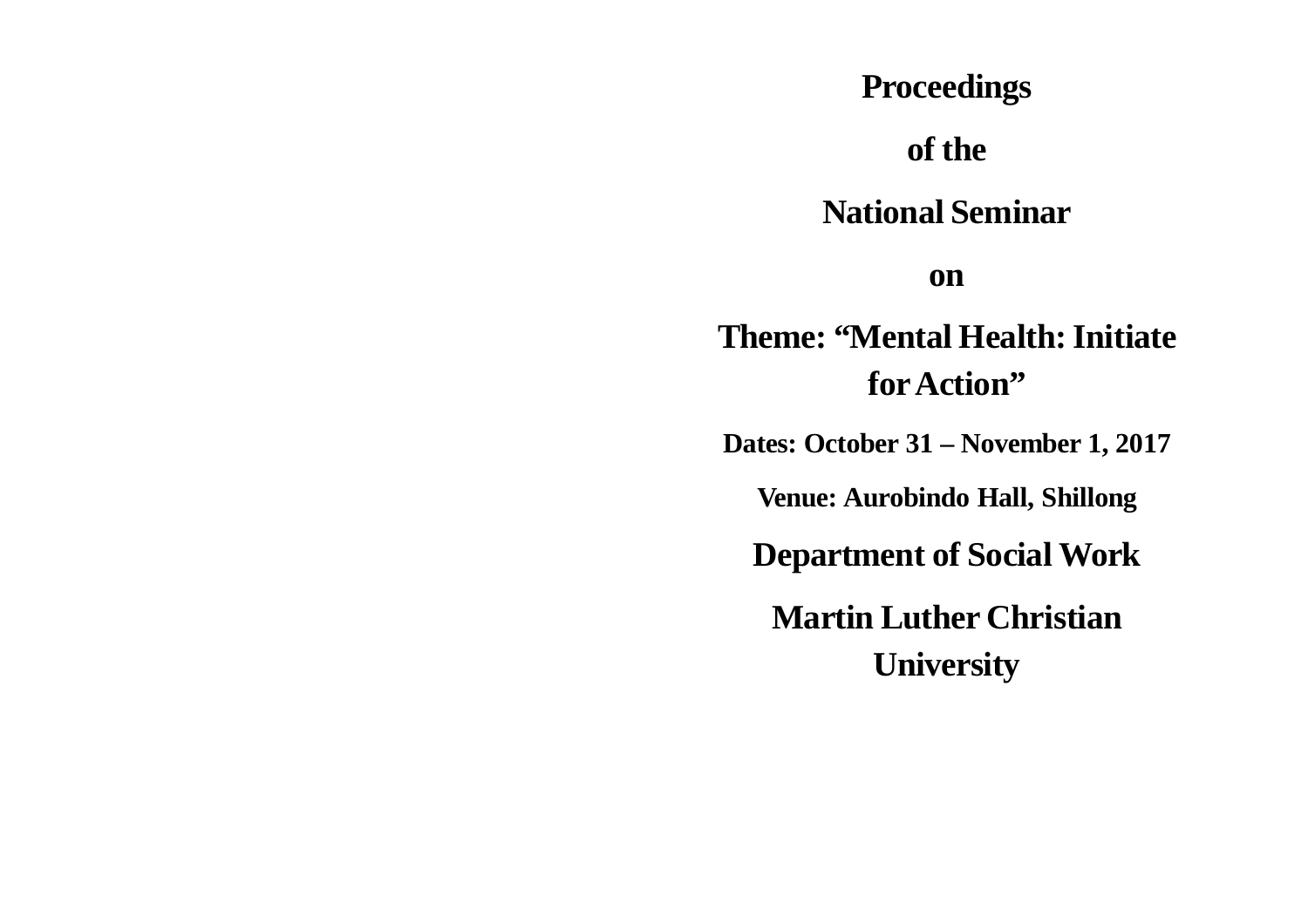#### **Message from the Vice Chancellor**

#### **Dr. Vincent T. Darlong**

Vice Chancellor Martin Luther Christian University, Shillong

It is heartening to note that the MLCU constantly endeavours to be relevant to the community in terms of the courses offered and thus, the knowledge and skills of the students have to be relevant to the changing and demanding context. With immense satisfaction, I take this opportunity to congratulate the Department of Social Work for organising the National Seminar which is one such endeavour that provided a platform for academicians, faculty and professionals from the region and outside to share knowledge based on research and for students to learn from such academic discourses. The Department has taken a very apt theme, 'mental health: initiate for action'. In a changing context where people especially the youth, women and elderly are faced with the contemporary challenges, and where overall mental morbidity in the country reported as 13.7%, discussing about ways to tackle such problems is therefore timely.

I hope that the seminar will not be an end in itself but the learning and insights learnt through the presentations and discussions will enable the Department of Social Work to take forward 'mental health' in its curriculum, conducting research so as to inform the curriculum of the needs and conducting community projects to address issues related to mental illness.

I take this opportunity to also extend our gratitude to the North Eastern Council and the Deputy Commissioner, East Khasi Hills District (Voluntary Action Fund) for extending their kind support towards the seminar.

With best wishes,

Dr. Vincent T. Darlong

### **Preface**

The proceedings of the National Seminar contain the written version of the contribution presented during the National Seminar on "Mental Health: Initiate for Action" that was held on October 31 – November 1, 2017 at the Aurobindo Hall, Shillong.

The seminar provided a setting for discussing emerging issues in the field of mental health by various professionals who had vast experience in the field as well as the emerging scholars and researchers. The seminar had a good participation from eminent persons from NIMHANS, Bangalore, retired professors of AIIMS, New Delhi and the Lokopriya Gopinath Bordoloi Regional Institute of Mental Health, Tezpur and also emerging professionals from Mizoram, Assam, and Meghalaya.

The contribution of the speakers in each of the four themes was highly appreciated. It is important to note that the students, research scholars and practising professionals from the NGOs have also benefitted from the academic discourse. It is important to note that the articles in this volume are entirely the views and opinions of the authors and does not reflect the views of the University.

The seminar has also shed more light for the Department to include 'mental health' as an important component in the curriculum of social work. The gap in the limited number of mental health professionals is also felt and therefore training of mental health professionals at different levels is a priority. Moreover, it is evident that there is a gap in the knowledge of mental illnesses and its related issues in the state of Meghalaya and the region. Innovative community projects on mental health would also have to be taken up by the Department.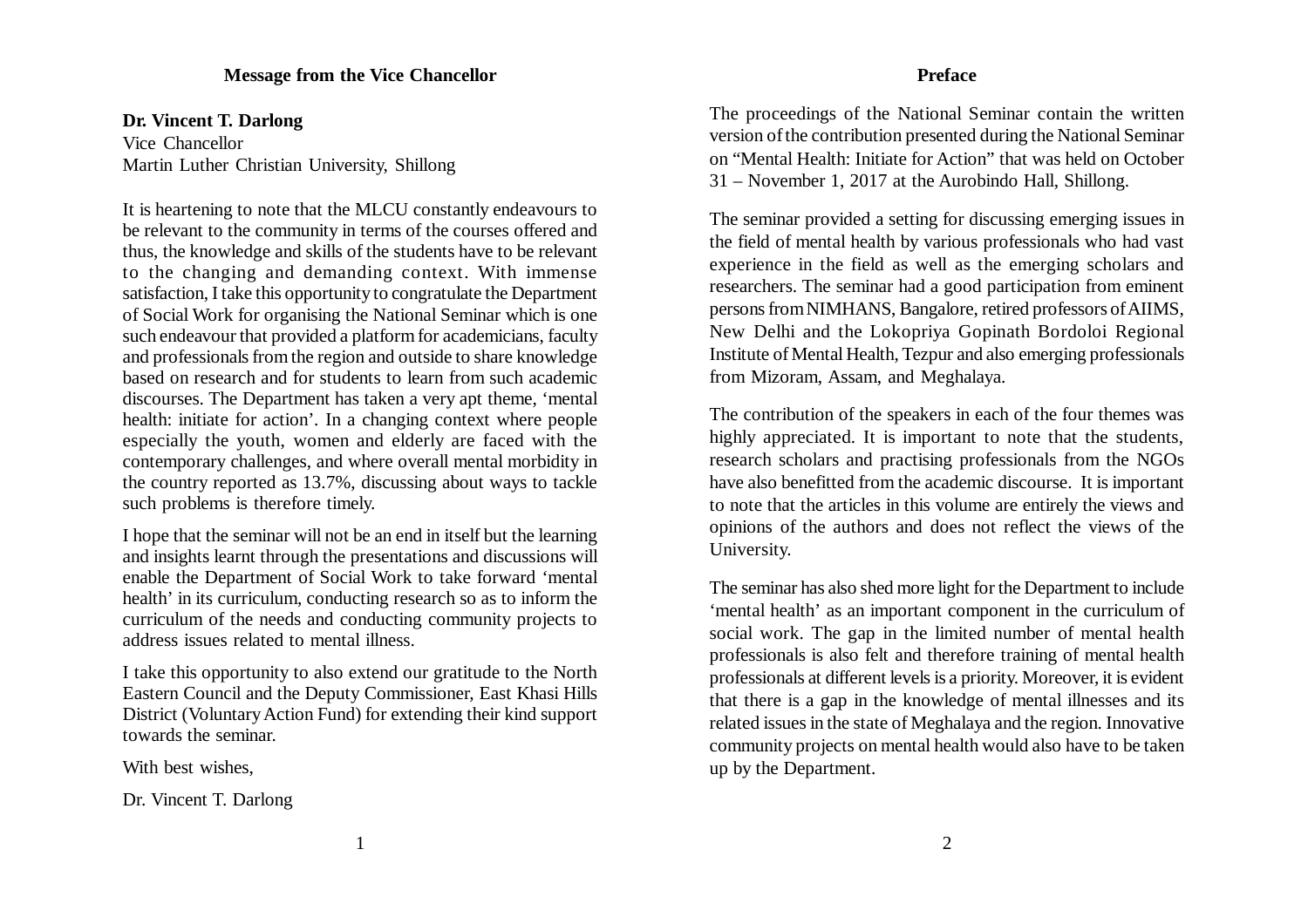I would like to thank all the faculty of the Department of Social Work who tirelessly worked towards making the seminar a success. I would like to give a special word of gratitude to our sponsors, the North Eastern Council and Deputy Commissioner, East Khasi Hills District (Voluntary Action Fund) for extending their financial support towards the seminar.

I hope that the Department of Social Work would be able to spearhead many more seminars on emerging issues in future.

**Dr. Melari Shisha Nongrum** Convener

| <b>Table of Contents</b>                                                                                                                                              | Page Nos. |  |
|-----------------------------------------------------------------------------------------------------------------------------------------------------------------------|-----------|--|
| <b>Key Note Address</b>                                                                                                                                               | 5         |  |
| Mental Health Integration in Educational<br>and Health Institutions                                                                                                   | 8         |  |
| Career Support Systems in Schools in Meghalaya                                                                                                                        | 15        |  |
| Meaning in life as experienced by Mizo women in midlife                                                                                                               | 23        |  |
| <b>Community Based Participatory Research:</b><br>its relevance in addressing social issues in Meghalaya                                                              | 35        |  |
| Community Mental Health - Role of stakeholders                                                                                                                        | 42        |  |
| Understanding Qualitative experiences of parents<br>caring a child with Autism Spectrum Disorder                                                                      | 55        |  |
| Community Based Participatory Approach in setting up<br>Community Mental HealthProgramme in Meghalaya, India,<br>with particular reference to enhance family supports |           |  |
| system for Schizophrenia in Meghalaya, India                                                                                                                          | 66        |  |
| No one left behind                                                                                                                                                    | 82        |  |
| Impact of Mental Health Research in India                                                                                                                             | 88        |  |
| Mental Health: A Priority                                                                                                                                             | 94        |  |
| Mental Health Advocacy and policy in Meghalaya                                                                                                                        | 95        |  |
| Recommendations                                                                                                                                                       | 96        |  |
| Core organising team                                                                                                                                                  | 97        |  |
| Annexure : Programme of the Seminar                                                                                                                                   |           |  |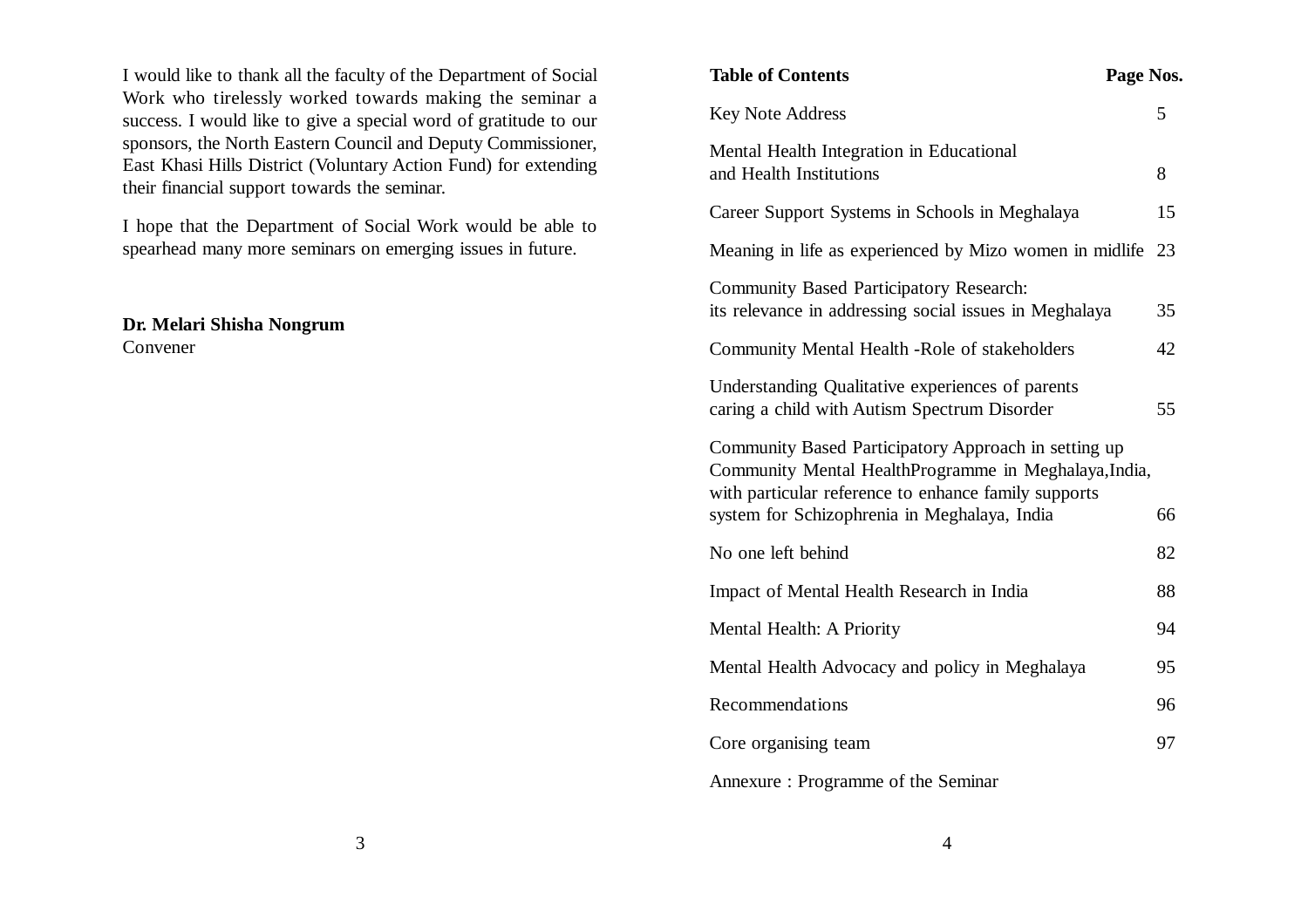#### **Key Note Address**

### **Dr. Kasi Sekar, Professor & Registrar, NIMHANS, Bangalore**

Dr Sekar discussed the geo, demographic and social profile of the country where he pointed out that the country has an increasing work force, age expectancy rising among men and women, dwindling female sex ratio, increase in the density of population per square kilometer, increase urban migration, climate change and forces of liberalization, privatization and globalization. This demographic profile along with the external forces are important factors that affect the mental health of the people. The mental health conditions would be felt commonly by children, teens, adults and the aged, 1 in 5 live with a mental health condition which half develops the condition by age 14 and three quarters by age 24 years. He stated that depression and anxiety are highly prevalent mental disorders with estimates indicating that almost one fifth of the population in high income countries worldwide are affected. The prevalence of mental disorders is greatest among younger people aged 16-24 years than at any other stage of the lifespan. They are also common in childhood and adolescents with 14% of those aged between 4 and 17 years affected. The high susceptibility of adolescents and young adults to develop a mental disorder is coupled with a strong reluctance to seek professional help. Dr Sekar said that speaking up and asking for help is a sign of strength and discussing it with others is the first step of seeking help. He further stated that there is a young adult epidemic where rates of depression and anxiety among teenagers have increased by 70 per cent in the past 25 years. The number of children and young people with a psychiatric condition has more than doubled since 2009. In a 2016 survey for Parent Zone, 93% of teachers reported seeing increased rates of mental illness among children and teenagers and 90% thought the issues were getting more severe, 62% dealing with a pupil's mental-health problem

at least once a month and an additional 20% doing so on a weekly or even daily basis.

The human resource and training institutes have increased over the years, from 40 social work institutes in 1980 to 450 social work institutes in 2015. All over the country, social workers are involved in various mental health initiatives. Premier MH institutes such as NIMHANS Bengaluru, CIP Ranchi and PGI Chandigarh have rigorous clinically oriented post graduate training. They are actively involved as multi disciplinary team members in provision of mental health care in varied areas. In 2012, the Government of India had stressed on the need for increased mental health manpower that includes Psychiatric Social Worker as it was only 3000 then.

Mental health of young people is also largely affected by technology. In today's context, the challenge is to educate young people to the changing context and emerging needs. The access to the internet and social media has increased in leaps and bounds. Cyber bullying and worries about body image (created partly by selfie culture) often cited as triggers for poor mental health. However, social media can also be used as a system to render help for individuals with mental health conditions where it can act as a support for young people, especially for those struggling with their sexuality (44 per cent of 16-24 year-old LGBT people have considered suicide) or feeling isolated.

Social Workers have a bigger role to play in the mental health scene because Social work in its various forms addresses the multiple, complex transactions between people and their environments, with its mission to enable all people to develop their full potential, enrich their lives, and prevent dysfunction. Professional social work is focused on problem solving and changes as such, social workers are change agents in society and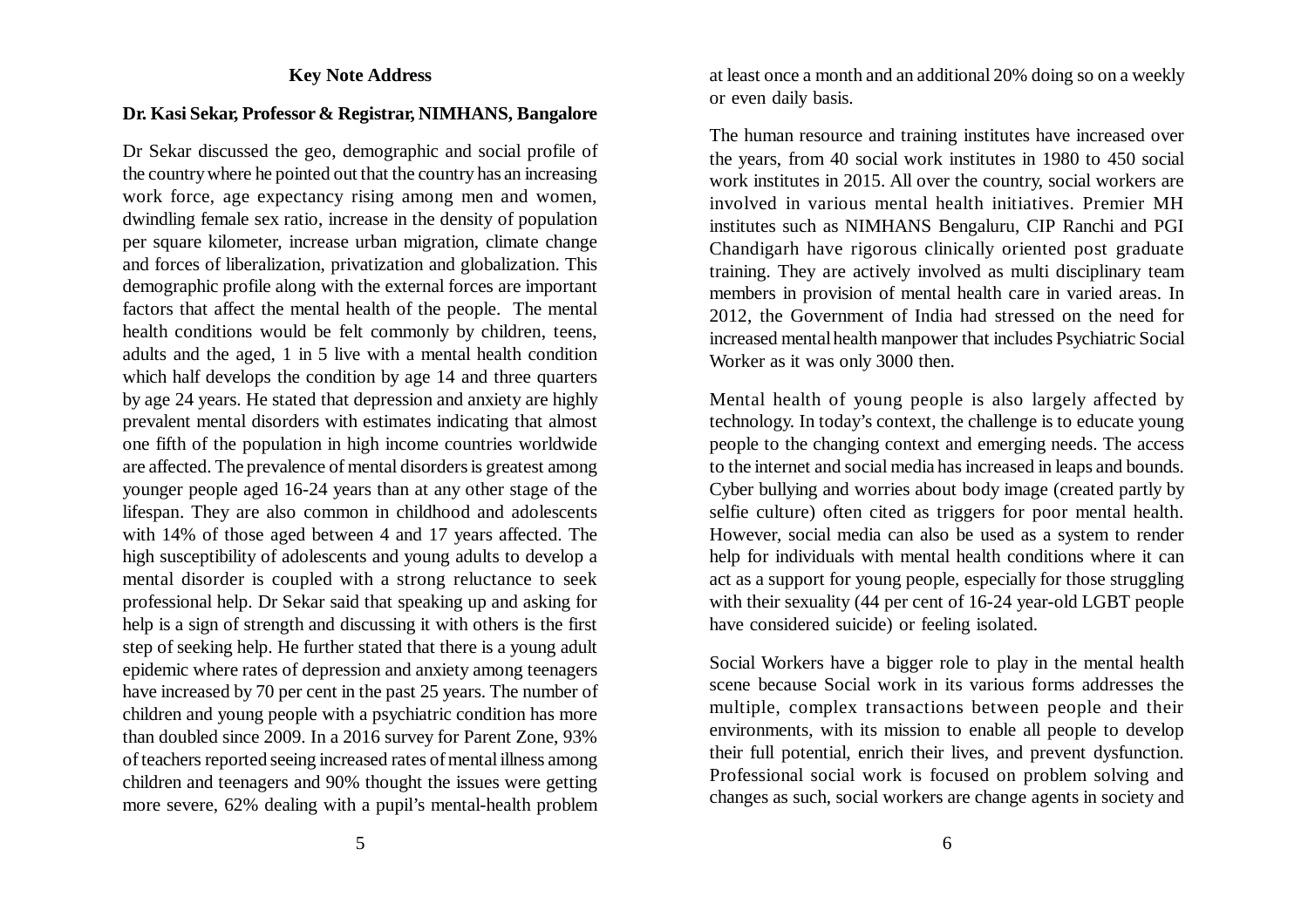in the lives of the individuals, families and communities they serve. Social work is an interrelated system of values, theory and practice and this practice needs to be at local, community, state, country, regional, and global levels. Research informs practice and professional social workers should employ evidence based interventions and practice. promoting mental health on intersectoral strategies, apply community approaches to mental health, work with consumers and caregivers, promote advocacy and social justice and position social work in recovery model. He concluded his address by mentioning that we have at our disposal the knowledge and power to significantly reduce the burden of mental disorders and the paradigm shift to focus on populations instead of individuals, to create a happiness industry through community social work laboratories.

**Papers contributed during Technical Sessions**

### **Mental Health Integration in Educational and Health Institutions**

*Author: Dr Sonia Pereira Deuri, Head, Dr Sobhana H, Associate Professor, Dept of Psychiatric Social Work, LGB Regional Institute of Mental Health, Tezpur, Assam E mail: pereisonia@gmail.com, sobhana@gmail.com*

### **Abstract**

The concept of mental health is viewed as a prerequisite for our holistic living in all spheres of life. With mental health becoming the buzz word all around with the declaration of National Mental Health Survey, 2016-17, the priority target systems that come into focus are the health and the educational sectors.

Conditions like schizophrenia, depression, mood disorders, tobacco use, alcohol/drug addiction, suicidal behaviours, anxiety, eating disorders, behavioural and emotional problems occur before the age of 24 years. It has been reported that 20% of young people are likely to experience one form of mental illness or the other.

With most youth still in the education system, schools, colleges and universities play a prominent role in safe guarding the mental health of the young people. Impetus needs to be given on incooperating mental health initiatives into the educational sector with specific practices that could become intrinsic to both the school and the higher educational institutions.

Initiating and sustaining mental health activities in any sector is not a viability if services are non–existent in the larger health systems around the society. An inequitable distribution and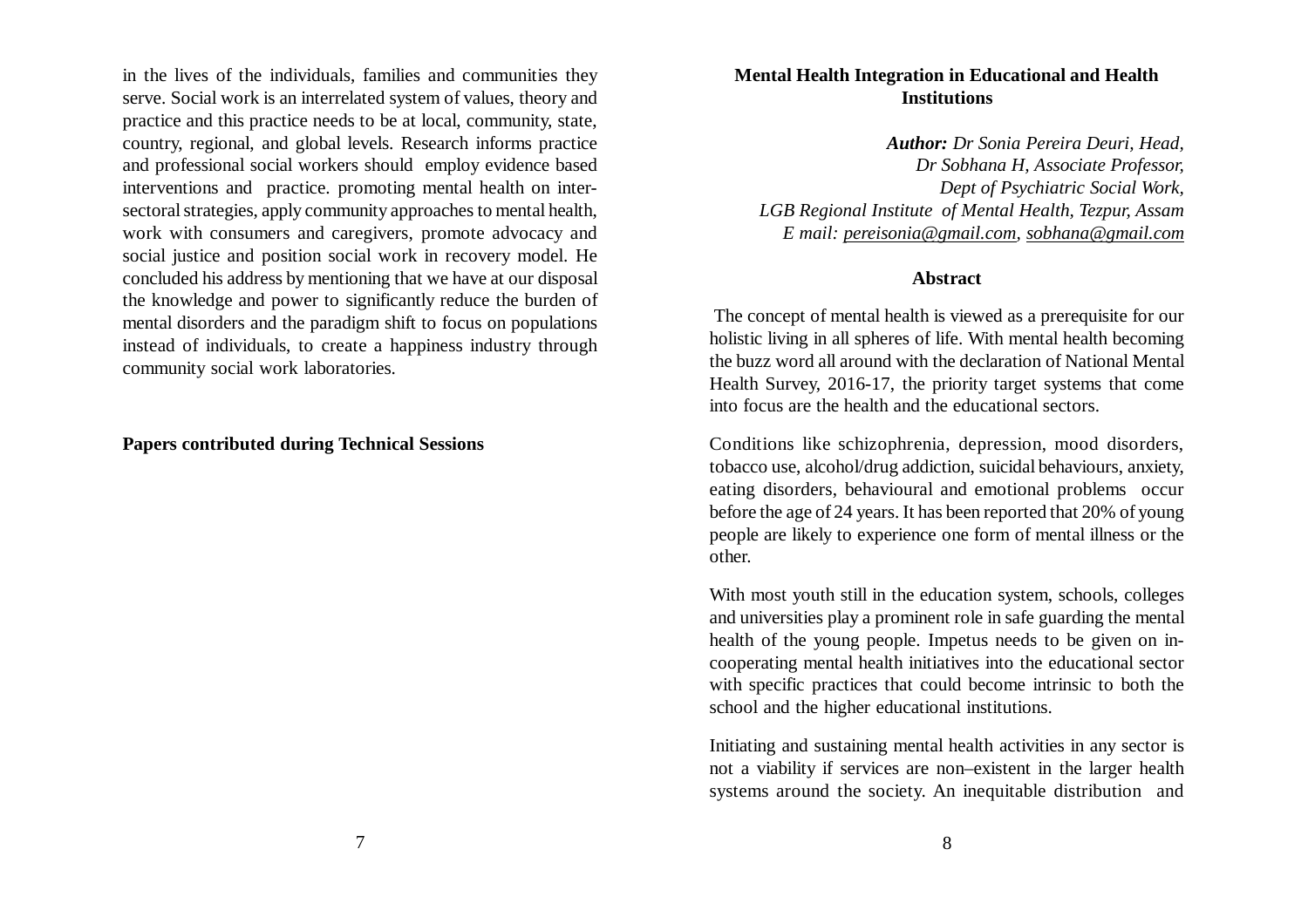inadequacy of mental health services in two of the states of North-East India (Assam- NMHS Assam Report, 2017 and Manipur- NMHS, 2016) gives ample evidence and reason to relook at each of the other NE states, to the availability of mental health services.

The magnitude of the mental health issues at the national level has been amply projected in the recent NMHS report (2016). The issues no doubt are looming large over us with its high degree of burden, a huge treatment gap, lack of awareness and stigma.

Specific strategies for integration need consideration in the educational sectors and the health secretariats of the states. Without a mandatory policy, plan and program being adopted by any state, no integrative process is viable and achievable for the any health system or for any institution in society. The larger goal of holistic integrated health and development needs exploration with a combination of top-down and bottoms-up approach of community development where stakeholders also contribute in the system.

**Key words:** Mental Health Integration, Educational Systems, Health Sectors, NMHS ( 2016).

#### **Introduction:**

The World Mental Health Day was celebrated on the  $10<sup>th</sup>$  of October with theme 'Mental Health in Work Place'. Very recently, the National Mental Health Survey of India 2015-16 concluded and a National Report of the survey was released. The report stated that every  $6<sup>th</sup>$  Indian needed mental health help. The nation is now abuzz with 'India needs to talk about mental health'!!

Going over the definition by WHO, mental health has been defined as a state of wellbeing in which every individual realizes his or her own potential, can cope with normal stresses of life, can work productively and fruitfully and is able to make a contribution to his or her community. In other words , this simply means that if our state of mind is not healthy then it is difficult for us to lead a fulfilling and satisfactory life to the fullest extent. Hence, mental health is integral to every sphere in our lives and we cannot as a society abrogate our responsibility to prevent mental disorders and promote mental health and wellbeing.

#### **Does Mental Health matter in North East?**

With two states of north-east, Assam and Manipur, having undergone the NMHS survey, what is it that the survey informs us?

| <b>Types</b>         | Assam   | <b>Treatment</b> | <b>Manipur</b> | <b>Treatment</b> |
|----------------------|---------|------------------|----------------|------------------|
|                      |         | Gap              |                | Gap              |
| Common disorders     | 5.3 %   | 82.4             | 13.3 %         | 87.4             |
| Severe disorders     | $0.6\%$ | 87.5             | 1.1%           | 93.8             |
| Alcohol use Disorder | 3.0 %   | 88.0             | 5.1%           | 90.8             |
| Depressive disorder  | 1.4 %   | 94.4             | 3.7%           | 83.3             |
| High Suicidal risk   | 0.7%    |                  | 1.4%           |                  |

| Table 1: Prevalence of Mental Health problems and Treatment |  |
|-------------------------------------------------------------|--|
| <b>Gap in Assam and Manipur in Northeast</b>                |  |

### *Source: NMHS, 2016*

The national prevalence of mental health morbidity, excluding tobacco use disorders shows 10.6% across the country while the current morbidity in Assam is shown as nearing 5.85% and in Manipur 13.9% ( NMHS, Assam State Report, 2017 ; NMHS, 2016). The table above shows the prevalence in various categories of problems and the treatment gap in Assam and Manipur. Though, geo-politically and socio-economically comparable, the findings across the states seem varied. Extreme insurgency, economic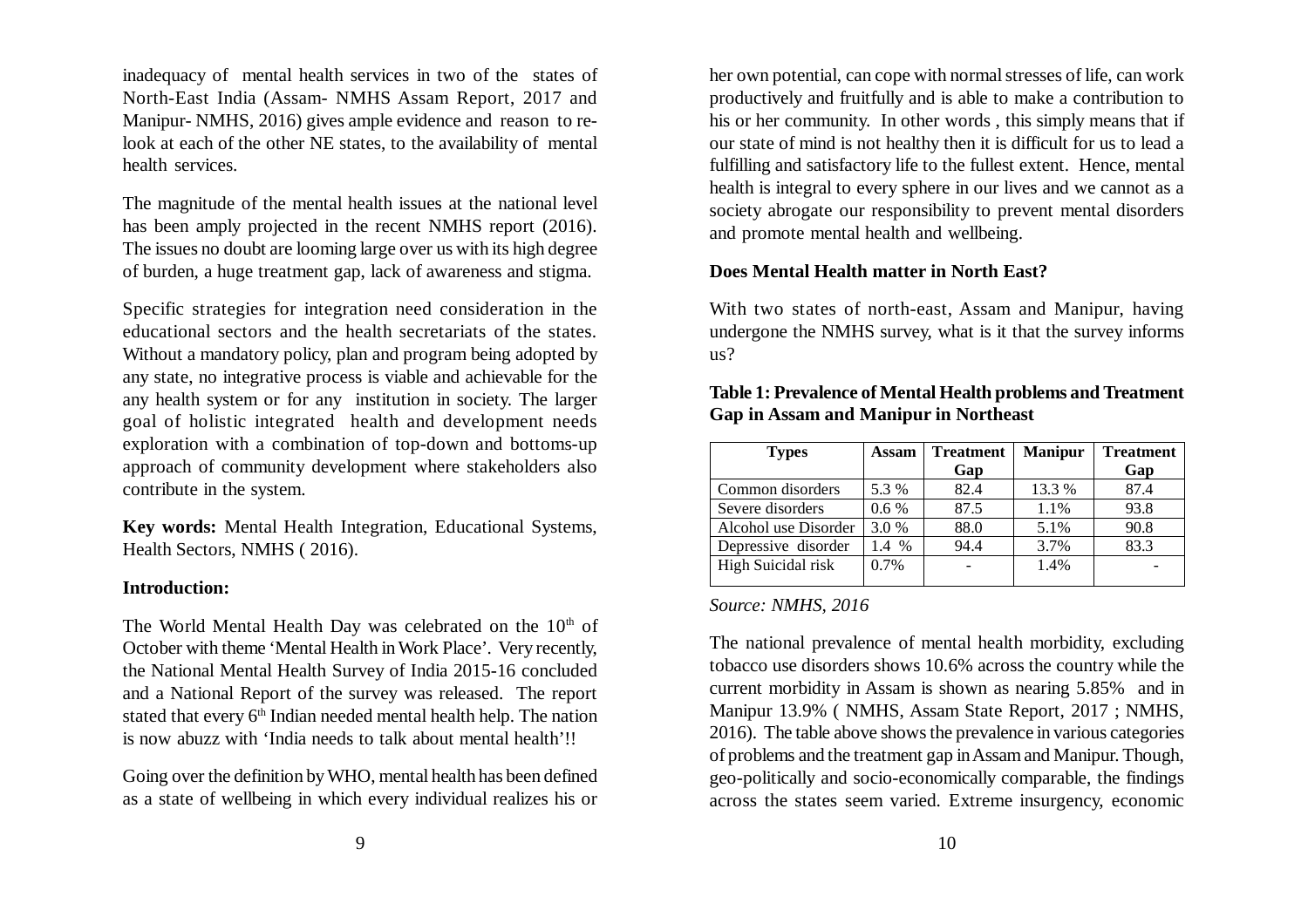blockades, political instability and ethnic clashes may be seen as reasons for the higher mental health prevalence in the state of Manipur. It can only be presumed the situation may not very be different for the other north eastern states, even though the variations could be present.

In this context of the national and regional indications, it is very appropriate that the mental health integration in educational and health institutions be deliberated on, as they all play a vital role in shaping the lives of people and build the future of the nation.

### **Mental Health in Educational Institutes**

Mental disorders are found to be the single most common cause of disability in young persons. Untreated, unaddressed mental disorders can impact the overall physical and psychological health of the youngsters, socially isolate them, and can cause impediments in their contributions to the society and the nation.

As per India's Census 2011, 19.1% of India's total population is constituted by youth (15-24 years). That is, youth constitute one fifth of India's total population. With the most chronic and incapacitating mental illness are found to occur before the age of 24 years. This is the time when most of the youngsters are still in the education system. Hence the educational institutes play a big role in safe guarding the mental health of the young people.

It has been found that approximately 10-30 percent of young people in India have health impacting behaviours and conditions. Many conditions are due to personal choices, environmental factors and influences and lifestyle changes. Malnourishment and over nourishment is one among the many problems seen among the youth. This has direct and indirect mental health implications. It has been reported that 20% of young people are likely to experience one form of mental illness or the other.

Depression, mood disorders, tobacco use, alcohol/drug/social media addiction, suicidal behaviours, anxiety, eating disorders, behavioural and emotional problems are found to be common among this age group (15-24 years).

Another important mental health problem seen among the young people is stress. Family stress, financial stress, social stress and academic stress are commonly reported among young people. With so much emphasis on passing examinations with high scores and facing a possibility of unemployment, the academic, familial and societal pressures on the young people are enormous. The onslaught and impact of the social media and its addiction is another area that's taken our young adults to a different level of functioning.

India has taken a great leap by bringing forth the new Mental Health Policy and Mental Health Care Act. While there is a lot of emphasis on youth development, the Youth Policy and the programs do not seem to have emphasis to enhance the psychological wellbeing of the young people.

 In the educational institutions too, we can see a lack luster approach to mental health problems. While there is an increased awareness to the mental health needs and wellbeing of the young people, the ground reality is that, very few educational institutions provide adequate mental health services and are hardly involved in the promotion and prevention activities. The structure of our educational system leaves little room for taking up mental health promotion at a larger level.

The educational system offers several opportunities to enhance mental health awareness. By including mental health narratives in their curricula, the educational system can help to de-stigmatize the highly discriminated and stigmatized notions towards mental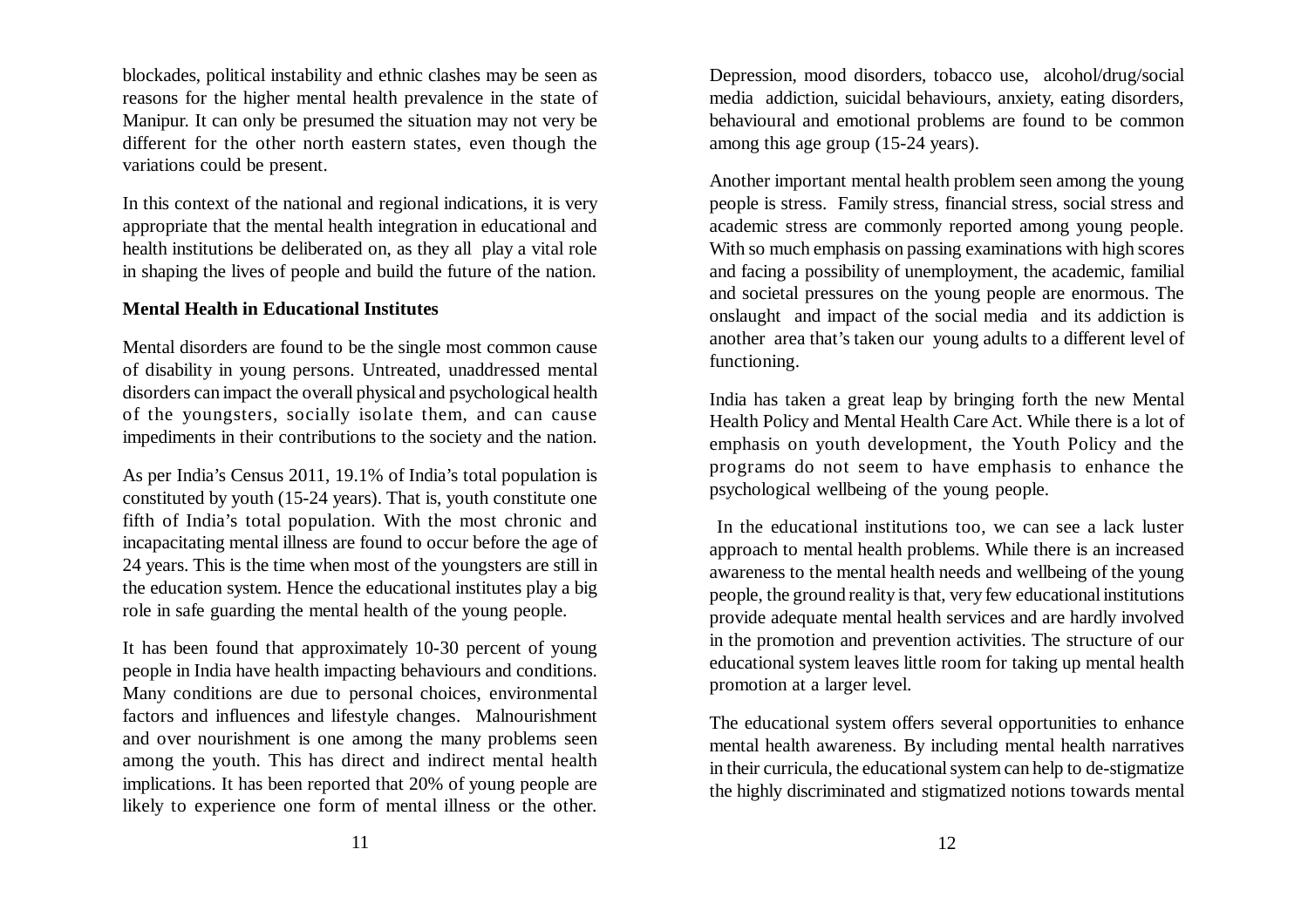health problems. By creating awareness, and training the teachers and other stakeholders, it is possible to detect mental health problems early and give simple and timely interventions. This can help prevent further deterioration and disability that mental health problems and disorders can bring it is wake.

While, mental health of school students and teachers has rightly attracted some attention, with CBSE providing counsellors to schools, embedding life skills approach and prevention of substance abuse and other relevant mental health issues in classroom room teaching, there is hardly any acknowledgement or proposal to address the mental health needs of the students and teachers in higher education. It should be noted here that after a series of adverse events in universities across India, UGC has recently instructed a students' counselling system' to be established for redressal of students mental health concerns.

### **The way forward**

Educational systems can actively participate in promoting mental health and integrate strategies for different tiers of intervention for mental health problems along with focus on educational achievement. There should be a convergence of education and health policies so that a comprehensive service can be provided to the students and teachers in higher education. Mental health policies should be incorporated not just in the school level but also in the higher educational level.

The universities and other places of higher education should provide a space for students and teachers and other staff to access and express their mental health concerns. Routine workshops and programs to promote psychological and mental wellbeing should be made available for the young people as well as the teachers and staff. Mental health information on substance use and abuse,

suicide, common mental disorders and positive wellbeing can be made freely accessible in the form of booklets, leaflets, and digital media. Apart from these, trained mental health counsellors like the psychiatric social workers, psychologists/clinical psychologists etc should be appointed to give specialized care and make appropriate referrals for those who may require it.

The Universities and colleges can establish counselling centres that have strong linkages with available mental health services. One pronged approach has been proved to be ineffective. Best practices followed and suggested in some of the western countries need also adaptation. The resources and structures in the West are different from that of ours, but we can adapt some of the best practices followed in these places as per the need and resources of our nation.

Best Practices in Promotion of Mental Health and Prevention of mental health problems in Higher Education

a. Draw up a mental health policy and plan for the university/ institute

b. Provide/build infrastructure and human resource

c. Identify persons at risk by introducing medical history forms that encompasses mental health information. Mental health screening could be taken up from time to time by trained staff to identify persons at risk.

d. Train teachers, staff and volunteers in identifying mental health problems and strategies to intervene.

e. Encourage help seeking behaviour- online line assessments, counseling and information about in campus and off campus mental health services can be set up. Identify peers who can be trained for peer counseling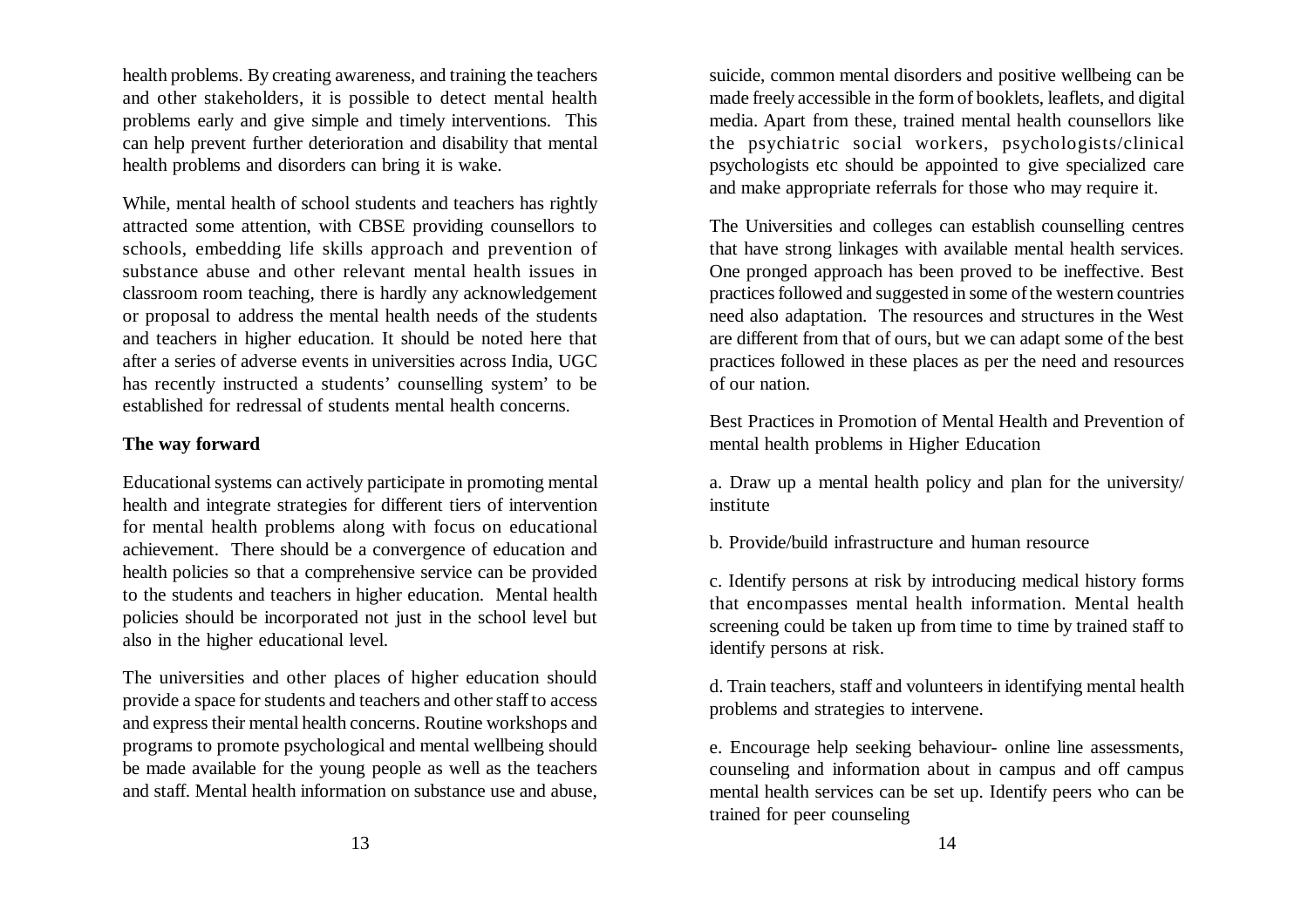f. Establish and provide mental health services- counseling centers can be set up in the campus for those persons seeking either help in person or through telephone. Crisis management should also be part of these centers. They should have clear guidelines and procedures. The college or the university could also have wellness centers where specific programs to promote wellness can be initiated from time to time.

g. If the University/college has departments of Social Work and/ or Psychology, the counseling and mental health services can be also set up by them

h. Build adequate linkages, network and resources in mental health.

i. There should be strict policies towards use and sale of alcohol, tobacco and other addictive substances in campus.

j. Promote mental health literacy among students, teachers and staff.

With the collective will of all the stakeholders involved in education, health and other sectors like the youth welfare, some of these suggestions can be made a reality. Efforts should be made to reach out to those young persons and others in need of mental health services otherwise they fall out of the system just like the many whose mental health needs go unnoticed, untreated and unattended to, in the general health system.

### **Mental Health and its Integration in General Health**

Health encompasses mental health and so attaining good health without mental health is an impossibility. With the magnitude of the mental health issues looming large over us, it is imperative that the Alma Ata declaration be relooked and be taken with

utmost seriousness. This is all the more vital as mental disorders are known to cause high degree of burden due to illness and a huge treatment gap due to lack of awareness, affordability, accessibility, availability of mental health professionals and stigma. These reasons often make persons with mental health issues to seek treatments from faith healers and general practitioners with little training in psychiatry.

With the realization that mental health care can be possible through general health care, India's National Mental Health Program envisaged integration of mental health services in the primary health care to deliver the District Mental Health Program. The medical officers were to be trained to identify and treat mental disorders. The National Mental Health Survey 2015-16 found that the District Mental Health Program is on a limp in many states. Structural and administrative barriers and lack of state mental health policy have been the major roadblocks for the success of the NMHP.

#### **The Way forward**

First and foremost, there has to be a political will and commitment to take the mental health agenda forward as an integral component of general health addressing all aspects of mental health problems like suicide, severe and common mental health disorders, child mental health, psychosocial rehabilitation and stigma. Some concrete steps that can guide the integration process are as follows:

a. A comprehensive state mental health policy must be developed.

b. There should be a time-line driven state mental health action plan with a detailed workable plan addressing the activity components, roles and responsibilities of every stakeholder, budgetary provisions and monitoring mechanisms.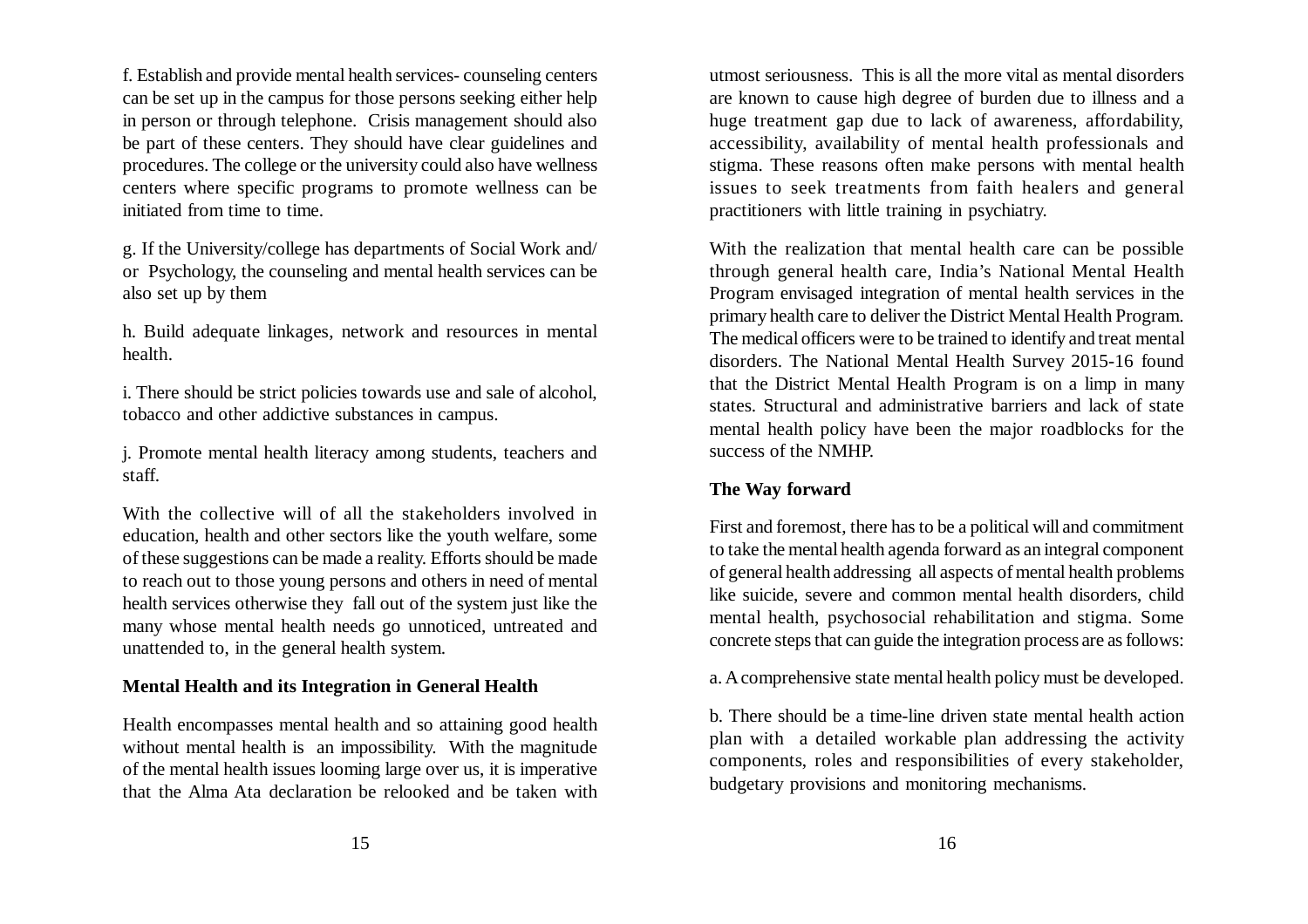c. Strengthen the existing public health system by

i. creation of regular posts for mental health professionals in the periphery.

ii. allocation of adequate beds in each district hospitals specifically for psychiatric disorders.

iii. regular training of primary health physicians and other staff.

iv. regular supply of necessary medicines at all district and state hospitals.

v. set up a standard operating procedure for referrals and multidisciplinary interventions.

d. Human resource and capacity strengthening at various levels

e. Re-strategize DMHP by emphasizing augmentation of human resources, appointing psychiatrists, other mental health professionals and the support staff exclusively for DMHP. There should be regular flow of funds and strict monitoring of programs.

f. Budget allocation and mobilization of mental health with a separate budget head and a substantial amount for mental health included in the overall health budget.

g. Rehabilitation by involving NGO and community

i. Legal provisions of disability benefits should recognize disability induced by mental illness.

ii. Increase the number of NGOs working exclusively in the field of mental health.

iii. State government should establish more day care centres, half way homes, long stay homes and centres for suicide prevention.

iv. Public private partnerships should be encouraged to bring in more stakeholders into the field.

h. IEC activities should be undertaken on a larger scale to generate awareness among the masses regarding mental illness, service availability and reduction of stigma.

To conclude, addressing and preventing mental health problems and promoting the psychological wellbeing of the nation requires a concerted multi pronged inter-sectoral approach. Policies and services of the health and educational systems need to converge and work towards promotion of mental health and prevention of illness.

The larger goal of holistic integrated health and development may have to be explored with a combination of top-down and bottoms-up approach of community development where stakeholders also contribute in the system for mental health care.

### **References**

Best practices for Mental Health Services in Colleges and Universities Retrieved from http://www.okhighered.org/campussafety/resources/CBP-mental-best-practices-higher-ed.pdf

Gururaj G, et al.(2016 ) National Mental Health Survey of India, 2015-16: Mental Health Systems. Bengaluru, NIMHANS Publication No. 130,.

Larrison,C.R.(2000).A comparison of top-down and bottom-up community development interventions in rural Mexico: practical and theoretical implications for community development programs.

Retrieved from https://kb.osu.edu/dspace/bitstream/handle/1811/ 36912/12\_larrison\_paper.pdf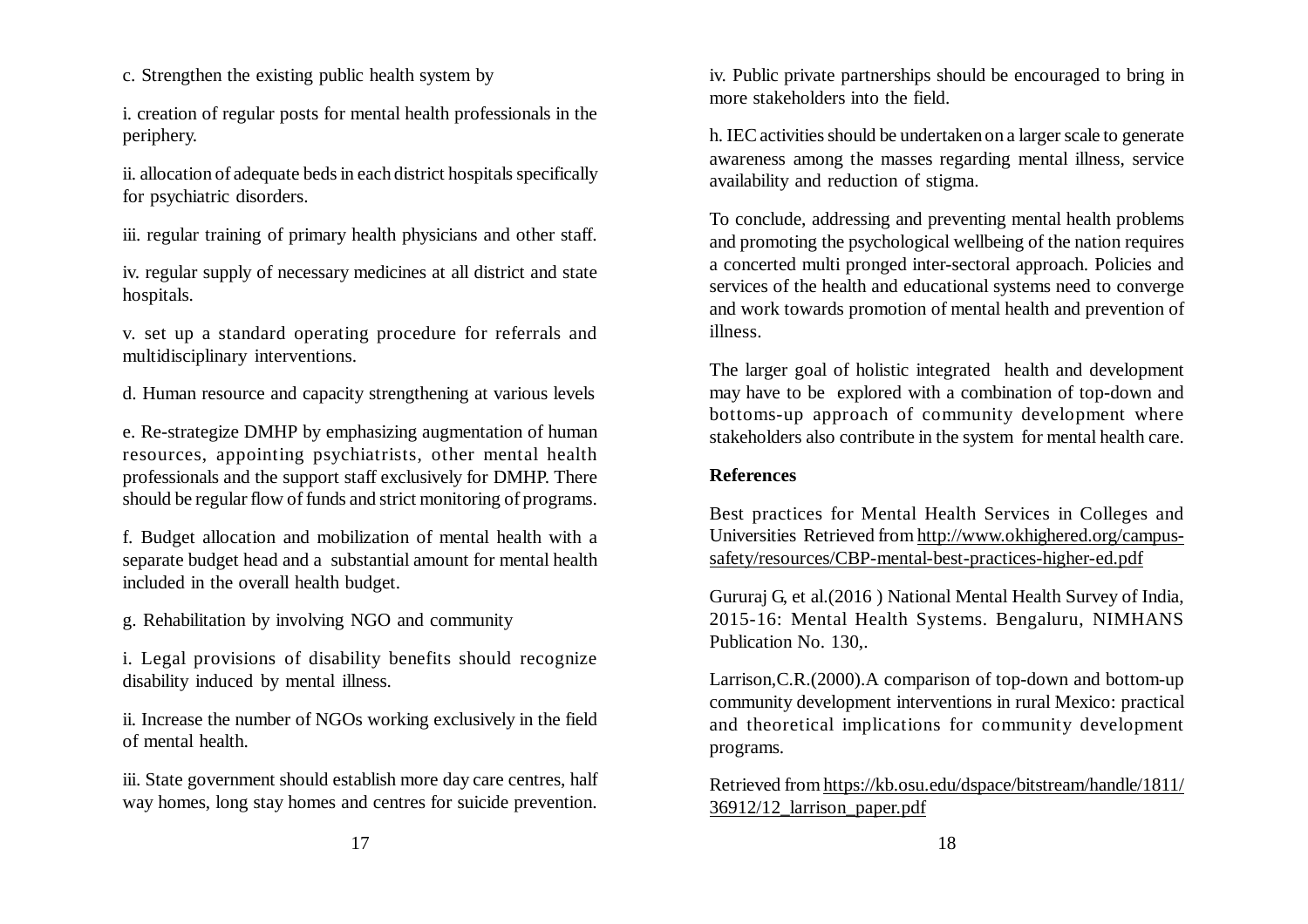Murthy R S. National mental health survey of India 2015–2016. Indian J Psychiatry [serial online] 2017 [cited 2017 Oct 29];59:21- 6. Available from: http://www.indianjpsychiatry.org/ text.asp?2017/59/1/21/204430

Murthy R S (2011) Mental Health Care : Past , Present and Future. Retrieved from https://mhpolicy.files.wordpress.com/2011/05/ mental-health-care-in-india-past-present-and-future-rs-murthy.d

Pathak K, Deuri SP, Gogoi V, Sobhana H, Gautam MS Sengupta S, Banerjee I, Sarma S and NMHS collaborators group; Assam State Report, National Mental Health Survey (NMHS), 2015-16, Tezpur, LGBRIMH, 2017

Sunitha, S., & Gururaj, G. (2014). Health behaviors & problems among young people in India: Cause for concern & call for action. The Indian Journal of Medical Research, 140(2), 185–208.

### **Career Support Systems in Schools in Meghalaya**

*Author: Dr. Maribon Moreno Viray Associate Professor, Department of Counselling Psychology Martin Luther Christian University, Shillong, Meghalaya Email: maribonviray@gmail.com*

#### *Abstract*

The school –to-work transition is one of the challenges that many students face. Work, in the form of career requires not only the basic skills for survival, but also other aspects such as becoming eligible to execute a particular task. The changing global and national market trends, the increasing rural-urban-rural migration, information technology, economic and environmental transformation require individuals to adapt to radically and rapidly changing occupational structures. Students who are not prepared to adapt to these changes may be experiencing a career development lag that may be affecting their overall mental health status that can sometimes lead to low academic motivation, fatalistic career beliefs, or educational discontinuation. Furthermore, there is a growing need for theoretically sound, culturally and psychologically validated, career counselling services to be made available at a large scale for use in the Indian situation. This requirement becomes all the more special in the case of tribal populations whose cultures are quite unique. It is with this back ground that a study was conducted on the career orientations and career counselling in 14 rural and urban high schools in Meghalaya. This paper focuses on various recommendations extracted from the study for development of cultural relevant career support system in schools and in the community to cater to the practical needs of the youth in the state as they face, enter and adjust to the changing and widening world of work.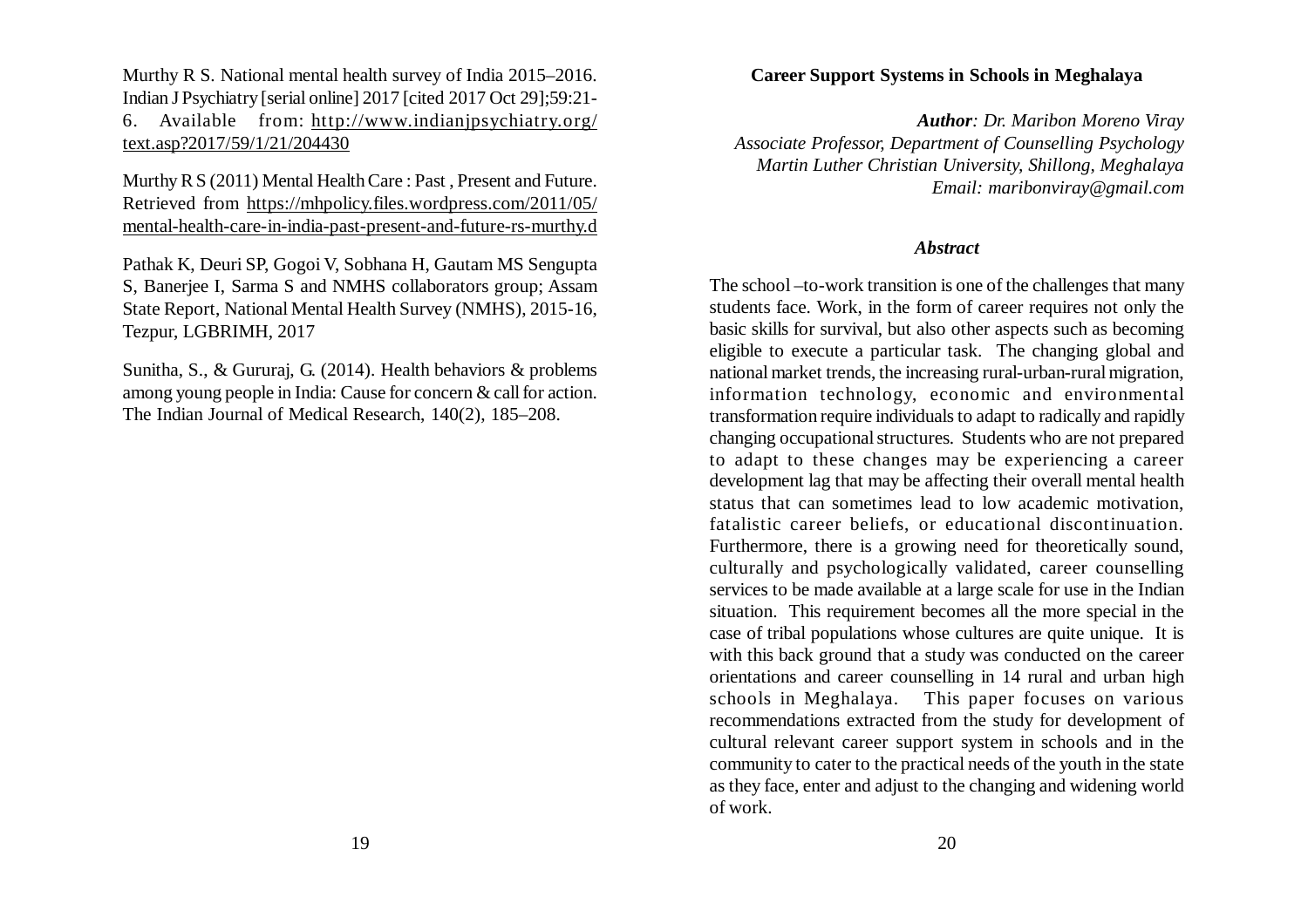**Keywords:** career counselling, career support systems in Meghalaya

### **Mental Health and Career**

Issues related to youth, education, and employment are some of the most urgently felt concerns in Meghalaya (Lyndem & Kumar, 2004). These issues can be direct or indirect influences to the state of one's mental health. The mean rate of unemployment in Meghalaya over the past three decades, for instance, was estimated to be 43.61 percent (Planning Department, Government of Meghalaya (2009). As of 2006 report, 6.4% in rural areas and 7.6% in urban areas of unemployed persons were highly educated youth (Ministry of Labour and Employment, 2006).

Disturbed self-esteem, anxiety, self-doubt leading to alienation and depression are just few impacts of unemployment on a person's mental health (Goldsmith, Veum, & Darity, 2012). In the US in 2009, a survey shows that unemployed individuals were four times more likely to report mental health related symptoms including thoughts of self-harm (Luciano & Meara, 2014). Others report that one of the causes of unemployment is the mismatch between available jobs and skills of applicants (Amadeo, 2017). In a study conducted in East Khasi Hills, students felt that the courses offered in the institutions in Meghalaya were suited only for government jobs and do not provide scope for selfemployment (Lyngdoh, 2000). Even so, the posts available and offered by the government or private institutions do not fill up the lacunae in employment. The effect of these realities seems to be implied in the statement of one of the students when he said, *"Miss, I feel it's no use studying. I've got a brother and uncle who finished B.A and M.A but no job" (Male, 15 years, Class 9, Rural Meghalaya).*

### **MBOSE Pass Percentage**

In the past five years, the pass percentage has been recorded as 56.31% in the Meghalaya Board of Secondary Education (MBOSE booklet, 2013-2017). Stringent evaluation process, shortage of qualified Science and Math teachers, low English language proficiency, and lack of interest and motivation are some of the causes of this low pass percentage (TST ). The effect of these can be seen in one of the responses of the students, "*I will fail in Maths, Miss, I'm gone case" (Female 14 years, Class 9, Urban Meghalaya).*

Comments like this can be a sign of fatalistic career beliefs prevalent among the students. These beliefs may prevail when they do not have planned alternatives or when they have been made to believe that only math and science related careers will fetch them a livelihood. If they continue to nurture such thoughts, their grit to persevere may be hindered.

## **School Drop Out Rate**

The rate of educational discontinuation in the state is alarming. The past five years (2013-2017) recorded a total of 1,09,495 across all the districts (TST, March 21, 2017). From the same reference, the causes were narrated being poor economic conditions of rural masses, low intelligence, repeated failures of students, security reasons, absentee teachers/lack of trained teachers, poor infrastructures, having household responsibilities, and migration for employment. Wide range of literature tell us that issues like these are closely related to mental health disorders (Oshaka, 2005)

### *Rural-Urban Migration*

The Census of India (2011) revealed that Meghalaya was rated 2nd highest inter-state migration between 1991 and 2001. The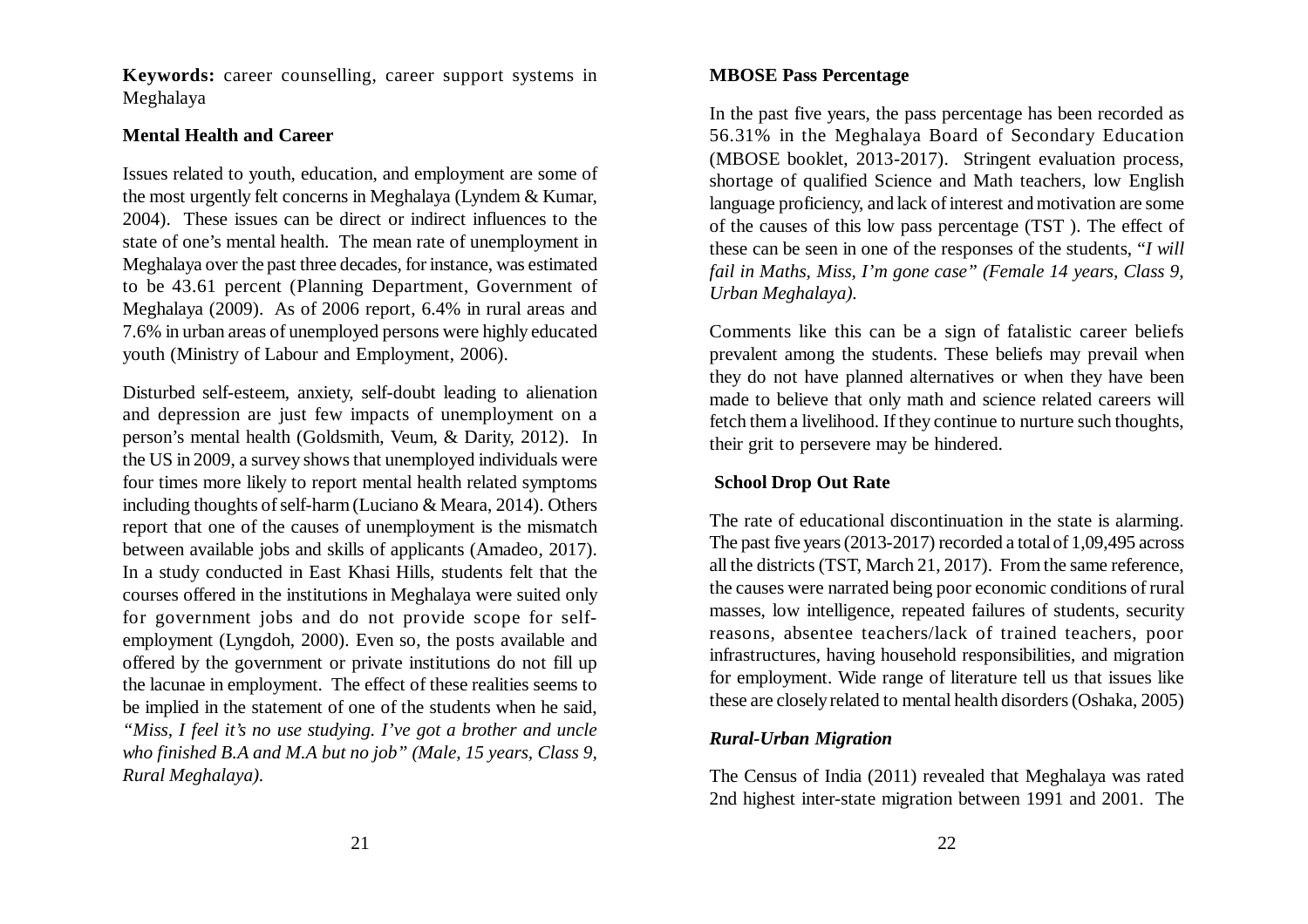migration was mostly due to work/employment purposes, followed by business and education purposes. The high disparity of technological advancement between the educational institutions in Shillong and in other states may also be a reason for this trend. Lyngdoh (2014) reported in her survey that there is a high adjustment related difficulties faced by students who study outside the state and even as they come back for work or further studies. For migrant workers, unfortunately, reports say that some are often severely exploited by urban employers (Kalyanram, Gopalan, & Kamakshi, 2014).

While observing the related literature closely, there seem to a bidirectional trend between mental health and career: Poor mental health leading to poor school performance and development of risky behaviours and low school performance or academic discontinuation leading to poor mental health. It is against this background that the need for bridging the gap between schooling and work has surfaced. There is an increasing need to provide support to students in their academic pursuit as well as help prepare them through school-to-work transitions. If not catered to, the youth who are in schools and those who are out of school may be at risk of emotional and psychological stresses. Hence, career counselling has been a strongly felt need among school students and even across the academic levels.

### **Career Counselling**

Motivation theories say that "When an achievement task is perceived to have no relationship to future endeavours, achievement motivation is not aroused". The future goals are self-relevant and self-defining goals are self-determined goals (Ryan & Deci, 2000). Similar to Bandura's (1989) outcome expectations, these goals include, but are not limited to, important personal aspirations such as getting an education, striving for a career or job. One of the research questions asked in the study reported in this article is whether providing career counselling to students will increase academic achievement motivation and increase career preparedness.

Career counselling has been defined as services and activities intended to assist individuals, of any age and at any point throughout their lives, to make educational, training, and occupational choices and to manage their careers (Organization for Economic Cooperation and Development OECD, 2003). There are several types and models of career counselling. The one tested in this study is perhaps the only approach that has been developed specifically for Indian clientele. The approach to assessment is based on a mixed methods approach that incorporates psychometric devices with qualitative information related to the student's culture, academic history, hobbies and accomplishments (Arulmani, 2010).

## **A Glimpse on the research: "** *Career Orientations and Career Counselling"*

This study was conducted between 2012 and 2014. It is a school based intervention study of urban and rural indigenous high school students in the East Khasi Hills District, Meghalaya. The main objectives were to determine the career preparation status, academic achievement motivation as well as the career beliefs pattern of the students. The other objective was to determine the relative effectiveness of a specific career counselling model.

The curriculum used as the intervention program in the research is an adaptation of the Jiva Approach to Career Guidance and Counselling, developed by The Promise Foundation, Bangalore, India (Arulmani, 2010). From Jiva curriculum, a Three-Day Career Counselling Programme and One-Day Career Counselling Programme were developed for the use in the study. The research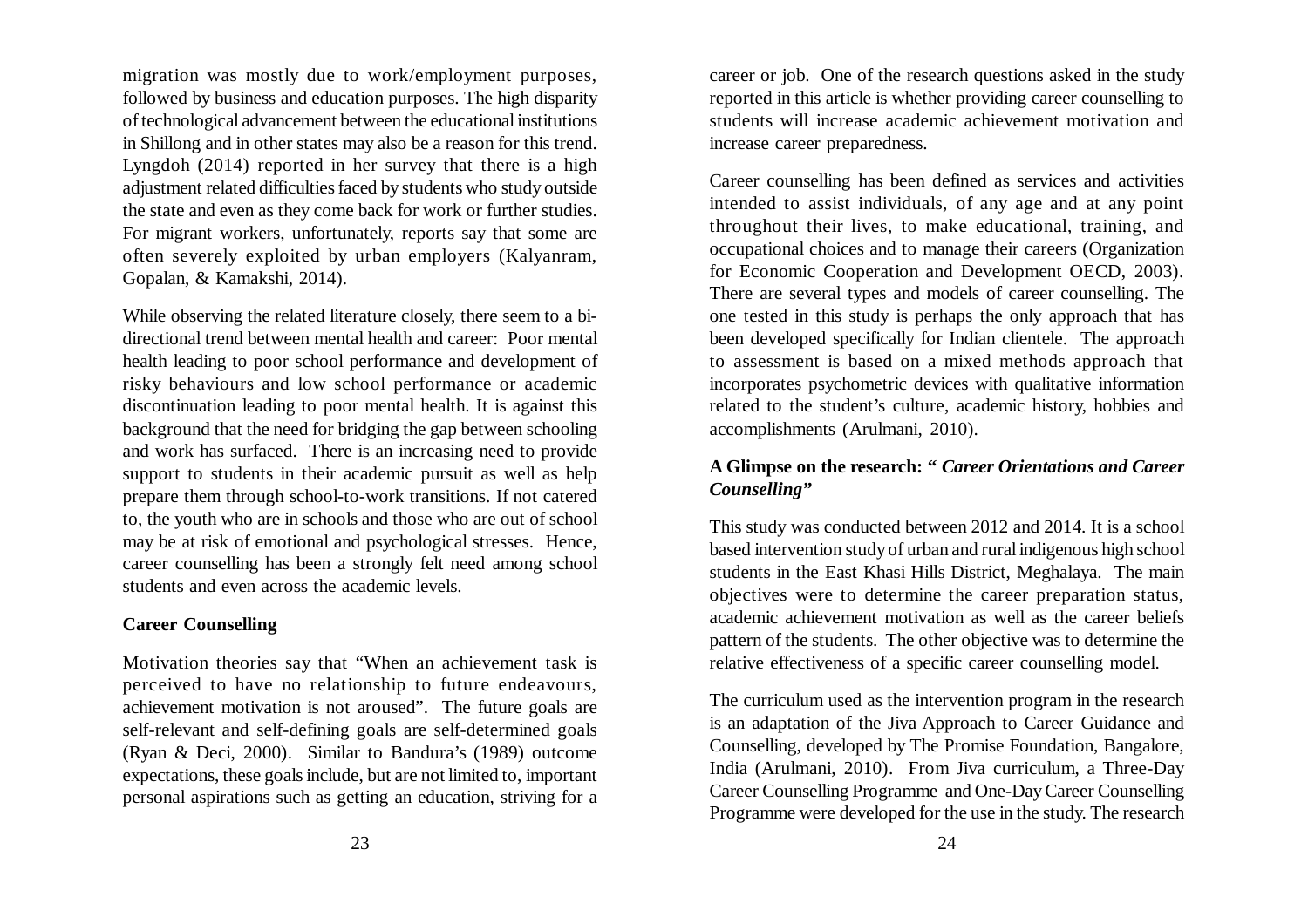is an experimental study using pre and post with control group design was employed with data collected using the Stratified Random Sampling in selecting schools. There were a total of 492 girls and boys from classes 9 and 10 from a total of 14 rural and urban schools in the district who fully participated in the study.

### **Major Findings**

*Pre Intervention:* At the pre-intervention stage, the sample fell into the lowest category of career preparation status and academic achievement motivation as per the norms of the scales used although female students showed higher motivation than the male students. Assessment of negativity in career beliefs showed that the sample was placed in the category of high negativity in the CBPS. Male students showed higher negativity than female students. Rural students showed higher negativity in their career belief patterns but all sub groups fell in the high negativity category of the in the CBPS norms.

*Post Intervention:* After providing career counselling programmes to the students, the career preparation status and academic achievement motivation increased and negativity of career beliefs decreased to a remarkably greater extent for both the Experimental Groups when compared with their Control Groups. These findings suggest that the students in both the experimental groups have benefitted from both the Three-Days and One-Day career counselling programme as compared to the students in their corresponding Control Groups.

These findings further suggest that the Three-Day intervention has had a more positive outcomes in career preparation, motivation of students to engage with academic tasks, and in acquiring better skills measured by the MGI such as decision making, opportunity awareness, transition skills, and self-

awareness compared to the students who were given only the One-Day intervention. It also indicated that the Three-Day intervention was more effective in reducing the negativity of students' career beliefs. Nevertheless, the One-Day intervention was still recorded to have been beneficial.

### **Social Structure in Meghalaya**

The Khasis, the Jaintias and the Garos have a matrilineal structure of society. Descent is traced through the mother. Traditionally, the youngest daughter is to inherit the property and look after the parents. Structures like this need careful consideration when providing career guidance. Being a collectivist society, career decisions may not be done individually but along with parents or other significant members in the clan, for instance, the *Mama* or big uncle among the Garo Tribe (Laloo, n.d).

If the structure of the society allows collective decision making, and planning, perhaps the kind of career counselling services for this region may be designed to be culturally relevant to ensure efficiency. More comments of a participating students support this argument when they said, *"Miss, since I am the youngest in the family, I have to look after my parents, so it is difficult for me to go out of state to study or work"* (female, 16, rural). While another student said, *"Even if I am the youngest, but I can go out because my married elder sister is already there with my parents".* (female, 15, urban) . In cases where a conflict between parental expectation and students aspiration is present, career counselling sessions that includes deeper understanding of Gottfredson's (1981) concepts of circumscription and compromise may be considered.

Other important aspects that need to be considered by career counsellors in the context of Meghalaya include a general observation of the political, economic scenario, and social trends.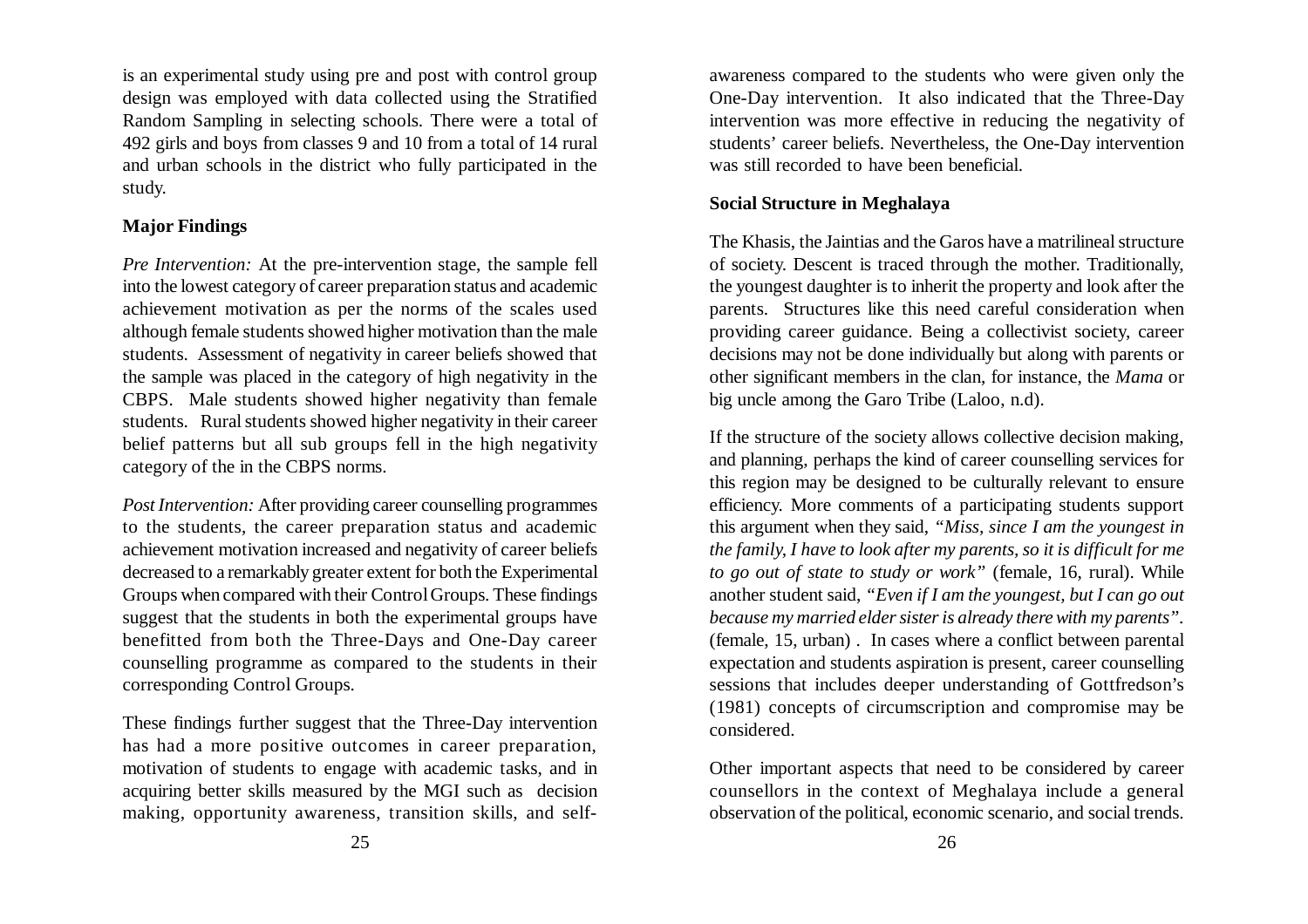Few of the examples are people in the State are known to be highly musical (Suting, 2017) and sports fan (TNT, ; many have preferences towards acquiring government jobs; there is lack of factories, companies, laboratory, infrastructure, investors; and lack of market management for retail, wholesale, import and export trades.

### **Trends of Career Services In Meghalaya**

Till date, there is no existing system for career counselling services in Meghalaya. A trend that only comes once in a year includes education fairs promoting college and universities in India and abroad. Some schools do invite guests once in a while to give a lecture on careers and ambitions. A small number of prominent schools, mostly in the urban areas, do have full-time counsellors who provide career guidance among the students. Most of the schools do not have counsellors. There is no provision for a post of a full time counsellor in many educational institutions. Very few small private educational centres are thinly spread in Shillong and towns, but are mostly providing after class tuitions or coaching classes for already known careers such as Medical and Engineering courses.

### **Recommendations**

Some of the major recommendations of the research are as follows:

a. Provide career guidance services

Career counselling programmes should be provided for all high school students in both rural and urban location in the State. It should include but not limited to facilitating wider understanding of the current market demands, career eligibility, subject requirements, tasks required by certain careers, developing career

alternatives, and many other information that prepares the students for the world of work. The counselor will serve as a facilitator. Also, translation of concepts to vernacular language should be considered.

b. Include other stakeholders:

Parents, teachers, and even community leaders should be active participants in the whole process of increasing the career preparation or students. Emotional, social, and financial support are all essential components of facilitating career development.

c. Build capacity

Perhaps the most urgent need is to increase platform for training interested individuals who may have related qualification and passion for working with the youth may be trained further for career counseling. This is essential as career structures are rapidly evolving.

d. Development of Policy

The Meghalaya Education Policy must include a creation of post for a Counselor for all educational institutions in the State. With this provision, counselors will be made available in each school and perhaps career counseling may then be integrated in the school curriculum. It is also highly recommended that the core member of the committee drafting the policy should include a professionally trained counselor. Further on this, the policy should also provide a budget on organizing Career Mela in every block of the State.

e. Conduct future researcher

Recognizing the limitations of the current study, it is highly recommended that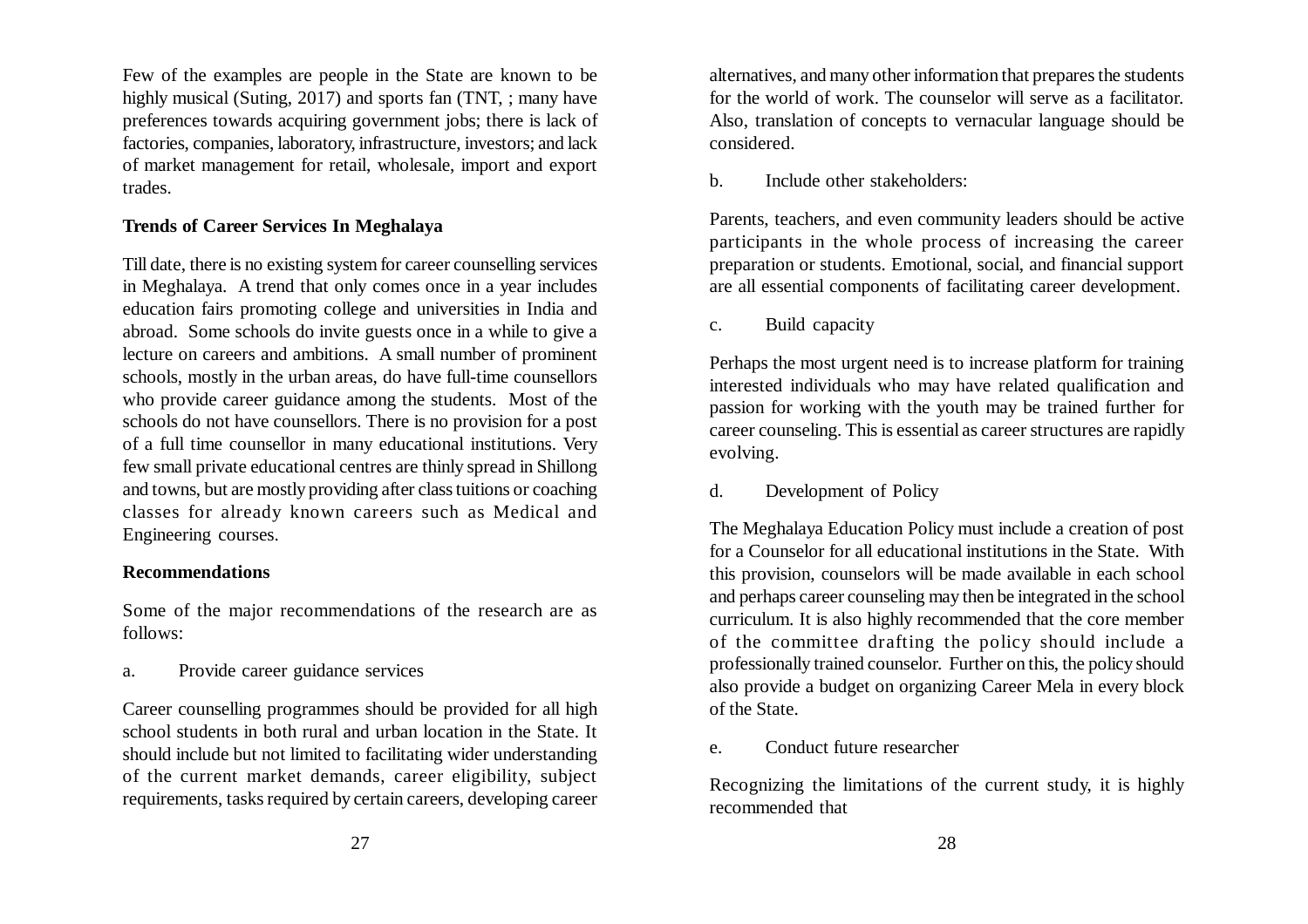f. More research should be conducted in relation to the career development. Perhaps comparison of different kinds of intervention, development and testing of original interventions, examinations of traditional occupations as viable career options are some areas to be explored.

g. Suggested model for career counseling among the indigenous high school students in Meghalaya (Viray, 2014).

The model presented in this section encapsulates the overall experience of the researcher throughout the period of conducting this study. The model below is suggested to be tested by future researchers who may consider exploring more suitable and relevant career counselling interventions among the youth belonging to indigenous populations such as the sample in this study.

### **Community-based Career Counselling model (CCC model)**

### **PART 1: Community participation and sensitization**

In this model, the first step is to approach the community heads such as the headman, Seng Kynthei (Women group) and Seng Samla (Youth Group) which are traditionally and politically recognized by the indigenous peoples in Meghalaya. These heads will be involved in holding capture meetings for general awareness programme on career and livelihoods among parents as well as among the youth. Barefoot counsellors will be identified and trained for door to door awareness programme, conducting survey, and analysis to use for follow-up sessions.

### **PART 2: School-based career counselling**

A career counselling team lead by a team leader with specified relevant qualification and experience with youth may be formed. The team will initiate all activities in Part 1 and also train barefoot counsellors. A focus group discussion will be held among the Barefoot Counsellors. The themes that will be extracted from the discussion along with other important data collected during the process of Part 1 and initial stage of Part two may lead to the creation of a curriculum for conducting career counselling among the youth. Once a curriculum has been developed or adapted, this needs to be tested in the selected Model Schools. With the support of the MLA, Inspector of School as well as the local community leaders, the Model Schools will be identified. A longitudinal and cross sectional study will now be carried out as the career counselling sessions are going on in the Model Schools.

### **PART 3: Career Mela**

In the locality where the model school is located, a career mela open also for nearby villages will be conducted. The Mela may include promotion of traditional occupation and green careers, educational loans and scholarships, job openings and opportunities, entrepreneurship, career information, training and entrance exams, names and details of various educational institutions in the state and other parts of the country.

### **Conclusion:**

The strong link between mental health and careers is evident enough to propose the need to provide career related services in the State, particularly among the school going students. Although the students were found to have low career preparations and motivations, they post intervention results show that they are receptive to career counselling services.

The research tested in the state and presented in this paper has shown that even a short yet comprehensive and relevant career counselling programme has increased the career preparation status and academic achievement motivation of the students. It has also reduced their negativity in their career beliefs.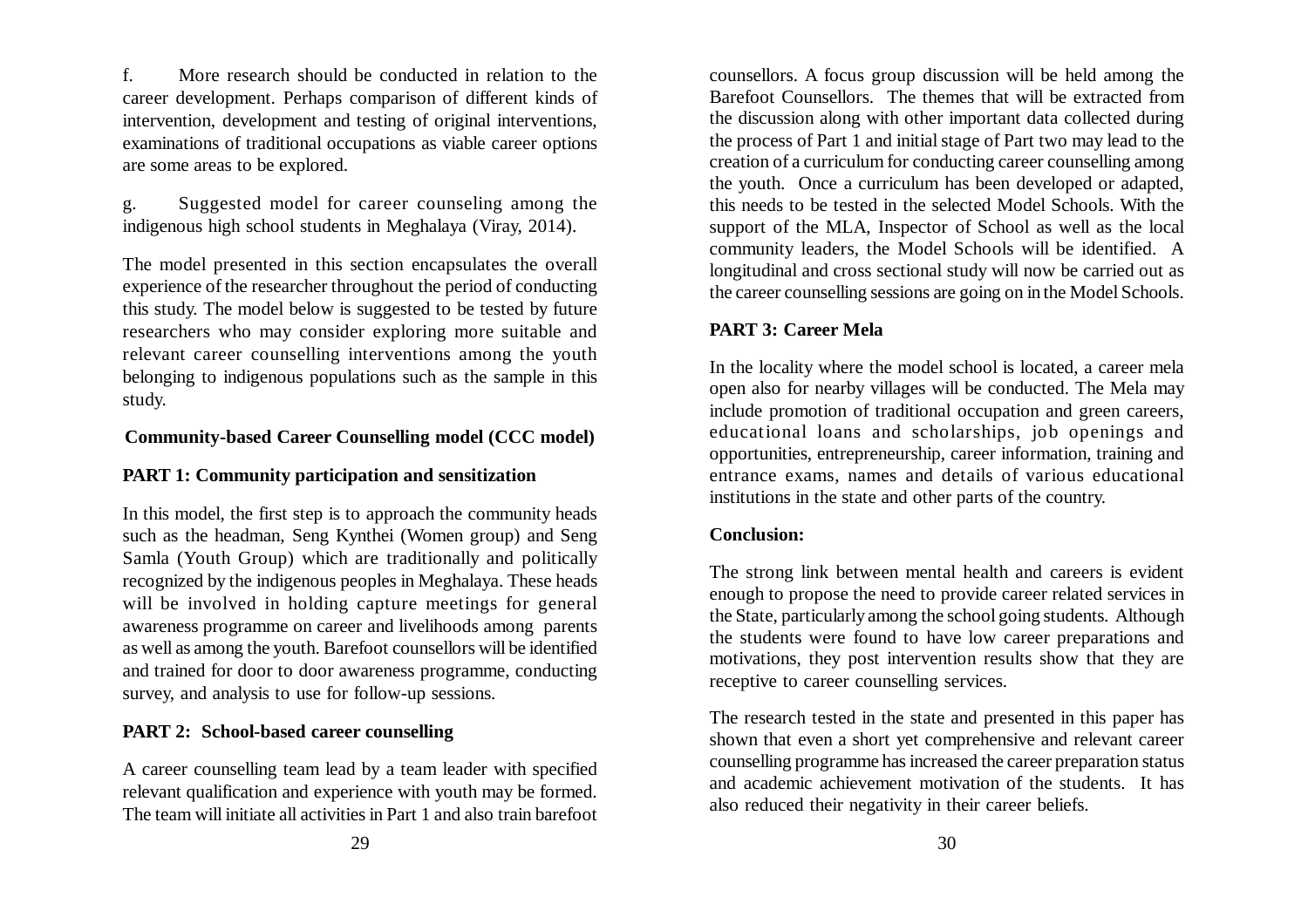There is a dearth of research conducted in the region related to careers. More research on the relation between career counselling and mental health are required. This paper has explored through wide interaction with students, teachers, parents, and community leaders that career decisions may be a collective process rather than individual. Therefore or any future career counselling model to be further effective, it must consider family dynamics, culture, economic conditions, and career viability. However, delivery of career counselling services cannot be addressed fully by professionals alone. Strong support by the stakeholders are equally important, more importantly, the inclusion of these services and its implications in the Education Policy of the Government of Meghalaya.

### **References:**

Amadeo, K., (2017). *What is the definition of unemployment:* Not everyone who is jobless is unemployed. Retrieved from https:/ /www.the balance.com/what is unemployment:3306222.

Arulmani, G. (2010). *The Jiva approach to career guidance and counselling: An Indian model (Project Report)*. Bangalore, India: The Promise Foundation.

Bandura, A. (1989). Human agency in social cognitive theory. *American Psychologist, 44*(9), 1175-1185.

Census of India. (2011). *Migration.* Government of India, Ministry of Home Affairs. Office of the Registrar General & Census Commissioner of India. Retrieved from No.Tourism.74/ 2009/85.

Goldsmith, A.H., Veum, J.R., & Darity, Jr., W. (1997). Unemployment, joblessness.

Gottfredson, L. S. (1981). Circumscription and compromise: A developmental theory of occupational aspiration. *Journal of Counselling Psychology Monograph,* 28(6), 545-579.

Kalyanram, K., Gopalan, R., & Kartik, K. (2014). Tensions in livelihoods: a rural perspectives. In G. Arulmani, A. J. Bakshi, F.T.L. Leong & A. G. Watts (Eds.), *Handbook of career development: International perspectives* (pp.377-395). New York, USA: Springer International.

Laloo, M. (n.d.). *Meghalaya: The matrilineal society.* Retrieved on 14 January, 2014 from http://megartsculture.gov.in/ herit\_volI.htm.

Luciano A. & Meara, E. (2014). The employment status of people with mental illness: National survey data from 2009 and 2010. *Psychiatry Ser. 2014 Oct 1,* 65(10), 1201-1209.

Lyndem, B., & Kumar De, U. (2004). *Education in northeast India: Experience and challenge.* New Delhi, India: Concept.

Lyngdoh, B., (2000). *Creating sustainable livelihoods for youth, official youth.* Statement to the 55<sup>th</sup> Session of the United Nations General Assembly, New York. Retrieved from http://www.un.int/ india/ind369.htm.

Meghalaya Board of School Education, (2006,2007,2008, 2009, 2010). *Result of the secondary school education leaving certificate*. Tura, Meghalaya: MBOSE.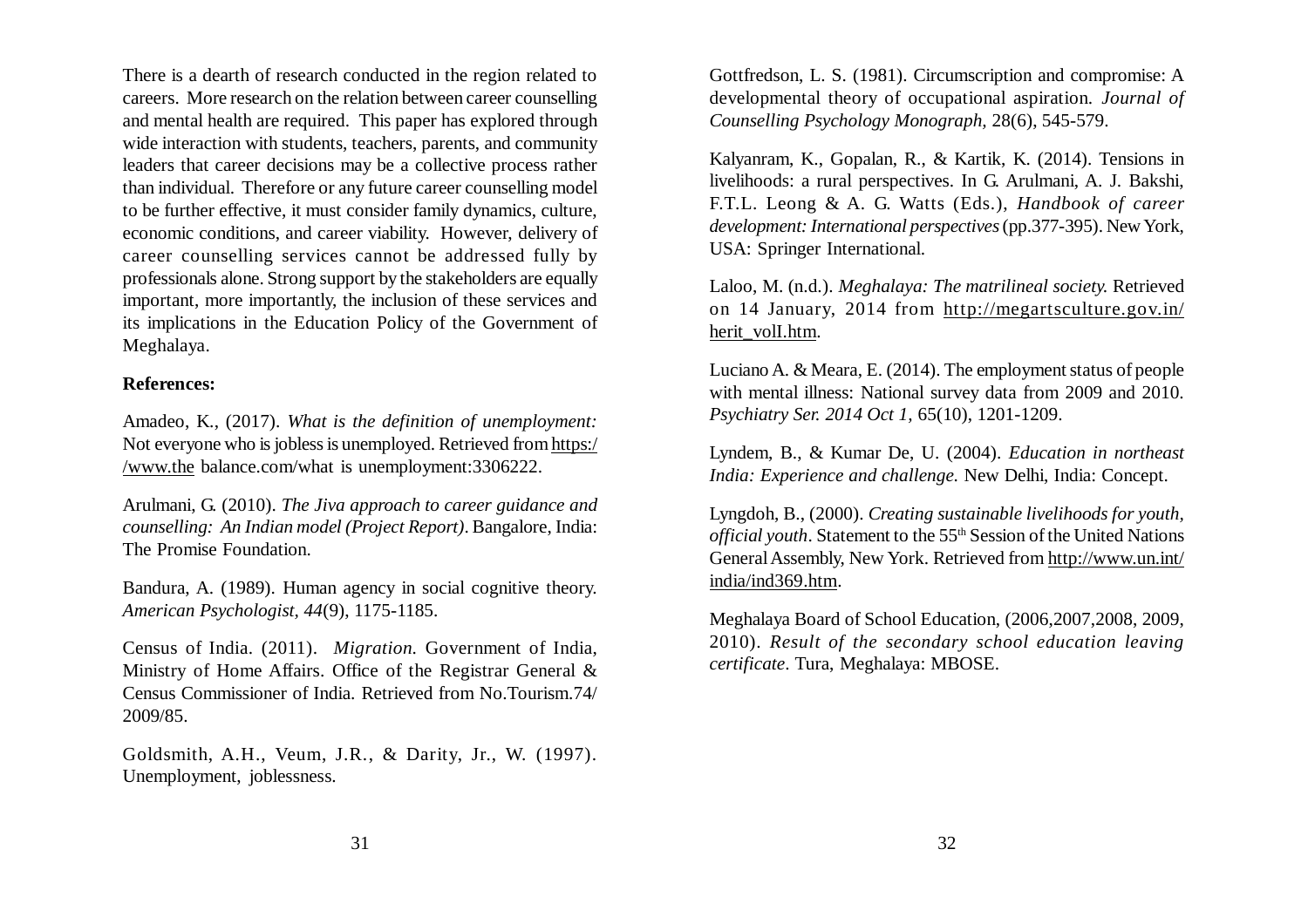**Ministry of Labour and Employment. Government of Meghalaya. (2006).** *Unemployment rate among educated youth.* **Chandigarh, India: Labour Bureau.**

Organisation for Economic Co-operation and Development (OECD) (2003).

*Education policy analysis*. Paris, France. Retrieved from http:// www.oecd.org/edu/innovation-education/19975192.pdf.

Planning Department, Government of Meghalaya, Shillong (2009). *Meghalaya human development report 2008*. Retrieved from http:www//megplanning.gov.in/MHDR/ Human De.pdf.

Ryan, R. M. & Deci., E.L. (2000). Self-determination theory and the facilitation of intrinsic motivation, social development, and well being. *American Psychologist,* 55(1), 68-78.

Suting, W.G. (2017). Blast from the past. Retrieved from www.the shillongtimes.com/2017/0903/the balst from the past.

The Northeast Today (TNT). Meghalaya: Shillong in high spirit as SAG and SEPPA centenary celebrations draw closer. Retrieved from https//www.the northeasttoday.com/Meghalaya-shillong in high spirit-as sag and seppa centenary celebrations draw closer.

The Shillong Times (TST). *Low pass percentage a concern.* Retrieved from http://wwwtheshillongtimes.com.2017/05/25/ low-pass-percentage-a-concern on November 12, 2017.

Viray, M.V. (2014). Career Orientations and Career Counselling: *A school based intervention study of urban and rural indigenous high school students in the East Khasi Hills district, Meghalaya.* (Unpublished doctoral dissertation). Martin Luther Christian University, Shillong, Meghalaya, India.

### **Meaning in life as experienced by Mizo women in midlife**

*Author: Dr. Debbie Zothanpari Assistant Professor, Department of Counselling Psychology Martin Luther Christian University, Shillong Email:debbiepari@gmail.com*

### **Abstract**

Meaning in life has been consistently linked to overall well-being. Midlife is a normative developmental stage and further research is still required, there is literature on the changes that are characteristic of this stage in life and in particular to the nature of transition to the second half of life. This study explores the meaning Mizo women assign to midlife this is done through a quantitative questionnaire and qualitative interviews.

Meaning in life has emerged in positive psychology as one of many variables. It was Martin P. Seligman who put forward the idea for the focus of mental health to be not on problems or disorders or the disease model but on actions that 'lead to wellbeing, to flourishing communities'.

The Meaning in life Questionnaire by Steger et al., in 2006 was used to collect the quantitative component. In the qualitative component interviews, pre-interview discussion, semi structured interview guide, hermeneutic phenomenological exploration, was adopted in the present study. Seven hundred and forty three women in midlife completed the quantitative questionnaire and five women participated in the qualitative in-depth interview. For the qualitative analysis, thematic network analysis was applied to extract themes. Descriptive, chi-square test and correlation analysis for the quantitative questionnaire revealed the following: meaning in life for the Mizo women in midlife are linked to having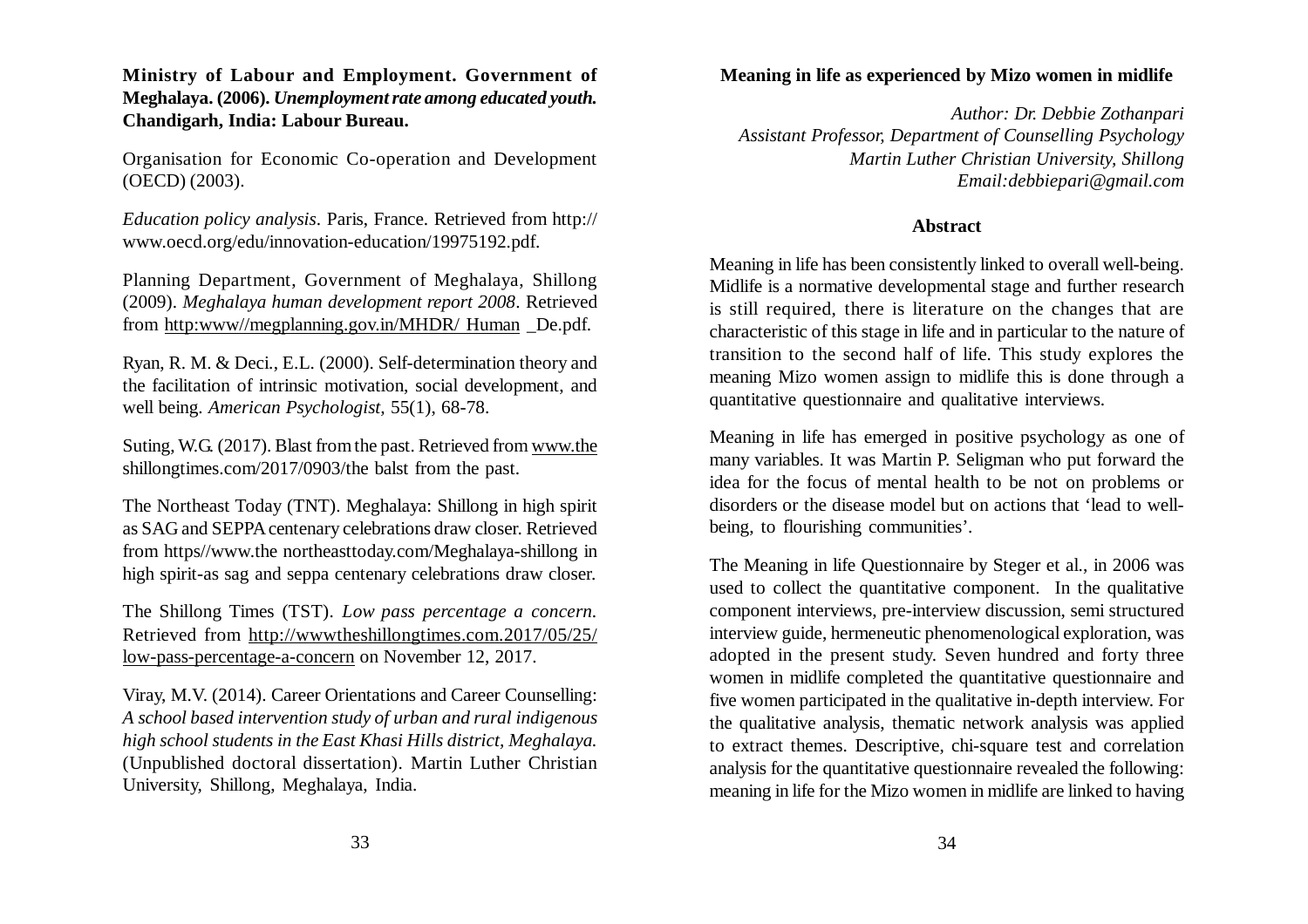a hobby, the family income, having high education, religion and postmenopausal experience. Four themes emerged from the indepth interviews: Family care and support give meaning, Serving God provides purpose in life, Searching for meaning is a life long project, Midlife provides independence and the ability to contribute to society. The findings of this study provide important implications for counsellors and psychotherapists who work with adult women. This study also revealed that todays Mizo women in their midlife were active and vibrant quite unlike the cultural stereotype that exists that see midlife women as unattractive, menopausal, frustrated and depressed. The women do not see meaning is complete: they are continuous exploration of new avenues to enhance meaning in life. This may also raise consciousness to health care planners to develop effective awareness on midlife women's health and develop programs to promote wellness.

**Keywords:** Logotherapy, Search for meaning, Meaning in Life Questionnaire, Positive psychology, Midlife Mizo women, Thematic network analysis

### **Introduction:**

Why meaning? As people's problems are not pathological, but which instead arise out of a sense of meaninglessness. This may take a variety of forms: a general dissatisfaction with their life; feelings of uselessness; low self-worth; an emptiness resulting from lack of strong commitments to anyone or anything; the reverse, being overwhelmed with commitments that appear to have no unifying purpose and which fail to provide, for all their activity, any significant meaning or value.

According to Martin Seligman (1988), today's high depression rate can be attributed to a loss of meaning. Seligman believes

that to find meaning requires that one must be attached to something larger than just oneself. Perhaps in line with this theory is the finding that religiously active people in surveys worldwide, report higher levels of happiness (Inglehart, 1990) and that those who have deep religious faith are much less likely to get depressed (Friedrich, Cohen, & Wilturner, 1988).Meaning in life has emerged in positive psychology as one of many variables. It was Martin P. Seligman who raised the question of what makes life worth living in 1999. Seligman (1999) put forward the idea for the focus of mental health to be not on problems or disorders or the disease model but on actions that 'lead to well-being, to flourishing communities'.

Concept of meaning in life is increasingly the focus of psychological research studies and has also been the focus of research in both sub-disciplines of existential and positive psychology. In this paper, meaning is defined as – 'the sense made of, and significance felt regarding, the nature of one's being and existence' (Steger, Frazier, Oishi & Kaler, 2006).

Human beings, as far as we know can think, dream and are the only organisms that contemplate and wonder why and think about our thinking. It is a natural phenomenon for individuals to question why they exist and what is the meaning of their existence; this helps to make sense of our lives and that our lives matter. It's the understanding we develop of who we are, what the world is like, and how we fit and relate to the grand scheme of things (Heine, Proulx and Vohs, 2006). So the question of Meaning in Life involves deep self-probing questions such as 'Who am I?, 'Why am I here?', 'What is my role in this universe'? As one grows and starts to ponder and question about life, she/he becomes mature in his/her way of thinking. Pondering on meaning in life helps us discover our true nature and help us develop meaningful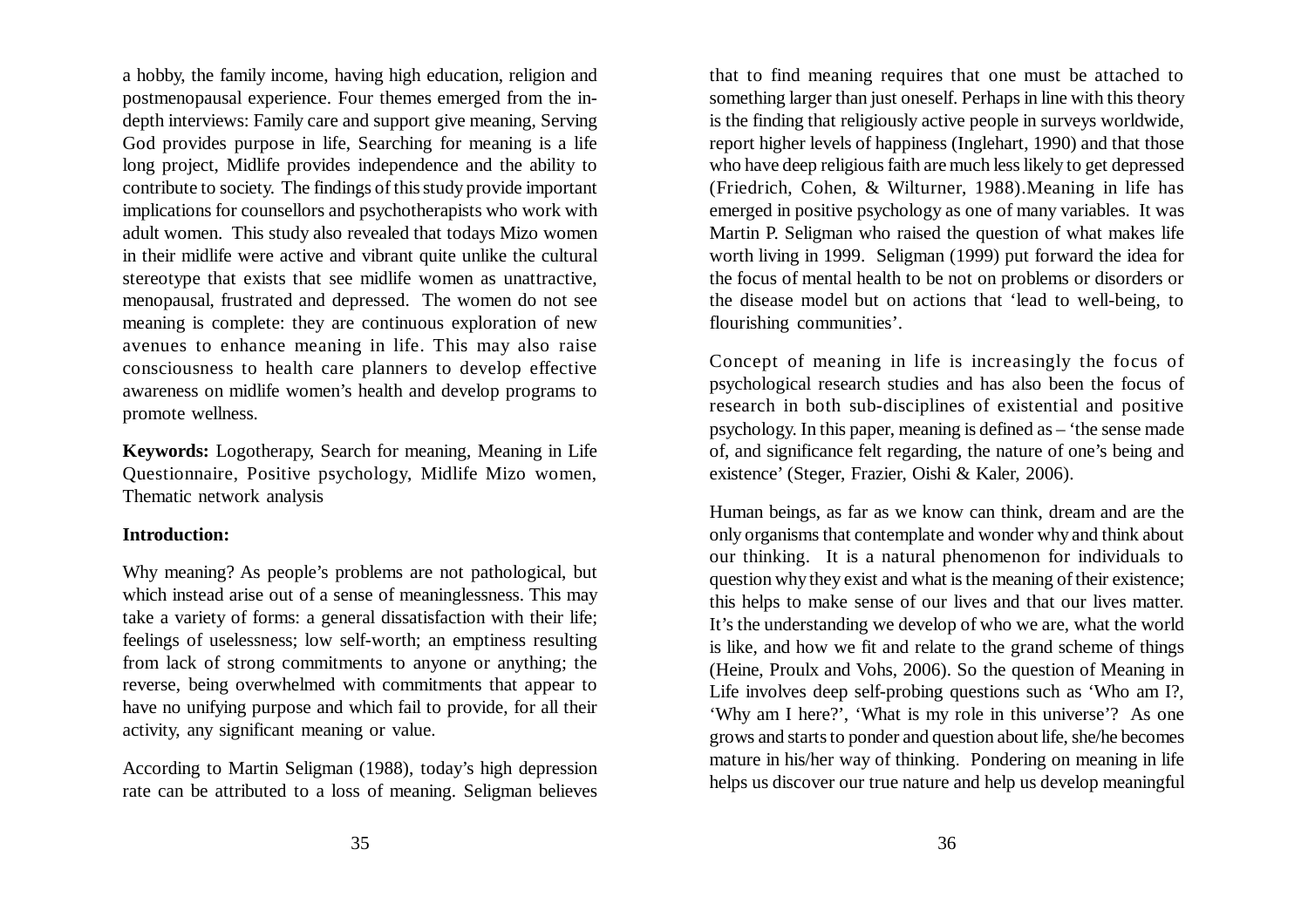goals and make us experience the process of moving from bondage to liberation. Having a meaningful experience, a life task, feelings of being part of a greater whole, and belief in a deeper meaning in life (Schnell & Becker, 2006)

Research has shown a strong relationship between the experience of meaning in life and psychological well-being. Brassai, Piko, and Steger (2011) reported that a lack of life meaning was associated with poor psychological health and quality of life among Romanian adolescents. That meaning may play a protective role in physical health behaviours (e.g. drug use, sexual health, physical inactivity and diet). Meaning in life is critical to reducing suicidal trends in youth. Wilchek-Aviad (2014) examined meaning and suicidal tendencies in Ethiopian immigrant youth and native-born Israeli youth of 277 samples. People who present a consistent meaning of life are more resilient against life stressors, while people with a weak meaning of life seem more vulnerable to emotional problems, and more likely to succumb to hopelessness (Mascaro, Rosen & Morey, 2004).

Individuals who do not feel they have meaning or purpose in life may experience depression, boredom, hopelessness, and discontent and may feel there is no reason to live (Pinquart, 2002).

Meaning in life is seen as a positive human strength, and has been assumed as a factor contributing to overall well-being in individuals (Lent, 2004). People who feel that their lives are full of meaning are more optimistic (Kelly, 2002), have higher levels of self-esteem (Steger et al., 2006) and positive emotions (King et al., 2006).

 Cultures are thought to influence self-concepts along an independent (or individualistic) to interdependent (or collectivistic) continuum. Culture provides individuals with an understanding about world, it influences their thinking about the

world including individual's experiences on meaning in life (Steger et al., 2008). Steger and his colleagues found that for members of interdependent cultures life is not expected to become more and more meaningful; rather, presence of meaning unfolds into search for meaning, which in turn transforms into greater meaningfulness (Steger et al., 2008).

In a cross cultural study with American and Japanese young adults, the Japanese participants reported searching for meaning more. Search iscast in a negative light in America and in a positive light in Japan (Steger et al., 2008). Thus, culture must affect how people construe the search for meaning.

Traditionally, menopause was seen as a natural event of aging and considered a point of positive role and status change in Korean women but the Korean immigrant saw it as ugly appearance, decrease work capacity, hopeless feeling. Chinese Singaporean described it was uneventful (Im &Meleis, 2000; Lim & Mackey 2012). The biological/medical model is the most familiar and widely researched, and results are widely known. This model assumes that the midlife transition is one of a state of deficiency whose only remedy is that of life-long treatment with hormone replacement (Lindh-Astrand, Hoffman, Hammar, & Kjellgren, 2007). Arpanantikul (2002) study among 32 Thai midlife women in Bangkok had a notion of being stereotyped, transforming, prone to poor health, adapting and thinking ahead.

Religion and spirituality seen as a buffer to life challenges, Lee (1996) reported less anxious, have clearer sense of meaning in life. Hong and Lee (2006) religious life ease emotional crisis and provide higher life satisfaction.

Reinhoudt (2005) in her qualitative study explored factors related to aging well in a group of 188 adults. The results showed that existential meaning, which is awareness of meaning and purpose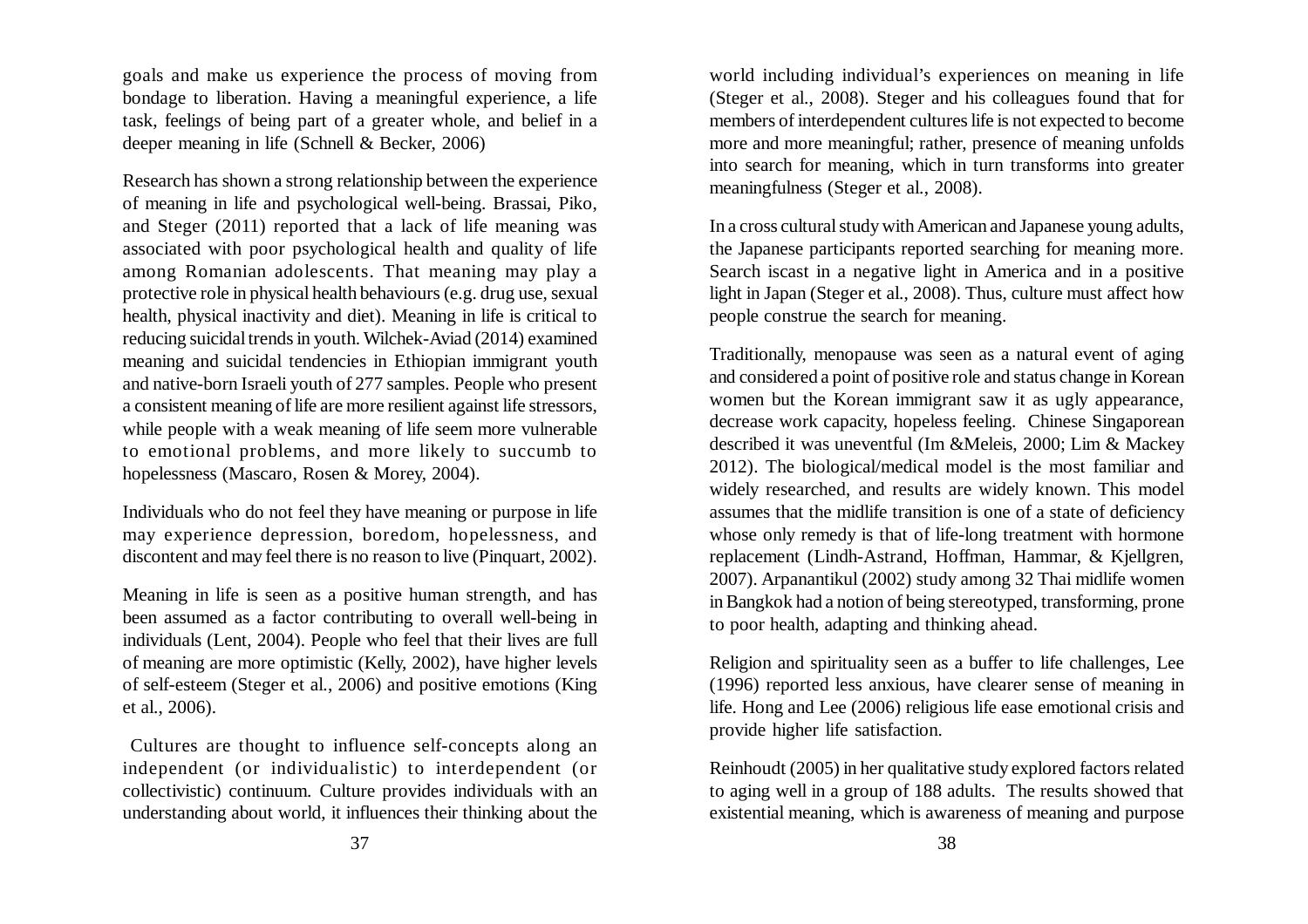in life contributed significantly to well being in general, maintaining mental health on an optimal level, and increasing vitality and social functioning.

There is a lack of in-depth knowledge about middle-aged women's experience of meaning in life. This study can promote an understanding of Mizo women in their midlife and contribute to their well being.

The available literature regarding midlife women may contain ageist, sexist, biased perspectives (Banister, 2000). Negative aspects has been the focus, Poorly understood – either medical and menopausal transitions of hot flashes, osteoporosis, heart disease, estrogen replacement therapy, depression, empty nest and other midlife crises, and less on the wealth of new opportunities that this group of women have at their disposal (Perrig-Chiello & Perren, 2005).

Research has established that the midlife years for women maybegin a process of increased energy, independence, freedom, and psychological growth(Apter, 1996; Hydock, 2004; Lippert, 1997). This phase of life for women has beendescribed as a time of finding comfort with oneself and as a time of gaining confidence (Helson & Wink, 1992).

I hope to contribute to the field of counselling psychology a more nuanced and textured understanding of women's experience. My hope is to bring to professionals working in the area of counselling psychology an awareness of the concerns that inform the experience of women in the midlife transition.

The specific questions this study sought to answer were:

1. Are sociodemographic factors related to meaning in life for the Mizo women in midlife?

2. What is the level of presence of meaning in life and search for meaning in life for the Mizo women in midlife?

3. What do Mizo women in their midlife consider meaningful in their life?

### **Methodology:**

This study used a quantitative research method followed by qualitative interviews in order to find answers to the research questions.Data was collected through the administration of the Meaning in Life Questionnaire form (MLQ; Steger et al. 2006) along with demographic survey to a total of 743 women.In-depth interviews to explore meaning in life with 5 women. This was largely exploratory to provide the basis for future hypothesisdriven research.

Marchel and Owens (2007) stated that 'qualitative research is based on a belief that truth is constantly evolving and is a cultural construction deriving from an interaction between experiences in the world and the human mind'.

The MLQ has been used to help people understand and track their perceptions about their lives. It has been included in numerous studies around the world, and in several internet-based resources concerning happiness and fulfillment. It has been translated into over two dozen languages and shows robust psychometric properties across gender, age, racial, and international groups.

The participants for this study were 743 women aged between 40 – 55 years. All living in Mizoram. (*M* age =46.54).

The marital status of the participants was married 562 (75.7%), single 30 (4.0%), divorced 52 (7.0%), separated 10 (1.3%) and widowed 88 (11.9%).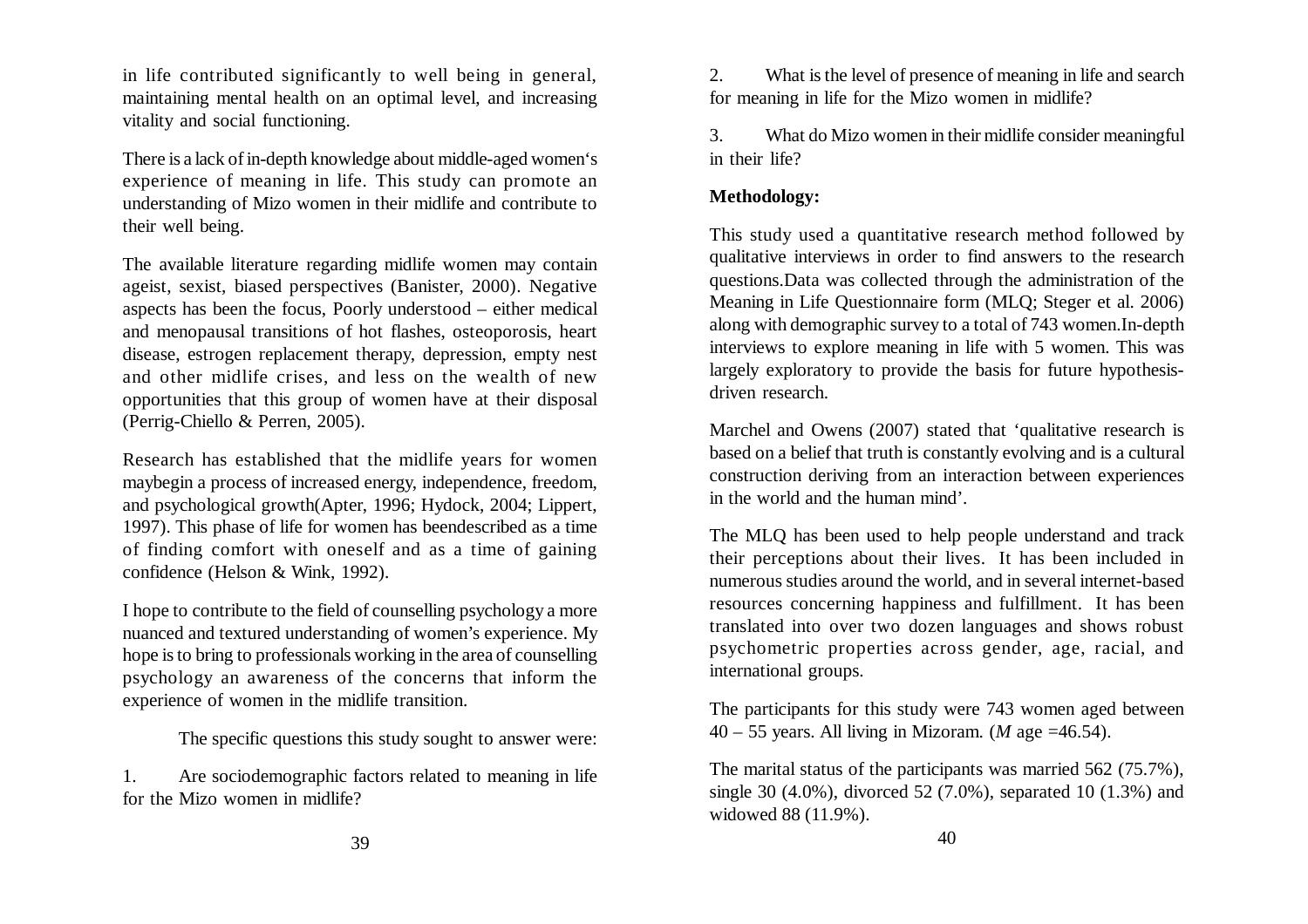Thirty four participants having completed post graduate (4.6%), 140 were college graduates (18.9%), 154 completed higher secondary school (20.8%), 214 had completed till high school (28.8%), 199 did not complete high school (26.8%), and only 1 was illiterate (.1%)

*Hermeneutic Phenomenological Exploration:* Heidegger, a student of Husserl, moved from how do we know, what we know, to studying human beings in their everyday practical engagements within a socio historical context (Packer, 1985). 'The goal of phenomenology is to describe our experiences, which are composed of the objects brought into our consciousness and the meanings ascribed to them' (Hein & Austin, 2001).

For the psychologist it is necessary to know the phenomenological philosophy, because it provides a rich source of information about how to examine and comprehend lived experiences (Smith et al., 2009).

*Data analysis:* Chi-Square test was run to investigate whether sociodemographic variables was related to meaning in life. A correlational and frequency analysis was done of Presence and Search of the MLQ. Thematic network analysis helped to unearth themes within the interview transcripts, utilizes web-like map networks to organize and represent qualitative data (Attride-Stirling, 2001).In order to create a thematic networks, a researcher must develop a coding framework that is used to analyze the text. After the development of a coding framework and extraction of the text, themes are identified and refined. Themes are then organized to basic themes, grouped into organizing themes, and then global themes are identified that represent the data

#### **Findings**

Meaning in life for the Mizo women in midlife are linked to having

a hobby, the family income, having high education, religion and postmenopausal experience.

The presence and search scores of the MLQ are; 72 % are searching for meaning and 1.5% have high presence of meaning in life. The search for meaning is high among the midlife Mizo women. This finding that emerged here is consistent with Steger and his colleagues (2008) study with American and Japanese young adults where it appeared that search for meaning is related to somewhat more meaning in life in Japan. Search for meaning would be positively related to presence of meaning in interdependent cultures (Steger et al., 2008).

**Table 1: Meaning in Life Questionnaire measures frequency and percentage of presence and search**

| <b>Presence and Search</b> | <b>Frequency</b> | Percentage $(\% )$ |
|----------------------------|------------------|--------------------|
| High presence              |                  | 1.5                |
| Low presence               | 23               | 31                 |
| <b>High Search</b>         | 534              | 71.9               |
| Low search                 | 175              | 23.6               |

From the in-depth interview 4 global themes were derived-Family care and support give meaning; Serving God provides purpose in life;Search for meaning is a lifelong project;Midlife provides independence and the ability to contribute to society.

Meaning may be found in the high social status and recognition that accompany higher education level in the small Mizo community. The nature of occupation pursued following higher education is likely to be meaningful, or education cultivates a way of thinking and living that increases meaning in life as supported by a study done by Waddell (2012).

Religion and Serving God; All the women were 'content' with who they were, with what they did, not aiming to obtain success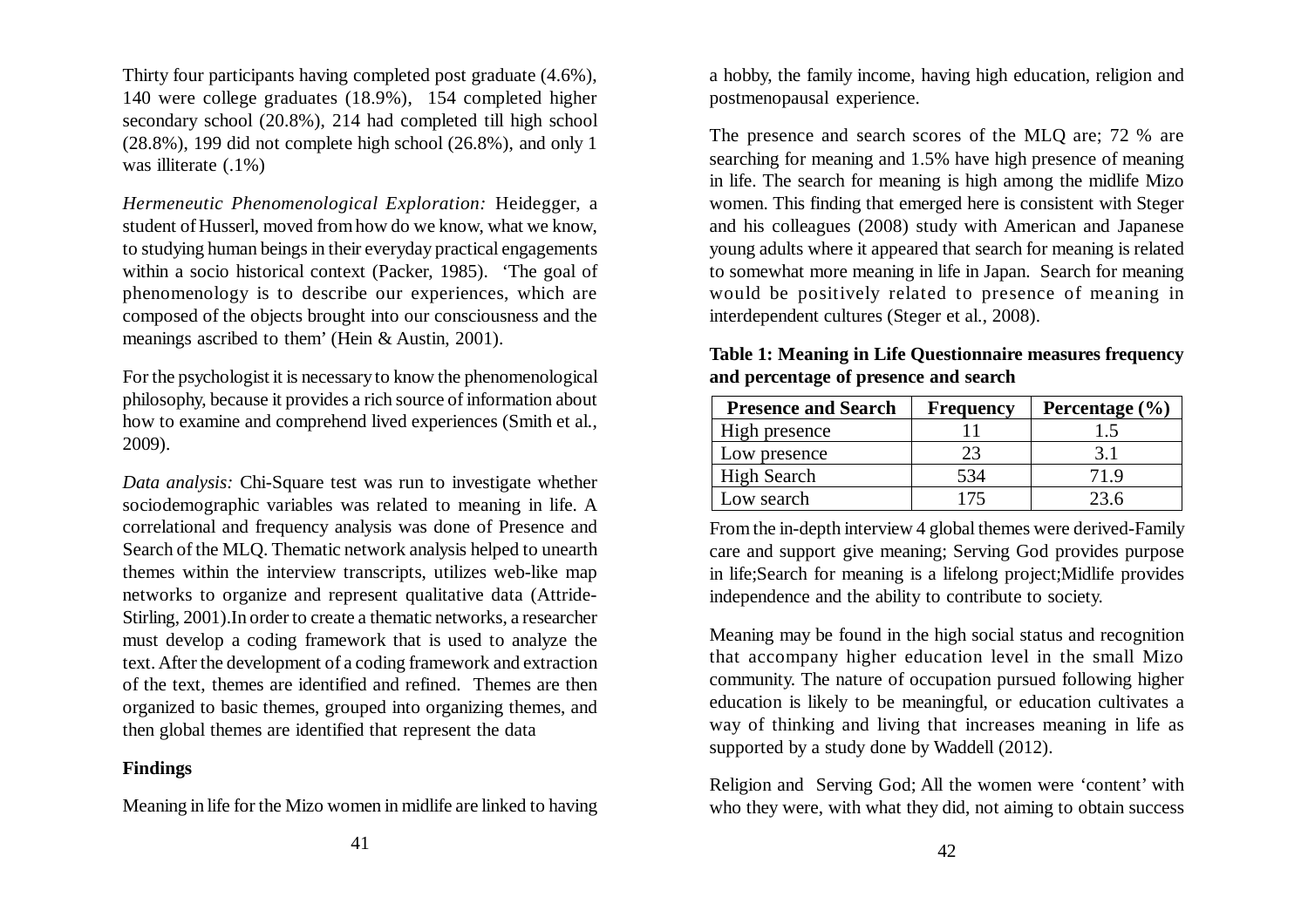or advancement from their careers, but rather were grateful to God. Participants focused on the meaning in life from a godly perspective (Song, 2011).

In this study a positive relation between family income and meaning in life was found. Previous research supports this finding, linking income to well-being and meaning in life for midlife women (Smithson, 2011).

Having a personal pay check and professional identity may be important for women in this age group as they evolve and reflect on their lives. For Mizo women this is a paradigm shift past traditional roles of marriage and staying at home to raise children and care for the family.

In this study a significant relation was found between hobby and MIL. Respondent Pi E mentioned enjoying reading and when she was waylaid by cancer, reading books written by cancer survivors has helped her prepare to face her terminal illness. Respondent Pi C enjoys the new experience that gives broader view and traveling allows experiencing different cultures. It also gives her time to reflect on her life, when she is outside her normal life. Meaning in life based on menopause status show statistically significant relationship in this sample. This could be because menopause is not considered as a threat but a natural event. Amongst the interview participants, health status was not particularly mentioned. Of the five qualitative interview participants, two experienced significant health problems. The two respondents discussed how their health difficulties and thought of death made them reflect more on their life meaning and the future.

In a study of Chinese women executives making meaning in midlife, Woo (2012) observed that contrary to prevailing assumptions that the experience at any life stage is generally the

same for all women, the participants in her study demonstrated they were physically fit, attractive, financially independent. Internally they were engaged in self-exploration, realising the need for more time for self. Consistent with the finding of Woo (2012) engaging in self-reflection and self-exploration the Mizo women could look beyond the present and imagine the future and find ways to balance what is important in their lives, leading to renewed energy and optimism about the future. The participants in this study were attractive, fit and always on the go, had an infectious 'can do' spirit, were involved in projects outside the home, had several interests, were confident in themselves and had a positive outlook.

In the West, menopause in intertwined with aging, loss of youth, loss of sexuality and so there is silence surrounding this (Herzig, 2006).However for women in India, Thailand, Japan, Zimbabwe and Israel welcomed the freedom from menstruation related worries.

Viktor Frankl (1963) is commonly cited in meaning in life research as a founding inspiration. Frankl argued that people function best when they perceive a sense of meaning and possess a life purpose, a unique mission to strive for throughout their lives. One explanation for high search for meaning in this sample could be the women continue to seek out richness in their experiences and the need for new roles in the midlife transition (Steger, 2009). The finding was further supported by the qualitative interviews, where the third global theme states, search for meaning is a lifelong project. Respondent Pi B mentioned; 'I have a good sense of what makes my life meaningful- this is somewhat true. I know I can do more to find meaning and purpose in my life but I do not know it completely. Humans we keep changing our life. As long as we live in this world this will never end… in our everyday life there are things that we need to get rid of, we need to dispose of them.'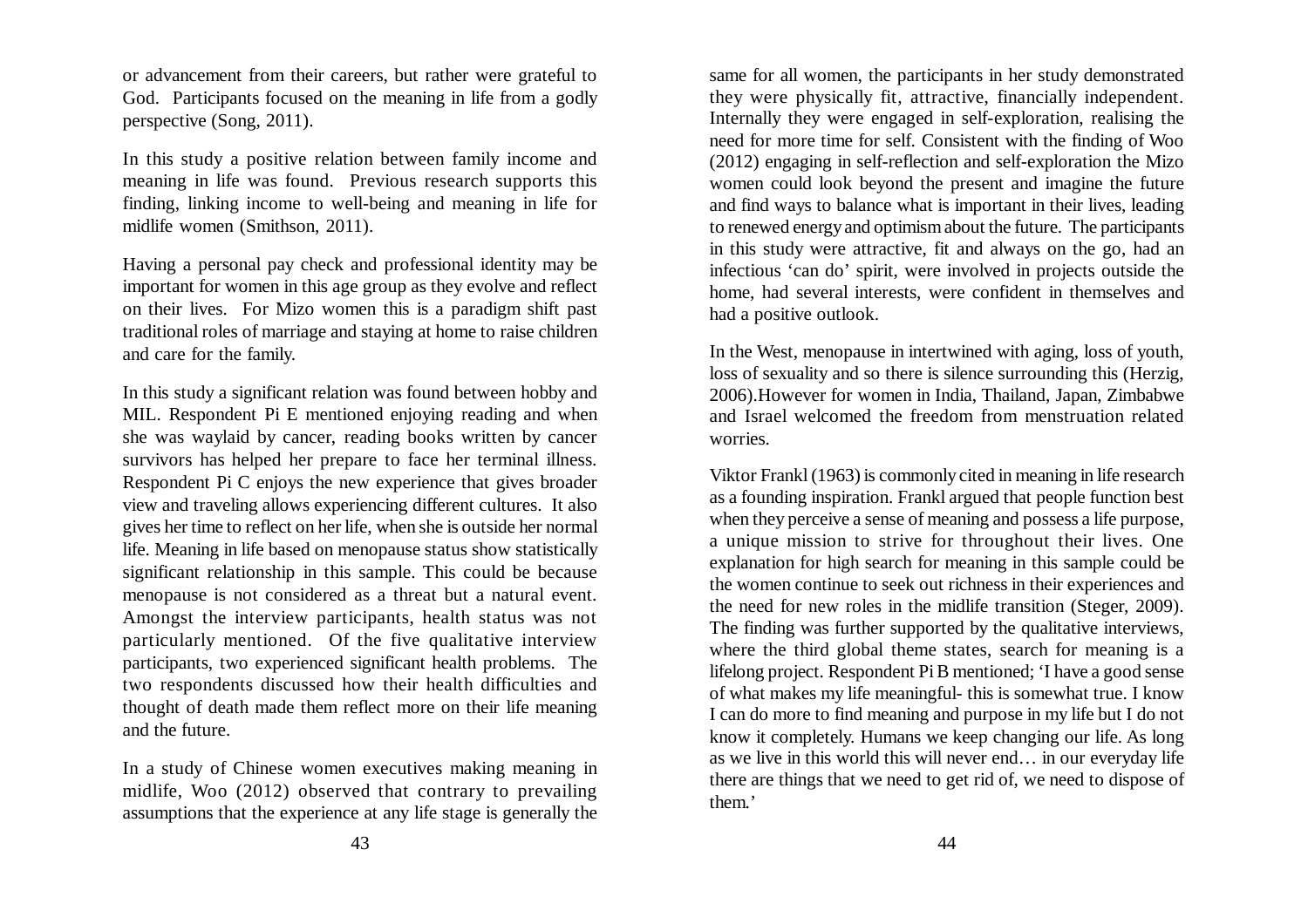Meaning in life thus refers to the understandings that we develop of who we are, what the world is like, and how we fit in with and relate to the grand scheme of things (Heine, Proulx, & Vohs, 2006). This echoes what Pi C said, 'It's always there… while I am here in this earth, in his tapestry I have a place in the weave. God has a purpose for me in this world and I want to fulfil that purpose. I look at life and I know my life's meaning*'*.

Pi C in her self-exploration saw that she has a place in the grand scheme of things. A possible reason that women in this study search for meaning, it's not that their life is devoid of meaning. Rather, they may be continuously exploring avenues to enhance meaning in their lives. This was recognised by Erik Erikson (1964) a developmental psychologist known for his theory on psychosocial development of human beings, who says that in the second half of life people close the circle of their life. This closing is not done linearly. It points to the possibility of a new beginning, to renewal. That renewal can happen in the second half of life.

Family is significant in having meaning in life. This could indicate that being in a family as Low and Molzahn (2007) found that emotional support was a significant predictor of purpose in life.A study among 100 married and unmarried corporate employees in north India examined their construct of meaning in life, revealed the married employees perceived their families to be of most important to spend time with and give consideration to in the face of crisis. On the other hand the unmarried employees gave recreational activities the maximum importance (Singhal and Rastogi, 2015).

Midlife provides independence and ability to contribute to society. Midlife is seen as time for possibilities and not a crisis as we see in the lives of the women interviewed in the current study. The women in a midlife developmental stage and based on their own

self-evaluations, were not experiencing a psychological emergency that diminished their usual physical and mental capacities. It is noteworthy that at midlife four of the five women participants were involved in voluntary activity in some form or the other. One woman was involved in training and mentoring marginalised women and women who were HIV positive through assisting in setting up small scale business ventures. One was involved in non-government organisations that provide awareness on prevention of HIV and AIDS and working with youth with depression.

### **Conclusion**

We can thus conclude that for midlife Mizo women it appears there is high search for meaning and this can be construed as Mizo community are interdependent and collective, where search for meaning does not mean there is no presence of meaning, that presence does not mean an end all, but life is ever evolving and changing. Prolonged effort of searching for meaning may be united harmoniously with the outcome of greater presence of meaning (Steger et al., 2008).

This study is a discovery of Mizo women through the lens of Mizo women's eyes. Therefore the insight gained from this study can contribute to understanding Mizo women's perspective on middle age, quality of life, meaning in life and well being.

This is valuable for Counsellors who will be working with women in their midlife and how their experience affects them psychologically. This may also raise consciousness to health care planners to develop effective awareness on midlife women's health and develop programs to promote wellness.

Counsellors can benefit from developing an awareness of the life tasks of this population and becoming educated on the importance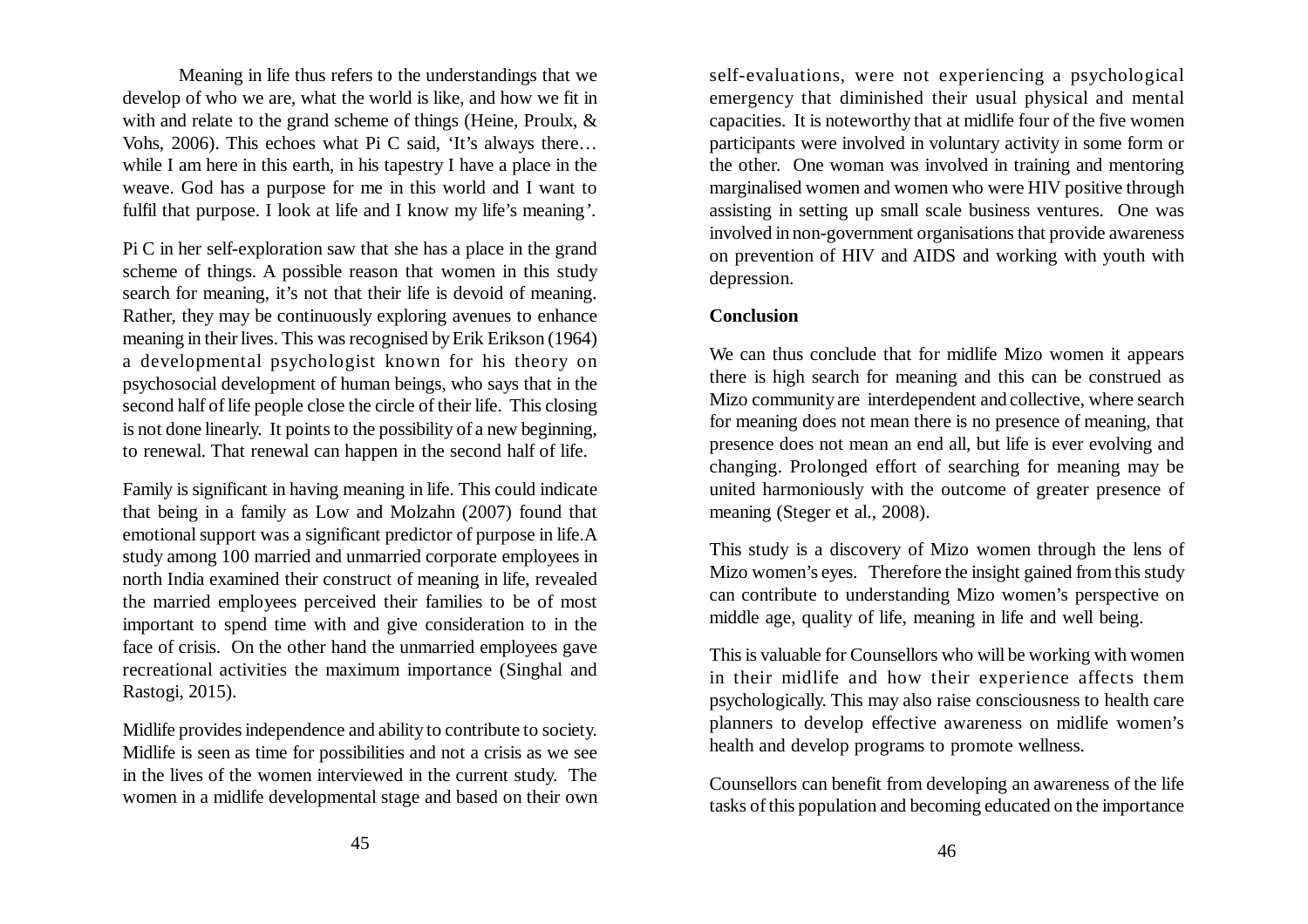of self awareness and self exploration. Different domains that are central to women in midlife should be discussed including: culture, family, career, education, parenting, relationships and spirituality. Counsellors need to encourage women to reflect on life goals and perhaps reappraise aspirations as they enter midlife.Counselling professionals may be working with midlife woman adjusting to new roles, caregiving, being a new wife, newly single or widowed or returning student. Some may feel overwhelmed at the transition meeting them. By using strengthsbased approach and wellness orientation, counsellors can educate the midlife clients about making choicesA variety of counselling methods can be used to facilitate this exploration including art therapy, genogram creation, career goal exploration. Family and couples counselling are valuable to enrich marital life, as this is a time when the children have flown the nest or moved out of town for further studies or for jobs and now its just the both of them.

#### **References**

Apter, T. (1996). Path of development in midlife women. Feminism and Psychology, 6, 557-562.

Arpanantikul, A. (2004). Midlife experiences of Thai women. Journal of Advanced Nursing. 47(1), 49-56.

Attride-Stirling, J. (2001). Thematic networks: An analytic tool for qualitative research.

Qualitative Research, 1, 385–405.

Banister, E. M. (2000).Women's midlife confusion: Why am I feeling this way? Issues in Mental Health Nursing, 21(8), 745-764.doi:10.1080/016128400750044251

Brassai, L., Piko, B.F., & Steger, M.F. (2011). Meaning in life: Is it a protective factor for adolescents' psychological health? International Journal of Behavioral Medicine. 18:44–51. doi: 10.1007/sl2529-010-9089-6. [PubMed]

Frankl, V. E. (1963). Man's search for meaning: An introduction to logotherapy. New York, NY: Washington Square Press.

Friedrich, W.N., Cohen, D.S., & Wilturner, L.T. (1988). Specific beliefs as moderator variables inmaternal coping with mental retardation. Children's Health Care, 17, 40-44.

Heine, S. J., Proulx, T., & Vohs, K. D. (2006). The meaning maintenance model: On the coherence of social motivations. Personality and Social Psychology Review, 10, 88-110

Helson, R., & Wink, P. (1992). Personality change in women from the early 40s to the early 50s. Psychology and Aging, 7, 46–55

Herzig, L.A. (2006). The meaning(s) of a menopausal women's voice. (Doctoral dissertation). Retrieved from ProQuest Dissertation & Thesis database. (UMI No. 304955925).

Hein, S. F., & Austin, W. J. (2001). Empirical and hermeneutic approaches to phenomenological research in psychology: A comparison. Psychological Methods, 6(1), 3-17.

Inglehart, R. (1990). Culture shift in advanced industrial society. New York : Princeton University Press Im, E. O., & Meleis, A. I. (2000). Meanings of menopause: low-income Korean immigrant women. Western Journal of Nursing Research, 22(1), 84-102.

Hong, D.A., & Lee, N.J. (2006). A study of coping behaviour of mid-aged women's crisis. Journal of Korean Living Science, 15(2), 227-237.

Hydock, R. (2005). Women seeking the doctorate after age 45: A phenomenological study of later midlife development in women.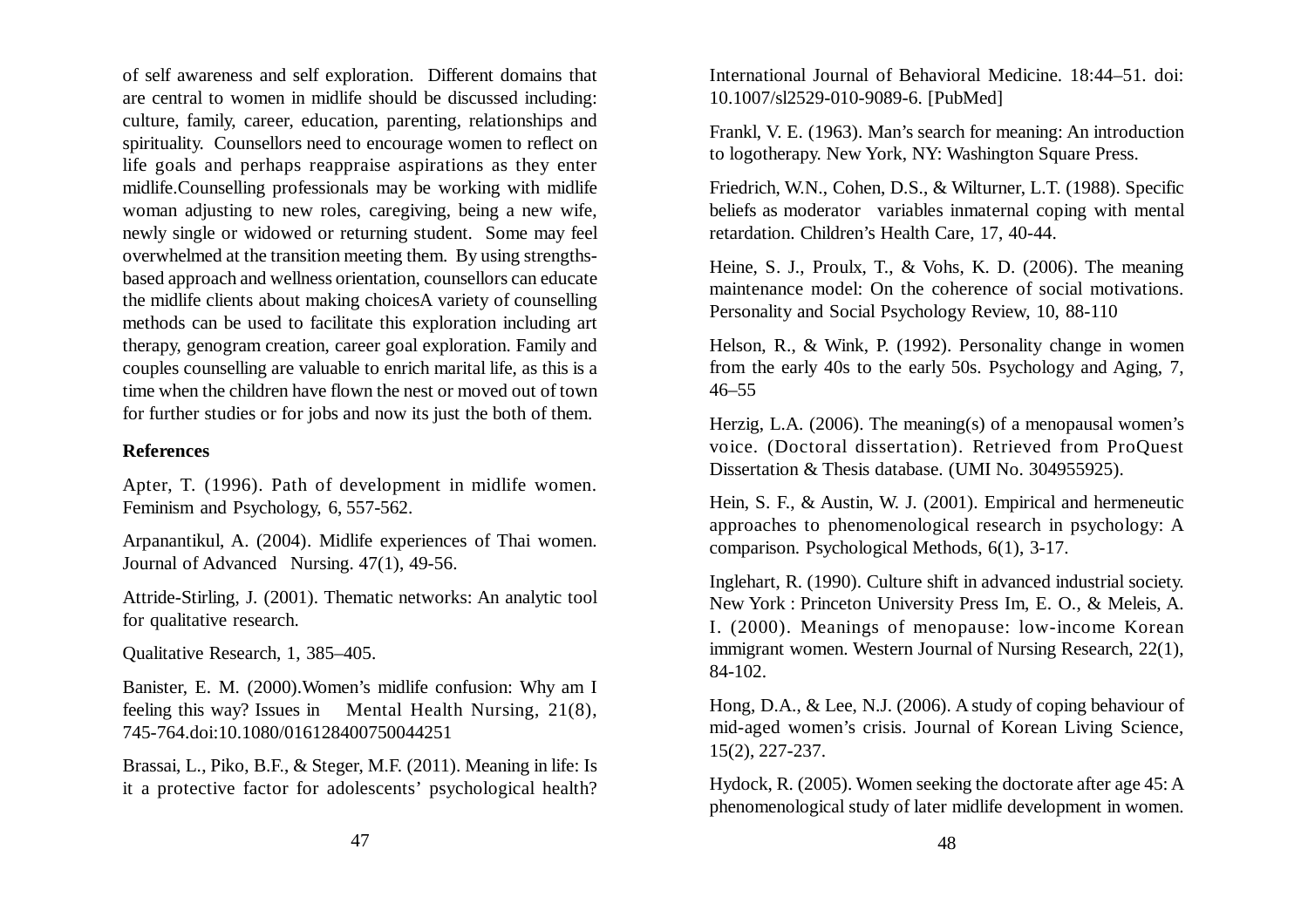Dissertation Abstracts International, 6 6 ( 0 1 ) 5 9 3 B . ( U M I No.3162636).

Kelly, W. E. (2002). An investigation of worry and sense of humor. *Journal of Psychology: Interdisciplinary and Applied*, 136, 657-666. doi:10.1080/00223980209604826

King, L. A., Hicks, J. A., Krull, J. L., & Del Gaiso, A. K. (2006). Positive affect and the experience of meaning in life. Journal of Personality and Social Psychology, 90(1),179-196. doi: 10.1037/0022-3514.90.1.179

Lee, K.S. (1996). The social activities of middle aged women. Journal of Korean Home Management Association, 14(1), 163- 176.

Lent, R.W. (2004). Toward a unifying theoretical and practical perspective on well- being and psychosocial adjustment. Journal of Counselling Psychology, 51, 482–509.

Lindh-Astrand, L., Hoffman, M., Hammar, M., & Kjellgren, K. I. (2007). Women's conception of the menopausal transition: A qualitative study. Journal of Clinical Nursing, 16, 509-517.

Lim, H.K., & Mackay, S. (2012). The Menopause transition experiences of Chinese Singaporean women: An Exploratory Qualitative Study. Journal of NursingResearch, 20 (2), 81– 89doi: 10.1097/jnr.0b013e318254eb25

Lippert, L. (1997). Women at midlife: Implications for theories of women's adult development. Journal of Counselling & Development, 76, 16-22.

Mascaro, N., Rosen, D. H., & Morey, L. C. (2004). The development, construct validity, and clinical utility of the Spiritual Meaning Scale. Personality and Individual Differences, 37, 845-860. doi: 10.1016/j.

Packer, M.J. (1985). Hermeneutic inquiry in the study of human conduct. American Psychologist. 40, 1081-1093.

Pinquart, M. (2002). Creating and maintaining purpose in life in old age: A meta analysis. Ageing International, 27, 90–114.

Perrig-Chiello, P., & Perron, S. (2005). Biographical transitions From a Midlife Perspective. Journal of Adult Development, 12, (4), 169-181

Reinhoudt, C. (2005). Factors related to aging well. The influence of optimism, hardiness and spiritual well-being on the physical health functioning of older adults. Dissertation Abstracts International: Sciences and Engineering, 65 (7-B), pp. 3762

Schnell, T. & Becker, P. (2006). Personality and meaning in life. Personality and Individual Differences, 41, 117-129.

Seligman, M. (1999). The President's Address. American Psychologist. 54(8), 537-568

Shinghal, H., & Rastogi, R. (2015). The changing conception of meaning of life among Indian working class: An examination of effect of marital status of meaning of life. *Indian Journal of Health and Wellbeing,* 6(6), 585-589.

Smith, J.A., Floweres, P., & Larkin, M. (2009). Interpretive phenomenological analysis. London, UK: Sage.

Smithson, K. L.(2011). The relationship among connectedness, meaning in life and wellness for adult women in Levinson's midlife transition stage. Dissertation Retrieved from http:// scholarworks.gsu.edu/cgi/viewcontent.cgi?article=1067& context=cps\_diss

Song, W. M. R. (2011). An exploration of Korean Christian midlife women's dream in relationship with God and their identity as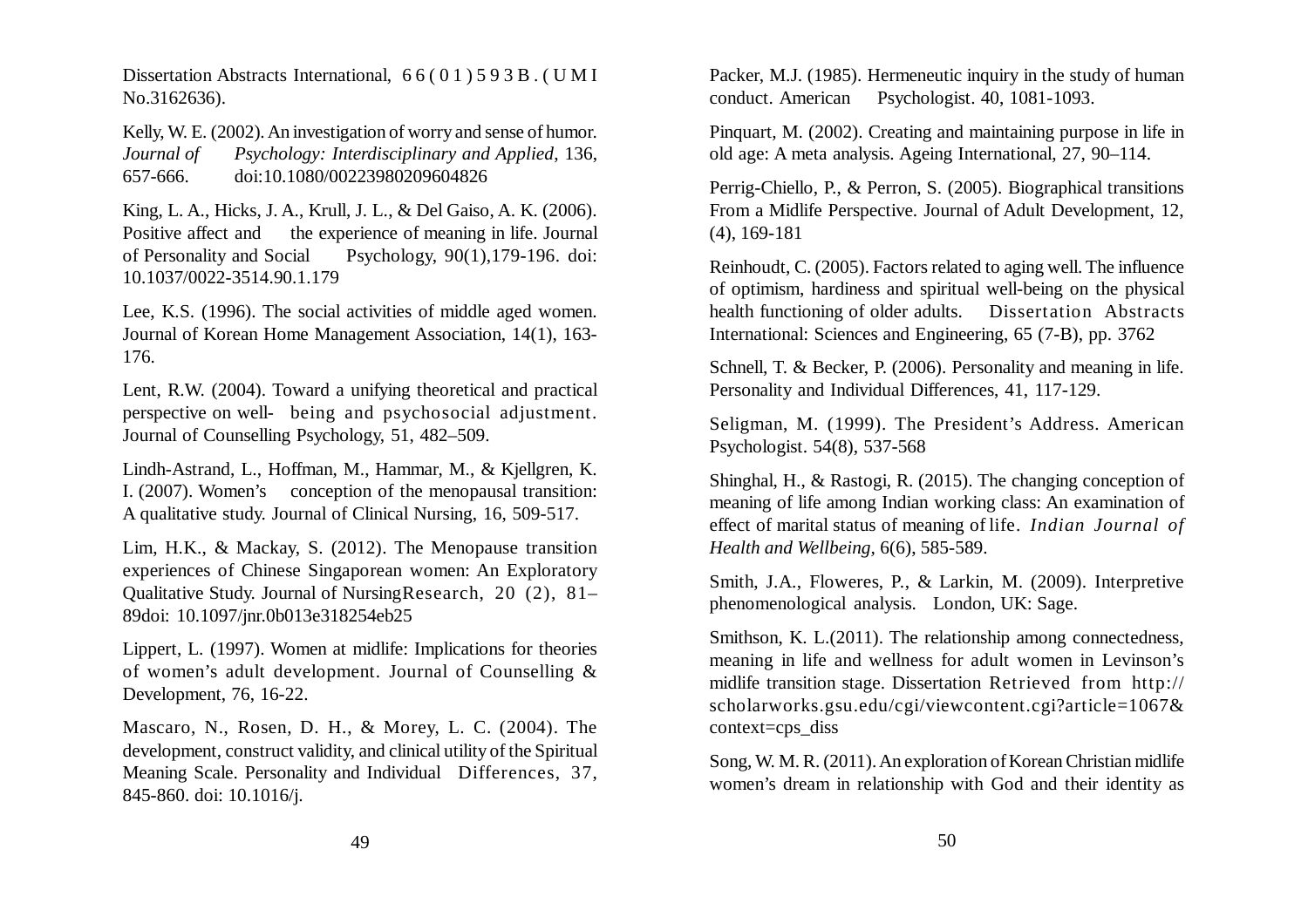Christian women. (Doctoral dissertation). Retrieved from ProQuest Dissertation and Theses databases (UMI o 3471581).

Steger, M. F., Frazier, P., Oishi, S., & Kaler, M. (2006). The Meaning in Life Questionnaire: Assessing the presence of and search for meaning in life. Journal of Counseling Psychology, 53(1), 80-93.

Steger, M.F., Kawabata, Y., Shimai, S. & Otake, K. (2008). The meaningful life in Japan and the United States: Levels and correlates of meaning in life. Journal of Personality 42, 660-678.

Steger, M.F., Oishi, S., & Kashdan, T.B. (2009). Meaning in life across the life span: levels and correlates of meaning in life from emerging adulthood to older adulthood. *The Journal of Positive Psychology*. 4(1), 43-52.

### DOI: 10.1080/17439760802303127

Waddell, E.L. (2012). Resident's meaning and purpose in life in senior communal living alternatives. (Doctoral dissertation). Retrieved from ProQuest Dissertation and Theses database (UMI No 3579289)

Wilchek-Aviad, Y. (2014). Meaning in life and suicidal tendency among immigrant (Ethiopian) youth and native-born Israeli youth. *Journal Immigrant Minority Health*, 17, 1041–1048. doi:10.1007/ s10903-014-0028-5

Woo, M. J. (2012). Human developmental and cultural perspectives on coaching mid-career executives in China. In W. H. Mobley, M. Li, & Y. Wang (Eds.), Advances in global leadership (Vol. 6, pp. 315-331). Bingley, UK: Emerald Group.

*Community Based Participatory Research:*

*its relevance in addressing social issues in Meghalaya*

*Author: Dr. Melari Shisha Nongrum Associate Professor, Department of Social Work Martin Luther Christian University, Shillong Email: melari.nongrum@gmail.com*

### **Abstract:**

All research is based on some underlying philosophical assumptions about what constitutes 'valid' research and which research method(s) is/are appropriate for the development of knowledge in a given study. The research paradigm encompassing ontology, epistemology and methodology, determines the nature of the enquiry and the methodology thereafter. In research processes, many a times the researchers perpetuate the hidden structures of domination and power over the 'researched' and thus studies have found that the researched are even exploited. Such dominant research paradigms have existed in most disciplines. However there are other alternative research paradigms that provide a space for social participation of the 'researched' in processes that eventually affect their lives. The community based participatory research (CBPR) is one such paradigm that provides the stakeholders of a research study especially the 'researched' a space for decision making in the process of research. Several researchers around the world have used CBPR to address issues in mental health and public health. This paper aims to analyse the relevance of CBPR in social work research in the context of Meghalaya. The reference point for this analysis is from the research project entitled 'Applying principles of community based participatory research in developing a mental health programme in rural Meghalaya'. The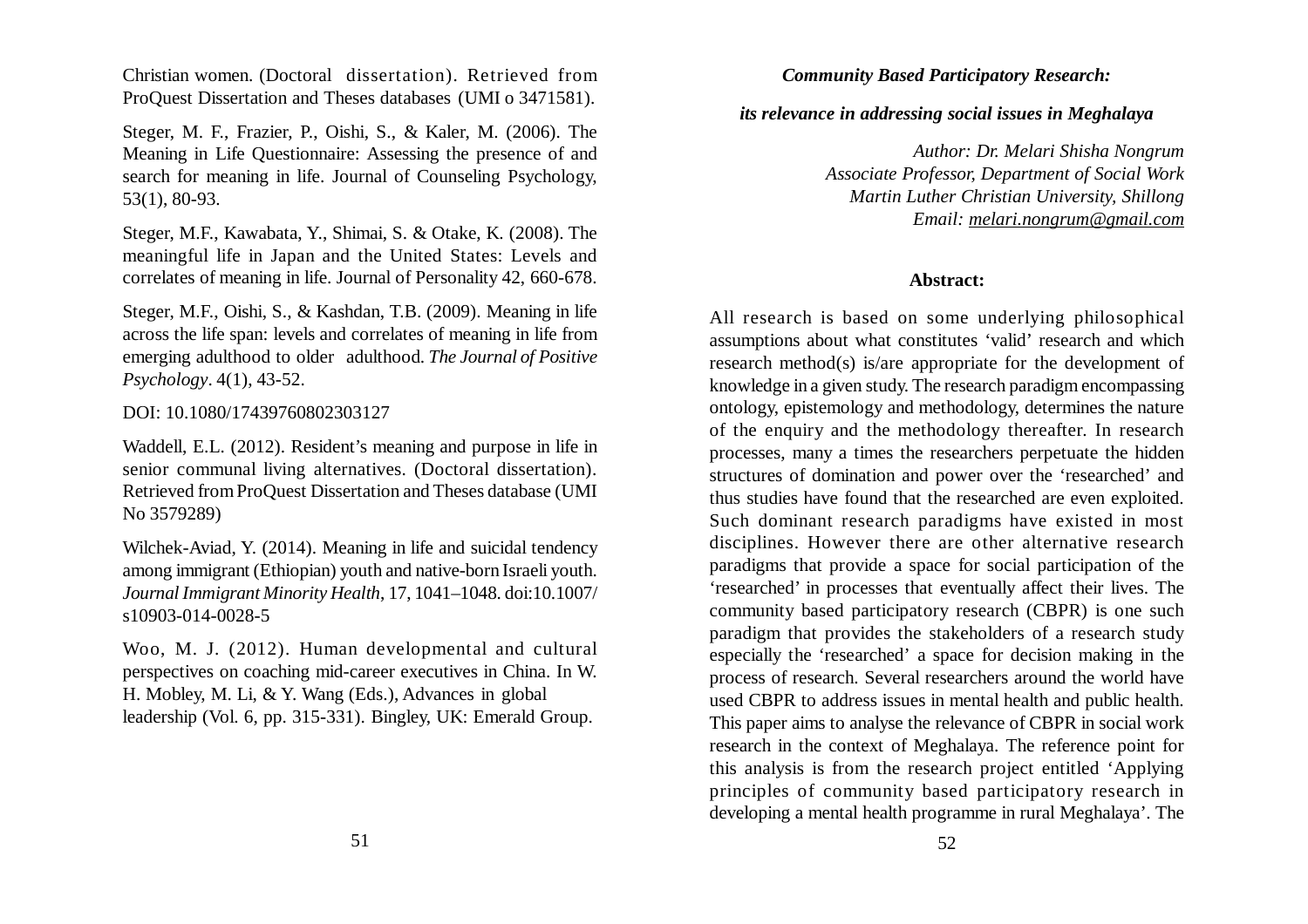CBPR approach has engaged the local people in addressing mental health in which local capacities have been built leading therefore to a sustainable model in addressing issues in health. This is hoped to open ways to also address other social issues through the CBPR approach.

**Key words:** Community based participatory research, CBPR in Meghalaya

#### **Introduction:**

Social reality can be studied through different approaches and researchers have to choose from a variety of research approaches. These research approaches are not simply selection of samples or methods of data collection but are based on particular ideas about the world and the nature of knowledge that a researcher considers as 'valid'. Often than not, there is a tendency to regard research simply as a procedure for which people can be 'trained', with rules and guidelines (Rolfe, n.d.). It is important therefore to understand that the ontology, epistemology and theoretical perspectives, all referred to as research paradigm influences the choice of a research methodology (Gray, 2004). While ontology embodies the understanding of 'what is', epistemology provides a philosophical background for deciding what kinds of knowledge are legitimate and adequate (Gray, 2004). The theoretical perspectives can be categorised into three types; positivist, interpretivism and critical postmodernism. On one hand, the positivist paradigm based on the philosophical ideas of the French Philosopher August Comte propounded that observation and reason are the best means of understanding human behaviour and true knowledge is based on experience of senses and can be obtained by observation and experiment. At the ontological level, positivists assume that the reality is objective and can be therefore quantifiable (Henning, Wilhelm, & Brigitte, 2004). On the other

hand, interpretivism looks for 'culturally derived and historically situated interpretations of the social life-world'. There is no, direct, one-to-one relationship between ourselves (subjects) and the world. The reality consists of people's subjective experiences of the external world (Crotty, 1998). The third theoretical perspective, critical postmodernism aims at social transformation to displace the existing structures of power and domination by opening opportunities for social participation among persons previously excluded and dominated.

Examining the research approaches, the dominant research paradigm has been quantitative research wherein the theoretical perspective is positivism which views the researcher as the ultimate source of authority. This has led to a power relations between the researcher and researched (Karnieli-Miller, Strier, & Pessach, 2008). The inequitable power relationships between the researcher and the researched results in a relationship of distrust and therefore the research is not an empowering process rather it is a process of exploitation (Israel, Schulz, Parker, & Becker, 1998).

In the context of the social work profession, social work research has a distinctive characteristic whereby social work research tries to evolve remedial action on identified problems by conducting empirical studies (Devasia & Kumar, 2009). Almeda (2015) reiterates that social work research should not be confined only to understanding the social phenomenon or developing adequate methodologies to analyze it but also to bring about structural changes through its research findings (Almeda, 2015). The Joint University Council Social Work Education Committee in Britain states that the aim of social work research is to achieve usefulness of the results to the practitioner, contribute to decision making and theory and to work with stakeholders in different aspects of the research process and manages the complex power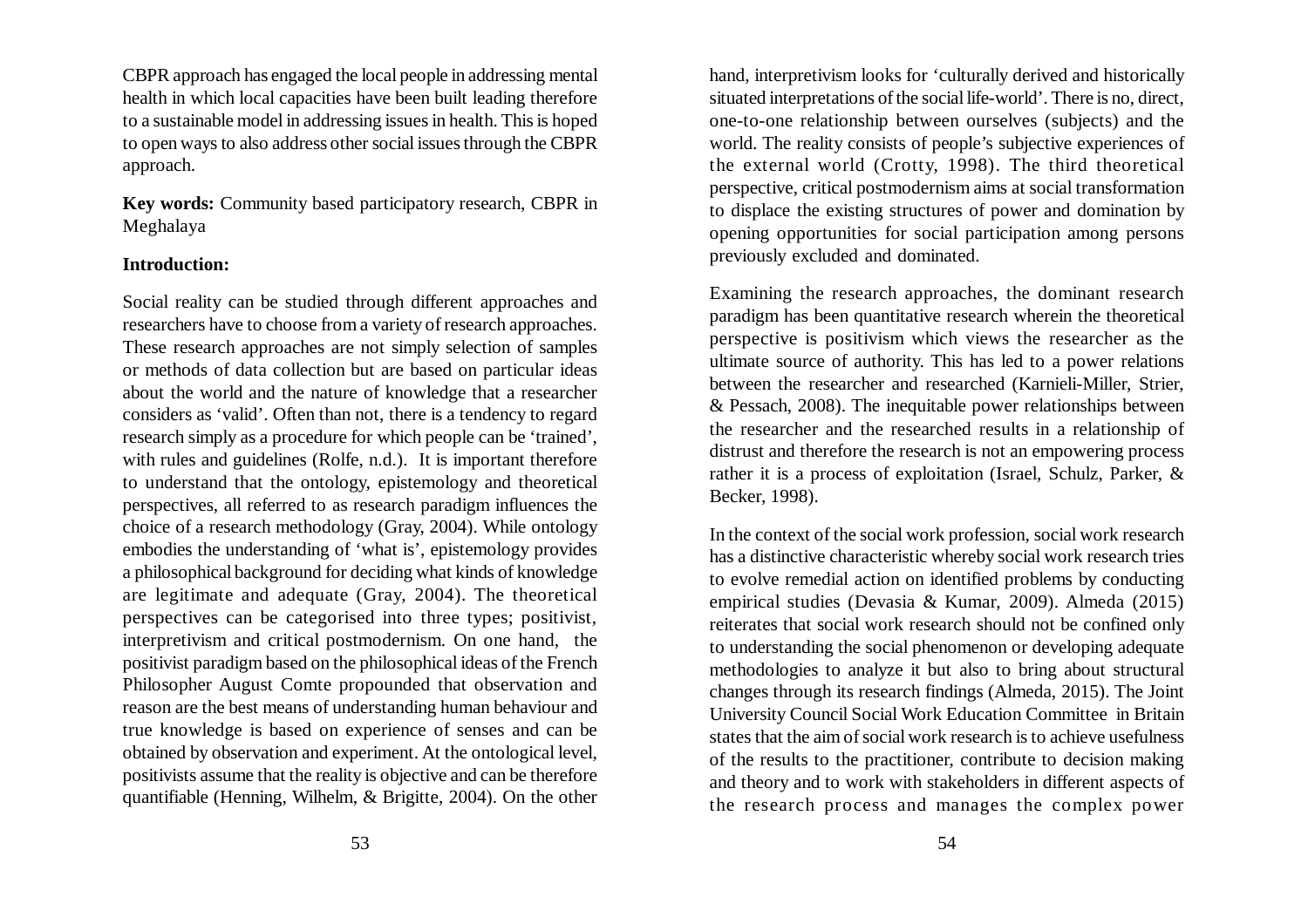relationships involved (Joint University Council Social Work Education Committee, 2006).

As Social Workers and professionals, what research paradigms are we engaging or have engaged in? Are we engaged in the dominant research paradigm that creates inequitable power relations between the researcher and researched or is our research process aimed at empowering the weak and the marginalized, the indigenous people? Hence the aim of this paper is to analyse the relevance of the community based participatory research as a research approach in addressing social issues in Meghalaya.

### **Methodology:**

This analysis is based on the project entitled "Applying principles of community based participatory research in developing a community mental health programme in rural Meghalaya". This project funded by the Indian Council for Medical Research and implemented by the Martin Luther Christian University between 2015 and 2018. This project was implemented in two community and rural development blocks, Mawphlang CnRD Block and Pynursla CnRD Block in East Khasi Hills District of Meghalaya. These villages were selected as they had similar demographic profile. A random allocation was made for the control and intervention block; Mawphlang block was selected as the experimental block and Pynursla block was selected as the control block. According to the project protocol, 100 to 150 patients with mental illness were to be identified in each block. To achieve this, 2240 household visits were conducted in 5 villages. In the control block, the same number of patients was to be identified and 1436 household visits were conducted in 7 villages.

The process followed in order to carry out the project based on the principles of the community based participatory research was to recognize community as a unit of identity, builds on strengths

and resources within the community; facilitates collaborative, equitable involvement of all partners in all phases of the research; integrates knowledge and action for mutual benefit of all partners; promotes a co-learning and empowering process that attends to social inequalities; involves a cyclical and iterative process; addresses health from both; positive and ecological perspectives; disseminates findings and knowledge gained to all partners; involves a long-term commitment by all partners (Israel et al., 1998).

Based on the above principles, the researchers met the village heads and had a brief discussion on mental health and about the project. The headmen had asked the researchers to sensitize about mental health, mental illness and community on community mental health programme. After the community was aware of the importance of mental health, working committees were formed in the villages. These working committees consisted of villages leaders including women , youth and school teachers. The grassroot functionaries of the government programmes such as the ASHA worker and Aganwadi worker were inevitably included. The identification of patients with mental illness was done through home visits conducted by a local volunteer accompanied by the researcher. Through these home visits, suspected cases were identified and were confirmed by a Psychiatrist. These cases were presented to the working committee so that they would be aware of the prevalence and thereby provide support. The local volunteers known as Barefoot Counsellor (BFC) were also trained on the importance of mental health, common mental illnesses, how to identify patients and how to provide basic support and referral. Further, the caregivers of the patients were also trained on how to support the patients while on medication or otherwise. The other professionals who could extend support to the patients were also identified and training on mental health was conducted. These were the medical doctors and nurses of the primary health centres.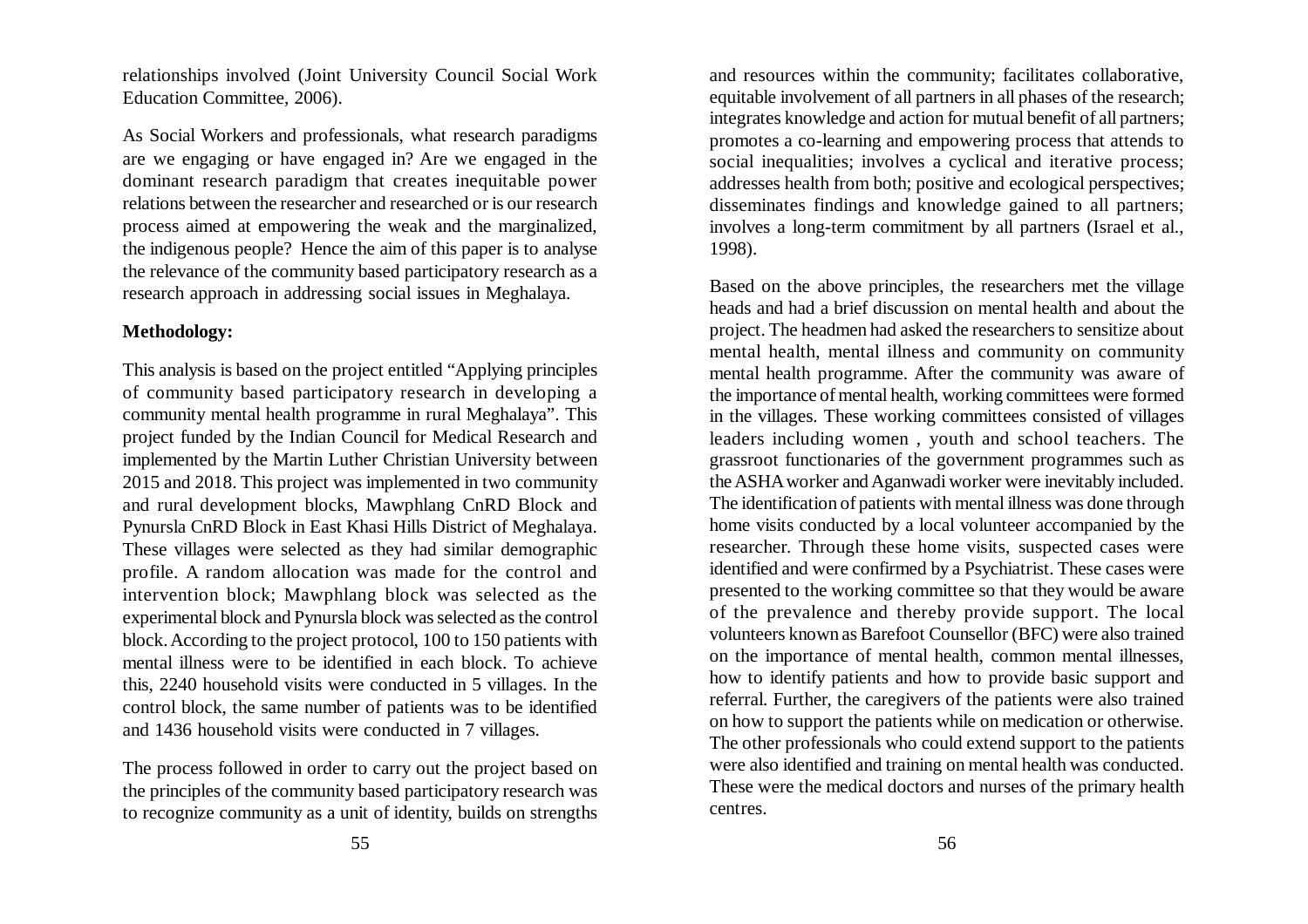### **Findings and Discussion:**

The Community Based Participatory Research (CBPR) is widely recognized as an appropriate and valid research approach to work with diverse populations, types of communities and target problems. In the context of social work profession, CBPR is a congruent approach to social work values, representing a balance between research and community empowerment. Social workers can increase the translational ability of their research efforts to create sustainable community change in rural communities through the use of community- based participatory research (CBPR) (Baffour, 2011). Leung, Yen, and Minkler (2004) suggested that CBPR represents a shift in the power base away from sole ownership of the research process by scientists through the "deconstruction of power and democratization of knowledge" (Leung, Yen, & Minkler, 2004).

In trying to analyse the relevance of CBPR as an approach in research in tackling social issues, literature review was conducted from Pubmed and JSTOR in order to understand the extent to which the CBPR approach was utilised by researchers. Ninety six peer reviewed journal articles were identified to have used CBPR as an approach in research. Of these, 4 studies were related to mental health in India and 36 studies were also on mental health in other countries. There were 16 studies that used CBPR for other health conditions such as HIV in India and 40 studies were from other countries. It is evident from this review that CBPR as an approach in India has not been a prominent approach used by researchers in the country and the few that have used, were mainly on health related issues. The question that arises is that, is CBPR relevant in tackling social issues in Meghalaya?

*Relevance of CBPR in tackling mental health in Meghalaya*

*Homogeneity in village communities:* The experiences from the project leads one to conclude that CBPR is relevant as village communities in the state are largely homogenous communities in terms of ethnicity. This largely reduces communication barriers in terms of verbal communication. Moreover, the researchers could work with existing village administrative structures without necessarily creating new groups in the village. However, care has to be taken so that essential people such as women and youth are not excludedthe existing groups.

*Use of Local Resources:* Local human resource could be utilised as local volunteers and are a very important asset in the community. These could be the ASHA worker or the Aganwadi worker. The existing workers or new volunteers could be what is known as 'barefoot counsellor'

*Knowledge is disseminated to the stakeholders:* Information about the cases and activities of the research project is shared with the working committees.

*Challenge existing inequalities:* Through the sensitization and trainings on mental health, it has bridged the gap between those who have the information and those who do not e.g. patients and caregivers. Caregivers are knowledgeable about the ways to care and support the patients and this has also reduced the stigma and discrimination associated with mental illness.

*Empowering process:* Capacity of BFCs has been enhanced and these have become the nodal person to discuss about mental illness in the villages. Their knowledge has made them confident to provide basic support to the patients and also provide information on services that are available locally or outside the villages.

*Relevance of CBPR in tackling health issues in Meghalaya*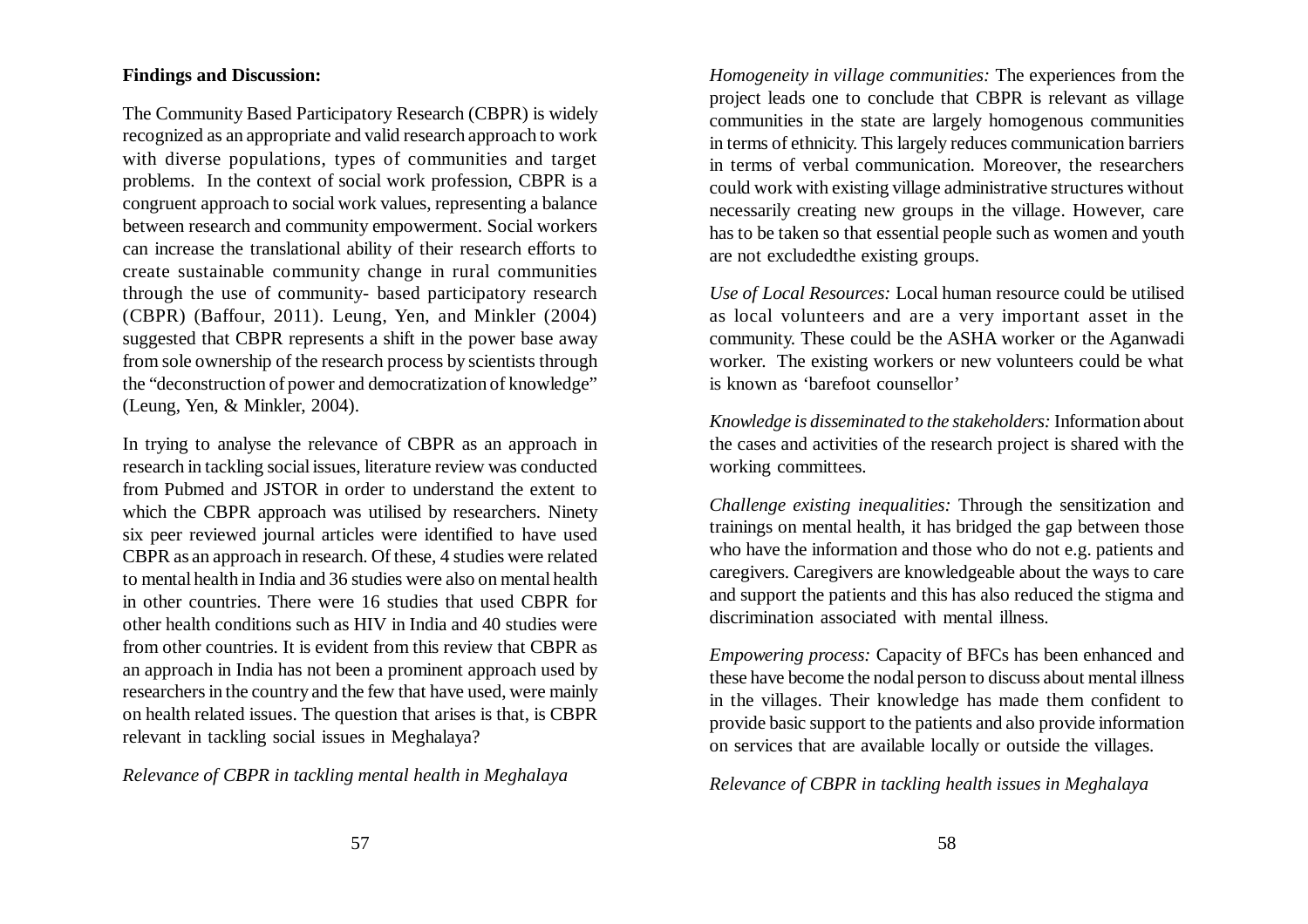It has been indicated through literature that the CBPR approach has been used to tackle health issues in other parts of the country. In Meghalaya, there has no known research study that has used CBPR as an approach in tackling health issues. For instance, child health is taken as an issue. It is documented that child health is poor in a large majority of the child population in the state. Table 1 shows the number of children who are malnourished.

### **Table 1: Number of children malnourished**

| <b>Normal</b> | <b>Moderately</b><br>malnourished | <b>Severely</b><br>malnourished |
|---------------|-----------------------------------|---------------------------------|
| 272895        | 50663                             | 268                             |

Source: Directorate of Social Welfare (as of September 2016)

According to the NFHS 2015-2016, the wasted children under 5 years – 15.3%, severely wasted (children under 5 years) is 6.3%, underweight (children under 5 years) is 29% and anaemia (6 months  $-59$  months) is 48% (IIPS, 2015).

Inspite of the Integrated Child Development Services in place in the state, the status of children's health is very poor. There are 5896 centres out of 6839 villages in the Meghalaya. One of the monitoring bodies at the village level is the ALMSC (Aganwadi Level Monitoring And Supported Committee). This is constituted of 14 members, few from the village. Through the CBPR approach, the monitoring of the Aganwadi centre and its services could be strengthened. This would bring about a positive change in the status of children's health. In a study in Wardha, India, a community-led initiative for control of anaemia among children 6 to 35 months of age and unmarried adolescent girls in rural Wardha, India it was found that participatory women's groups

and counselling through home visits has led to a decrease in anaemia in the children and adolescents.

### *Relevance of CBPR in tackling social issues in Meghalaya*

The concept of child well being is holistic as it includes all components that are essential for a child's growth and development. Bradshaw et.al., (2006) recommended six dimensions, including 18 components and 40 indicators for child well being. The six dimensions are material well-being, health and safety, education, peer and family relationships, subjective well-being and behaviour and risk (Bradshaw et al., 2006).

UNICEF (2013) has included five dimensions of the children's lives to understand the child well being; these include material well-being, health and safety, education, behaviours and risks, and housing and environment (UNICEF, 2013).

For instance, 'safety' as an indicator of well being. How do we ensure safety for our children? Rising crimes against children is witnessed, According to the Meghalaya Police, in 2016, there were 240 cases of crimes against children and in 2017 (August 2017), there are 236 cases. Would a CBPR approach work in this instance? A study in Nigeria and Sierre Leone showed that by applying community-based participatory research, it was found that the researchers could better understand and improve kinship care practices and therefore understood the dynamics in the welfare of children in need of care and protection.

### **Conclusion:**

Through the experiences of applying the principles of CBPR in tackling mental health in rural villages in Meghalaya, it can be said that this approach is very relevant for addressing mental health issues. It should be conducted in other villages of the state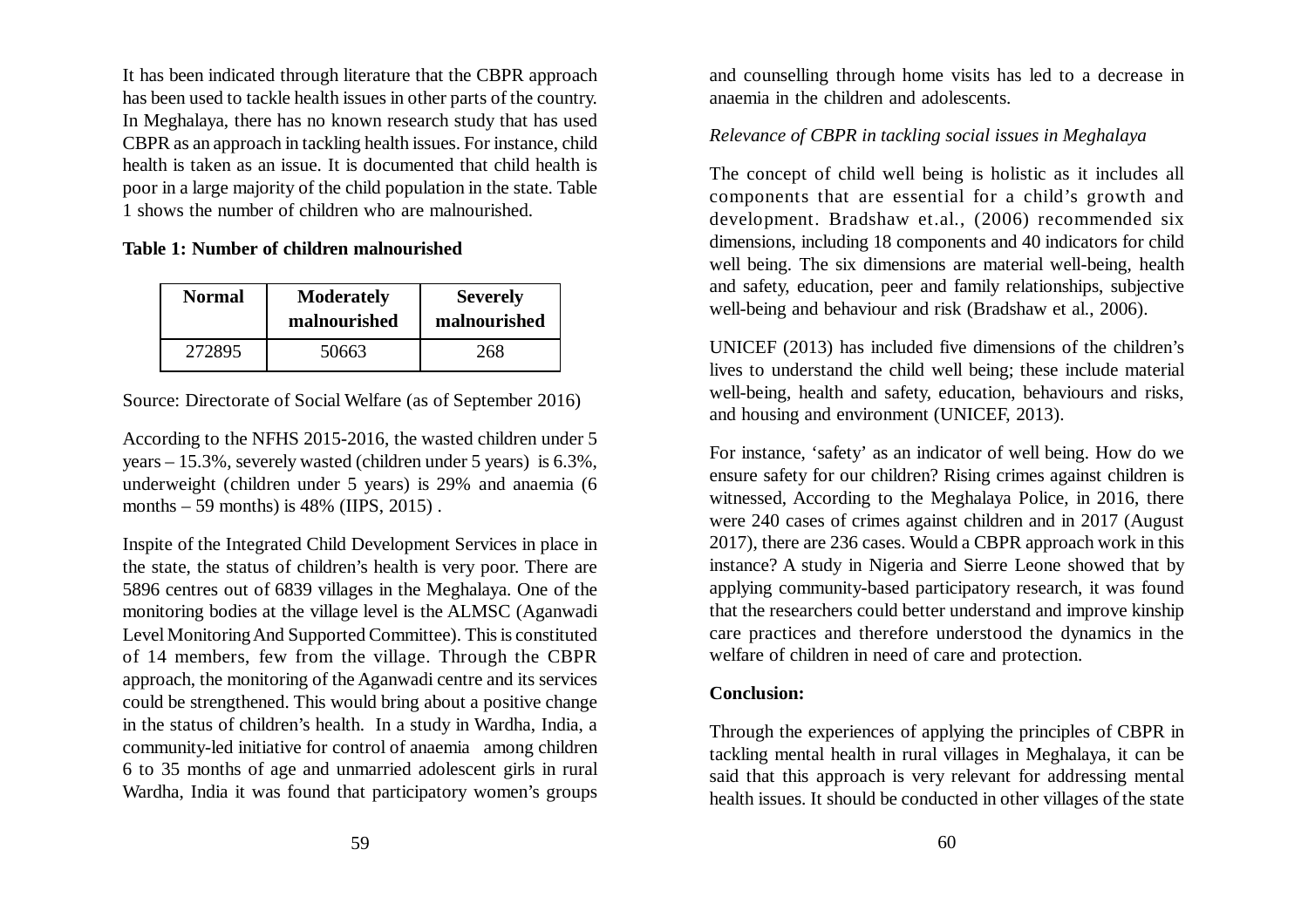as well. This approach will be relevant to address other health problems faced by especially children and women. It could also be used in addressing other social issues

### **References:**

Almeda, H. (2015). Challenges for Social Work: Expectations, Reality and Opportunities in Portugal. In *Social Work Education in Europe: towards 2025*. http://doi.org/10.13140/ RG.2.1.4231.0241

Baffour, T. D. (2011). Addressing Health and Social Disparities through Community - Based Participatory Research in Rural Communities: Challenges and Opportunities for Social Work Tiffany D. Baffour Winston - Salem State University. *Contemporary Rural Social Work*, *3*, 4–16.

Bradshaw, J., Hoelscher, P., & Richardson, D. (2006). *Comparing Child Well Being in OECD Countires: Concepts and Methods*.

Crotty, M. (1998). *The Foundation of Social Research: Meaning and Perspectives in the Research Process*. London: Sage Publications.

Devasia, V., & Kumar, A. (2009). *Social Work Concerns and Challenges in the 21st Century* (First Edit). Delhi: APH Publishing Corporation.

Gray, D. E. (2004). Theoretical Perspectives and Research Methodologies. In *Doing research in the real world*. Sage.

Henning, E., Wilhelm, R., & Brigitte, S. (2004). *Finding your way in qualitative research*. Van Schaik.

IIPS. (2015). *National Family Health Survey-4*.

Israel, B. A., Schulz, A. J., Parker, E. A., & Becker, A. B. (1998). Review of Community Based Research/ : Assessing Partnership Approaches to Improve Public Health. *Annual Review of Public Health*, *19*, 173–202.

Joint University Council Social Work Education Committee. (2006). *A Social Work Research Strategy in Higher Education 2006-2020*. London, UK: The International Policy Institute.

Karnieli-Miller, O., Strier, R., & Pessach, L. (2008). Power Relations in Qualitative ResearchQualitative Health Research. *Qualitative Health Research*, *19*(2), 279–289.

Leung, M. W., Yen, I. H., & Minkler, M. (2004). Communitybased participatory research/ : a promising approach for increasing epidemiology ' s relevance in the 21st century. *International Journal of Epidemiology*, *33*(3), 499–506. http://doi.org/10.1093/ ije/dyh010

Rolfe, G. (n.d.). Philosophical basis for research.

UNICEF. (2013). *Child well-being in rich countries/ : A comparative overview*. Florence, Italy.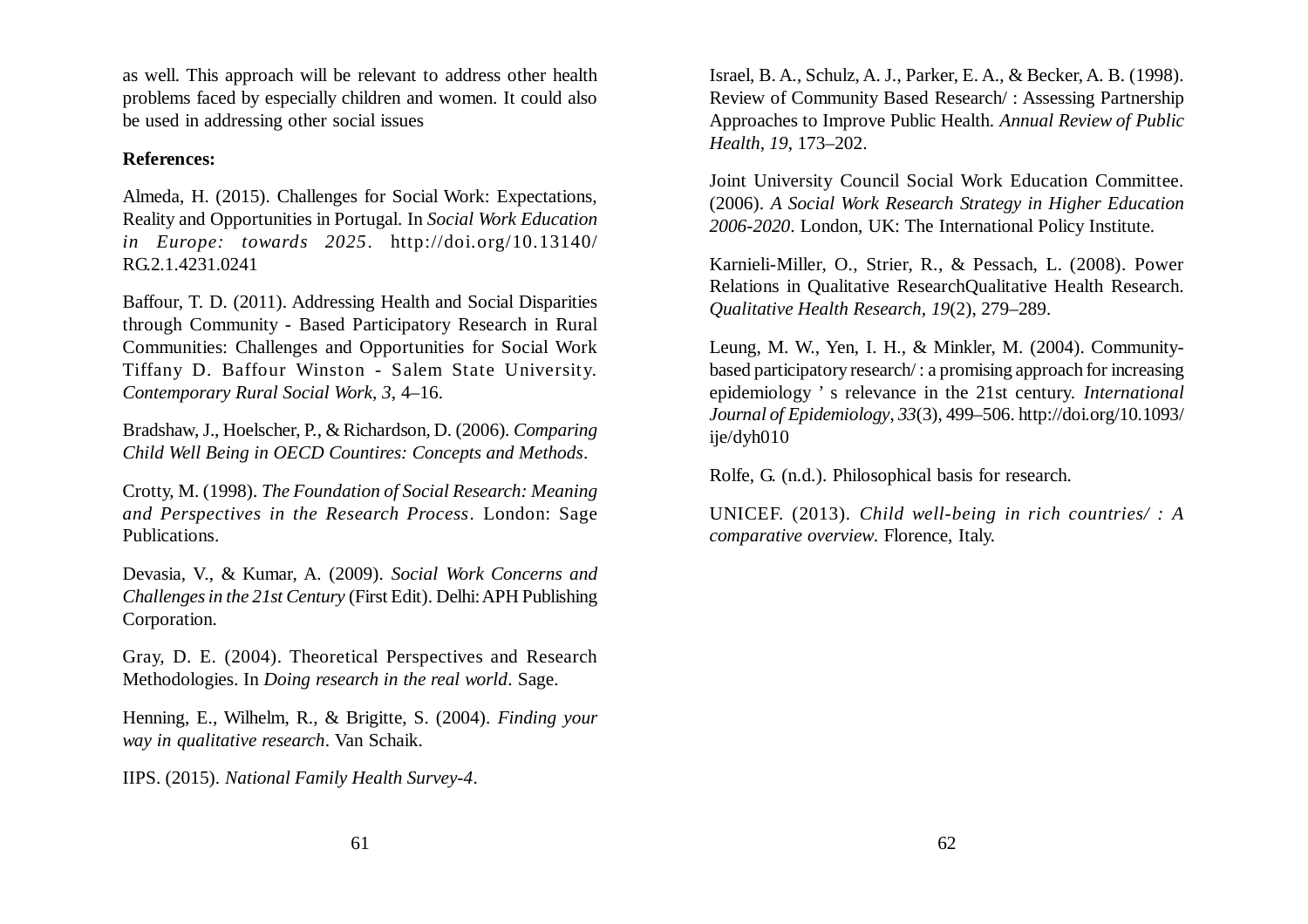#### **Community Mental Health -Role of stakeholders**

*Author: Dr. R.Srinivasa Murthy, Professor of Psychiatry(Retd) Bangalore. Email: smurthy030@gmail.com*

#### **Introduction**

During the last three centuries, care of the persons diagnosed with mental disorders has seen major progress in the areas of what are considered mental disorders, where they should be cared for, who should care for them and the rights of the persons diagnosed with mental disorders. The shift can be seen in the terms used, from bad to mad to sad and the places of care from jails to asylums to mental hospitals to the community. These changes are a reflection of the advances in the understanding of human behaviour, especially that of the functioning of the brain and the progress in the human rights field. The current goal of care is to assure quality life to persons diagnosed with mental disorders, in the community.

The current situation places a number of challenges and opportunities for the different stakeholders, which is the focus of this article.

### **Changing mental health scenario over the last century**

The development of mental health care all over the world is best described as a developing process. The World Health Report, 2001, by the World Health Organisation, described the changes over the last two centuries as follows:

"*Over the past half century, the model for mental health care has changed from the institutionalization of individuals suffering from*

*mental disorders to a community care approach backed by the availability of beds in general hospitals for acute cases. This change is based both on respect for the human rights of individuals with mental disorders, and on the use of updated interventions and techniques. The care of people with mental and behavioural disorders has always reflected prevailing social values related to the social perception of mental illness. Through the ages, people with mental and behavioural disorders have been treated in different ways . They have been given a high status in societies which believe them to intermediate with gods and the dead. In medieval Europe and elsewhere they were beaten and burnt at the stake. They have been locked up in large institutions. They have been explored as scientific objects. And they have been cared for and integrated into the communities to which they belong. In Europe, the 19th century witnessed diverging trends. On one hand, mental illness was seen as a legitimate topic for scientific enquiry; psychiatry burgeoned as a medical discipline, and people with mental disorders were considered medical patients. On the other hand, people with mental disorders, like those with many other diseases and undesirable social behaviour, were isolated from society in large custodial institutions, the state mental hospitals, formerly known as lunatic asylums. These trends were later exported to Africa, the Americas and Asia. During the second half of the 20th century, a shift in the mental health care paradigm took place, largely owing to three independent factors, namely (i) psychopharmacology made significant progress, with the discovery of new classes of drugs, particularly neuroleptics and antidepressants, as well as the development of new forms of psychosocial interventions; (ii) the human rights movement became a truly international phenomenon under the sponsorship of the newly created United Nations, and democracy advanced on a global basis, albeit at different speeds in different places and (iii) social and mental components were firmly incorporated in the definition of health of the newly established WHO in*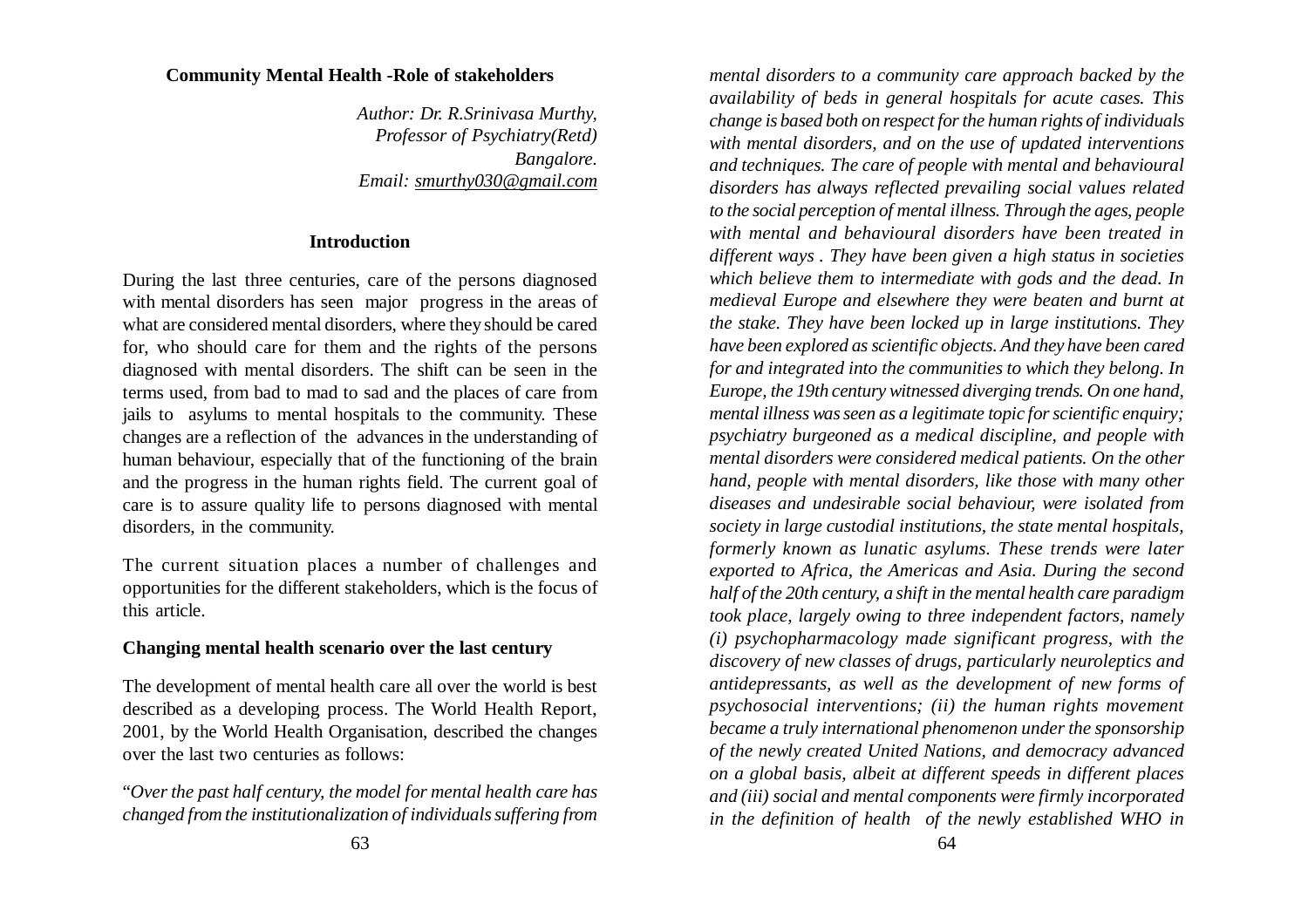*1948.These technical and sociopolitical events contributed to a change in emphasis: from care in large custodial institutions to more open and flexible care in the community. Community care is about the empowerment of people with mental and behavioural disorders.(emphasis added). In practice, community care implies the development of a wide range of services within local settings. This process, which has not yet begun in many regions and countries, aims to ensure that some of the protective functions of the asylum are fully provided in the community, and the negative aspects of the institutions are not perpetuated".*

Another important development of the last two decades occurred in 1991. The United Nations General Assembly adopted th**e** Principles for the protection of persons with mental illness and the improvement of mental health care, emphasizing care in the community and the rights of individuals with mental disorders (United Nations 1991). It is now recognized that violation of human rights can be perpetrated both by neglecting the patient through discrimination, carelessness and lack of access to services, as well as by intrusive, restrictive and regressive interventions.A more recent document is the United Nations Convention on Rights of Persons with Disabilities of 2006.

Another important common issue in mental health care is the issue of stigma. The universal challenge of stigma was highlighted in the US Surgeon General's Report of 1999 (DHHS 1999). The report noted

*"Despite the efficacy of treatment options and the many possible ways of obtaining a treatment of choice, nearly half of all Americans who have a severe mental illness do not seek treatment. Most often, reluctance to seek care is an unfortunate outcome of very real barriers. Foremost among these is the stigma that many in our society attach to mental illness and to people who have a mental illness."*

In summary, the past century witnessed an evolution of care towards a community care paradigm. This is based on two main pillars: first, respect of the human rights of individuals with mental disorders; and second, the use of updated interventions and techniques. In the best cases, this has been translated into a responsible process of de-institutionalization, supported by health workers, consumers, family members and other progressive community groups.

A very important implication of this is the new approach to think of mental health services(Fig 1)



It is significant to note that self-care and informal care are the important components of mental health services.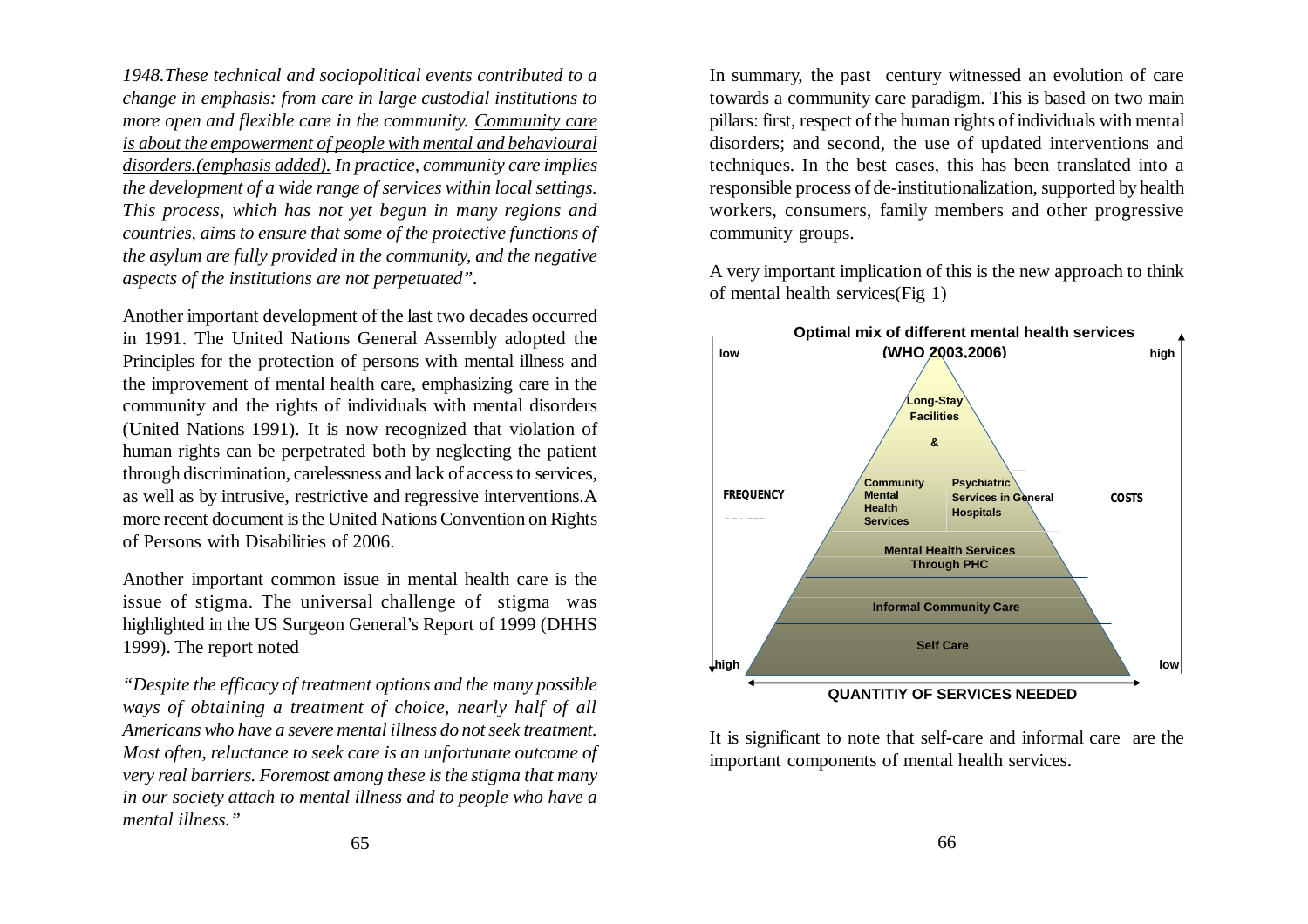### **Mental Health Care in India**

The mental health in the community encompasses a wide variety of needs. These include (i) serious mental disorders in the community; (ii) persons with Acute conditions; (iii) persons with long-standing(chronic) mental disorders;(iv) mental disorders in primary health care; (v) mental health of women; (vi) children and adolescents- school going and out of school; (vii) special groups like refugees, survivors of disasters, (viii) persons attempting suicide; (ix) public mental health education; (x) persons in institutional settings;(xi) prevention of mental disorders and (xii) promotion of mental health.

At the time of India's Independence, there were almost no mental health services in the country. For a population of about 300 million, there were only 10,000 psychiatric beds, in contrast to over 150,000 psychiatric beds for about 30 million in United Kingdom at that time. The initial period of 1947-1966 focussed on doubling of the psychiatric beds , along with development of training centres to train psychiatrists, clinical psychologists, psychiatric social workers and psychiatric nurses. The period of 1960's 1970's saw the emergence of general hospital psychiatric units in a big way both as service providers and training centres. The community psychiatry initiatives were taken up initially in the 1970's and in a big way from the 1980's, following the adoption of the National Mental Health Programme(NMHP) in August 1982.

Government of India felt the necessity of evolving a plan of action aiming at the mental health component of the National Health Programme and for this, an Expert Group was formed in 1980.This Group met a number of times and had discussion with many of the important persons concerned with mental health in the country as well as with the Director, Divisional of Mental Health, W.H.O.,

Geneva. Finally, in February, 1981 a small drafting committee met in Lucknow and prepared the first draft of National Mental Health Programme for the country. This was presented at a "Workshop" of experts(over 60 professionals ) on mental health drawn from all over India at New Delhi on  $20-21$ <sup>st</sup> July 1981. Following the discussion the draft was considerably revised and the new draft was presented at the second workshop on  $2<sup>nd</sup>$  August 1982 to a group of experts belonging not only to psychiatry and medical profession but also to education, administration, law, social welfare. The final draft was submitted to the Central Council of Health, the country's highest health policy making body at its meeting held on 18-20 August, 1982, for adoption as National Mental Health Programme for India. The Council discussed this programme a length and adopted a resolution for implementation in the states and Union Territories of the country as follows:

"Mental health must form an integral part of the total health programme and as such should be included in all national policies and programmes in the field of Health, Education and Social Welfare. Realising the importance of mental health in the course curriculae for various levels of health professionals, suitable action should be taken in consultation with the appropriate authorities to strengthen the Mental Health Education components. While appreciating the efforts of the Central Government in pursuing legislative action on Mental Health Bill, the joint Conference expressed its earnestness to see that the bill takes a legal shape at the earliest."

The NMHP outlined the following objectives:

(i) to ensure availability and accessibility of minimum mental health care for all in the foreseeable future, particularly to the most vulnerable and under-privileged sections of population;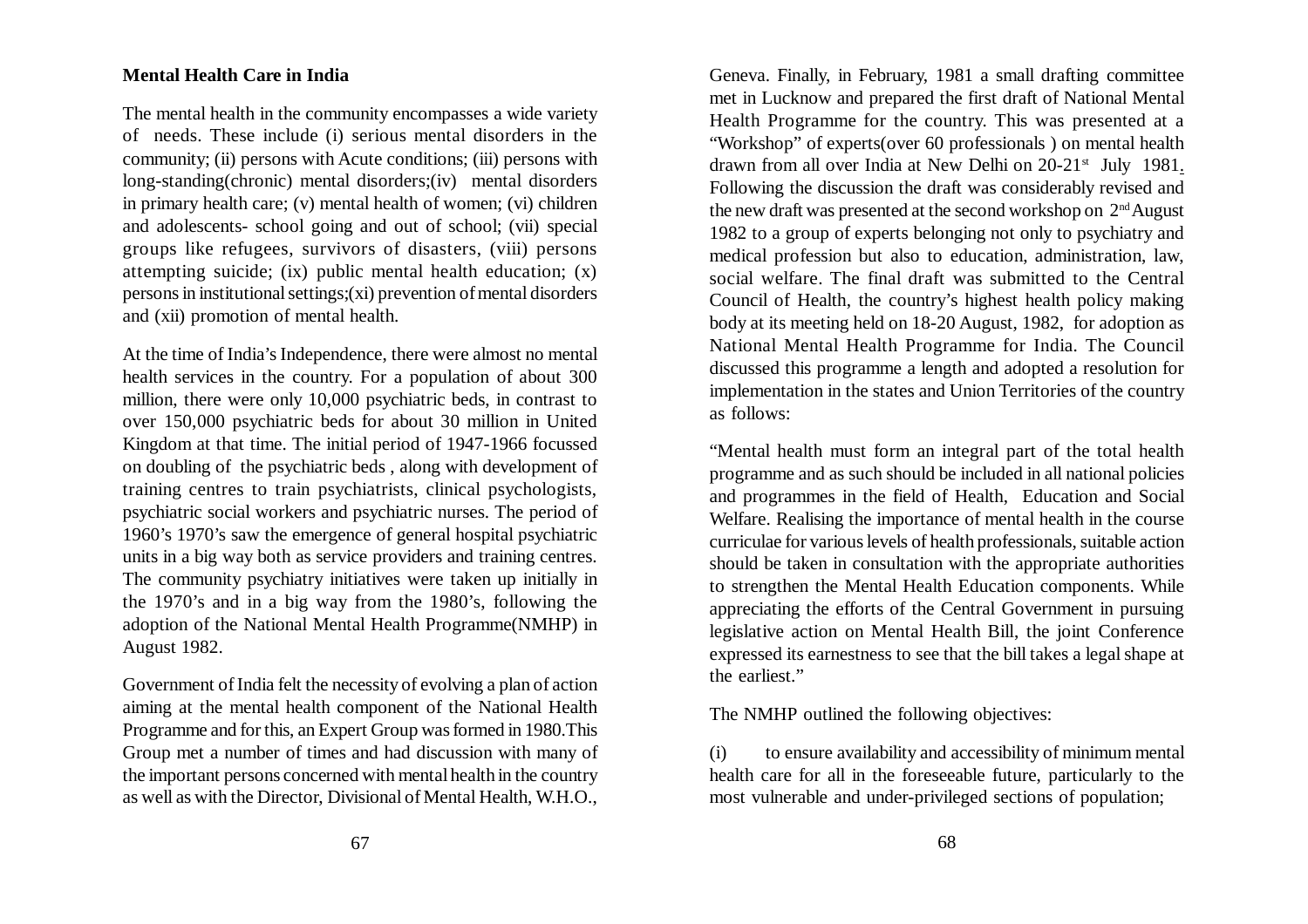(ii) to encourage application of mental health knowledge in general health care and in social development;

(iii) to promote community participation in the mental health service development and to stimulate efforts towards self-help in the community.

Approaches to the statement of programme objectives were diffusion of mental health skills to the periphery of the health service system; appropriate appointment of tasks in mental health care; integration of basic mental health care into general health services; linkage to community development and mental health care. The service component will include three sub-programmestreatment, rehabilitation, and prevention .(DGHS, 1982, Agarwal et al, 2004).

#### **Barriers to implementation of NMHP in India**

- *Shortage of trained manpower in the field of mental health;*
- *Social stigma and lack of knowledge of psychiatric patients and their families;*
- *Negative attitude of general practitioners, primary care physicians and other specialists;*
- *NGO/voluntary organizations do not find this field attractive;*
- *Inadequate staff and infrastructure of mental hospitals and psychiatric wings of medical colleges;*
- *Uneven distribution of sparse resources limiting the availability of mental health care to those living in urban areas;*
- *Inadequate funding for mental health, which remains a relatively low priority area.*

(from Annual Report-2006-7; Ministry of Health and Family Welfare, Government of India. New Delhi. Page140.)

#### **Progress during 1982-2017**

A striking aspects of the developments of mental health services in India, is as much the location of the care in the community (where most of the ill persons were already living) as the utilisation of a wide variety of community resources of the community. For example, in the initial phase, the existing general health care infrastructure was the primary focus of integration of mental health services. Soon, the increased use of family members, volunteers, counsellors, mentally ill persons, survivors of disasters, parents of children with mental disorders, the education system occurred. *In this way the three principles of community psychiatry –meeting population based needs, use of range of resources, and accessibility were partially addressed.*

During the first 10 years of the NMHP, the initial small scale models of care(1975-1984) by integrating mental health care with general health care were systematically evaluated (19-22). Recognising the limited mental health resources in the country, from 1985-1990, the district level model in the Bellary District of Karnataka was developed and evaluated. These efforts dominated in the first decade of community mental health movement in the country, and often it is confused as the only community psychiatry model in the country. During the next 15 years,(1993- ) the district model called the district mental health programme(DMHP) was initially extended to 27 districts and later on to 100 districts and currently to over 300 districts. Thus within a relatively short time the basic approach to integrate mental health with general health care was taken to a larger coverage of the population. A large number of mental healthtraining resourceswere developed for the training of nonspecialists.

It is important to recognise that there were simultaneously other community mental health care initiatives in the country. For examples, even as early as the 1950's various approaches to involving the family members in the care of their ill family members was in operation at centres like Amritsar, Vellore and Bangalore. A number of other initiatives, specially by the voluntary organizations , have enlarged both the scope of mental health care as well as the role of care providers. These initiatives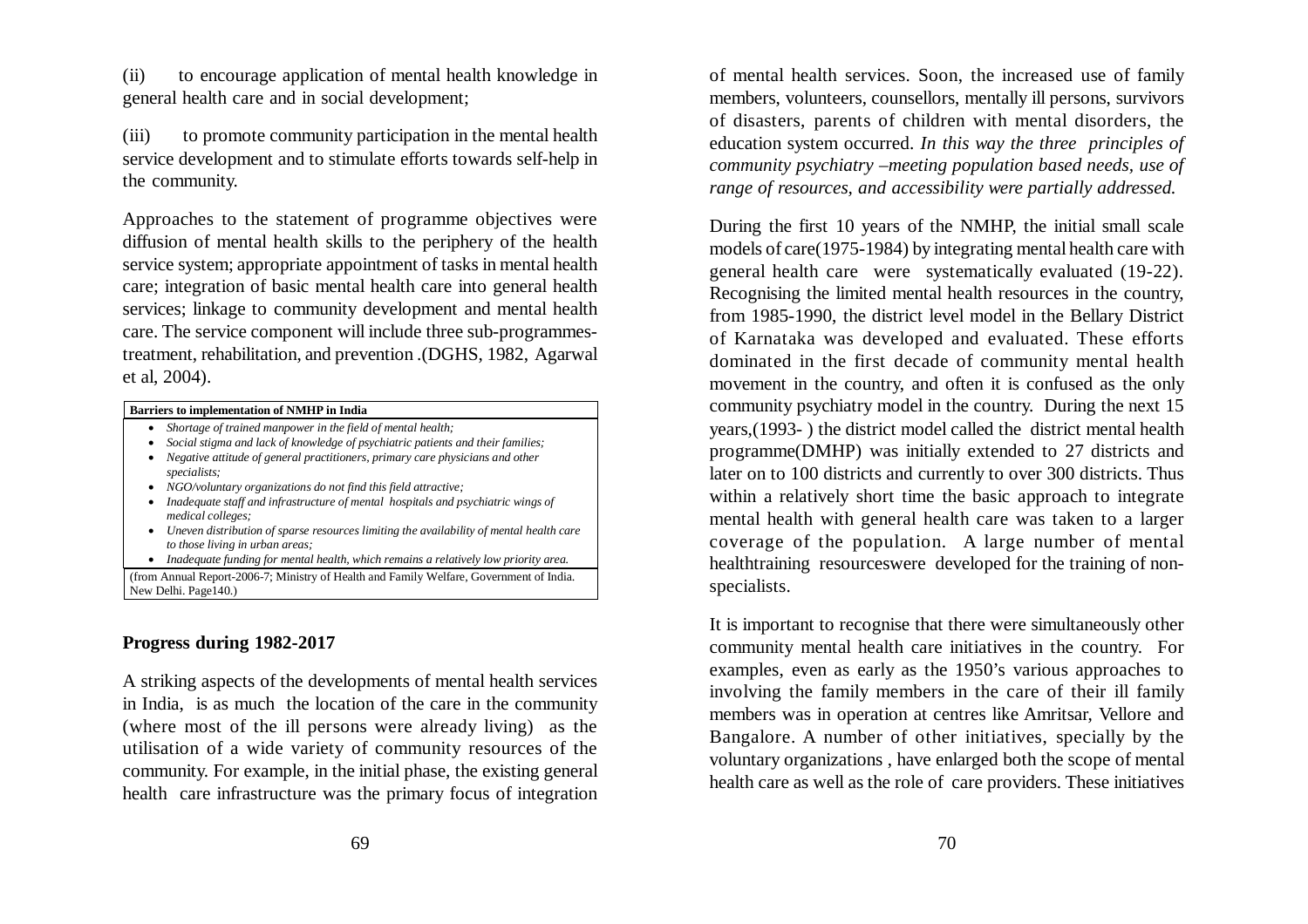have included setting up of day care centres, half-way homes, long-stay homes, suicide prevention centres, school mental health programmes, disaster mental health care, community based programmes for the care of the mentally retarded, elderly persons, persons with dementia, substance abuse.

A recent document bringing together over three dozen experiences of 'Mental health by the people'the initiatives have not only the health and education sectors but included the family carer initiatives for mentally ill and mentally retarded, the parent movement for learning difficulties, initiatives to reach the elderly population, suicide prevention by volunteers, disaster mental health care by non-professionals, efforts by voluntary agencies to fight stigma and discrimination.

One very India specific development of significance is the increasing role played by the family members both for self-help, mutual support and towards advocacy. This development, to a large extent, has occurred with the partnership with the professionals, unlike in some of the western countries where there is this lack of cooperation between patients, families and professionals.

### **Current Situation**

The developments between 1946-2003 has been critically and comprehensively covered by different professionals in a recent book by the Director General of Health services(DGHS).Though NMHP came up in 1982, the subsequent three five year plans did not make adequate funding allocation. Further even the funds allotted were not fully utilized. It was only in the  $9<sup>th</sup>$  Five year plan that a substantial amount of Rs. 28 crores was made available and it was increased in the  $10<sup>th</sup>$  five year plan to be about Rs. 140 crores. The availability of funds in 1995 for the DMHP has shown

that once funds are available States are willing to take up intervention programmes and professionals are willing to be part of integrating mental health with primary health care and taking up a wide variety of initiatives for mental health care. In 2012, the NMHP was reformulated to set up centres of excellence, strengthening of medical colleges and inclusion of suicide prevention and school and college level mental health.

There are some limitations of the above developments of the last 35 years of efforts, since the formulation of the NMHP. Firstly, the extension of the district model has brought to the forefront a number of managerial and care issues. *"India's NMHP did envisage the diffusion of mental health skills to primary health care centres at the village and district levels, and the integration of mental health care with primary health care. However, poor monitoring and lack of coordination with the local state governments meant that such diffusion and integration efforts were not implemented, with the exception of a few sporadic programmes"*

As of now, the DMHP, still requires a lot of fine tuning ( the amount training for the programme managers, finalization of training material, public mental health education, lack of measures to monitor the effectiveness and the impact of the programme, lack of a supportive team at the central, regional and state levels, etc). Finding professionals to work as part of the basic mental health team at the districts has been a problem in a number of states, especially the non-medical mental health professionals. Though professionals have accepted the NMHP, the effort to give a solid foundation to the DMHP is still insufficient. There is a need to know about what proportion of persons with mental disorders seek care, what could be achieved in the best case scenario and what it will take to achieve this in a phased manner. The failure in this field is all the more striking when the rest of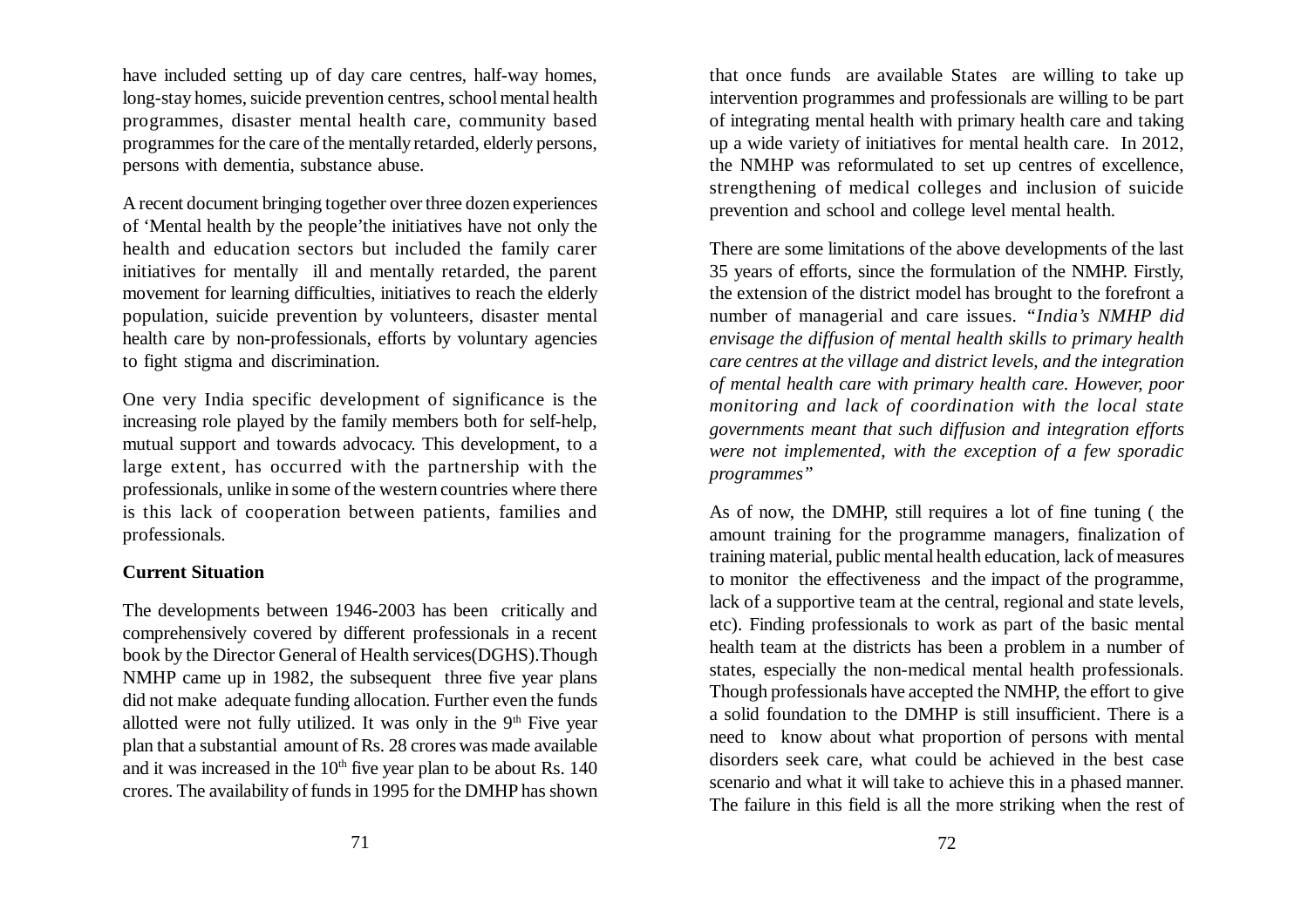the world is moving towards mental health in primary health care.India which initiated this approach , 30 years back has not maintained its leadership in this area of work. Secondly, the voluntary agency initiatives have been isolated to pockets of the country, limited in reach, and have not been adequately supported with funds, by the government, both at the state and centre.Thirdly, in spite of the many positive developments, the state level planning has occurred to a limited extent. Fourthly, there are areas, of mental health programme that have not been given adequate attention. Of these the following are important. The nationwide, ICDS programme has not received the effort to make pre-school education an effective mental health development force. The life skills education for adolescents and youth is still in its initial phase in few centres. In spite of the attention to suicide by farmers, the number of centres providing suicide prevention is limited to few dozen centres when it should be available in few hundred centres. The excellent models of disaster mental health care has not been part of the past NMHP efforts.Fifthly, the undergraduate training of basic doctors is extremely limited. The human resource development to meet the total mental health needs have not been fully addressed. Sixthly, the issues of rapid social change, along with the many changes in the social institutions like the family, community and the ways to help populations experiencing the ill effects of these changes is still not a subject of adequate attention. Seventhly, the current models are largely rural population oriented and viable models for urban populations is far away from development.

The other recent criticism of community psychiatry in India is that (i) it is top down; (ii) it is not based on the cultural aspects of the country; (iii) it is not effective; (iv) it is driven by  $WHO$ policies;(v) the community voices have not been included; and (vi) the programme is a singular approach of DMHP. This criticism is not valid as can be seen from the review of the

developments of the last four decades. Community psychiatry in India has been driven by the realities of the country(eg. Involvement of families from 1950's when the rest of the was viewing the family as 'toxic'). The development of the models of care were based on one decade of field work to understand and meet the needs of the community by two academic centres and not in response to the WHO. These two centres based their interventions on the 'community voices" and these have been well documented. The development of policies of WHO were as much as influenced by the Indian professionals as Indian movement being driven by WHO. It is salient to note that throughout the last thirtyyfive years Indian professionals have played important roles in the WHO as regular staff at the Geneva office and the Regional offices.

As pointed out in the book 'Mental Health by the People' by Srinivasa Murthy, in 2006 and by Patel and Thara in 2003, in their book 'NGO innovations in India' the community psychiatry in India is not a 'single model' programme but a wide variety of initiatives involving community resources.

The most important developments of the last three years is the reformulation of the National Mental Health policy in 2014 and the Mental Health Care Act 2017, states *'Every person shall have a right to access mental healthcare and treatment from mental health services run or funded by the appropriate Government'*. This is promise of the State with tremendous potential for changes.

## **Future of Psychiatry in India**

The past efforts had laid greater emphasis on care of persons with mental disorders, though there have been smaller scale attempts at promotion of mental and prevention of mental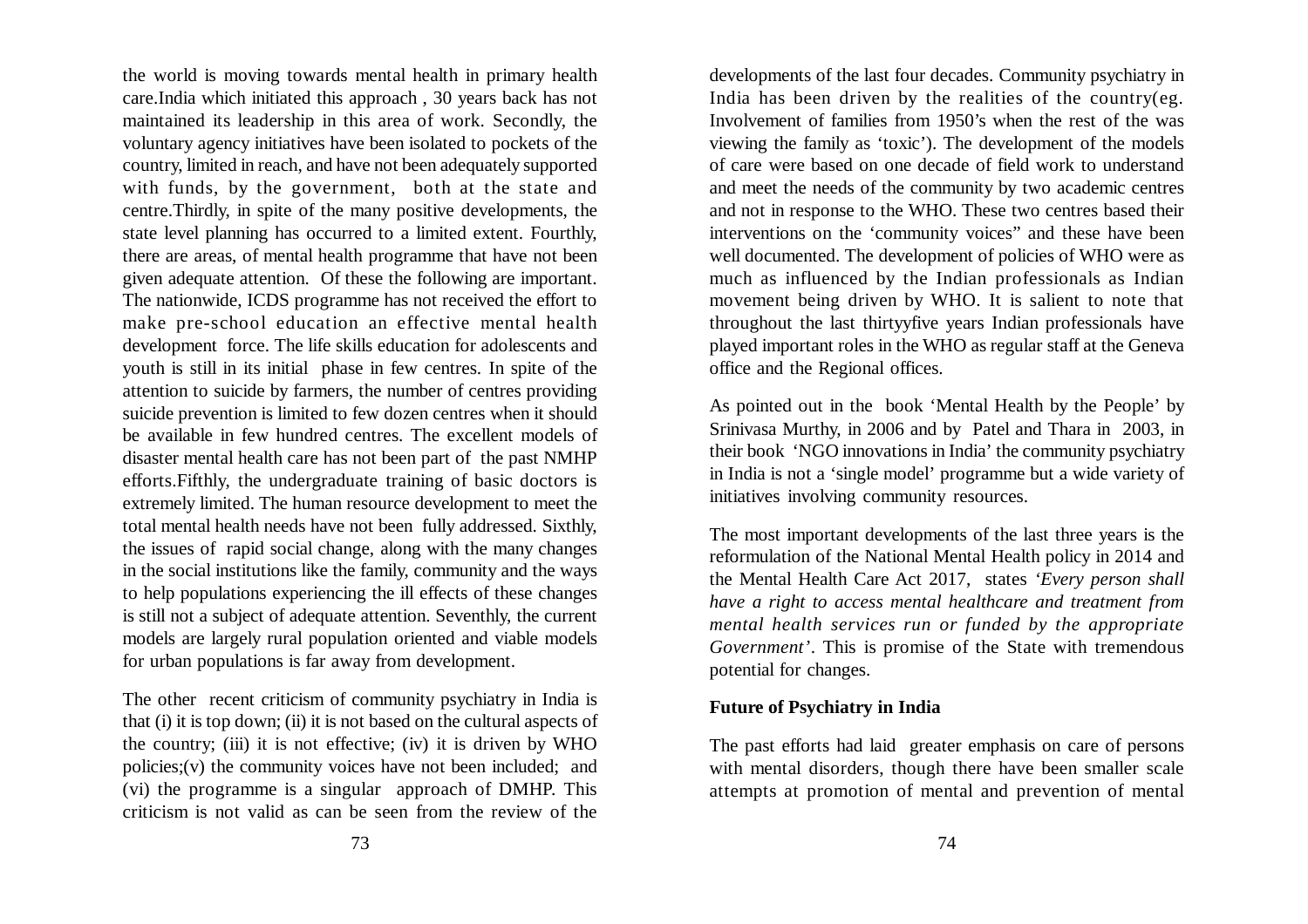disorders. The growing recognition of the impact of social changes on the mental health of the population(eg. growing suicide rates, domestic violence, violence in children, elderly mental health, migrant populations, displaced populations, etc) requires that the future mental health programmes should include promotion of mental health, prevention of mental disorders and care and rehabilitation of persons with mental disorders.

In order to address the above mental health needs in India there are a number of requirements in India. These are at three levels, namely, professional level, community level and policy level.

### **Professional challenges:**

There is a need to simplify mental health care skills and continually review and develop innovative approaches to deliver them, in order to meet the reality of the community needs and expectations. For care to be undertaken by health workers, teachers, volunteers, family members, there is need for simple interventions. Professionals have to develop the appropriate information in a simple format and identify the 'level of care' and 'limits of care' to be provided by these personnel. These should include choosing priority mental disorders to be addressed in training, limiting the range of drugs to be used by the general practitioners, develop strong referral guidelines and the nonpharmacological interventions to be used by non-physician personnel.There should be willingness to share the mental health caring responsibilities with non-specialists, overcoming the fear of some professionals of losing their work, identity and income. The method should be not to convert the non-specialist into a mini- psychiatrist, but to identify what is relevant, feasible and possible for the specific non-specialist to undertake. There is a need to decrease the amount of time devoted by specialists mental health professionals to individual clinical care and increase the

time for training, support and supervision of other personnel. This is a big challenge for clinicians who value directly caring for ill people by themselves. This change in role becomes meaningful when it is recognised that training of other personnel has a multiplier effect in providing mental health services to the population. There is need to devote significant time to periodic support and supervision of the non-specialists. Reports of mental health care in developing countries have repeatedly shown the importance of support and supervision by psychiatrists to the nonspecialist personnel. Fortunately, the easy and inexpensive availability of mobile phones, internet and satellite communication for telepsychiatry, allows for distant support to the non-specialists on a continuous and interactive basis.There is a need for professionals to acquire the skills to work with the community, education sector personnel, welfare sector personnel, voluntary organizations, and policy makers. This includes understanding the planning process, fighting for priority for mental health in health programmes, becoming familiar with legislations and budget procedures, and developing skills to negotiate with different stakeholders.

# **Community Level Challenges**

In India, and in other developing countries, there is a paradoxical situation of limited services and poor utilisation of the available services, due to problems of stigma and lack of information in the general population. There is a need for bringing about a major shift in the thinking of the community in terms of understanding of the mental health and mental disorders, decreasing the stigma and discrimination of persons and families with mental disorders, and the creation of a wide range of community care facilities and services. There is also need to develop simple self-care information modules. For those requiring long-term care there is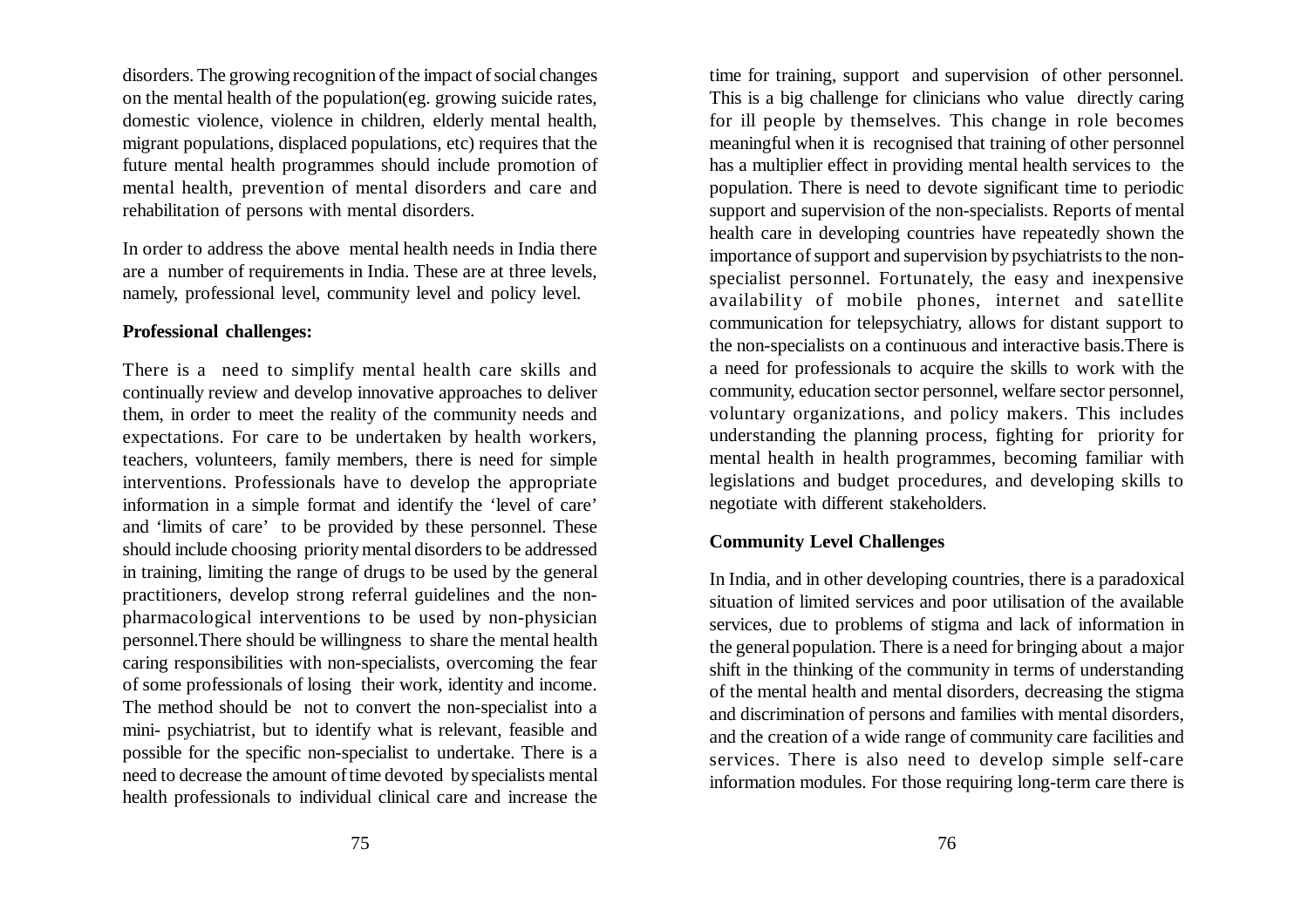need to develop measures (for example using the mobile phones, internet, community radio) to help in monitoring the progress of mental condition at the home level.

In addressing these needs to cover the total population and in a manner that requires limited travel, there is need to use fully the modern technologies like the world wide web, mobile phones, telemedicine, community radio to reach and continuously support the persons and families with mental disorders. Already some small scale initiatives have been made and there is need for both widening these initiatives and the wider application to cover the total population of the country. The use of information technology in spreading the agricultural information should give hope for similar success in the mental health area.

## **Policy Level**

There are a number of requirements at this level. The important ones are: (i) greater amount of allocation of funds for mental health programme; (ii) recognition of human rights of the persons and families of persons with mental disorders in all development programmes, especially in the areas of education, welfare, housing, employment; (iii) strengthening of the programmes to support the families ; (iv) legislative support for non-specialists to provide mental health care and (v) building of a large number of community based care facilities.

# **Who are the stakeholders?**

From the review of the progress, it is clear that mental health of the population is notto be seen as referring to small proportion of the population( from 2-10%)but the total population. More importantly, the important players are not only the highly trained professionals but all of the population. This is what offers many challenges and opportunities.

## **Role of stakeholders**

**People:** There are excellent examples in other health and social issues, the important role played by the persons living with medical conditions(eg: HIV/AIDS) and marginalised persons(eg. persons with different sexual orientations). Unfortunately, till recently, persons living with mental disorders have not been in the forefront of the mental health movement. However, it is necessary that persons living with mental disorders would come to lead the movement. The live-in narratives and experiences have to be the foundation for the development of services. They can contribute by Sharing of their live-in experiences; Acquiring knowledge and adapting the same to their local situations; acquiring mental health skills for self-care; Joining hands with others in a similar situation for support and acting collectively for policy changes

**Non-Professionals:** Other caregivers, like volunteers, nonspecialist professionals ( eg. NGO personal, teachers, social workers, counsellors) can be the first level of care and referral for specialised care. They can generate local experiences and collate needs of the local populations; buildon the strengths of the community; provide regular and continuous support; mobilise State support; work towards policy changes and knowledge creation that can help professionals to provide solutions.

**Specialists:** Specialist non-medical mental health professionals(Clinical psychologists, psychiatric social workers, psychiatric nurses) and specialist medical professionals (Psychiatrists) are vital as technical information support. They need to think out of the box to find solutions to empower people and non-specialist carers. They should be free to share skills of caring. They can form partnerships with non-professionals. An important need is for them to take up leadership for change,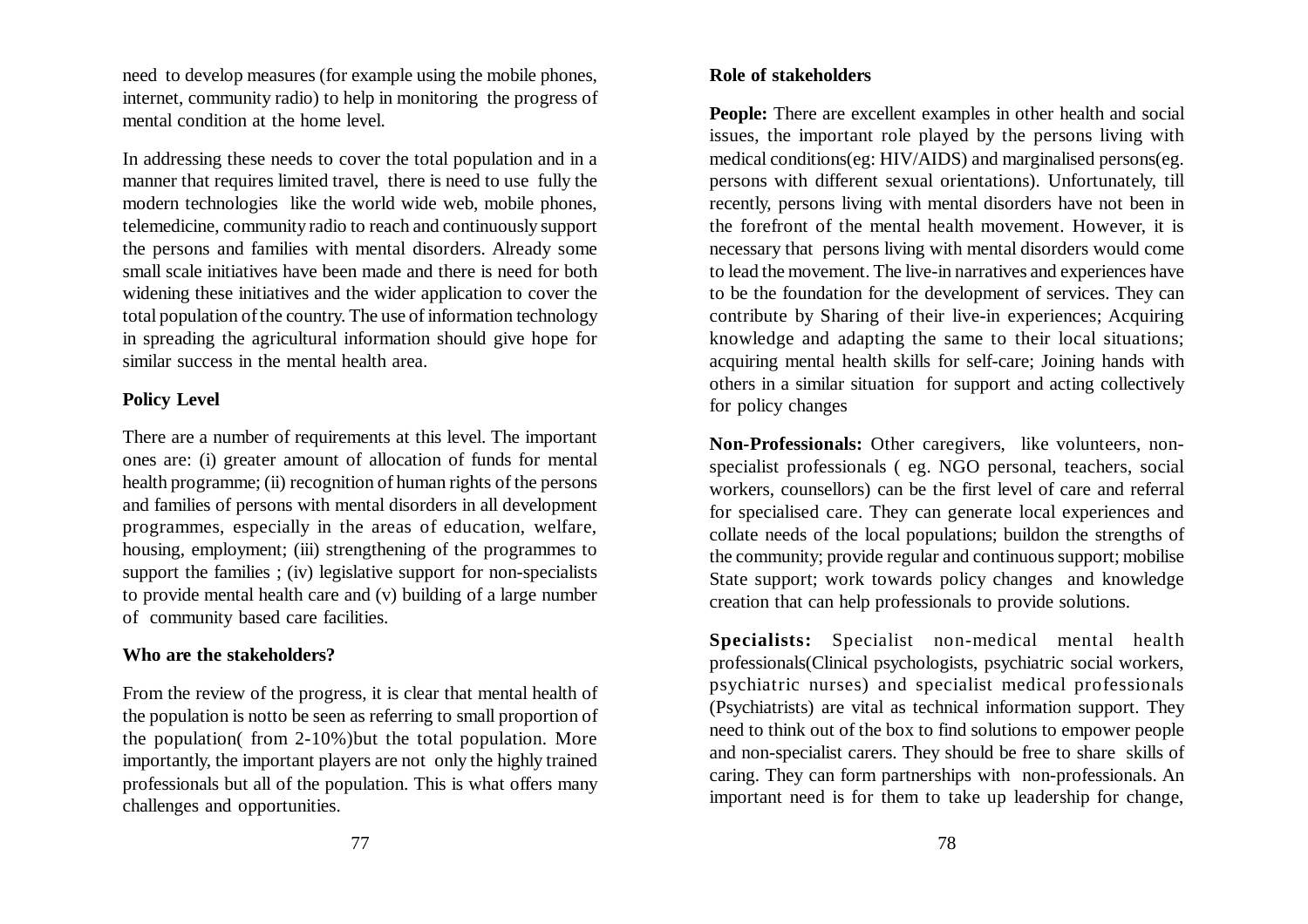especially at the policy level. Another very important role is to undertake research and evaluation.

Each of these groups should be engaged in generation of knowledge and adaptation of mental health skills so that selfcare and informal care reaches all of the population.

### **Conclusion**

Development of mental health services all over the world, countries rich and poor alike, have been the product of the larger social situations, specifically the importance society gives to the rights of disadvantaged/marginalised groups. Economically rich countries have addressed the movement from the institutionalised care to community care building on the strengths of their social institutions. India has begun this process and made significant progress. There is need to continue the process by widening the scope of the mental health interventions, increasing the involvement of all available community resources and rooting the interventions in the historical, social and cultural roots of India. This will be a continuing challenge for professionals and people in the coming years.

The challenge in countries rich and poor is to provide services to all the persons with mental disorders, which is not happening at this point of time(Wig,1989). Should we focus only on scaling up (Chisholm et al,2007a, Chisholm et al,2007 b) or think of new approaches to care. This is not suggest that scaling up is not required but to point out scaling up alone is not the answer. I would like to outline a few alternatives to address the needs of persons with mental disorders in the next section.

## **References:**

Agarwaal, S.P., Goel, D.S., Ichhpujani, R.L., Salhan, R.N., Shrivatsava, S.(2004) Mental Health- An Indian perspective(1946-2003), Directorate General of Health Services, Ministry of Health and Family Welfare, New Delhi.

Chatterjee,S.,Patel,V.,Chatterjee,A.,Weiss,H.A.(2003)Evaluation of a community based rehabilitation model for chronic schizophrenia in India, British Journal of Psychiatry, 182:57-62.

Chisholm,D., Sekar,K., Kishore Kumar,K., Saeed,K., James,S., Mubbashar,M., and SrinivasaMurthy,R. (2000) Integration of mental health care into primary health care: Demonstration costoutcome study in India and Pakistan, British Journal of Psychiatry,176:581-588.

DHSS (1999) Mental Health: a report of the Surgeon General, Department of Health and Human Services, Washington.

Director General of Health Services: National Mental Health Programme for India. New Delhi, Ministry of Health and Family Welfare, 1982.

Government of India (2007) Annual Report of Ministry of Health and Family Welfare, 2006-2007.

Indian Council of Medical Research –Department of Science and Technology (ICMR-DST) (1987) A collaborative study of Severe mental morbidity , ICMR, New Delhi.

Indian Council of Medical Research (2005) Mental Health Research in India, 2005, New Delhi.

Isaac, M.K, Kapur, R.L., Chandrasekar. C.R., Kapur, M. and Parthasarathy, R. (1982) Mental health delivery in rural primary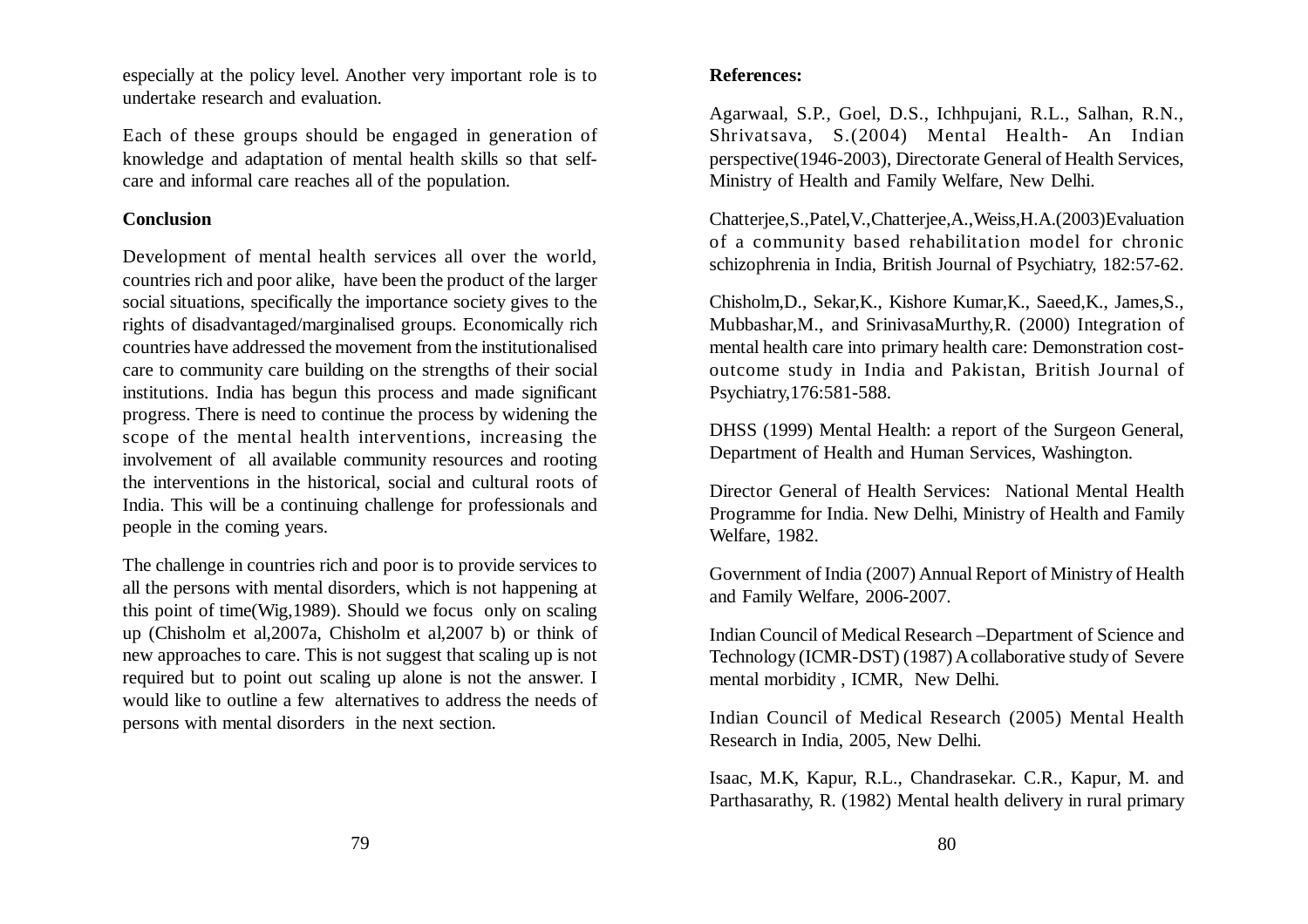health care - development and evaluation of a pilot training programme. Indian Journal of Psychiatry. 24, 131-138.

Isaac,M.K., Chandrasekar,C.R., and Srinivasa Murthy, R. (1994)Mental Health Care by Primary Care Doctors, National Institute of Mental Health and Neurosciences, Bangalore.

Kapur, R.L.(2004) The story of community mental health in India, In Agarwaal, S.P., Goel, D.S., Ichhpujani, R.L., Salhan, R.N., Shrivatsava, S.(2004) Mental Health- An Indian perspective(1946-2003), Directorate General of Health Services, Ministry of Health and Family Welfare, New Delhi. Pages 92- 100.

Kapur,M.(1997) Mental Health in Indian Schools, Sage, New Delhi.

Ministry of Health and Family Welfare(2014) National Mental health Policy. NirmanBhavan, New Delhi.

Ministry of Law and Justice(2017) THE MENTAL HEALTHCARE ACT, 2017. New Delhi.

Naik,A.N., Parthasarathy,R. and Issac,M.K.(1996) Families of rural mentally ill and treatment adherence in district mental health programme, International Journal of Social Psychiatry,42:168- 172.

Pai S, KapurR.L.(1983) Evaluation of home care treatment for schizophrenic patients. Acta PsychiatricaScandinavica 67: 80- 88.

Pai,S., Channabasavanna,S.M., Nagarajiah, and Raghuram, R.(1985) Home care for chronic mental illness in Bangalore: An experiment in the prevention of repeated hospitalisation, British Journal of Psychiatry,147:175-179.

Patel, V., Thara, R.(Eds) ( 2003) Meeting mental health needs in developing countries: NGO innovations in India, Sage(India), New Delhi.

Ranganathan, S.(1996) The Empowered Community: a paradigm shift in the treatment of Alcoholism. TTR Clinical Research Foundation, Madras.

Srinivasa Murthy, R., Wig, N.N.(1983) The WHO Collaborative study on strategies for extending mental health care, IV: a training approach to enhancing the availability of mental health manpower in a developing country, American Journal of Psychiatry, 140: 1486-1490.

SrinivasaMurthy,R., Issac,M.K., Chandrasekar,C.R. and Bhide,A.(1987) Manual of Mental Health for Medical Officers-Bhopal Disaster, Indian Council of Medical Research, New Delhi.

SrinivasaMurtthy,R., Chandrasekar,C.R., Nagarajiah, Issac,M.K., Parthasathy,R. and Raghuram,A. (1988) Manual of mental health care for multi-purpose workers, National Institute of Mental Health and Neurosciences, Bangalore.

Srinivasa Murthy, R (ed) (2006) Mental health by the people. Published by Peoples Action For Mental Health, Bangalore.

Srinivasa Murthy, R. (2011) Mental Health care in India(1946- 2011), National Medical Journal of India, 24:98-107.

United Nations(1991) Principles for the protection of persons with mental illness and the improvement of mental health care. December 1991. Geneva.

United Nations(2006) UN Conventions on rights of Persons with Disability(UNCRPD), New York.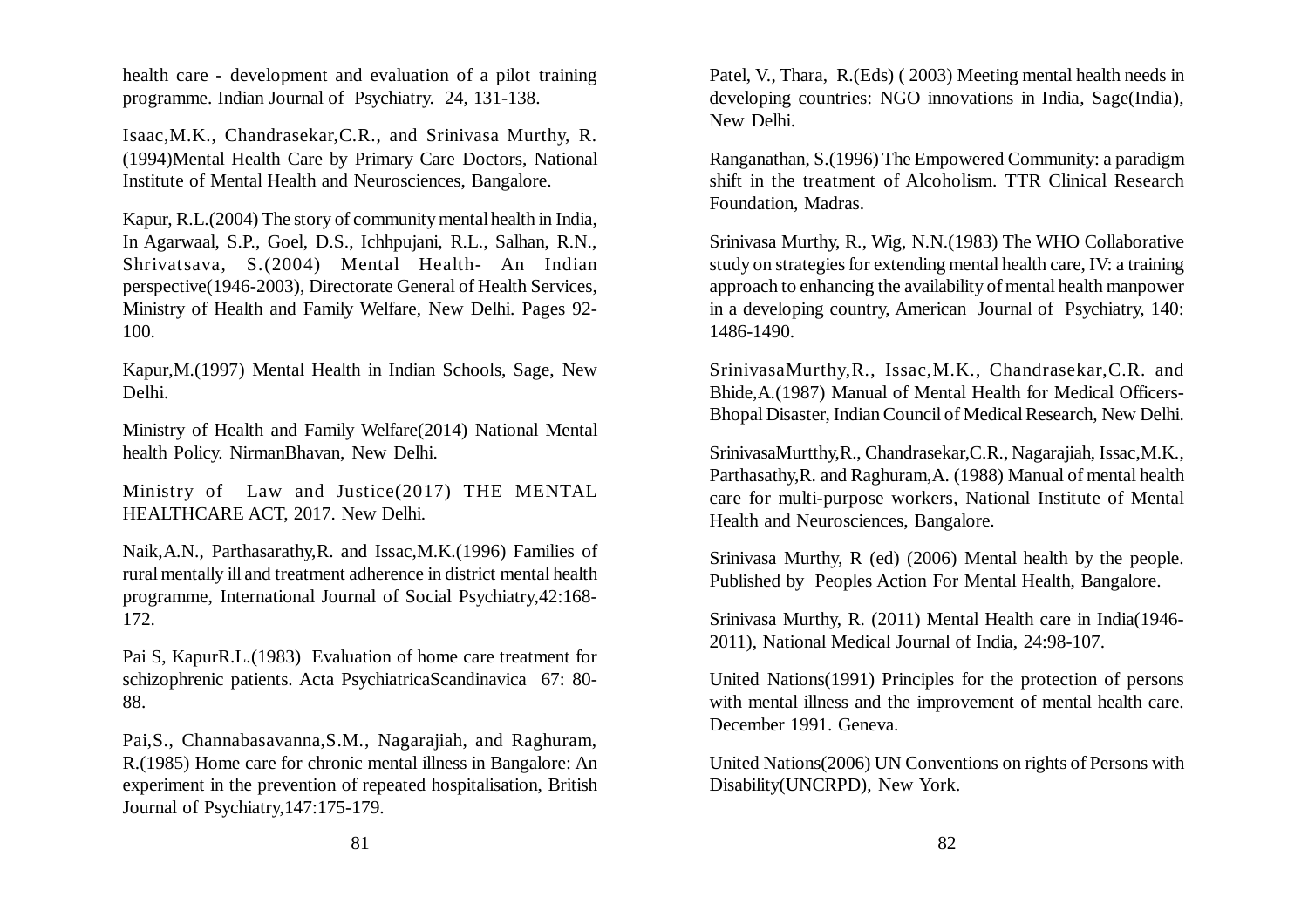Wig N.N. and Srinivasa Murthy R (1980) Manual of mental disorders for peripheral health personnel. Published by Department of Psychiatry, PGIMER, Chandigarh (2nd printing 1993).

Wig, N.N. ,Srinivasa Murthy , R. , and Harding T.W.(1981) A model for rural psychiatric services- Raipur Rani experience. Indian Journal of Psychiatry , 23, 275-290.

Wig, N:N. and Parhee,R. (1984) Manual of mental disorders for primary health care physicians, Indian Council of Medical Research, New Delhi.

World Health Organisation (2001) World Health Report 2001- Mental Health- new understanding, new hope. Geneva.

WHO (1975) Organisation of mental health services in developing countries, Technical Report Series,564, WHO, Geneva.

WHO (1978) Primary Health Care, WHO Geneva.

# **Understanding Qualitative experiences of parents caring a child with Autism Spectrum Disorder**

*Author: Emideiwahun K Rangad PhD Research Scholar Tata Institute of Social Sciences Email: emiz.rangad@gmail.com*

## **Abstract:**

In order to provide professional assistance to parents caring a child with ASD, it is important to understand their experiences. This study is conducted with the aim to find out the meaning of experience in caring a child with ASD. A qualitative study was conducted where purposive sampling was employed with six parents from one special school in Shillong recruited directly via key informant. Semi-structured interview was used for the process of data collection and thematic analysis was used to analyze the data collected. Experiences of parents caring a child with ASD emerge as the major theme that consists of 6 sub-themes. The study concludes that raising and caring a child diagnosed with autism is a difficult journey experienced by parents who were seen as primary care giver.

**Keyword***:* Autism Spectrum Disorder, Autism, qualitative research, parents, child, experiences

## **Introduction**

Autism is a childhood developmental disorder ("Is a group of disorder characterized by the impairment or delay in function related to the central nervous system that affect a single area of development" (WHO, 2013) that is collectively known as ASD (NIMH, 2011). The onset of ASD is before the age of two and a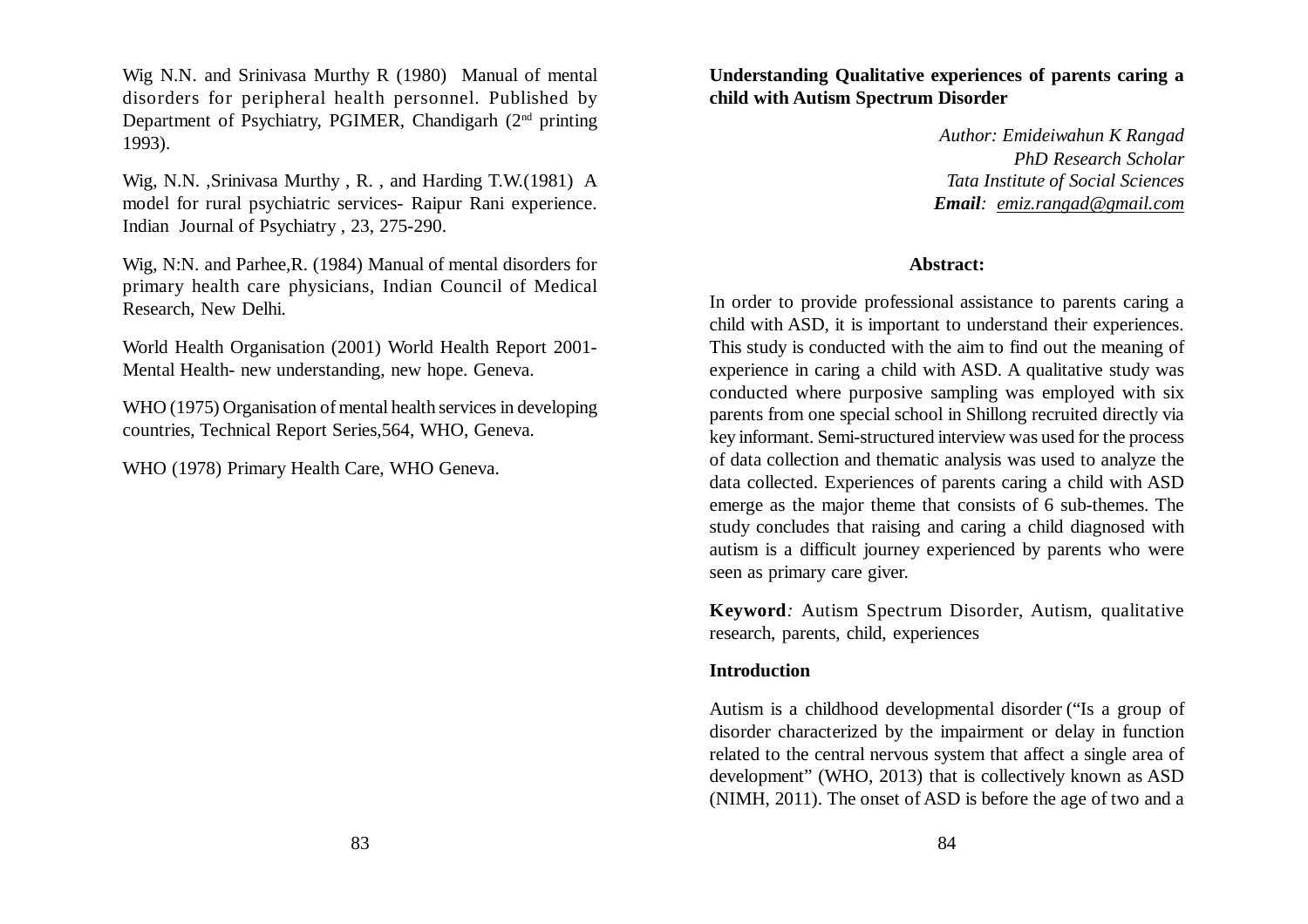half years or later in their childhood (Ahuja, 2006) for some children might exhibits symptoms of the disorder right at their early infancy and some at their second or third year of life. ASD is 3-4 times common among males with a prevalence of 0.4-0.5 per 1000 population (ibid: 176). It is a worldwide disorder that is seen across all cultural and social boundaries (Belfer, 2008 cited in Phetrasuwan and Miles, 2009:157). ASD is characterized by the impairments in communication, social interaction, and the unusual way of receiving and processing information that disrupts the daily functioning and has an impact in the child s educational and social attainments (WHO,  $2013$ ). The term  $\sqrt{S}$ , Spectrum is used to represent its range and severity as some might be mildly impaired and other might be severely impaired by its symptoms that include impairment in skills and the level of impairment or disabilities in a child diagnosed with ASD. Children diagnosed with autism look relatively , normal in their appearance, but the only difference that differentiates them from other typically developing children is their disturbing behavior and their disengagement from social interaction. In addition, children diagnosed with ASD lack in maintaining friendship or socially isolated themselves due to their socially challenging behavior.

According to the World Health Organization, in 2013 the global prevalence of the ASD is estimated to be about 1 child in 160 this accounts for 7.6 million that is 0.3% of the global burden of disease. Autism Spectrum Disorder stood as the 3rd most common childhood developmental disorder (Barua and Daley, 2008).

Raising a child diagnosed with autism is a difficult journey experience by many families especially parents who were seen as primary care giver. A number of literatures have suggested that parents raising a child with ASD experienced considerable amount of challenges where it requires external support (Daley,

2004). It is evident that individual and families affected by ASD experience a lot of challenges (Kiu, 2007: 3) that has an effect on their psychological and emotional well-being (Matenge, n.d.).

Bringing up an autistic child demands a unique ways of supporting and caring (Ibid: 3) and it is seen as the most stressful than raising a child diagnosed with other childhood disorders (Sanders & Morgan, 1997) as the reason of ASD is because of its unique conditions (Sawyer et al., 2010). Priorities in life changes when a child is diagnosed with ASD as a lot of changes are encountered by the parents. Caring a child with autism has impacted the role as parents (Woodgate *et al*., 2008). Parents of children with autism experienced social stigma as a result they lack social interaction (Baba, 2014). There is a possibility that parents may experience withdrawal from various social & cultural activities (Koegel *et al*., 1984). They may also fail in maintaining relationships be it with family or with friends (Trute & Hauch, 1998). Autism has dominated the life of parents and has been the cause of marital distress (Cullen and Barlow, 2002).

It is apparent that most of the families will hide the diagnosis in order to avoid societal discrimination. For many of the families labelling a child with autism has never been easy and most of these families go through many difficulties. The diagnosis of a child with ASD has gave a sense of relief but on the other hand it turns out to be a frustration to most of the parents especially at the time when they have to seek professional support or any related assistance. However, to some extend the diagnosis of autism has made some families to accept and be more tolerant which in turn made them to advocate for the betterment of their children.

Understanding parent's experiences in caring autistic children requires keeping a close contact with the parents and exploring their feelings, attitudes and perspective about their children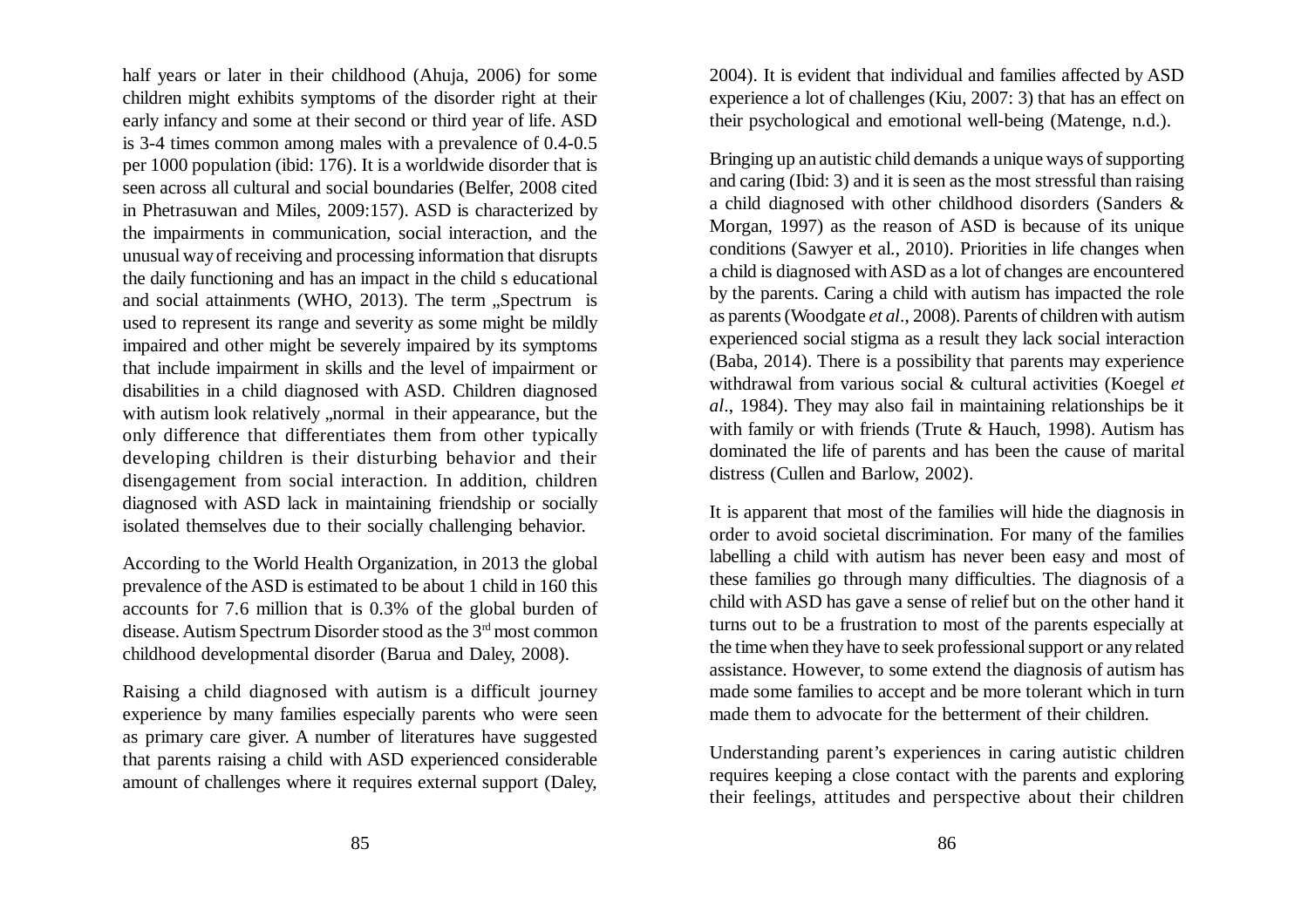through qualitative research. As it is understood that autism is a public health issue that required various professions from various disciplines to intervene, it is believe that understanding the meanings of the parents "experiences in taking care of their children with autism can provide a good guidance for health care assistance that provide necessary care and identify basic needs based on parents perception"

Caring a child with Autism is a global phenomena and it is also common among the parents in Shillong<sup>2</sup>. Traditionally parents are the primary caregivers and are mostly in charge of the child care. Even though the challenges of caring children with ASD is considered worldwide, but there aren t enough data that highlights the experiences of parents who were involved in taking care of these children in Shillong. Although many research studies on the experience of parents of a child with ASD were carried worldwide, Autism Spectrum Disorders in Meghalaya in general and particularly in Shillong is at infancy. Since the knowledge of this phenomena in Shillong is unclear and ambiguous, there is a need to know and required to study more.

The purpose of this study was carried out in order to understand the parents experiences in caring for a child with Autism. The study hoped that its finding will provide necessary and valuable information and bring together all professionals to keep a close contact with parents in order to promote effective care and support for children with ASD and their parents and family as a whole.

### **Methodology**

Research design are plan activities for research that provides a details decision about the method of data collection and analysis (Creswell, 2009). In understanding the subjective experiences of particular phenomena, the researcher felt that qualitative method

would be more appropriate in understanding the subjective meaning and quantitative method will not do justice to such an inquiry. Therefore, the study is purely qualitative in nature. Qualitative research is a method that is use for exploring and understanding the meaning that an individual or groups attributed to a "social or human problem (Creswell, 2009). It lays emphasis on the way how people or groups of people perceive the reality. It studies the behaviour in a natural setting and is concerned in developing an explanation of social phenomena (Hancock *et al.,* 2007).

The study is a part of a larger study for MPhil dissertation in Social Sciences with the purpose to explore the experiences of parents of a child with Autism Spectrum Disorder.

*Sampling method:* The current study found it appropriate to employ a purposive sampling in the selection of the participant. The researcher applied a purposive sampling based on the inclusion criteria and the readiness of the parents to participate in the study. Purposive sampling helps to produce a sample that can be considered *"representative* of the population (Battaglia, 2008).

The researcher applied a purposive sampling as there is very limited number of representatives within the population under study. Therefore, parents of children with autism were recruited directly from one special school in Shillong via key informant (Principal of the school). These selected participants are those parents of children who were already identified as meeting the criteria of ASD. The current study involved 6 participants i.e., 3 mothers & 3 fathers of children diagnosed with ASD. The inclusion criteria were both fathers and mothers from three families. All the participant taking part in the study were Khasis<sup>3</sup> and all of them speak the Khasi language<sup>4</sup> and they all belong to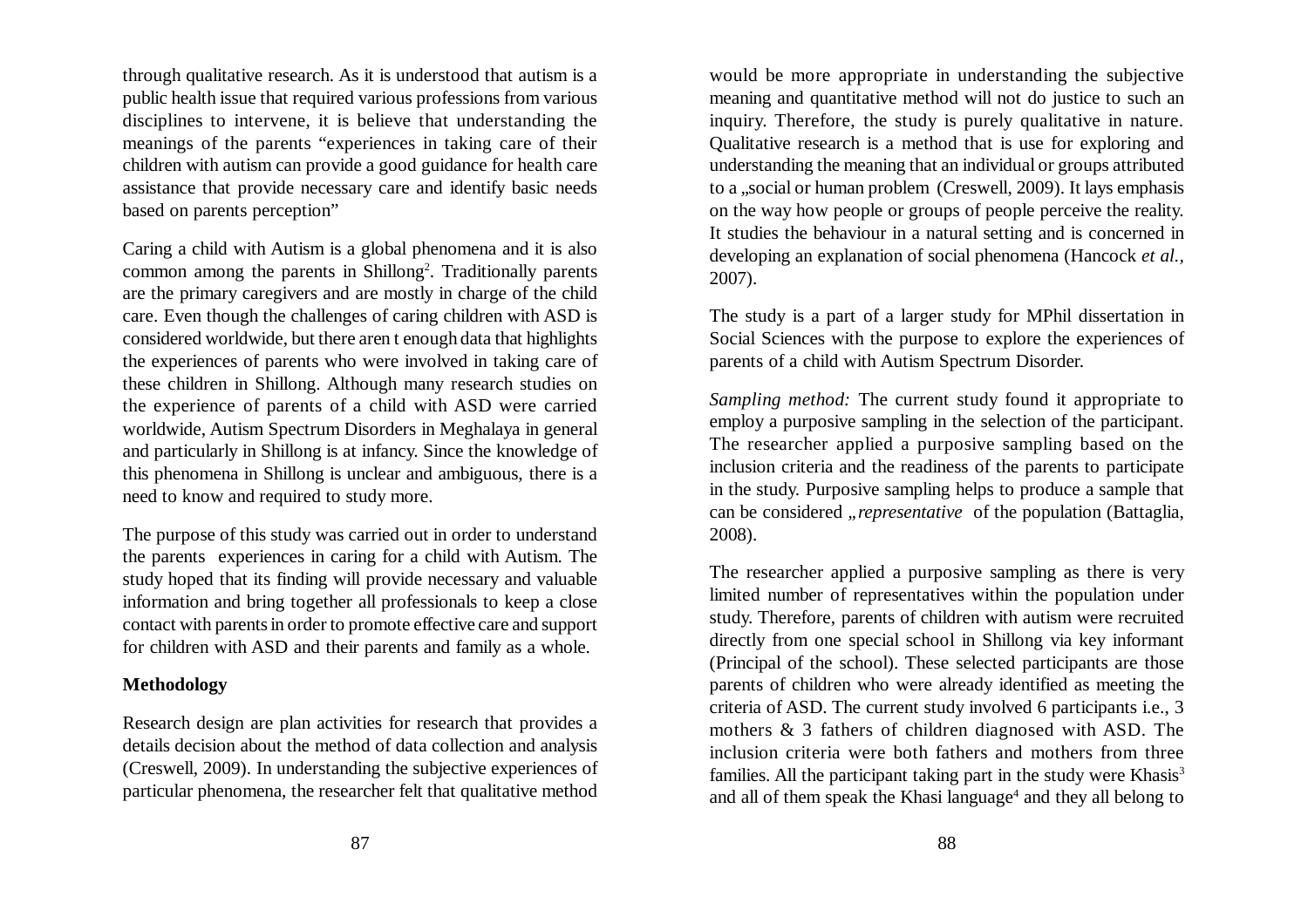a nuclear family. They were all parents of male children ranging in the age group of 8-13 years.

In order to recruit participants in the study, one indentified special school in Shillong, Meghalaya, India was contacted. Permission was received from the principal of the school when the nature and aim of the study was explained. The key informant provided the names and address of the participants for the study. The researcher made an appointment through telephone with a list of ten participants who were identified to participate in the study and later during the process of data collection only 6 participants from three families volunteered to take part in the study were as the remaining four participants from the other two families showed disinterest about their participation. Two to three visits were made at the respondents residence prior to the interview so as to built rapport with the participants. The participants were given a choice as to whether they want to interview both as a couple or whether they want to be interviewed individually.

With prior permission the interview was conducted individually on a separate day and time. In the process of these visits, participants were explained about the purpose of the study and a permission letter was handed over to the participants after explaining the purpose of the study. Inform consent was distributed to every participant for which after their willingness to participate, the interview process started. The interviews lasted for about 50-60 minutes. Questions were strictly based on the experiences of parents with their child diagnosed of autism. All the interviews took place at the residence of the participants. The interviews were audio tape recorded and data collected were transcribed and analyzed verbatim.

*Data collection:* The present study administered a semi-structured face to face interview as it is felt that a semi-structured interviewed could do justice in answering the research questions and has a provision of probing. This method helps the researcher to explore the different aspects of the study. Further, the study used an interview protocol of open ended questions and prompt questions. Two interviews were carried whereby the first interview help to gather some of the basic information about the family and the child diagnosed with autism. The first interview is one way of building rapport with the participant and the second interview was specifically carried out with parents. During the process of interview, all information was collected through field notes and audio-tape recorder in order to collect accurate data. As mention earlier all these information were collected based on the consent received from the participants.

*Data Analysis:* Thematic analysis was used to analyze the data collected from the field. Field notes and audio-tape recorded interviews was transcribed verbatim into English and analysis of the transcript were analyzed individually and comparison were matched with other cases so as to understand the experiences and the life situation that the participants tend to describe. When the transcript was done the researcher code the data and some of the common themes were extracted from the data collected using thematic analysis. The researcher followed step by step procedures using Braun & Clarke (2006) guidelines to thematic analysis.

*Ethical consideration:* Participants consent was obtained and all information collected through audio tape recorder and field notes ensured anonymity and deemed to remain confidential. Participants were aware of the use of audio tape recorder and field notes. Participants were given the right to withdraw from the study at any time. Participants were assigned with different names (not using their real name) and the information collected from them was saved accordingly.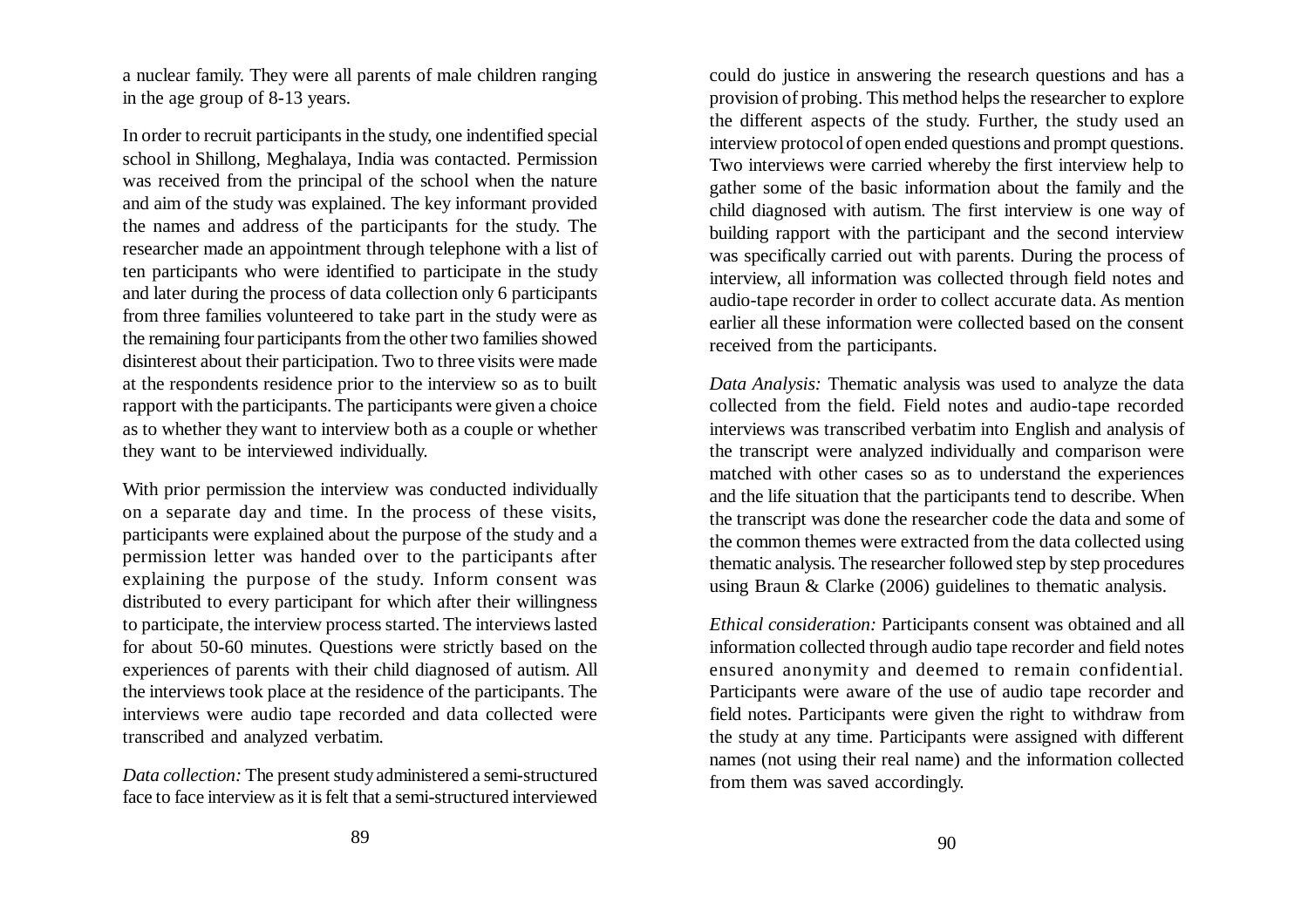## **Findings:**

Parents experience emerged as the major theme from the process of data analysis and each of these themes was a reflection of the personal experiences that each parent has shared. Most of the parents in the study stated that caring a child with ASD is a difficult task and very challenging. They happen to experience a mixed emotion both negative and positive with regards to their child s disorder. They consider it to be a tough and challenging journey.

The major theme was explained in terms of 6 sub themes supported by common meanings. Each of these themes will provide a description of the experiences. The participants narratives that will support the themes were presented. Safeguarding the confidentiality and anonymity, the names of the participants were changed.

# *The effect of the diagnosis*

Initially the effect of the diagnosis was the first thing that the parents encountered. Parents in the study felt empowered as they were able to label and term their children with autism. The child s diagnosis has made the parents to experience a sense of relief because parent s lack of knowledge about their child s behavior was solved by getting their children diagnosed. Knowing their child s disorder, the parents felt at ease as they now know how to deal with the situation. Although the diagnosis has lessened their burden, the parents felt that it would add sorrow and that the meaning of their life would change. It also appears a number of emotions such as shock, disturbed, denial and sympathy.

Some of the reaction shared by the participants was: *"I was informed by the doctor that my son is suffering with autism till then I m unaware to understand what autism is? It was only during*

*the process of my son s treatment that I could understand what autism is. In fact it was a feeling of shock and sympathy but also a sense of love and affection for my son. But, the diagnosis has made easier for me for I now know what I am dealing with". (p2)*

*"My son was 2 or 3 years of age where the doctor told me that my son is suffering from a disorder called autism, which was the first time that I heard about such term. I was unclear and didn t know what autism is. I was scared and confused as this term is so new to me. Now that I know what is happening to my son, I need to have patience, love and acceptance in raising him. It is interesting now to work on something that I know". (p1)*

## *3.2. Child's behaviour pattern*

The parents participated in the study reported that their son s behavior was relatively challenging for them as care giver. Most of the parents experienced their children having as poor emotional attachment, they sometimes exhibit temper tantrum and further shared that their son s failure in their basic motor skills, lack in social skills, extreme aggression and failure to explain their wants has posed difficulties and has also add to their parental frustration. In addition, lack to follow parental instruction was also reported in the study. The parents noted that their experience as caregiver is challenging and stressful. Parents participating in the study reported to experience a number of emotions like frustration, anger, temper tantrum towards their children (with Autism). Fathers in the study stated that their son s disorder has really changed their behavior towards their son and sometimes felt that they lack in their role as a care giver. In addition to this, the parents felt that caring a child with autism challenged their patience as care giver.

Some of the experiences shared by the participants were: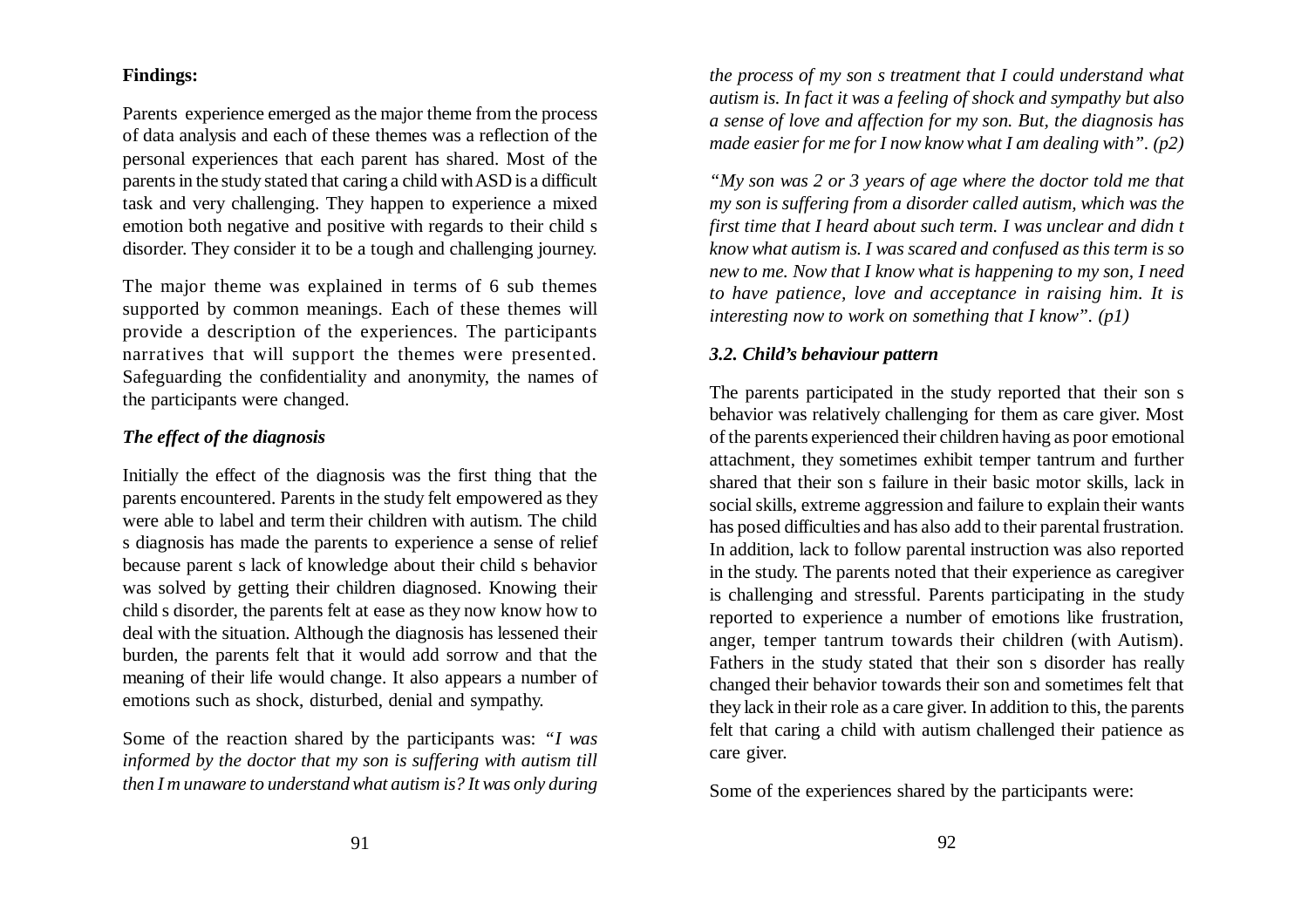*"Paul always climbed the fence of our house if I don t take him out, he doesn t understand what dangers lies beneath and he just continues to do so. You know it is very difficult to handle". (p2)*

*"You know, umm; when he gets aggressive he would love to scratch the walls and the entire rooms with a pencil. He won t listen but keeps on doing it I feel this is very difficult to handle". (p6)*

*"My son would throw things here and there* (Angry look) *I use to be very mad at him and I would not talk to him for hours". (p4)*

# *3.3.Daily life style*

Most of the parents especially the mothers reported their everyday life as a day at home.

The parent s points out that it has always been a hectic day for them and they consider it to be a habit and started living with it. The parents experience a lot of changes in them partly their personal space and everyday living has been impacted by their roles as caregiver. The study reveals that mothers spent most of their time at home as compare to the fathers.

*"It s always a hectic schedule I should say, umm; headache, I sometimes behave in an ill-mannered. I get frustrated and angry when I don t finish my work. (p3)*

*"I m very busy that I even forget to eat my food I think sometimes I have also forgotten myself* (laughing). *But, you know this is my expected role so I m just giving my best on it". (p2)*

## *3.4.Marital relationship*

Participants in the study has noted that the journey in providing care to the child with autism has sometimes impacted the relationship with their spouse due to the failure in the responsibility and as such this experiences has affected their daily life. The participants points out that misunderstanding, conflict and frustration among the spouse has been a daily affair thing that creates havoc in the relationship. Caring a child with ASD sometimes affects their perception of their parenting roles when one is not performing the duties.

*"My wife gets frustrated with me because I left her alone with the children for sometimes I got an urgent work to complete and there use to be a quarrel among us when I return back home and we stop talking to each other for days". (p1)*

*"Sometimes there arise misunderstandings with my husband and we won t talk to each other because I feel that he failed in his role as a father". (p2)*

## *3.5.Responsibilities towards other siblings*

Lack of responsibilities and attention towards other unaffected siblings is reported by the mothers in the study. There sometimes appears a feeling of guilt conscious among some of the parents for not giving proper or equal attention to the other children.

Some of the participants express their views as follows:

*"My focus is more on him as I know that he needs more time as I understand that other children have the ability to take care of one-self but there comes a time where I sometimes feel guilty". (p3)*

*"it s just that I deputed most of my time for him, sometimes I think I m being bias to my other children* (upset face)*". (p5)*

*3.6.Coping with caring a child with ASD*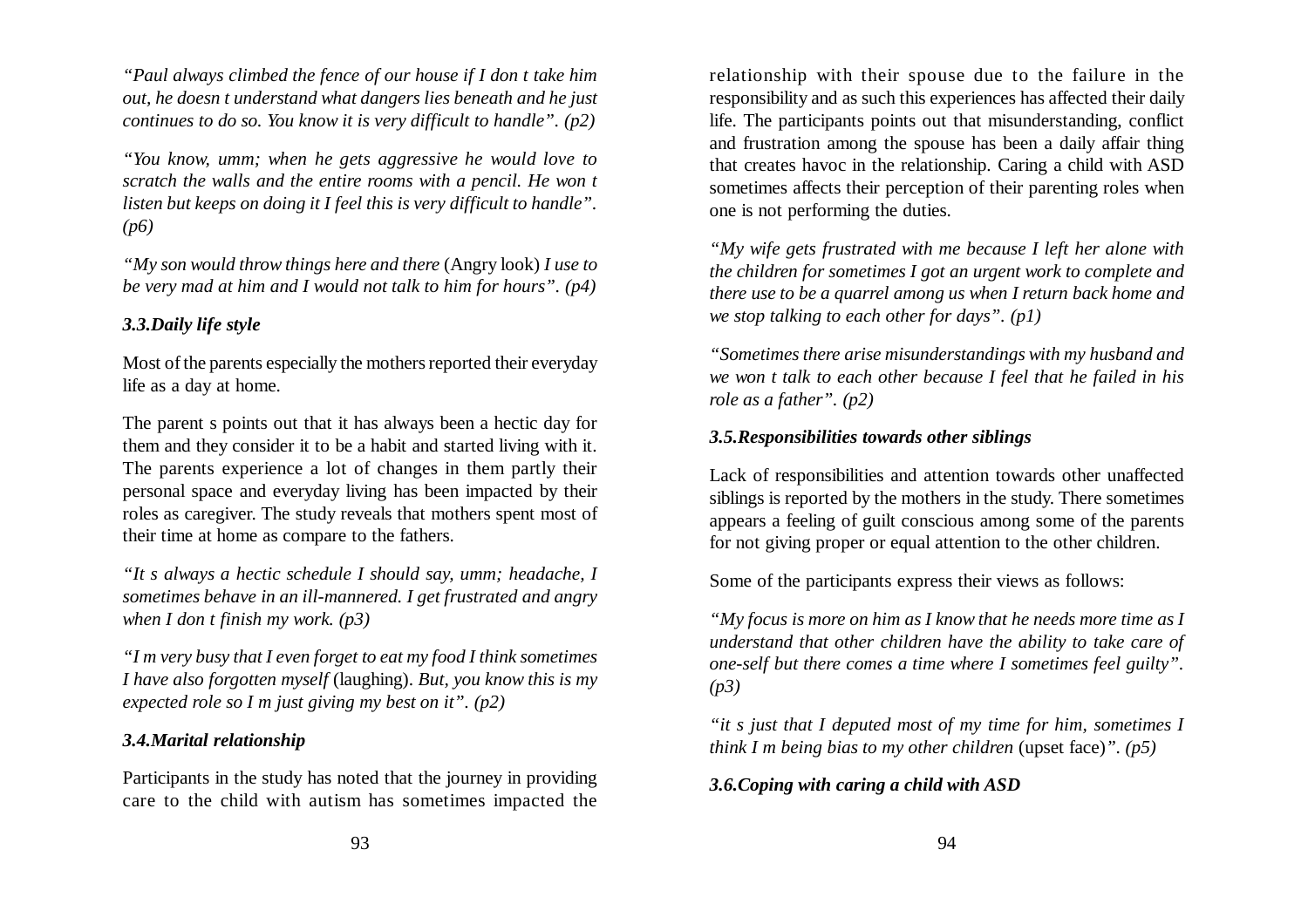Sharing of experiences was belief to have minimized the burden of most of the parents participating in the study. The findings suggest that these parents understand that when they communicate or share their experiences with other they felt that their burden is lightened. Further, the parents noted that they experienced exchange of knowledge especially when they happen to converse their experiences with their fellow parents. A sense of happiness and hope is noted by the parents when everyone listened to their experiences. Some of these parents participating in the study have expressed that sharing of experiences as caregiver helps them to grow stronger in terms of knowledge and motivation.

*"Sharing the experiences especially with the one who undergoes through same experience is totally different as we learnt from each other through our experiences". (p5)*

*"I love to share my experiences with Paul s teacher and sometimes among fellow parents. I learnt a lot from these sharing as I feel that we help to show each other and even get motivated". (p1)*

### **Discussion**

The effect of the diagnosis reveals that accepting the diagnosis was difficult to the parents and this support various literature that reveals how parents or caregiver at the diagnostic stage are not in their position to accept their child being diagnose of ASD as found in (Mann, 2013; Bayat, 2007). The data further reveals that participants experiences emotional stress, shock and denial as also appeared in a number of literatures (Hartmann, 2012; Banach *et al*., 2010; Gray, 1994; Benderix *et al*., 2006; Bayat, 2007; Mann, 2013; Divan *et al*., 2012) but at the same time the parents in the present study were grateful and relief to learnt what was happening to their children and see this as a positive sign to avail treatment for their child s betterment and this findings is consistent in a studies conducted by (Martins *et al*., 2007).

Caring a child diagnosed with ASD is a difficult and challenging task for which the participating parents in the study consider it to be a tough and a challenging journey. As reported, autistic children failure in basic social skills and motor skills, aggressive behaviors, failure to explain their wants and their temper tantrum is a challenging experience expressed by the parents as also describe in various literatures by (Cashin, 2003; Cullen & Barlow, 2002). Further, the study also found that the parents sometimes experienced frustration and exhaustion as also described by (Cashin, 2003; Mann, 2013; Martins *et al*., 2013). The autistic children inability to express about their ill-health, their needs and the lack of emotional expression enables the parents to have a negative perception about their parental role and the findings is found to be consistent with some literatures (Martins *et al*., 2013; Cullen & Barlow, 2002).

It appears that the mothers of children with ASD participating in the study considered their everyday life as a day at home and the mothers experiences shows that the affect of having a child with ASD has negatively impacted the social life amongst the mothers as also highlighted in other studies on parenting children with ASD (Gray, 2002; Bashir, 2014).

Some of the parents participating in the study experienced to have encountered changes in their relationship in some way or the other with their spouse; these findings were found to be consistent to compare with previous literatures by (Gray, 2002; Bayat, 2007; Greeff & Walt, 2010). It also appears from the study that misunderstanding and frustration has been identified as a daily affair. Lack of responsibilities towards other siblings appears to be a sense of guilt feelings and biasness to the other children (Hartmann, 2012).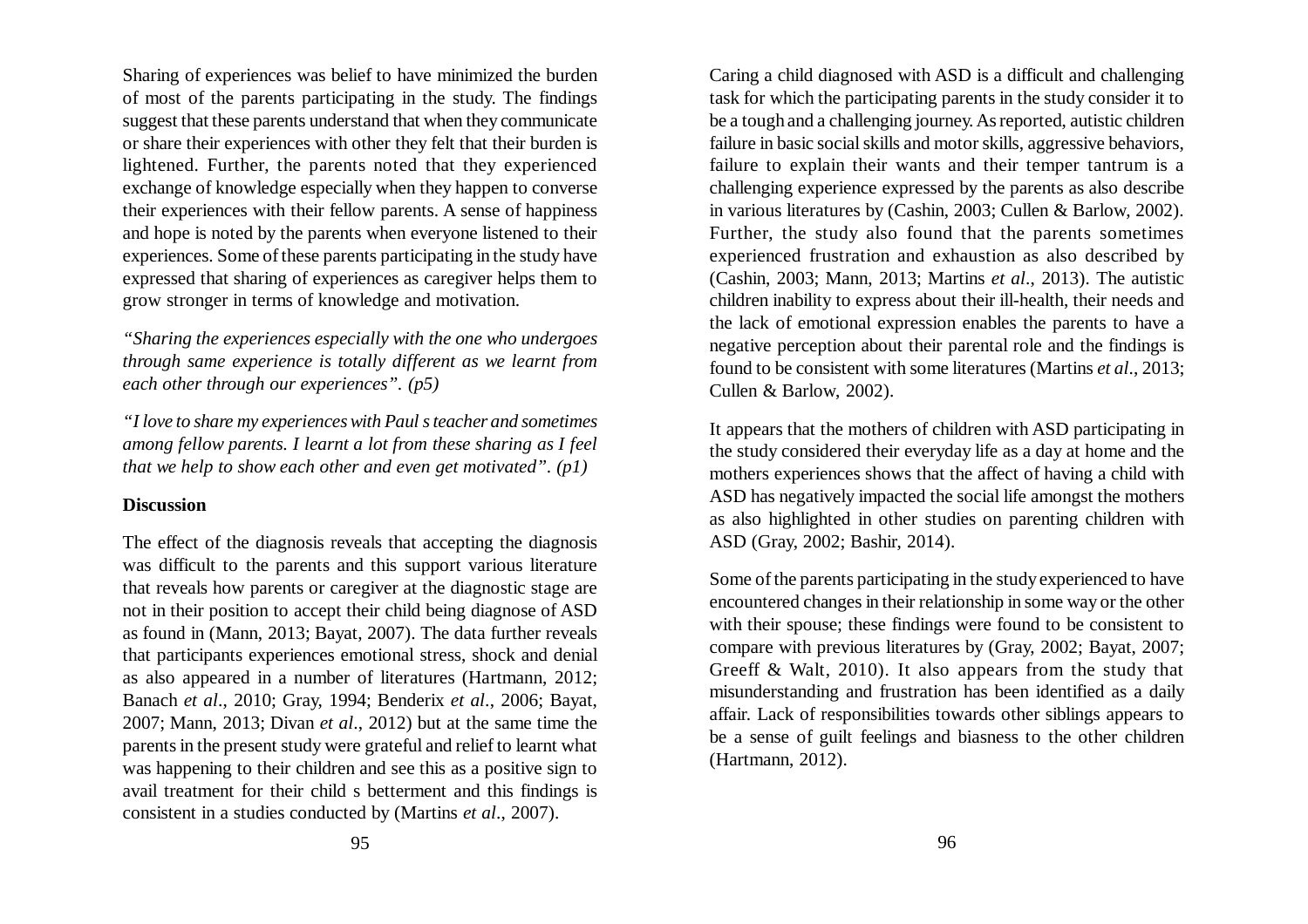Sharing of experiences with others allow the participant to cope with the situation especially with their fellow parents who also raise a child with ASD, they are motivated as they exchange knowledge and ideas in order to improve their skills and responsibilities as caregiver. Parents in the study also expresses that when others listens to their experiences, it appears that these participating parents experienced to have grown stronger day by day as a caregiver.

### **Conclusion**

Realizing the experiences of parents caring a child with ASD, this study was conducted with the aim to capture the meaning of experiences shared by these participants. A difficult journey for most of the parents as they were anxious and worried about their child s lack in development but then the diagnosis somehow has brought a sense of relief as they were able to term and label their children with some disorder. Parents felt that finally they are dealing with something that they know. Child s behavior appears to be a challenging task to manage. The study hoped that its finding will provide necessary and valuable information and bring together all professionals to keep a close contact with parents in order to promote effective care and support for children with ASD and their parents.

## **Limitation**

Parents included in the present study were very small in number taken from a specific geographical area that may not represent all the parents caring a child with autism.

## **References**

Ahuja, N. (2006), A Short Textbook of Psychiatry ( $6<sup>th</sup> Ed$ ), Jaypee Brothers Medical Publisher (P) Ltd, New Delhi

Alhojailan, M. I. (2012), Thematic Analysis: A critical review of its process and evaluation, *West East Journal of Social Sciences*, *1 (1),* 39-47, retrieved from http://www.fac.ksu.edu.sa/sites/.../ ta\_**thematic**\_**analysis**\_dr\_mohammed\_alhojailan.**p**

American Psychiatric Association, (1980), *Diagnostic and Statistical Manual of Mental Disorders* (DSM-IV), Washington, DC

American Psychiatric Association, (2010), *Diagnostic and Statistical Manual of Mental Disorders* (DSM-V), Washington, DC

American Psychiatric Association, (2013), *Diagnostic and Statistical Manual of Mental Disorders* (DSM-V, 5th Ed), Washington, DC

Baba, P. A. (2014), Living and Dealing with Autistic Children: A Case Study of a Nigerian Family in Cincinnati, Ohio, United States, *Research on Humanities and Social Sciences, 4, (8)*, pp. 66-72, viewed 18 September 2015, retrieved from www.iiste.org/ Journals/index.php/RHSS/article/download/12479/12808

Bashir, A., Bashir, U., Lone, A. & Ahmad, Z. (2014), Challenges Faced by families of Autistic Children, *International Journal of Interdisciplinary Research and Innovations*, *2 (1),* 64-68, viewed 18 September 2015, retrieved from www.researchpublish.com/ download.php?...Challenges%20Faced%20by...

Battaglia, M. P. (2008), Non-probability sampling, Encyclopedia of survey research methods, pp.523-526, retrieved from https:// www.researchgate.net/file.PostFileLoader.html?id...assetKey

Berg, B. L (eds.) (2001), Qualitative methods for Social Sciences (4th Ed), California State University, Long Beach, viewed on 30 November, 2015, Retrieved from https:// mthoyibi.files.wordpress.com/.../**qualitative**-research-**methods**for-the-**social- sci**ences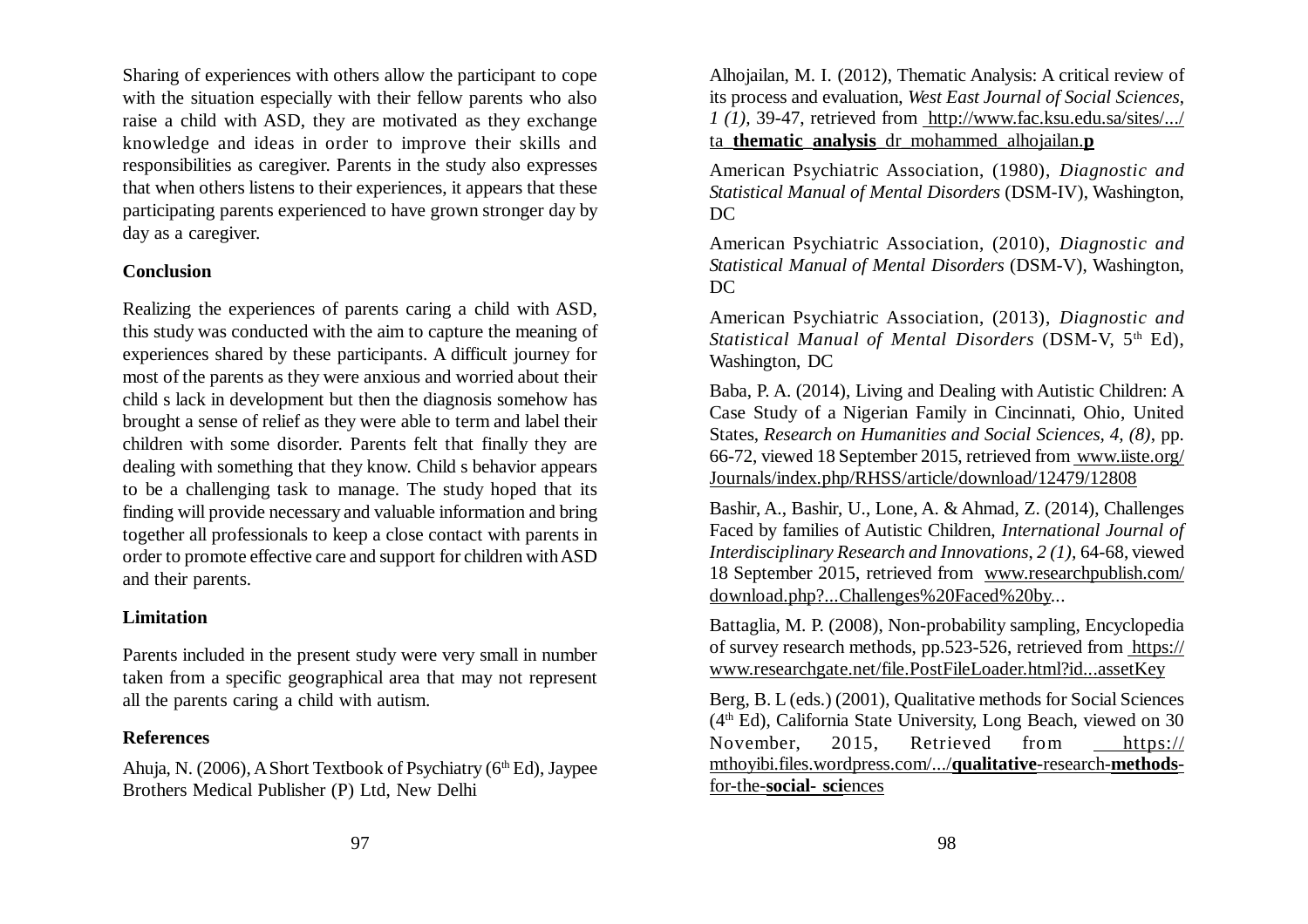Braun, V., & Clarke, V. (2006), Using thematic analysis in psychology, *Qualitative Research in Psychology, 3,(2),* pp. 77- 101, retrieved from http://dx.doi.org/10.1191/ 1478088706qp063oa

Cashin, A. (2003), A Hermeneutic phenomenological study of the lived experience of parenting a child with Autism, thesis, University of Technology Sydney, viewed 16 September 2015

Creswell, J. W. (2009), Research Design: Qualitative, Quantitative & Mixed Methods Approaches (3rd Ed), SAGE Publication Inc.

Cullen, L., & Barlow, J. (2002), Parents' Experiences of Caring for Children with Autism and Attending a Touch Therapy Programme, *Child Care in Practice, 8, (1),* 35-45, DOI: 10.1080/ 13575270220140452

Daley, T. C. (2004), From symptom recognition to diagnosis: children with autism in urban India, *Social Science & Medicine, 58,* 1323–1335, viewed on 25 September 2015, Doi: 10.1016/ S0277-9536(03)00330-7.

Desai, M. U., Divan, G., Wertz, F. J. & Patel, V. (2012), The discovery of autism: Indian parents "experiences of caring for their child with an autism spectrum disorder,

*Transcultural Psychiatry*, *49(3-4),* 613–637, viewed on 25 September 2015, DOI: 10.1177/1363461512447139.

Gray, D. E. (2002), Ten Years on: a longitudinal study of families of children with autism, *journal of intellectual &developmental disability, 27(3),* 215-222, University of New England, Australian society for the study of intellectual disability Inc., viewed on 17 September 2015, DOI: 10.1080/136682502100000863 9.

Greeff, A. P., & Walt, Kerry-Jan V. D. (2010), Resilience in Families with an Autistic Child, *Education and Training in Autism and Developmental Disabilities, 45 (3),* 347-355, *Division on* *Autism and Developmental Disabilities*, viewed 18 September 2015, retrieved from http://www.jstor.org/stable/23880109

Groenewald, T. (2004), A phenomenological research design illustrated, *International Journal of Qualitative Methods, 3 (1), Article 4,* accessed on 10 March 2016, retrieved from http:// www.ualberta.ca/~iiqm/AMckissues/3\_1/pdf/groenewald.pdf

Hancock, B., Windridge, K., & Ockleford, E. (2007), An Introduction to Qualitative Research, the NIHR RDS EM / YH.

Koegel, R.L., Schreibman, L., Johnson, J., O Neill, R.E. & Dunlap, G. (1984) Collateral effects of parent training on families with autistic children, in: R. F. Dangel & R. A. Polster (eds), *Parent Training: Foundations of Research and Practice.* New York: Guilford.

Mann, A. R. (2013), The Experiences of Mothers of Children with Autism in Jamaica: an Exploratory Study of Their Journey, thesis, University of South Florida, accessed on 16 September 2015, retrieved from http://scholarcommons.usf.edu/etd/4722

Matenge, B. (n.d.), An Exploration of the Lived Experiences of Mothers Raising Children with Autism, thesis, University of Cape Town, accessed on 16 September 2015, retrieved from www.psychology.uct.ac.za/sites/dEKault/files/.../ AMtetshi.Matenge.pdf

Martins, C. D., Walker, S. P., & Fouche, F. E. (2013), Fathering a Child with Autism Spectrum Disorder: An Interpretative Phenomenological Analysis, *Indo-Pacific Journal of Phenomenology, 13 (1),* 1-19, viewed 19 February 2016, DOI: 10.2989/IPJP.2013.13.1.5.1171

National Institute of Mental Health, (2014), A parent s guide to Autism Spectrum

Disorder, viewed on 16 September, 2015, retrieved from www.**autism**- watch.org/general/**nimh**.pdf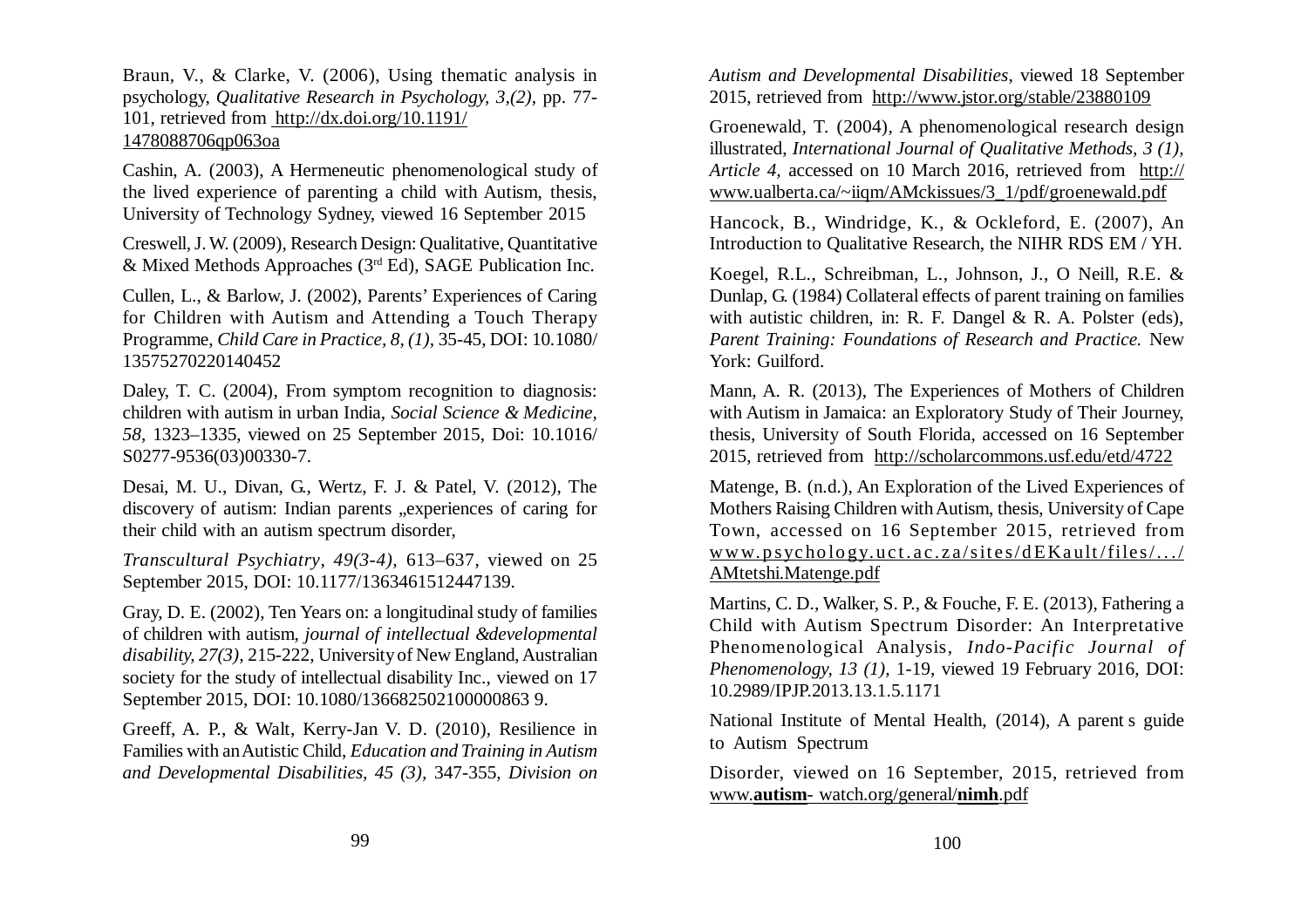Rehabilitation Council of India, "Autism, viewed on 16 March, 2016, retrieved from www.rehabcouncil.nic.in/writereaddata/ autism.pdf

Sawyer, M., et al. (2010).Time demands of caring for children with autism: what are the implications for maternal mental health? *Journal Autism Development Disorder, 40*, 620-628, retrieved from http://dx.doi.org/10.1007/s10803-009-0912-3

Trute, B. & Hauch, C. (1988) Social network attributes of families with positive adaptation to the birth of a developmentally disabled child, *Canadian Journal of Community Mental Health,* 7, 5–11

Vijay Sagar, K. J. (2011), Research on autism spectrum disorders in India, *AP Journal of Psychological Medicine*, *12 (1),* 69-72, accessed on April 25, 2016, retrieved from http://medind.nic.in/ aag/t11/i2/aagt11i2p69.pdf

Woodgate, R. L., Ateah, C., & Secco, L. (2008), Living in a World of Our Own: The Experience of Parents Who Have a Child with Autism, *Qualitative Health Research, 18 (8),* 1075-1083, Sage Publications, viewed on 16 September 2015, Doi: 10.1177/ 1049732308320112

World Health Organization, (1993), The ICD-10 classification of mental and behavioural disorders: diagnostic criteria for research, World Health Organization, Geneva.

World Health Organization, (2013), *Autism Spectrum Disorders & other developmental disorders: from raising awareness to building capacity*, meeting report, September 16-18, 2013, Geneva, Switzerland, viewed on 9 September, 2015, retrieved from www.apps.who.int/iris/bitstream/10665/103312/1/ 9789241506618\_eng.pdf

World Health Organization, (2013), The ICD-10 classification of mental and behavioural disorders: diagnostic criteria for research. World Health Organization, Geneva.

**Community Based Participatory Approach in setting up Community Mental Health Programme in Meghalaya India, with particular reference to enhance family supports system for Schizophrenia in Meghalaya, India**

*Author: Ms. Grace Mary Basanshrieh Assistant Professor, Department of Counselling Psychology Martin Luther Christian University, Shillong Email: gracebasan3@gmail.com*

## **Abstract**

According to the World Health Organization, schizophrenia is the second highest contributor to overall burden of diseases, behind cardiovascular disease. The impairment caused by schizophrenia limits the ability of the sufferers to remain independent in various domains of psychosocial functioning. Patients with schizophrenia, therefore, require long-term support and care which may become burdensome to their caregivers.

A mixed method approach was used in the research. In this present study, the research starts with a discussion with the local leaders to identify key informants; followed by village meetings to selects the Barefoot Counsellors for the household survey,an in-depth interview with the 20 caregivers and finally a presentation of the findings was made to the village advisory committee.Tools used for checking the level of burden includes'Zarit Burden Interview' and self-administered questionnaires. Two FGDs were conducted, one with the caregivers and another with the women council.

The result of the study indicates that caregivers do express high burden in financial domain. At the focus group discussion, both groups recommendedthat an awareness programme to educate the public on the disorder to reduce stigma and enhancing the support system.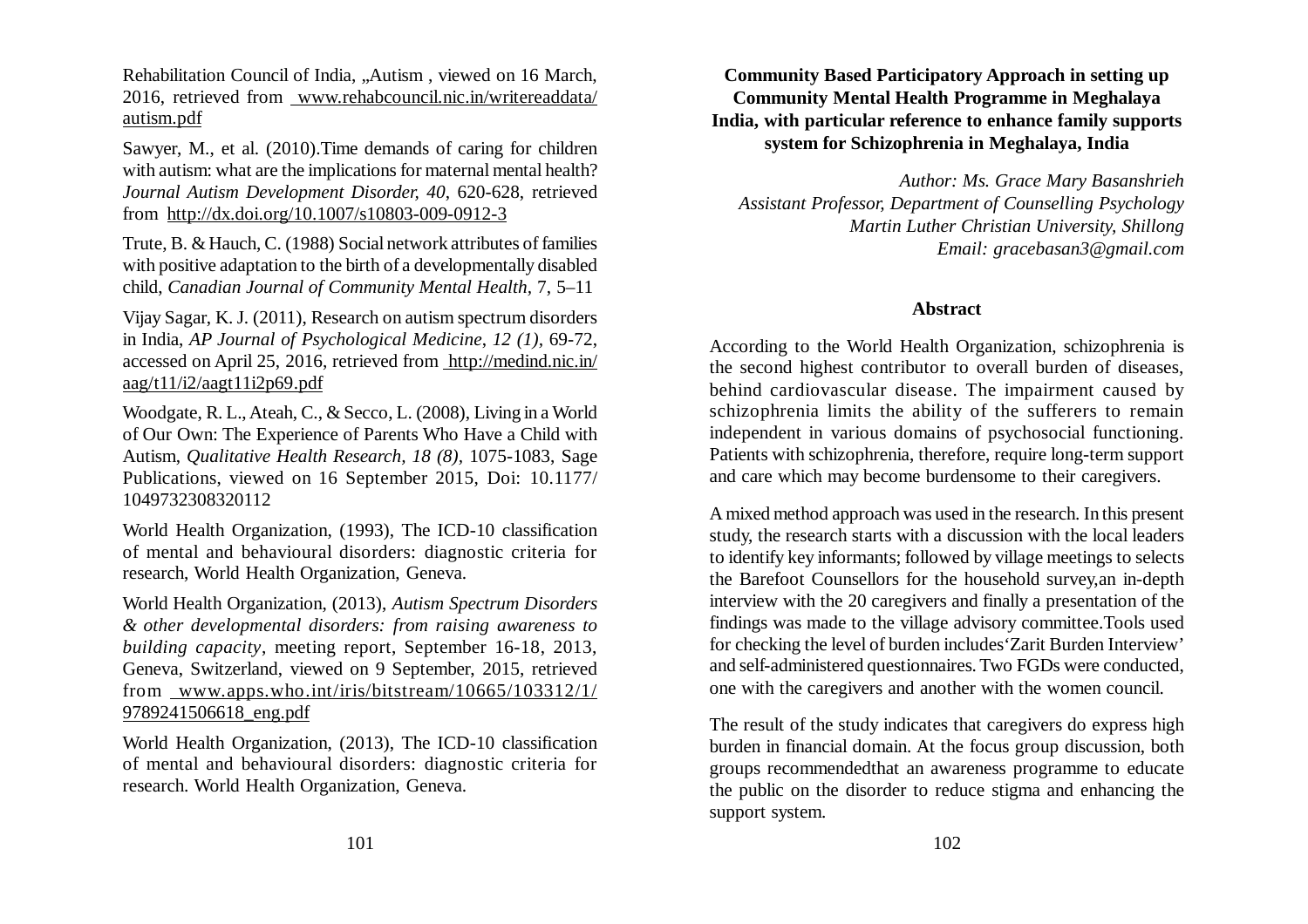These findings highlight the need to provide community-based services and formal comprehensive supportive framework to cater for the needs of patients with schizophrenia and their caregivers. Further studies are needed to confirm these findings and to develop interventions targeted in alleviating the burden on caregivers of patients with schizophrenia

**Keywords:** Schizophrenia in Meghalaya, Community Mental Health in Meghalaya

### **Introduction**

According to the World Health Organization, schizophrenia is ranked as the second highest contributor to overall burden of diseases, behind cardiovascular disease (Murray & Lopez, 1996). About 24 million people world - wide suffers from Schizophrenia. The point prevalence of Schizophrenia is about 0.5 – 1%. Schizophrenia is prevalent across racial, socio – cultural and national boundaries. The incidence of Schizophrenia is believed to be about 0.5 per 1000 (WHO, 2001). The original name for this illness, "dementia praecox," was coined by Emil Kraepelin, a German psychiatrist in the late nineteenth and early twentieth century.

### **Schizophrenia in Indigenous population**

A recent study of the burden of disease among Indigenous Australians showed mental disorders caused 15.5% of the total disease burden experienced by Indigenous Australians; with anxiety and depression, alcohol dependence and harmful use, and schizophrenia contributing more than three-quarters of this burden (Vos, Barker, Stanley & Lopez, 2007). Asian Americans and Pacific Islanders have the lowest rates of utilization of mental health services of any ethnic population. This may be attributed to cultural stigmas and financial shortcomings (Sherer, 2002).

Some African Americans may view mental illness has a form of punishment or as "spells" being cast upon wrong doing. The onset and the subsequent treatment may be perceived as a disgrace and may suggest the inability to handle responsibilities and threaten an African American woman's position/role of mother (Amankwaa, 2003).

# **Family Support**

In Asian cultures, like many other cultures, family members generally do not institutionalize members. They care for them in the home. According to Bae and Brekke (2002), Asian families are more likely to accompany the schizophrenic patient on clinic visits and to actively participate in treatment decisions, therefore, they may be involved in decision-making with the patient.

The family factor is one of the psychosocial factors that affect the clinical course and outcome of schizophrenia including its recurrence. Studies have shown that family and professional support plays an important role in preventing rehospitalizations and in improving quality of life of patients with schizophrenia. Activities such as, bathing, eating, cooking, dressing; taking drug, and checking up were help by caregivers.. However, when care is provided for longer time, family caregiver may experiences the burden that leads to negative consequences.

## **The burden of schizophrenia on caregivers**

Family caregivers of persons with schizophrenia and other disorders experience high levels of burden. Caqueo-Urízar and Gutiérrez-Maldonado (2006) conducted a study on Forty-one relatives of patients with schizophrenia by using Spanish versions of the Zarit Caregiver Burden Scale. The results shows that all caregivers show a very high degree of burden, especially mothers,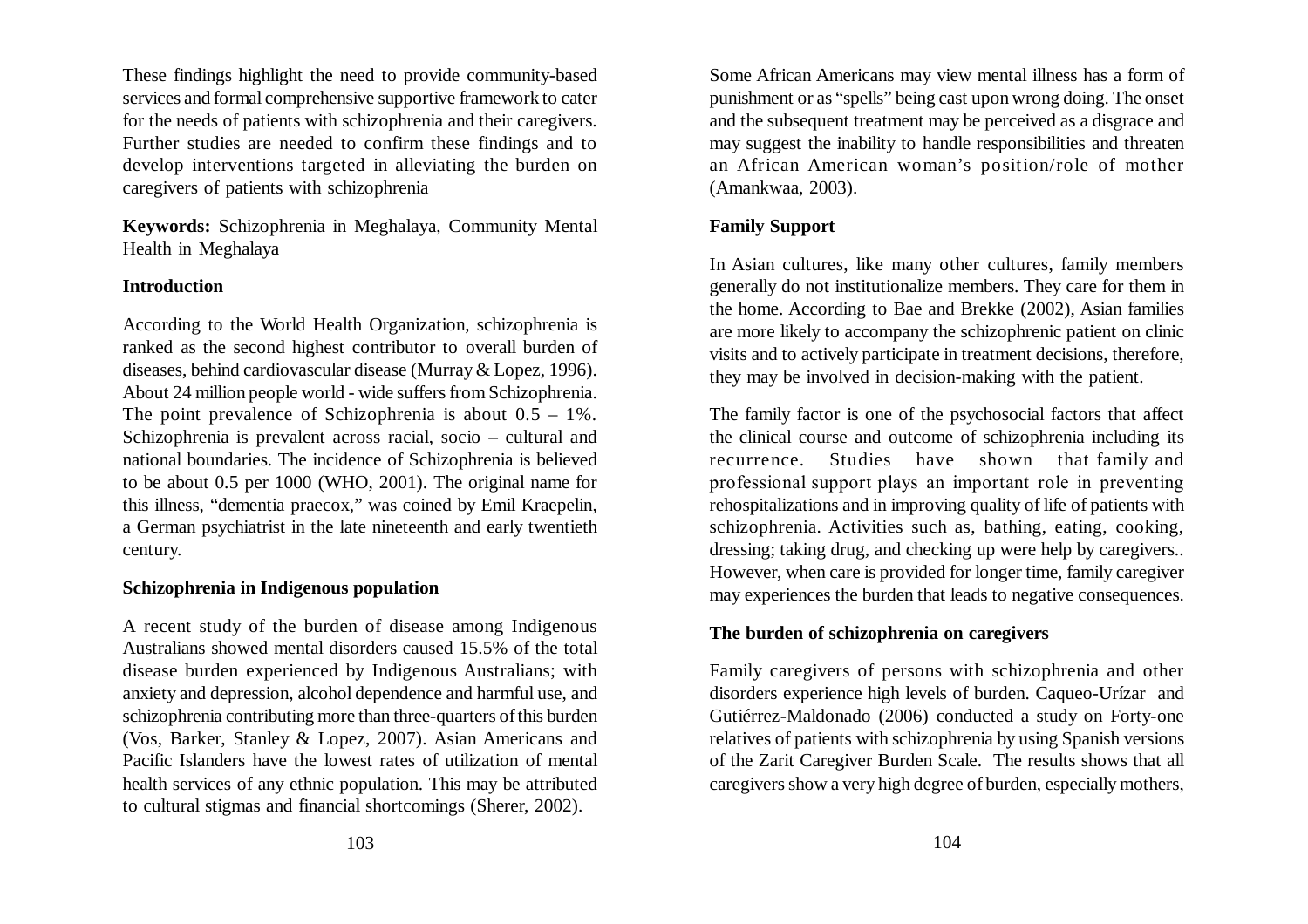older, with low educational level, without an employment and who are taking care of younger patients.

The treatment goals for the moment are to identify the illness as early as possible, treat the symptoms, provide skills to patients and their families, maintain the improvement over a period of time, prevent relapses and reintegrate the ill persons into the community so that they can lead as normal a life as possible (Rössler et al, 2005).

## **The need for other social support**

In some places, staff from a local community mental health center can evaluate an individual's illness at home if he or she will not voluntarily go in for treatment (Brian Smith, 2006). Enhancing social support helps to reduce the burden among family members of schizophrenia patients. A person's support system may come from several sources, including the family, a professional residential or day program provider, shelter operators, friends or roommates, professional case managers, churches and synagogues, and others. Often, a person with schizophrenia will resist treatment, believing that delusions or hallucinations are real and that psychiatric help is not required. At times, family or friends or police may need to take an active role in having them seen and evaluated by a professional.

## **Community Based Participatory Approach**

The aim of CBPR is to increase knowledge and understanding of a given phenomenon and integrate the knowledge gained with interventions and policy and social change to improve the health and quality of life of community members (Israel, 2008). In CBPR projects, the community participates fully in all aspects of the research process (Minkler and Wallerstein, ed., 2008). CBPR encourages collaboration of "formally trained research" partners

from any area of expertise, provided that the researcher provide expertise that is seen as useful to the investigation by the community, and be fully committed to a partnership of equals and producing outcomes usable to the community.

Towards the end of the article on Improving Care for Older Person with Schizophrenia through an Academic- Community Partnership by LindamerImproving Care for Older Persons with Schizophrenia through an Academic-Community PartnershipImproving Care for Older Persons with Schizophrenia through an Academic-Community PartnershipImproving Care for Older Persons with Schizophrenia through an Academic-Community Partnership et al (2008) shows how the partnership between an academic research center and a large public mental health system received high ratings on the quality and the dedication of those involved in the collaboration and on innovative problem solving. This partnership had successfully evolved from two separate and complex organizations to a joint collaboration with shared goals.

## **Schizophrenia in Meghalaya**

A psychiatrist at Meghalaya Institute of Mental Health and Neurological Sciences informed that majority of the inmates are suffering from schizophrenia, he lamented that lack of awareness among the families about schizophrenia and other mental illness has worsen the conditions of many patients. Ignorance about the illness among many families has also forced some patients to make the Institute their home.

The researcher found no research or documentation undertaken to ascertain the prevalence of schizophrenia in Meghalaya.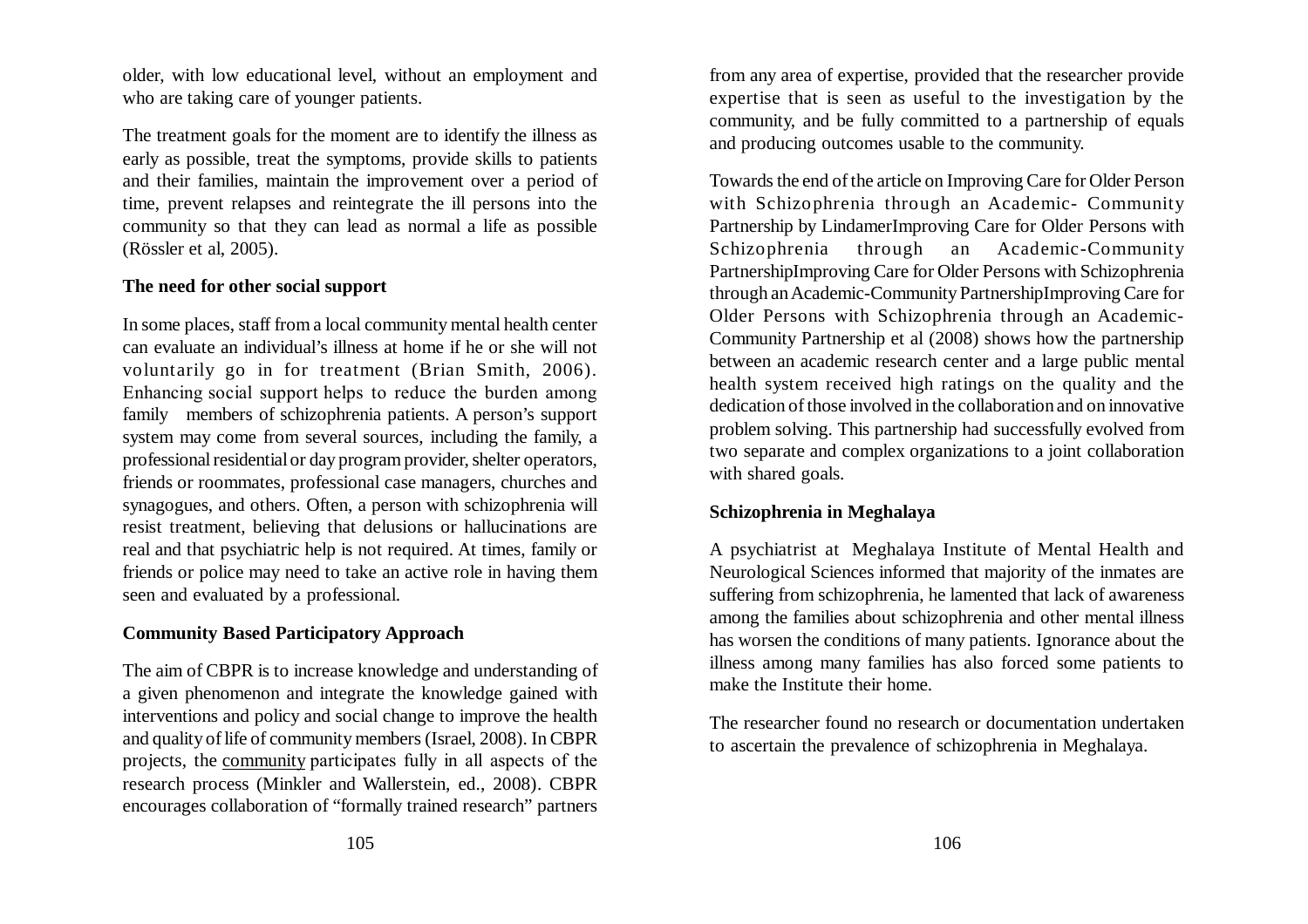#### **Problem statement**

The World Health Organization (WHO) states caregiver burden as the "the emotional, physical, financial demands and responsibilities of an individual's illness that are placed on the family members, friends or other individuals involved with the individual outside the health care system" (WHO, 2005). Highlighting the changing paradigms in family care and support, weakening identities, social stigma, low self-esteem, erratic behaviour, social boycott, community support, societal pressure and disappearing joint families, it is imminent that the need for an established support system becomes paramount. Also family support is poor due to poverty, ignorance, misconceptions, stigma and lack of available caregivers. The support system thus established would help to provide the necessary care in today's disintegrating families, motivation through interaction, and acceptance by the society to prevent alienation and engaging the patients in various community related activities.

## **Objectives :**

**General:** To determine the steps involved in setting up a Community Mental Health Programme with particular reference to enhance the support system for schizophrenic patients.

## **Specific:**

i. To recruit and train people of the community in identification and recording of the mental ill in the community

ii. To develop a network of stakeholders in the community to help with the Community Mental Health Programme

iii. To identify potential intervention, techniques in the community for the management purpose.

Schizophrenia is a leading mental health disorder in Meghalaya, and this research will help to strengthen the family support system in rural and urban areas through other support systems like, church, youth or women's organization, NGO's, etc. It will also help to identify how the national health system can be geared to provide necessary technical, medical and rehabilitative facilities to the families caring for patients with schizophrenia.

## **Operational definition**

**Schizophrenia**- People with schizophrenia have an altered perception of reality, often a significant *loss* of contact with reality (American Psychiatric Association, 2000).

**Caregiver**- A caregiver may be a family member, a friend or an employee of a patient or of a nursing or other type of facility or an employee of any agency responsible for providing care.

**Community based participatory research**- is a partnership approach to research in which all partners (community members, organizational representatives and researchers) contribute expertise and share decision making and ownership.

## **Epidemiological aspects of Schizophrenia**

Schizophrenia is a psychiatric disorder involving chronic or recurrent psychosis. It is commonly associated with impairments in social and occupational functioning (DSM-V). Schizophrenia occurs throughout the world. The prevalence of schizophrenia (ie, the number of cases in a population at any one time point) approaches 1 percent internationally. The incidence (the number of new cases annually) is about 1.5 per 10,000 people (McGrath et al, 2008). Slightly more men are diagnosed with schizophrenia than women (on the order of 1.4:1) (Abel et al, 2010), and women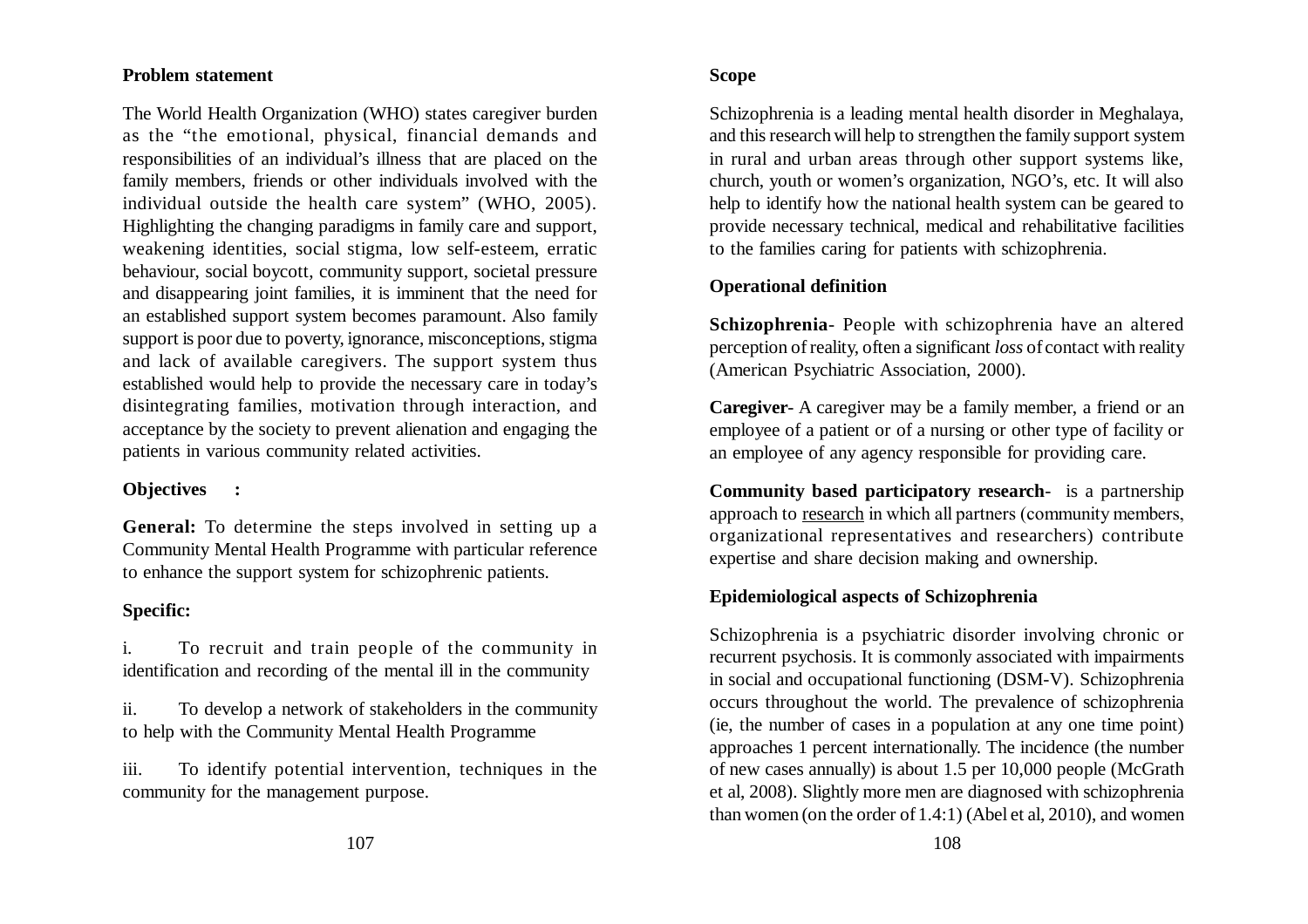tend to be diagnosed later in life than men. There is also some indication that the prognosis is worse in men (Grossman et al, 2008).

A number of risk factors have been associated with the development of schizophrenia, including living in an urban area (Krabbendam& Van Os, 2005) immigration (Werbeloff et al, 2012), obstetrical complications (Clarke et al, 2006), and a late winter-early spring time of birth (perhaps reflecting exposure to influenza virus during neural development). Advanced paternal age at conception has been associated with increased risk of schizophrenia in epidemiologic studies (Miller et al, 2011).

The course of schizophrenia, from early prodrome through to later outcome, is influenced by social variables, including socioeconomic position and marital status (Agerbo et al, 2004). The individual who eventually is diagnosed with schizophrenia is more likely to be single than others, and more likely to be unemployed than others. Recent studies from Scandinavia suggest that, if anything, the parents of persons with schizophrenia are likely to come from a higher, not lower, social position (Byrne et al, 2004).Family functioning of persons with schizophrenia differs depending on the course of the illness and presence/absence of schizophrenia in the family history (Dadiæ-Hero et al ,2013)

Patients with schizophrenia experience higher mortality rates than the general population, especially due to the suicide. Most patients with schizophrenia who commit suicide are likely to be young and males, with a higher risk around illness onset and hospitalization periods. Suicide risk is associated to psychotic positive symptoms, affective symptoms, depression and substance abuse (Gómez-Durán EL, 2012).

# **CBR in schizophrenia.**

Lopez et al. (2000) conducted a study in the Philippines and used a qualitative approach of audit where records were reviewed, indepth personal interviews were conducted with key informants and focus groups discussions were held. It was found that the CBR programme was perceived as important and accessible. The clients and their families were satisfied with the services and they were willing to help in the continuation of the programme.

A study was done in India with persons suffering from chronic schizophrenia it was found that the CBR model was more effective in reducing disability and within this group the compliant group had better outcomes than partially, or non-compliant individuals (Chatterjee et al., 2003).

# **Care-giving for persons affected by schizophrenia-Issues and Constraints**

Possible support for home-cared schizophrenic patients and their families was investigated onTsushima, one of the many isolated islands in Japan. Psychotic symptoms of schizophrenic patients were closely related to the mental state and QOL of their families. Family support was significantly correlated with hardships of family life caused by living with the patient (HF) and empathic attitude of the family toward the patient (EA). Moreover, the family support system was shown to be related both to the psychotic symptoms of the patient and the mental state of the family (Hamada et al, 2003)

A review on the burden of Schizophrenia was done by Awad&Voruganti (2008). The burden of care can be conceptualized into two distinct components (objective and subjective). Objective burden of care is meant to indicate its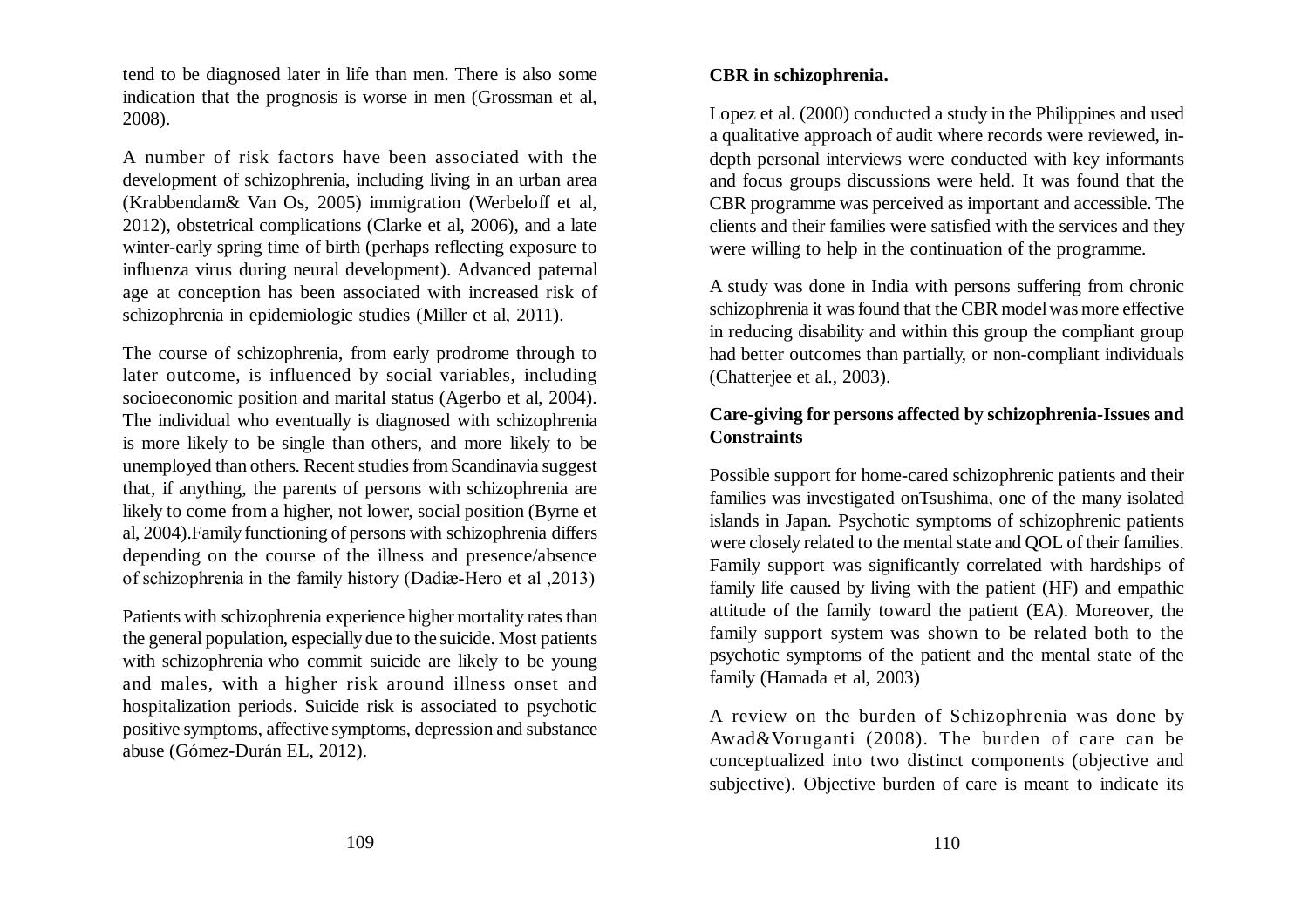effects on the household such as taking care of daily tasks, whereas subjective burden indicates the extent to which the caregivers perceive the burden of care. Several studies examined the role of gender, and reported that relatives of male patients with schizophrenia frequently experience more social dysfunction and disabilities than those of female patients.

## **Training for caregivers**

Caregiver could benefit from various community-based programs such as removing stigma associated with mental illness and provision of better mental health facilities. Family education programs should help caregivers to improve their coping strategies (Raguram et al., 2004).

The Institute of Mental Health (2013) in their training for caregivers of schizophrenia include topics such as: Causes, symptoms and treatment options for Schizophrenia, common issues, concerns and challenges faced by caregivers, ways they can help their loved one in their recovery process , effective communication skills, skills & problem solving strategies to handle crisis and relapses, managing caregivers caregivers fatigue and effectively care for themselves in their caregiving journey and information and community resources for yourself and your loved ones. According to Kalra et al.(2004), training for caregivers of patients after stroke in basic nursing and facilitation of personal care techniques reduced costs and caregiver burden and improved psychosocial outcomes in caregivers and patients

## **Support systems for managing schizophrenia**

Research has shown that a family with a schizophrenic patient does suffer from network contraction and condensation, which in turn, increases the vulnerability of the family to stressors due to lack of social support (Lipton et al., 1981). Families with fewer or less available social supports outside the immediate family probably would have a lower tolerance for stress and deviance within the family (Brown et al., 1972; Vaughan &Leff, 1976). Thus, family members without social supports were assumed to be family members who were also high in expressed emotion (Anderson, Hogarty, Bayer, & Needleman, 1984).

Nevertheless, the importance of maintaining contacts outside the immediate family continues to be stressed for three reasons. First, social contacts can be useful as temporary distractions from experiencing the pain of the illness, as well as being of possible use in providing general support and recreation to help occasionally relieve the tensions of family members. Second, having social contacts can make it easier to divert the concentration of too much energy and attention on the patient. Third, social contacts can help family members in times of crisis by providing instrumental and practical support. Giving encouragement and providing these explanations may help to motivate family members to reestablish some of these vital links.

## **Community-Based Participatory Approach**

The research process commenced and ended with a meeting attended by village leaders and advisory committees in the selected villages.

a. Initial Meetings with Village Leaders to get permission.

b. Village Advisory Committee meetings (to identify BFC for household survey).

c. Meeting and training of the BFC's.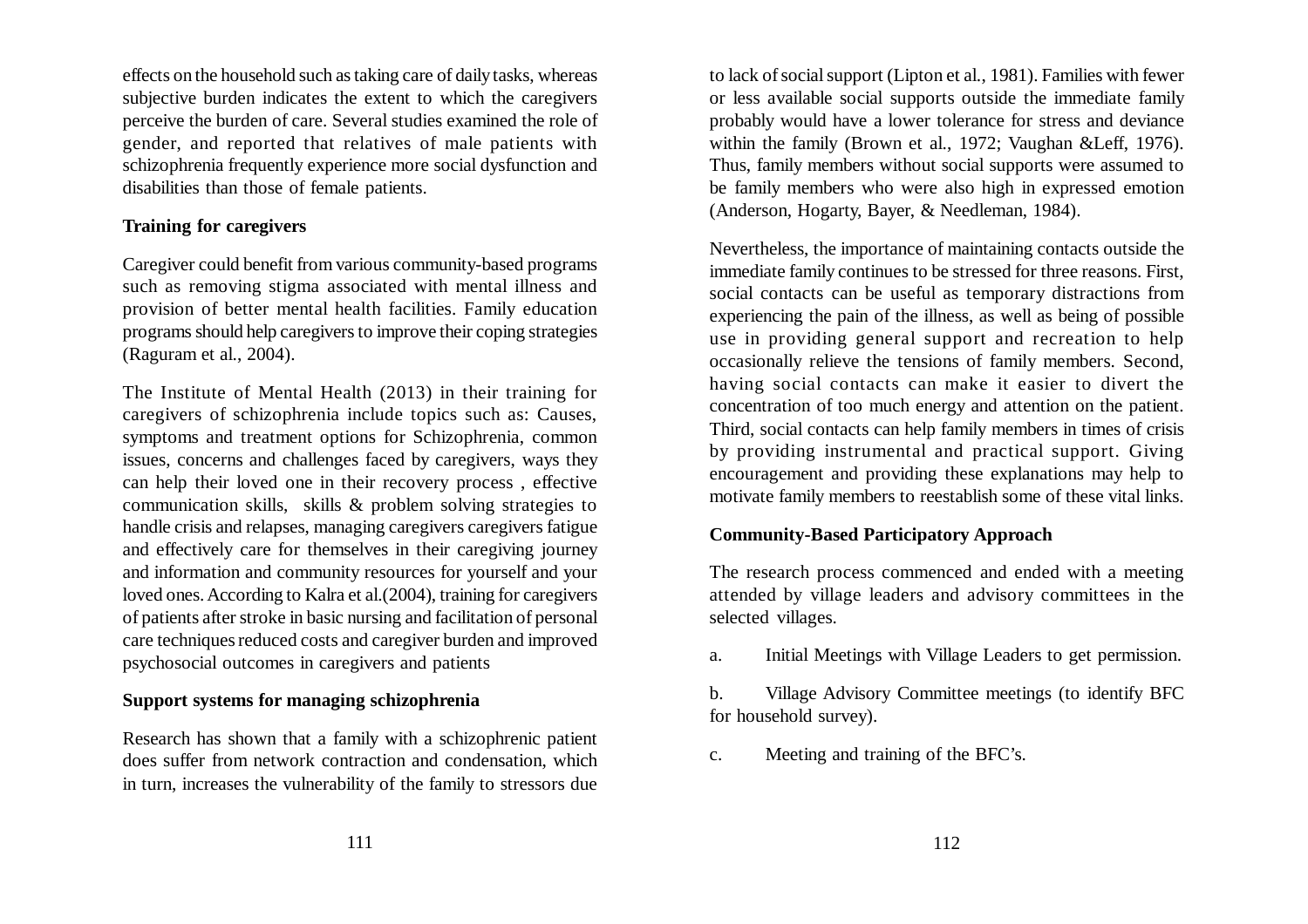d. Final Meeting with the Village Leaders (Presentations of finding and possibility of developing a CMHP)

## **Selection of Sample villages for the study:**

a. Random selection of five villages from Mawryngkneng Block, East Khasi Hills District

b. Caregiver of patients diagnosed with schizophrenia from Wellspring Social Welfare Society, Mairang and San-ker Rehabilitation Centre, Mawlai for more information since the previously selected village has few cases of schizophrenia.

# **Data Collection Tools:**

The tools that were used for the collection of data:

a. Interview schedule for the village headman and key informants was developed to find out viewpoints, willingness to help and the steps to set up Community Mental Health Programme.

b. Interview schedule was use for the Household Survey: the variables include; demographics of respondents, knowledge of mental illness.

c. Zarit Burden questionnaires was used on the caregiver to check on the burden level in dealing with schizophrenic patient, the need of CMHP and the requirement of developing a CMHP.

d. Primary Data Collection through Household Interviews.

e. Qualitative and Quantitative methods were used to collect data.

f. Focus Group Discussion (FGD): the variables include; caregiver of schizophrenic patients and Women's Organization,

steps in developing a CMHP, the resources required, the using of the available resources for the CMHP.

# **Data Management and Statistical Analyses:**

The data were managed using the word document file and excel sheets document. The data were statistically analysed using the average and percentile statistical tool.

# **Findings:**

# **Household Survey:**

Thirteen percent respondents accept the prevalence of mental illness, while 86.5 % are not aware of it. 61% have knowledge on Alcoholism, 10.8% on depression, substance abuse and mental retardation. While on Epilepsy (4.32%), and only 1.08 % have knowledge on schizophrenia and Anxiety disorder only 0.5%.

# **Burden on the caregiver ' '**

Based on the Zarit Burden Interview 70 % (14)of the primary caregiver scored between 41-60 which interpreted as moderate to severe burden and 30% (6) scored 21-40 which describe as mild to moderate burden. The family express high burden on financial domain where they said "hab shim da ka ram nakibriew" (loan), "hab die lutkisyiarkisniang" (selling of livestock) to spend on the patient's treatment, disruption in household routine, leisure activities, family interaction social life, physical health and mental health (strain/tension/sadness/anger/frustration).

# **Knowledge about the illness**

The respondents have little knowledge or no knowledge at all about the symptoms of schizophrenia. According to the caregiver the causes of schizophrenia are- not taking care when the patient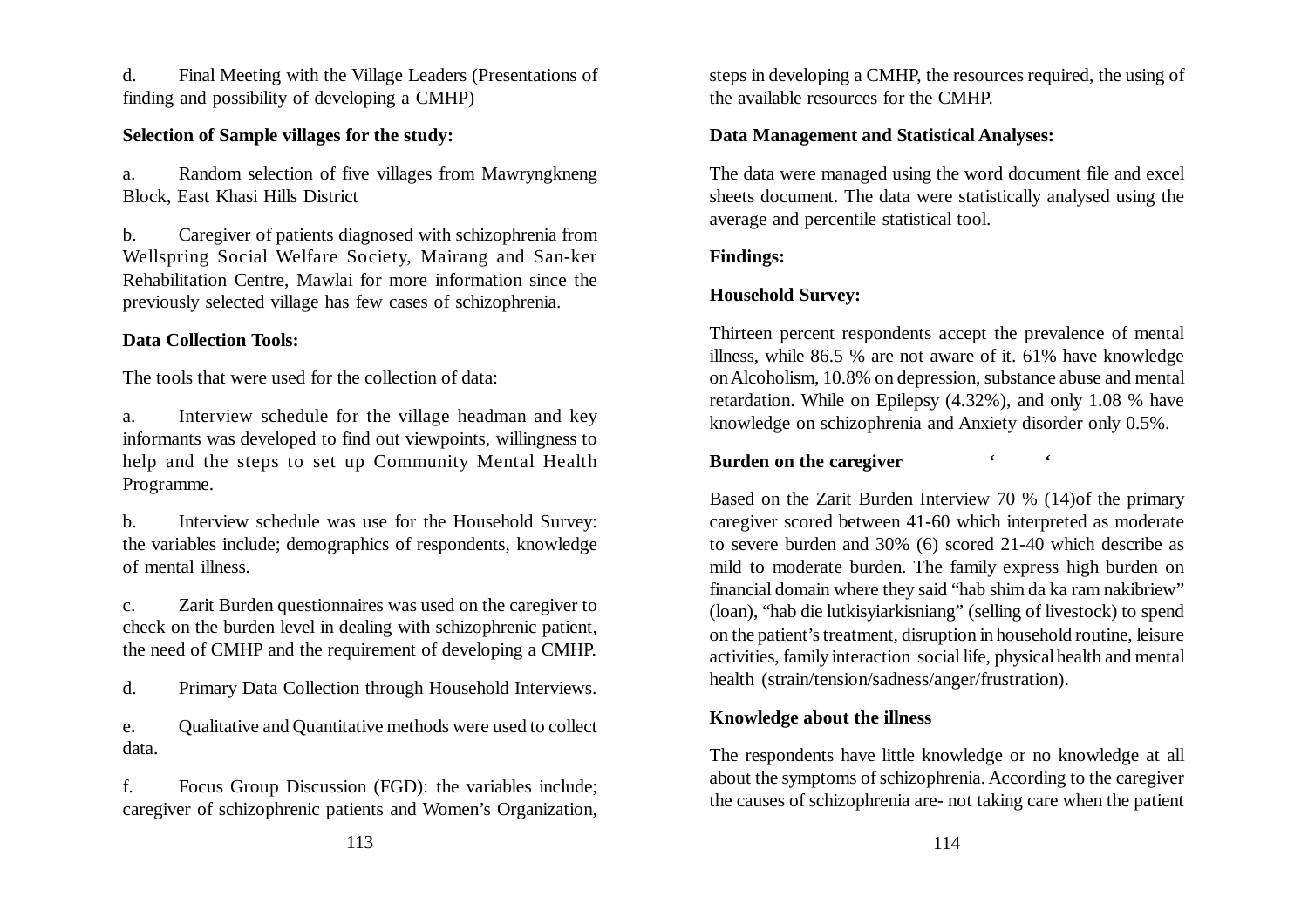was sick, evil spirit, inherited, problems in life, life events, depressed due to skin disease (vitiligo), revival, alcohol abuse, when the patient kept to themselves and don't share with others.

Knowledge on the types of treatment that can help the patients, the caregiver knows only medicine and the others they said counselling, vocational training and other activities at home (household chores, gardening and livestock rearing).

## **Need of the family**

During the interview the caregiver mention that provision for basic need (food, money) was difficult since they have to spend a lot on the treatment of the patient. They said that they need assistance in basic function like looking after the home, child care. They also said that they need help in managing the affected member in physical health, self-care, alcohol/drugs, safety of self (suicidal attempt) and others (harm or beat his or her family members), daytime activities and psychological distress (such as misery, resentment, hostility, boredom, confusion, fears and anxieties) that the patient may encountered.

# **Social support**

The caregivers expressed the need of an organized support system or group in the community for

identifying the symptoms at the initial stage, providing necessary assistance and help in finding the right method of finding cure, management of the illness instead of visiting fake or traditional healers, witchcraft and harbouring superstitious beliefs.

# **Family Responses to the illness:**

In the initial stage when the caregivers would learn that their relative had schizophrenia they were depressed and confused as

they were not aware of where to go for treatment. Firstly they would seek help from fake practitioners' viz. traditional healers, church leaders and general physician and lastly a psychiatrist. Their expectations from the patient, the majority of them replied "Ban tip ban sumar ialade" (be able to take care of themselves) while other replied "Ban trei ban ktah" (to perform their daily task).

## **Effect of illness on the affected member**

Prior to being ill, the patients would be very active in the community and family as well. However, the patients now require demonstration, supervision and help of the caregiver to perform all tasks. More so, they would be able to be tasked with lighter work, as they become easily disoriented and needs constant monitoring.

## **Feedback for a Community Mental Health Programme:**

The importance to conduct an awareness programme on mental illness and this will help make people aware that not all are "pang ksuid" (suffering due to witchcraft) and it will reduce the stigma against the mentally ill. In the community mental health programme services like counselling, physical health and mental health could be included. They also mention the training of the caregiver and other who would like to volunteer. They express the importance of involving the other members of the village administration such as youth and women's wing together with the Dorbarshnong. The community leader recommended conduct of basic skills in counselling to the village committee.

## **Key Informants In-depth Interview:**

Shizophreniaprogress because the person is unable to cope and accept his /her situation, and also, because the caregiver has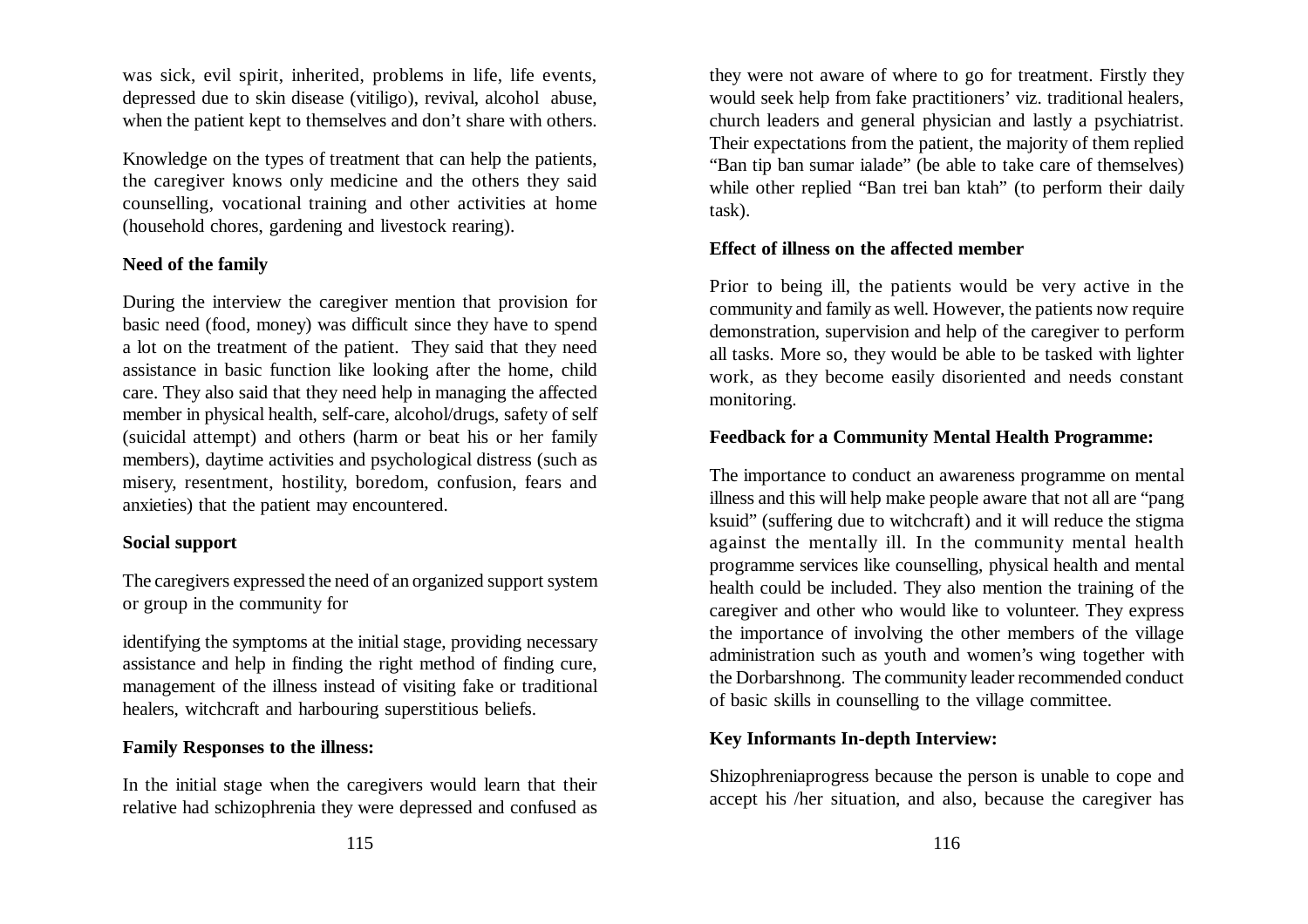limited knowledge about the illness or they just choose not to listen even when they (mental health worker) tried to explain to them. They said that when the patient doesn't listen to them (caregiver), they would just leave them to themselves. After 3 or 4 months the patient was brought back to the hospital. When they enquire about the current situation, they were informed that the patient had stop taken medication.

The psychiatrist even said that there's limited knowledge among other health practitioners. They refuse to admit the patient in the CHC/PHC as they called them "Bieit" (mad people).

To start with CMHP, they said that first we need to get permission from the headman, then contact concern CHC/PHC and to include the ASHAs and Aganwadi who may help in identifying. They said that the role of the mental health worker is to educate the family about schizophrenia, chronic of the disorder and importance of drug compliance. Suggestion was given that at least one trained nurse in psychiatry should be in the CHC

# **Focus Group Discussion (FGD):**

During the FGD all the members agreed that a Community Mental Health Programme would be very beneficial for the community at large. Suggestions like collaboration and approval from the village committee, awareness programme on symptoms of schizophrenia should be included to sensitize people. To sustain for such programmes, and for this the members comments that if the Durbar shnong would allocated funds for conducting any mental health programme(collecting contribution for conduct of the same from the households in the village in the lines of contribution towards village development) and if there's an emergency they usually collect among the members of the group.

According to them the best possible way is to work with the identified family and they suggests to train retired peopleproviding help for the mentally ill since they are more free comparing with the other. Lastly, to conduct an awareness programme for the women in the community together with the beneficiaries and their family members

## **Final Village Advisory Committee Meeting:**

Suggestion was given to start the programme first by training people and also to include the BFC in the training. Other programme that can be included is awareness programme on Alcoholism and its affect and medical camp.

# **Model of Community Mental Health Programme to enhance support system for caregiver:**

Result from the present study suggests that it is possible to set up CMHP. The first programme is a training program for the selected individuals, caregiver of mentally ill and the BFC to identify and refer to health services and counsel or support the family and to do follow-up. These members can provide basic counselling for acute mental health problem and psycho-educate the family members and setting up of group-based counselling as well as support groups for the caregivers and their family.

To make the programme sustainable, networking with other agencies is important. PHC and other health worker, church, youth and women council can be sensitized through various programmes in the community. Financially the community can have its own fund for the programme or to apply scheme from the government for the mentally ill.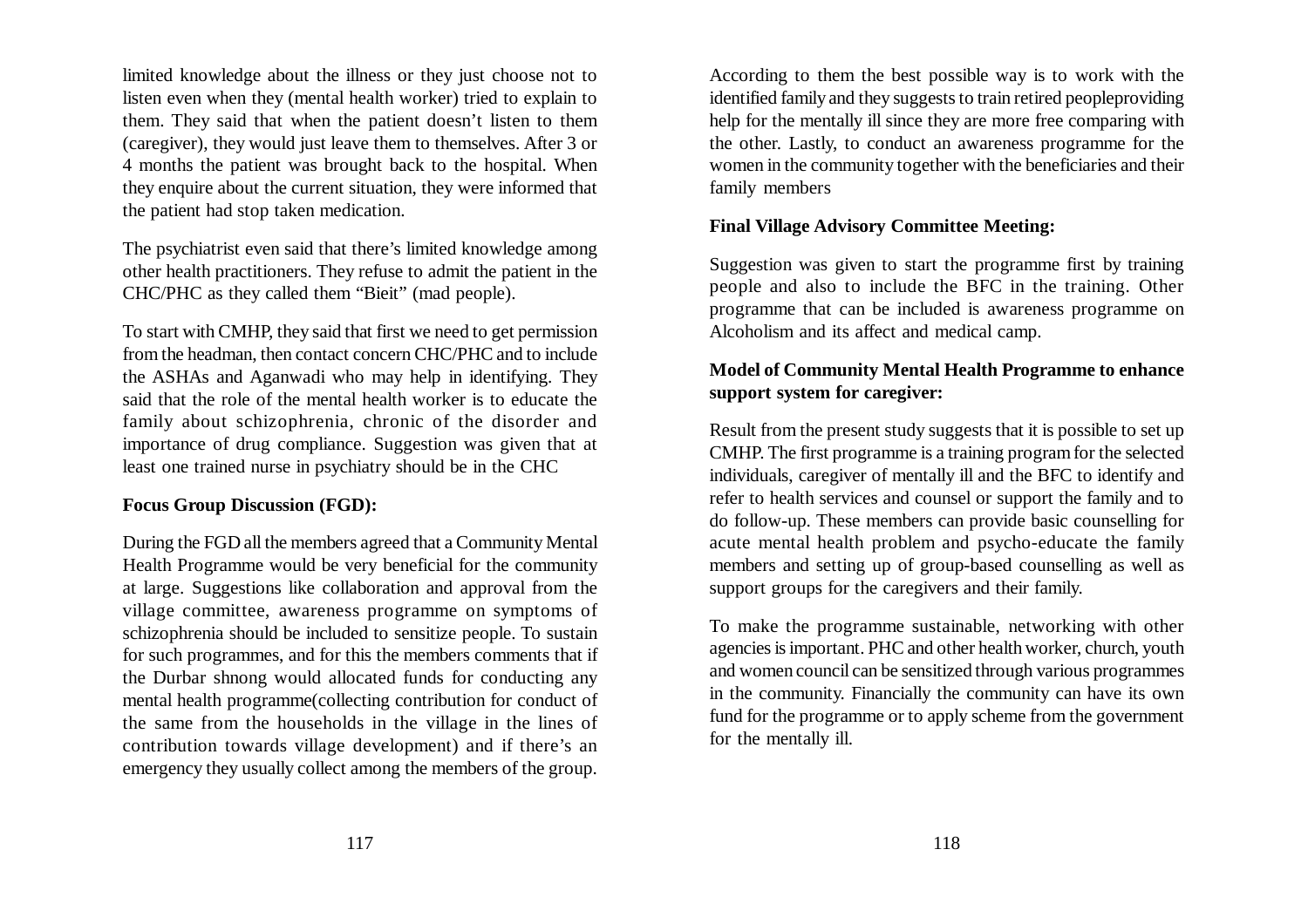**Feasibility of CMH programs/ Role of Community Mental Health programme to support caregiver of schizophrenic patient:**

Many researchers in Western countries noted that family caregivers not only provide the basic needs of care like longterm assistance of housing and financial aid, but they also serve as agents of the rehabilitation process in the community mental health services (Hsio&Van Riper, 2010). They found that the mental health professionals made a sustained attempt to develop a partnership with service users including mental health service users and their families (Webb, 2008). However, many studies in Western cultures found that the family caregivers were vulnerable in providing the ongoing care and support demanded by their family members. These caregivers also struggled to manage unexpected situations, especially in societies that provide limited resources for mental health (Roick et al., 2006).

Care of persons with schizophrenia can be provided at community level, with active family and community involvement (WHO, 2014). The World Health Organization press release (2007) states that community mental health services are more accessible and effective, lessen social exclusion, and are likely to have less possibilities for the neglect and violations of human rights that were often encountered in mental hospitals.

Accessibility to mental health care of people with longer-term mental disorders is much better with community-based services than with the traditional psychiatric hospitals(Thornicroft&Tansella, 2003). Studies comparing community-based services with other models of care consistently show significant better outcomes on adherence to treatment, clinical symptoms, quality of life, housing stability, and vocational rehabilitation (Killaspy& Almeida, 2011).

## **Importance of CBR in developing CMH program**

This present study shows the importance of CBPR through the involvement of the local heads, women council and the respondents in the household survey. According to the findings all the respondents agreed the importance to have a community mental health programme. Participating in an evaluation from start to finish can give stakeholders a sense of ownership over the results. Recognizing local talents and expertise builds confidence and pride in the community, and among participants(Ann &Luluquisen, 2002).

# **Opportunities and Constraints in developing CMH among indigenous populations**

In 2006, WHO estimated that 80 percent of the population in developing countries relies on traditional healing systems as their primary source of care. Creating alliances with traditional healers and incorporating their skills into national health care systems can help to combat both a lack of access and the distrust of indigenous people in the health care system (Pan American Health Organization, & The World Health Organization, 2006).

Historically, faith-based organizations have also served as an important gateway to services and care-giving for those living in poverty and in social exclusion. They have taken strong leadership roles in communities and provided job training, housing, economic development, educational support, meals and spiritual support to those in need.

Underinvestment in health care in the areas in which Indigenous people live is common due to their rural / remote nature (Tomei, 2005). The provision of health services is of poor quality in many developing countries, although the problem is more acute in areas inhabited by Indigenous populations. Service provision in these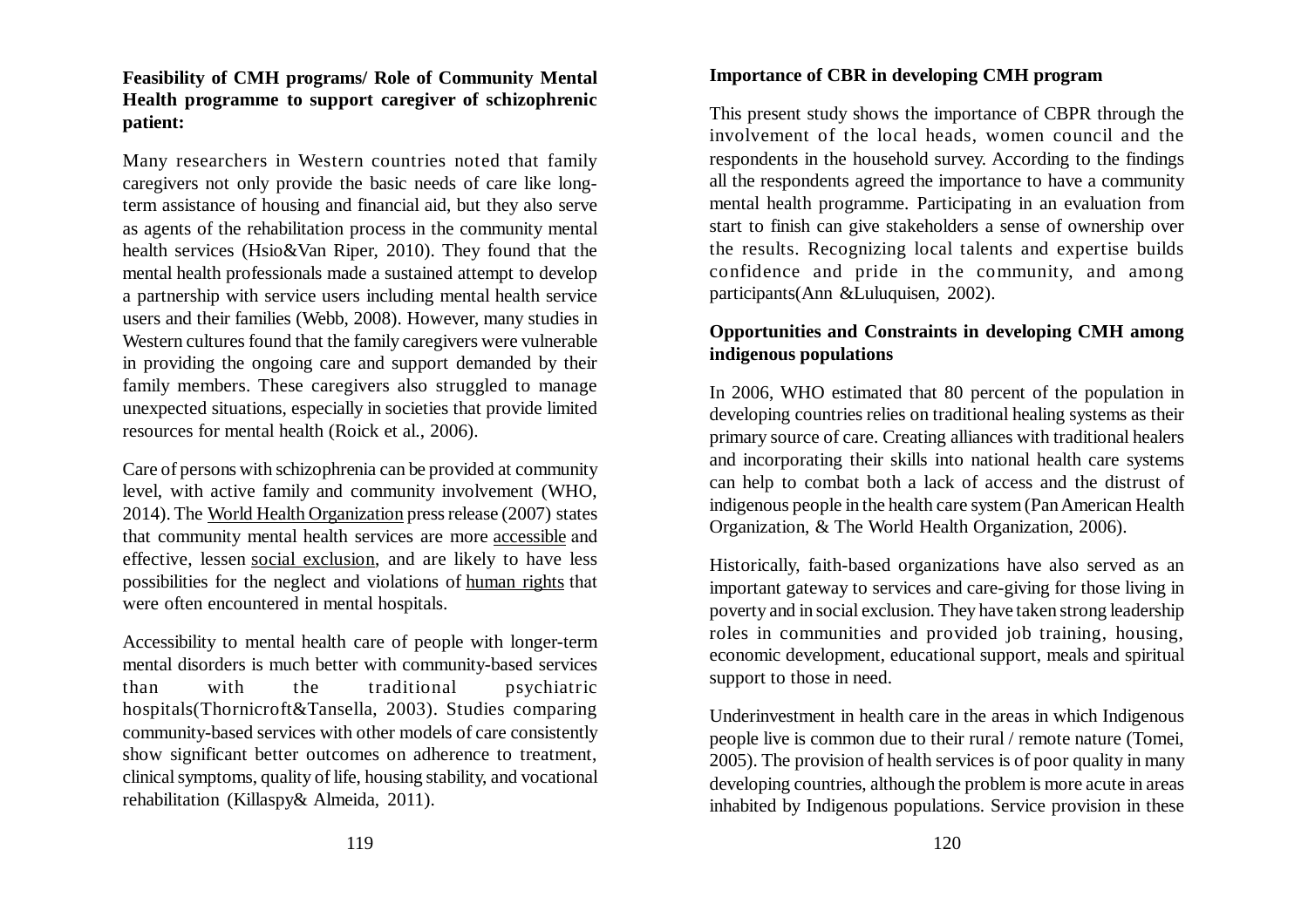rural / remote areas is plagued by limited staff competency, noncompliance with evidence-based treatments, medication shortages, and poor staff retention. Geographical barriers prevent access to services provided to other populations due to distance, lack of affordable transportation and seasonal geographical isolation. Even health care that is provided free-of charge has many costs associated with in practice, such as, accommodation, family care, medication and lost productivity (Canadian Coalition for Global Health Research, 2008)

In addition to issues with physical and financial access to care, the cultural barrier is the most complicated to overcome due to the lack of understanding of the sociocultural factors that influence the knowledge, attitudes and practices of health in Indigenous peoples(Pan American Health Organisation& WHO, 2006 ).

Pilot programmes in a few developing countries (e.g. India, Iran, Pakistan, Tanzania, Guinea-Bissau) have demonstrated the feasibility of providing care to people with severe mental illness through the primary health care systems by: appropriate training of the primary health care personnel; provision of essential drugs; strengthening of the families for home care; referral support from mental health professionals, and public education to decrease stigma and discrimination (WHO, 2014)

Other factors that might make CMH ineffective is the lack of social network, the traditional attitude toward dealing with the illness. The absence of financial incentives for community workers from the Village Health Teams also made them less effective in their work.

# **Role of BFC and Community –based Committees in CMH program**

Community workers, like local head, Aganwadi, ASHA on establishing a rapport with the people of a village or community, often find counselling people to be major part of their work. According to Raja (2009) in his study Practice of Community Mental Health points out that diagnosis and prescription activities may happen at primary health clinics but follow-up visits and supporting services often occur within the village or the home of the user.Being accepted as members of the community is a strength that can help them take on the role of a community counsellor.

CHW provision of peer-to-peer support for fellow community members may fill gaps in availability of traditional counseling services, and their participation as members of collaborative mental health treatment teams could increase patient engagement, leading to increased efficacy of care delivery (Collins et al, 1971; Dixon et al, 1998)

There is a broad range of activities: active case-finding of people with mental illness or epilepsy in their communities and refer them to the clinic. They also help set-up the clinic, ensuring that the venue is in order and supplies are on hand. The more literate community workers register service users and take down their family history. Following clinic visits, they conduct home-visits, during which they discuss the role of medication with users and carers and they check on the individual s overall progress, both in terms of health, livelihood and social integration (Basic Needs, Impact Report 2008

The idea of using community workers to promote community health and empower individuals is not novel within the field of health, but it is innovative within global mental health. The field of HIV has long embraced community workers as an essential part of the treatment network. World Health Report 2004, which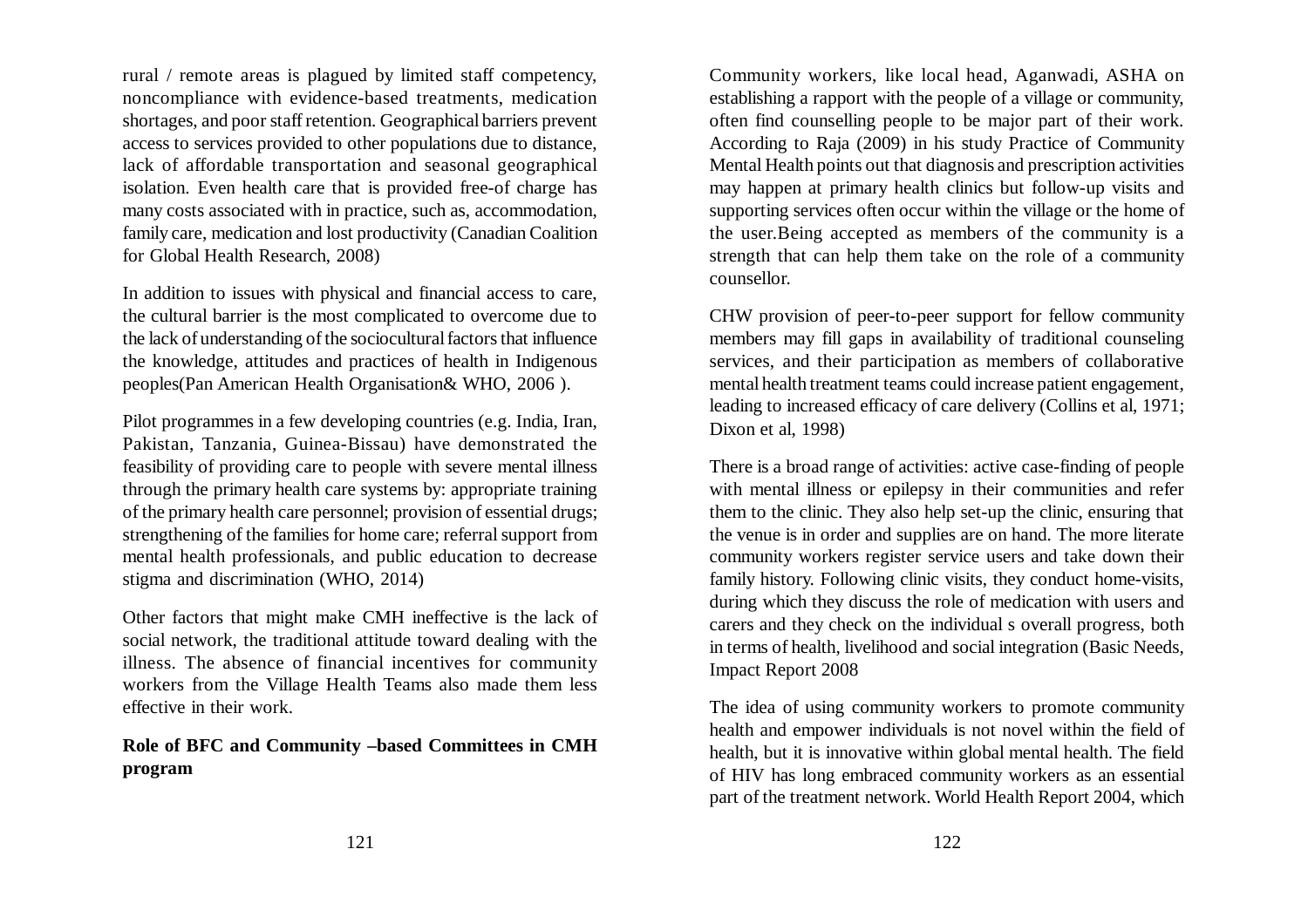focused on HIV, devoted part of a chapter to the role of community workers. The concept of using community workers for treatment has more recently been referred to as task-shifting, referring to the shifting of certain responsibilities from health professional to lay-workers..

Community workers are a pillar to mental health and development interventions. While they have an important role to play in promoting mental health and raising awareness of mental illness, their activities extend beyond that perimeter to include basic components of mental health treatment, such as case-finding, referral, follow-up and medication supervision. Moreover, community workers welcome bio-psycho-social models of training and can serve as a complement or alternative to traditional healers. Thus, community workers form a much-needed additional cadre of human resources for community mental health in low and middle income countries. WHO 2004 has point out forcefully "Community health workers should not be viewed simply as local helpers who can temporarily take on tasks the formal health care delivery system lacks the resources to perform. They are not primarily a cheap way to deal with human resource constraints. Rather, community health worker programmes can and should be seen as part of a broader strategy to empower communities, enable them to achieve greater control over their health and improve the health of their members."

### **Need based Counselling programs for stakeholders**

Counselling is recognised as an effective tool to support people in the early stages of dementia and the carers that are struggling to cope with new responsibilities in their daily lives (Who, 2013). The need for counselling and support for care-givers stems from the significant amount of burden and distress that they experience. Once they take on the care-giving role, these individuals often struggle with negative effects in their health, finances, psychological well-being, and relationships (del-Pino-Casado et al., 2011). According to Lopez-Hartmann et al. (2012) intervention at the individual caregivers' level can be beneficial in reducing or stabilizing depression, burden, and stress and role strain. Group support has a positive effect on caregivers' coping ability, knowledge and social support.

The aim of the study conducted by Björkdahl et al. (2007 )was to evaluate whether counselling in the home setting reduces the caregiver burden and the findings suggest that information and counselling have a positive effect both on patient outcome and caregiver burden.

#### **Logistics and Resources for an efficient CMH program**

The inclusion and mainstreaming of mental health issues more explicitly within other priority health programmes and partnerships with those dealing with education, employment, disability, the judicial system, human rights protection, social protection, poverty reduction and development, are important means of meeting the multidimensional requirements of mental health systems and should remain central to leadership efforts of governments to improve treatment services, prevent mental disorders and promote mental health.

According to MHAP there should be collaboration with stakeholder. Motivate and engage stakeholders from all relevant sectors, including persons with mental disorders, carers and family members, in the development and implementation of policies, laws and services relating to mental health, through a formalized structure and/or mechanism. Build the knowledge and skills by introducing mental health into undergraduate and graduate curricula; and through training and mentoring health workers in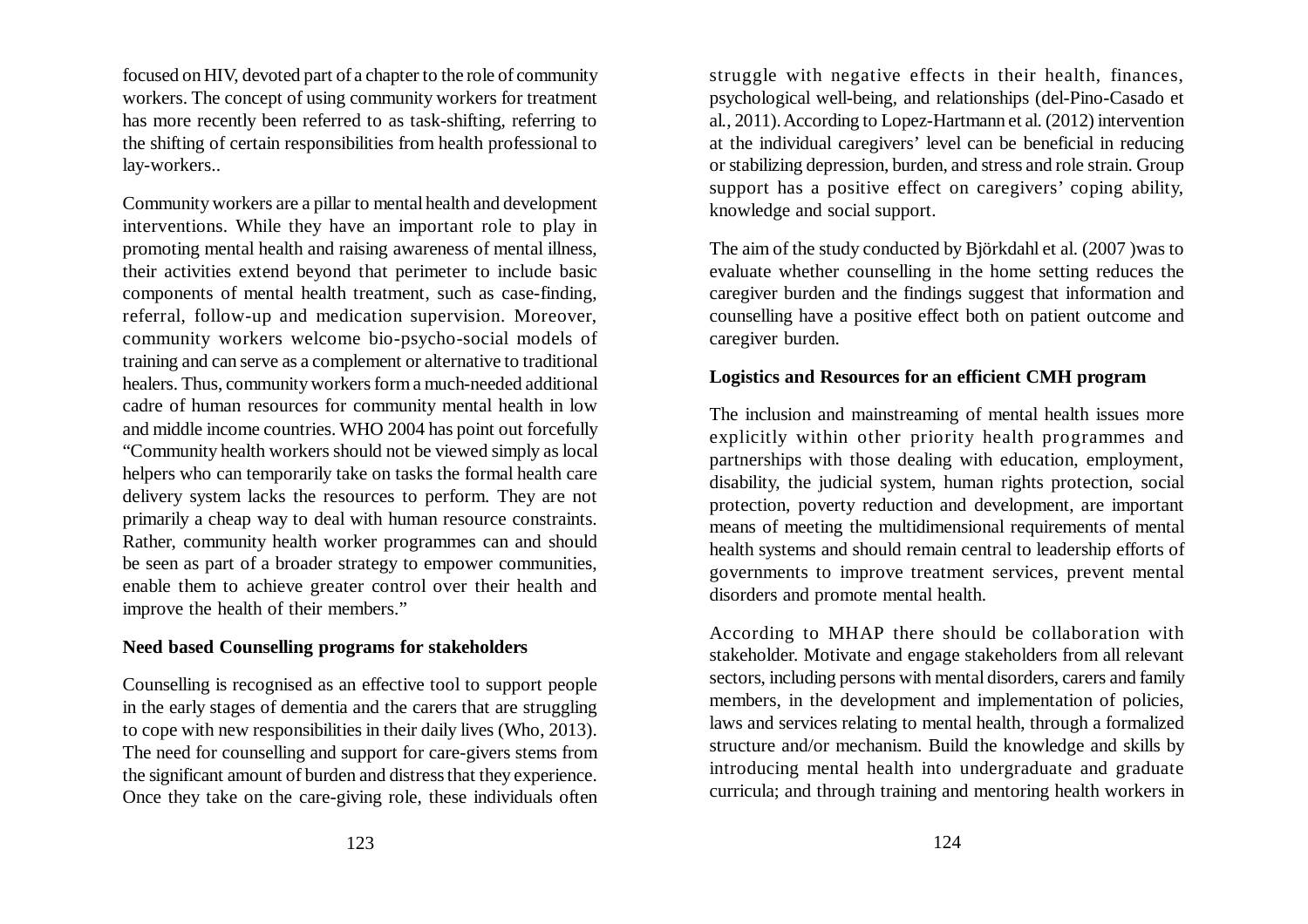the field, particularly in non-specialized settings, in order to identify people with mental disorders and offer appropriate treatment and support as well as to refer people, as appropriate, to other levels of care.

### **Conclusion**

In this present study, the researcher were able to identify the burden on next-of-kin of schizophrenic patients and it was found that majority of caregivers have moderate to severe level of caregiving burden. There is a need to identify and build on strengths, resources, and relationships that exist within communities and contribute to the ability of community members to work together to improve health within the community. Involvement of Community partners and stakeholders in focus groups, interviews, and meetings is essential in planning, implementing and evaluating various activities. Educational efforts like awareness programme will increase the understanding of local people's knowledge of mental illness and what can be done to help their family members who have developed mental illnesses.

## **References:**

American Psychiatric Association. (2000).Diagnostic and statistical manual of mental disorders  $(4<sup>th</sup>$  ed., text rev.). Washington, DC.

Almeida, Jose Miguel Caldas De &Killaspy, Helen. (2011) Longterm mental health care for people with severe Mental disorders.

BasicNeeds, *Impact Report 2008.*

Brian Smith, MS. (2006). Helpful Hints about Schizophrenia for Family Members and Others. *Psych Central*. Retrieved on April

## 24, 2014, from http://psychcentral.com/lib/helpful-hints-aboutschizophrenia-for-family-members-and-others/000706

Ann Björkdahl, OTR, MSC, Åsa Lundgren Nilsson, OTR, PhD, and Katharina StibrantSunnerhagen. (2007). Can rehabilitation in the home setting reduce the burden of Care for the next-of-kin of stroke victims? *J Rehabil Med 2007; 39: 27–32*

Canadian Coalition for Global Health Research (2008) Structural Issues Affecting the World's Indigenous Peoples.

Collins JA, Cavanaugh M. The paraprofessional II brief mental health training for the community health worker. Hosp Community Psych. 1971;22:367–370. [PubMed]

Dixon L, Stewart B, Krauss N, Robbins J, Hackman A, Lehman A. The participation of families of homeless persons with severe mental illness in an outreach intervention. Community MentHlt J.1998;3:251–259. [PubMed]

Deka, Kamala (2007). Relapse of Schizophrenia- An Update. *Eastern Journal of Psychiatry. Vol.10, No.1&2. February- August 2007.*

Del-Pino-Casada, R., Frias-Osuna, A. Palomino, P.A.&Pancorbo-Hidalgo, P. L. (2011). Coping and subjective burden in caregivers of older relatives: A quantitative systematic review. *Journal of Advanced Nursing, 67(11)* 2311-2322*.*

Hsiao, C. Y., & Van Riper, M. 2010. Research on caregiving in Chinese families living with mental illness: A critical review. *Journal of Family Nursing, 16 (1),* 68-100.

Israel, B.A., Schulz, A.J., Parker, E.A., Becker, A.B., Allen, A., & Guzman, J.R. (2008). Critical issues in developing and following CBPR Principles. In M. Minkler & N. Wallerstein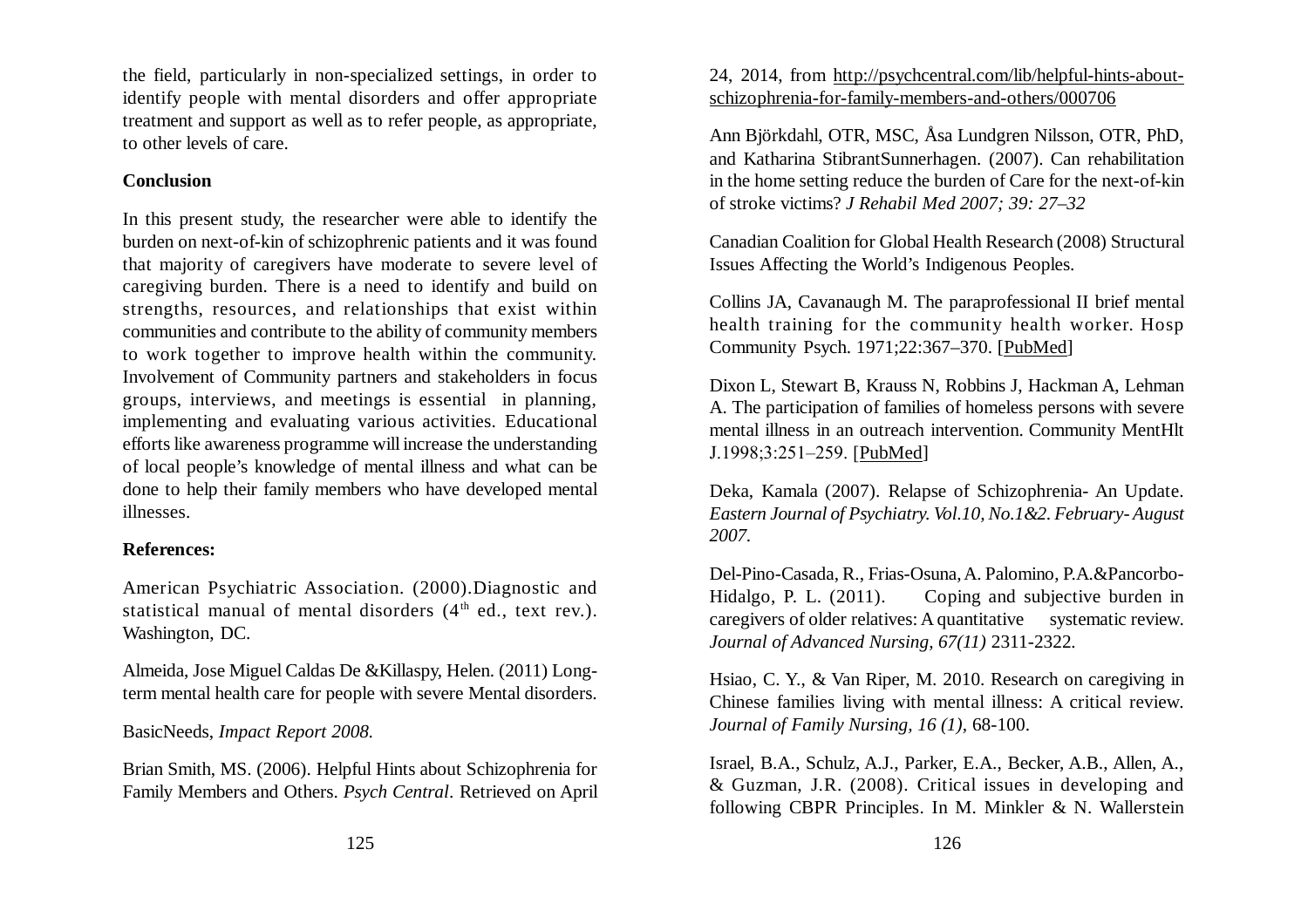(Eds.), *Community-based participatory research for health: From process to outcomes* (2nd ed., pp. 47-66). San Francisco: Jossey-Bass.

Lopez JM, Lewis JA, Boldy DP. (2000). Evaluation of a Philippine community based rehabilitation programme. *Asia Pacific Journal of Public Health. 2000;12(2):85-89.*

Lipton FR, Cohen CI, Fischer E, Katz SE. Schizophrenia: A network crisis. *Schizophr Bull. 1981;7:144–51*. [PubMed]

Minkler and Wallerstein, ed. (2008). *Community-Based Participatory Research for Health: From Process to Outcomes.*

Murray, C. J. L., & Lopez, A. D. (Eds.). (1996).The global burden of disease: A comprehensive assessment of mortality and disability from diseases, injuries, and risk factors in 1990 and projected to 2020. Cambridge, MA: Harvard School of Public Health, on behalf of the World Health Organization and the World Bank, Harvard University Press.

Pan American Health Organization, &The World Health Organization. (2006). Health of the Indigenous Population in the Americas.Washington, D.C.

Roick, C., Heider, D., Toumi, M., & Angermeyer, M. C. 2006. The impact of caregivers' characteristics, patients' conditions and regional differences on family burden in schizophrenia: A longitudinal analysis. *Acta Psychiatrica Scandinavica, 114 (5)*, 363-374.

Raja, S (2009). *Practice of Community Mental Health: Seven Essential Features for Scaling Up in Low and Middle Income Countries*, BasicNeeds.

Raguram, R. et al., (2004). Schizophrenia and the cultural epidemiology of stigma in Bangalore. *India J Nerv Ment Dis. 2004; 192: 734-44.*

Thornicroft G, Tansella M. What are the arguments for community-based mental health care? Health Evidence Network report Copenhagen, WHO Regional Office for Europe, 2003

Tomei, M. (2005). Indigenous and tribal peoples: An ethnic audit of selected Poverty Reduction Strategy Papers. Geneva: International Labour Office.

Vos, T., Barker, B., Stanley, L., Lopez, A., (2007). *The burden of disease and injury in Aboriginal and Torres Strait Islander peoples 2003.* Brisbane: School of PopulationHealth, The University of Queensland.

Wallerstein, N. and B. Duran (2003). The Conceptual, Historical and Practical Roots of Community Based Participatory Research and Related Participatory Traditions

Webb, S. 2008. Modeling Service User Participation in Social Care. *Journal of Social Work, 8 (3)*, 269-290.

World Health Organisation, World Health Report: Mental Health, New Understanding New Hope (2001)

World Health Organisation, World Health Report: Changing History (2004).

World Health Organisation (2013). Dementia: A Public Health Priority.

World Health Organisation, Mental Health, Schizophrenia (2014)

Widiger, A. Thomas. (1997). DSM-IV Sourcebook. Volume III. American Psychiatric Association; 1997.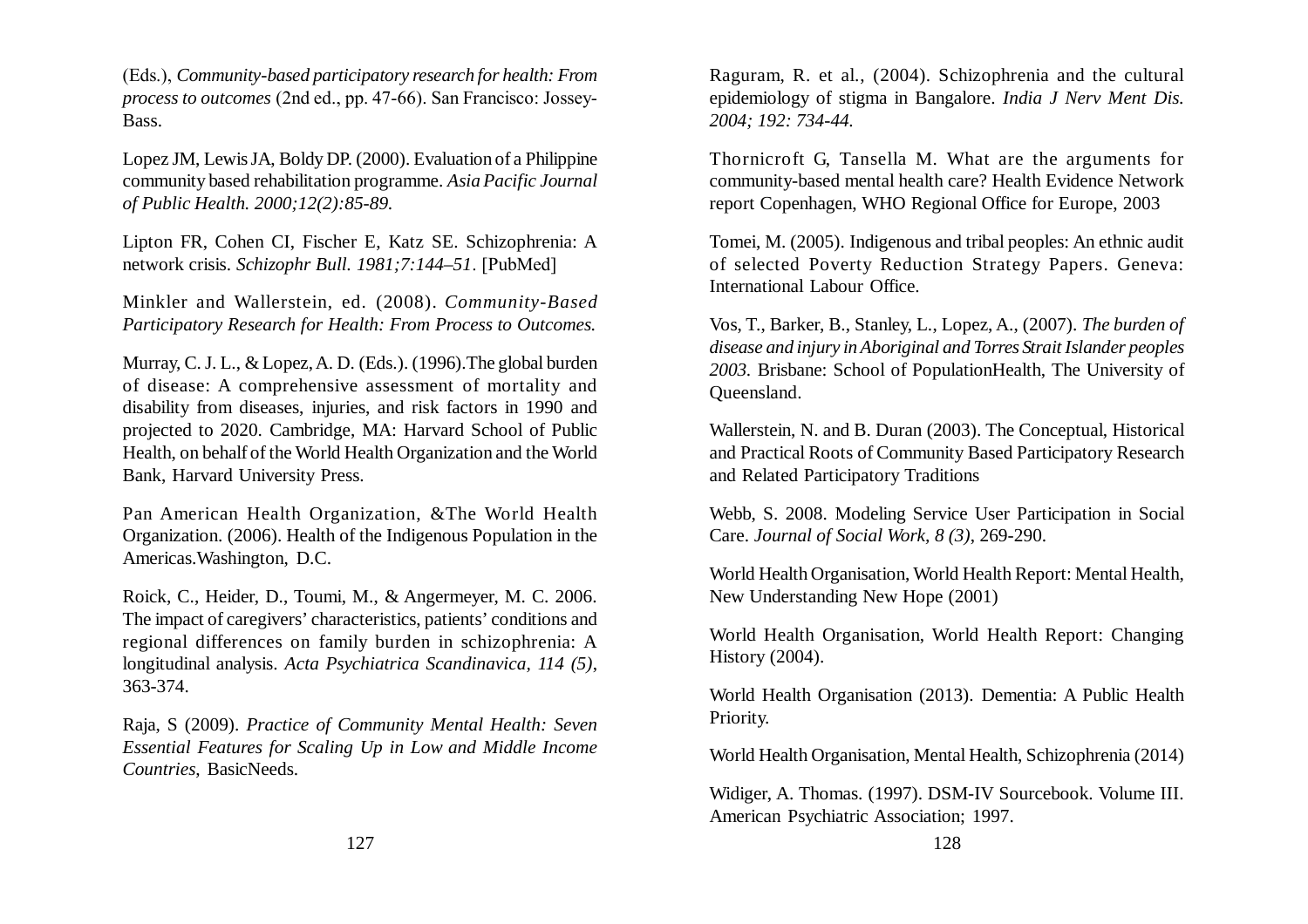### **No one left behind.**

*Author: Ms. Darity Khongthaw* Programme Coordinator Bethany Society

#### *Introduction –*

"No one left behind" is a new ethical imperative of new development agenda envisioning inclusive world in 2030. For Bethany Society this is a clarion call to be relevant and to measure its impact against internationally agreed upon indicators. It is a call to "Think Globally and Act Locally." It is a call to go back to our roots and be true to our vision. It is also an encouragement and support that the Bethany Society thrust towards inclusion through mainstreaming strategies adopted to "Make The Right Real", are on the right track and should be followed with even more rigor and vigor.

Bethany Society is an organization that aims at building an inclusive; rights based society for all persons with disabilities, including persons with mental illness. It pursues this through *mainstreaming* and since 2013 it has started a Mainstreaming Unit that endeavors to converge all activities to pursue this strategy. What is mainstreaming? Mainstreaming is about challenging discrimination. It involves supporting basic services to ensure that persons with disabilities are included, and enjoy equality of access to those services. It pertains to universal mainstream services such as education and health, which are not particularly focused on disability. (UNRWA.Org.). An organization

has adopted a twin- track approach which implements both disability specific programmes and disability inclusive to change systems so that they include.

### **Background:**

As per WHO figures and confirmed by the experience of Bethany Society over its 20 years of interventions in the disability sector nearly 25% of the population will at some time in their lives be confronted with Mental Health challenges. Yet 90% of persons with Mental Illness do not have access to quality medical and non-pharmacological interventions. Their lives are characterized by isolation, lack of intervention and stigma and their families often sucked into a cycle of poverty.

Mental health is a state of well-being in which the individual realizes his or her own abilities, can cope with the normal stresses of life, can work productively and fruitfully, and is able to make a contribution to his or her community.

## **Community mental health (CMH):**

a. CMH is a strategy of community development that furthers the mental health of all community members through promotion of mental health and prevention of mental disorders.

b.CMH services provide accessible, affordable, acceptable and quality mental health care in the community for people with psychosocial disabilities aiming at their social integration.

c. CMH care is implemented with the active participation of service users, their families and communities together with health, education, social and employment services

In response to the above situation and considering the woefully inadequate services available, Bethany Society initiated a Community Mental Health Programme across Meghalaya. The goal of the project: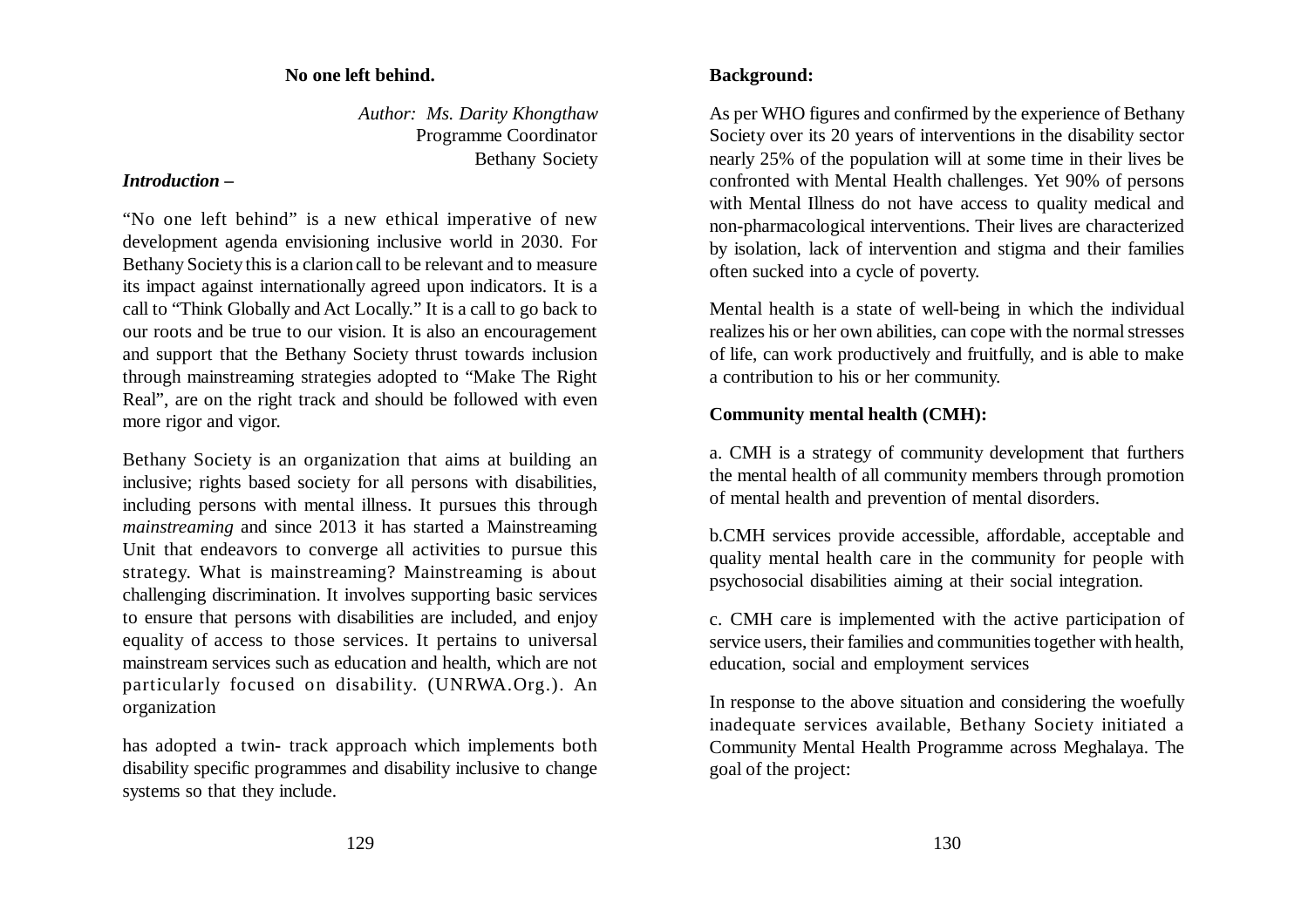To promote mental well-being, prevent mental disorders, provide care, enhance recovery, promote human rights and reduce the mortality, morbidity and disability for persons with mental disorders, in community settings (*Mental Health Action Plan 2013-2020, WHO).*

The main aim of the project is to provide a Comprehensive Community Mental Health in pockets of Meghalaya leading to mainstreaming of Mental Health. The project is being integrated into the Community Based Rehabilitation .(CBR) programme in 7 districts of Meghalaya, 15 blocks and 700 villages through the 6 NGOs/ CBOs and 4 units of Bethany Society who have been collaborating with the lead partner Bethany Society.

Community-based rehabilitation (CBR) was initiated by WHO following the Declaration of Alma-Ata in 1978 in an effort to enhance the quality of life for people with disabilities and their families; meet their basic needs; and ensure their inclusion and participation. While initially a strategy to increase access to rehabilitation services in resource-constrained settings, CBR is now a multisectoral approach working to improve the equalization of opportunities and social inclusion of people with disabilities while combating the perpetual cycle of poverty and disability. CBR is implemented through the combined efforts of people with disabilities, their families and communities, and relevant government and non-government health, education, vocational, social and other services (http://www.who.int/disabilities/cbr/en/ ). These CBR guidelines are relevant to all people with disabilities, including people with mental health problems – many of the issues affecting people with mental health problems are similar to those affecting any other impairment group and therefore other components should be referred to. Therefore, the Mental Health is being mainstreaming into CBR programme.

### **Objectives**

1. Capacity building for field staffs on promotion of community mental health programme. 2. All identified persons with mental health challenges in 600 villages across Meghalaya have access quality services through Comprehensive Community Based Rehabilitation programme leading to inclusion. 3. Persons with mental illness and their families have access livelihood opportunities and support for coping with their challenges. 4. Promotion, prevention, and treatment of Mental Health have been mainstreamed into the National Health Mission.



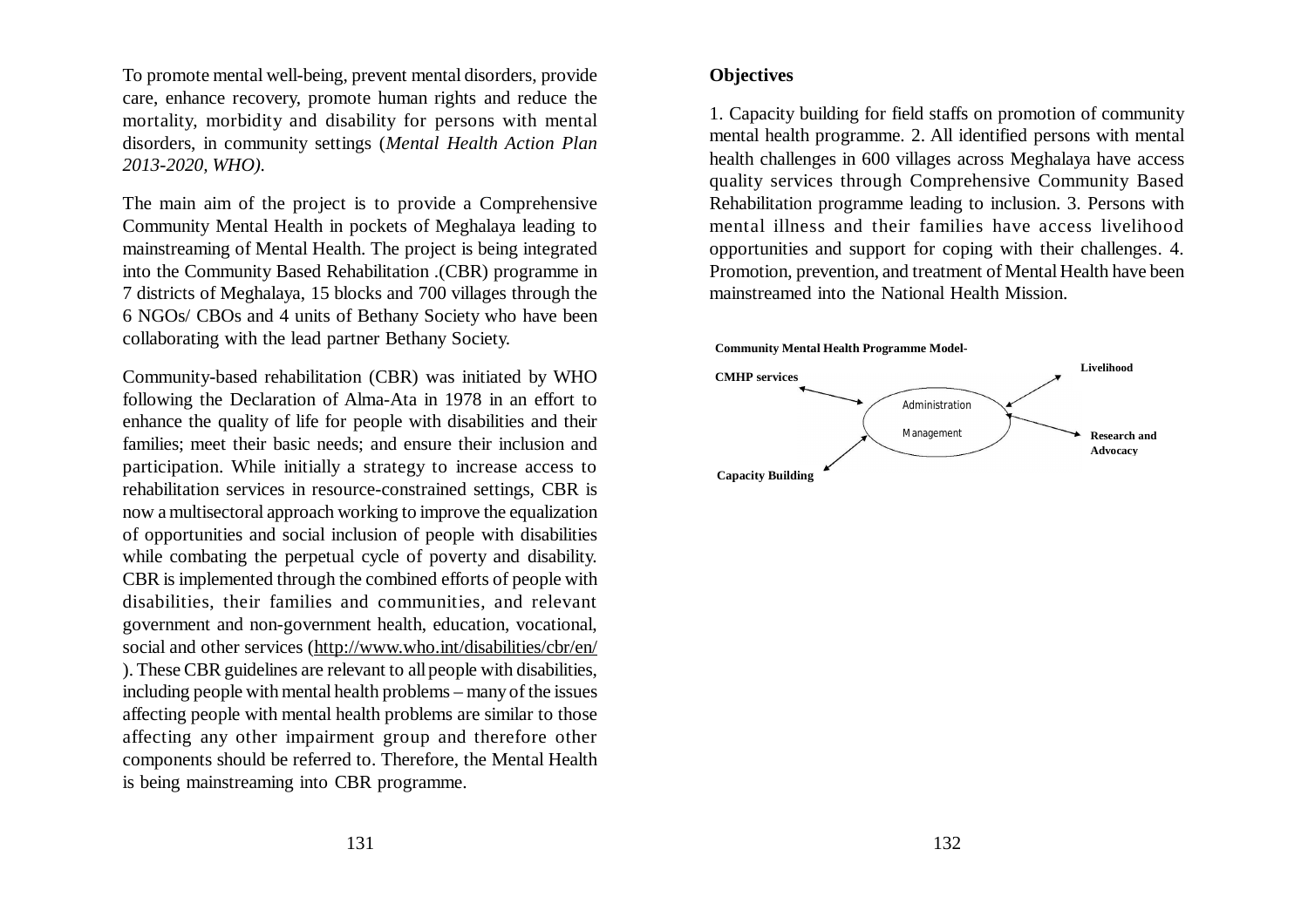| Status of the programme clients that have been identified |  |  |  |
|-----------------------------------------------------------|--|--|--|
| covered under the CBR Programme as on September, 2017     |  |  |  |

| <b>Serial</b>    | <b>Districts</b>        | <b>Block</b>           | <b>Villages</b> | <b>Intellectual</b> | <b>Mental</b> | Epilepsy & |
|------------------|-------------------------|------------------------|-----------------|---------------------|---------------|------------|
| No.              |                         |                        |                 | <b>Impairment</b>   | Illness-      | others     |
|                  |                         |                        |                 |                     | (Severe &     |            |
|                  |                         |                        |                 |                     | Common        |            |
|                  |                         |                        |                 |                     | <b>Mental</b> |            |
|                  |                         |                        |                 |                     | Disorders)    |            |
| 1.               | <b>West Khasi Hills</b> | <b>Mairang Block</b>   | 86              | 105                 | 59            | 92         |
|                  | <b>District</b>         |                        |                 |                     |               |            |
| $\overline{2}$   | <b>West Khasi Hills</b> | <b>Mawthadrashan</b>   | 30              | 81                  | 45            | 30         |
|                  | <b>District</b>         | <b>Block</b>           |                 |                     |               |            |
| 3                | <b>West Khasi Hills</b> | Nongstoin              | 30              | 55                  | 74            | 45         |
|                  | <b>District</b>         | <b>Block</b>           |                 |                     |               |            |
| $\overline{4}$   | <b>South West</b>       | Mawkyrwat              | 37              | 41                  | 108           | 30         |
|                  | <b>Khasi Hills</b>      | block                  |                 |                     |               |            |
|                  | <b>District</b>         |                        |                 |                     |               |            |
| 5                | <b>East Khasi Hills</b> | Mawsynram              | 30              | 30                  | 90            | 30         |
|                  | <b>District</b>         | <b>Block</b>           |                 |                     |               |            |
| 6                | Ri Bhoi District        | <b>Umsning Block</b>   | 30              | 70                  | 105           | 45         |
| $\overline{7}$   | West Jaintia            | Laskein Block          | 30              | 58                  | 110           | 60         |
|                  | <b>Hills District</b>   |                        |                 |                     |               |            |
| 8                | <b>West Garo Hills</b>  | <b>Betasing Block.</b> | 37              |                     |               |            |
|                  | <b>District</b>         | <b>Dalu Block</b>      | 40              |                     |               |            |
|                  |                         | <b>Rongram Block</b>   | 70              | 150                 | 170           | 140        |
|                  |                         | Selsela Block          | 36              |                     |               |            |
|                  |                         | Zikzak Block           | 70              |                     |               |            |
|                  |                         | <b>Gambegre Block</b>  | 60              |                     |               |            |
|                  |                         |                        |                 |                     |               |            |
| $\boldsymbol{9}$ | <b>South Garo Hills</b> | Gasuapara              | 37              |                     |               |            |
|                  | District.               | <b>Block</b>           |                 |                     |               |            |
|                  |                         |                        |                 | 60                  | 80            | 50         |
|                  |                         | <b>Bhagmara</b>        | 77              |                     |               |            |
|                  |                         | <b>Block</b>           |                 |                     |               |            |
|                  | <b>TOTAL</b>            |                        | 700             | 650                 | 806           | 522        |
|                  |                         |                        |                 |                     |               |            |

*Total no. of identified clients - 2008.*

### **Impact :**

With the advantage of the support from The Hans Foundation it is evident that in the pockets where the programme is being implemented Mental Health and the challenges that persons with Mental Illness are facing has been mainstreamed. The lives of over 3000 persons with Mental Illness and their families have been impacted. Further 1534 clients are receiving direct professional services from Doctors at the Block Level. These are being followed up at the household level through the Community Based Rehabilitation (CBR) Field Workers at the household level. The training received by Field Level Staff has greatly enhanced the quality of services and has facilitated Social Inclusion and reduction of stigma. Adult persons with mental illness are members of Disabled Persons Organizations (DPOs), which consist of persons with disabilities from the different sectors, and Self Help Groups (SHGs) which gives them opportunities for advocacy and also access to livelihoods. Through the advocacy done collectively Persons with Mental Illness can avail of separate job cards under the NREGA scheme and also be included in SHGs under the National Rural Livelihood Programme. (NRLM)

All this would not have been possible without the collaboration of the partner NGOs and the local hospitals (Nazareth Hospital, Shillong; SANKER, Shillong; Ramakrishna Hospital, Shillong and Holy Cross Hospital, Shillong. Village Clusters (700 villages, 70,000 households) in 7 of the 11 Districts of Meghalaya have received basic awareness on Mental Health. The use of existing NGO partners has greatly reduced the time it takes to reach out to persons with mental illness and helps in social inclusion and reduces isolation. On the occasion of World Mental Health Day, International Day of persons with disability, PwMI have been able to speak in front of audiences and share their stories.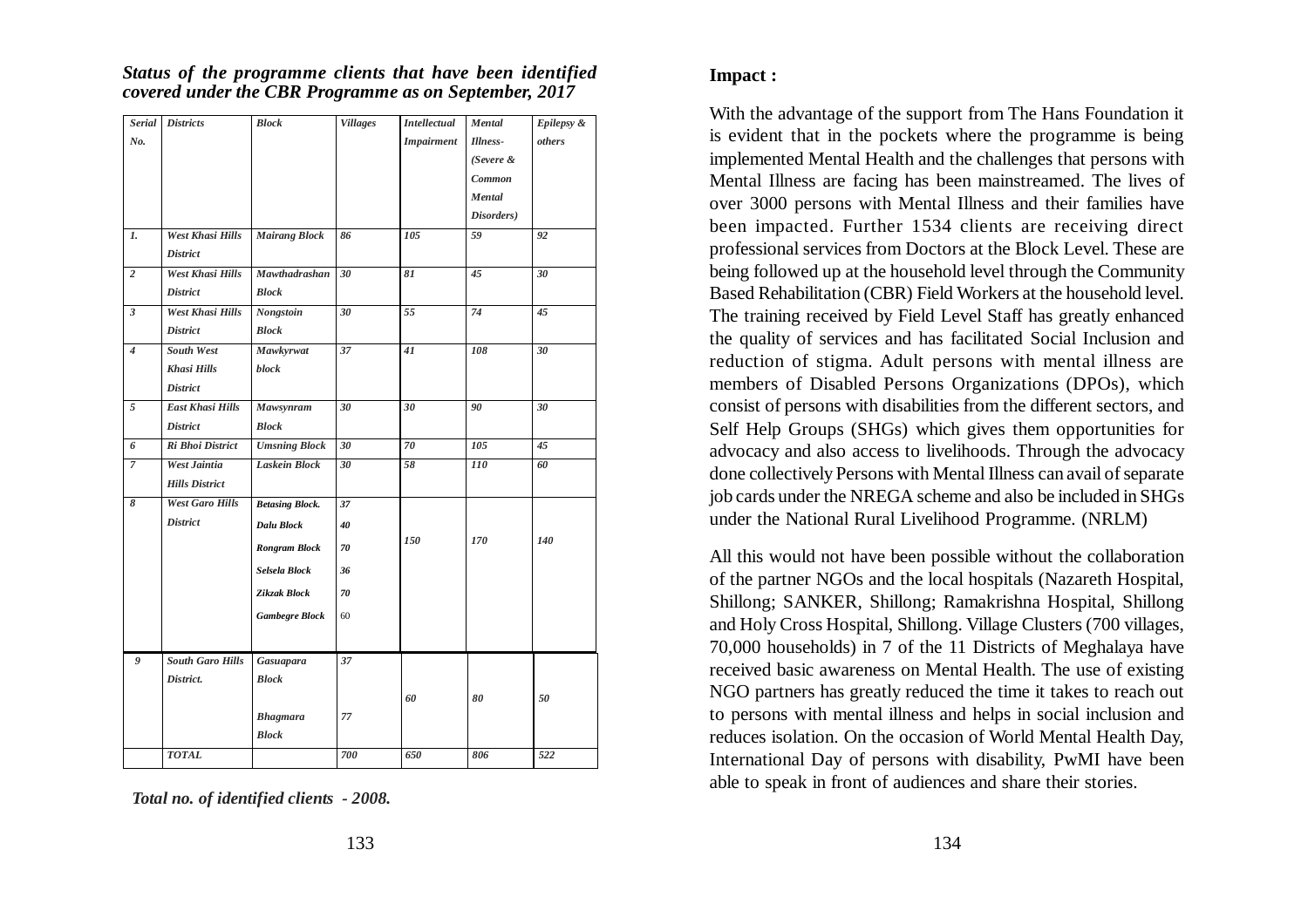## *Gap areas and challenges:-*

a. Partnership challenges (resistance from public health sector mental health specialists, health workers).

b. Public health psychiatrist in the district is reluctant to issue disability certificate as they belief that disability is permanent state and as such a certificate could not be issued to someone who has been experiencing symptoms for a temporary period of time.

c. Integration of mental health into primary health care services is still a question since majority of the health workers have not received adequate training on mental health issues. Most primary care physicians have insufficient training in the use of psychotropic medications and are reluctant to be responsible for the complete health care of the patients with mental health disorder. Therefore, most of the patients are mainly depending on our project.

d. No core team to addressing the mental health risk factors for suicide, prevention of harmful substance abuse and needs of special group ( for example adolescents) in the project areas.

e. Motivating families and patients is one of the biggest challenges. Unrealistic result expectations of the families and clients after getting professional support.

f. Some people still seek help from traditional and local healers.

g. No helpline service is available to the public, to enable the patients and caregivers to reach the Counselors when they are in need of advice, psychiatric condition-related information or immediate support of the home visit team in crisis situations such as when a patient had relapsed.

## *Conclusion*

It can be concluded that the CBR programme has become more holistic- addressing the mental health issues, needs of the most marginalized and victims of Human Rights Violation that are facing has been mainstreaming.

## **Impact of Mental Health Research In India**

*Author: Dr. Sudhir Khandelwal Rtd. Professor, Department of Psychiatry, AIIMS, New Delhi Email: sudhir\_aiims@yahoo.co.uk*

## **Abstract**

India is making rapid strides in a number of fields. It is fast becoming a major player in the global scene in view of its consistent rise in GDP and a vast resource in terms of trained manpower. However, it is still lagging behind in some of the important social and health indices. India is still placed at a lowly position of 130 in the UNDP's Human Development Index. India spends only 1% of its GDP on health, and share of mental health is miniscule at 1% of total health budget. It has been said that if nations have to prosper, they must invest in the mental capital of its citizens. When far too many demands are chasing a small amount of money, how do we determine where do we spend our precious money, or how do we set priorities in terms of service delivery, capacity building, and development and progression of scientific field. None of this can happen in vacuum. We have to have objective mechanism to judiciously spend the limited funds. Research is one such mechanism, whereby we gather data systematically to reach new results and conclusions. That Indian mental health professionals are engaged in research is apparent indicators such as Development of Training centres, Development of GHPUs, Launching of professional societies, Publication of journals, Funding agencies, Short term and long term studies, Multi-centred& collaborative studies, International collaborative studies and Phase II & Phase III drug trials. We have to examine if research in India is progressing in right direction; Is research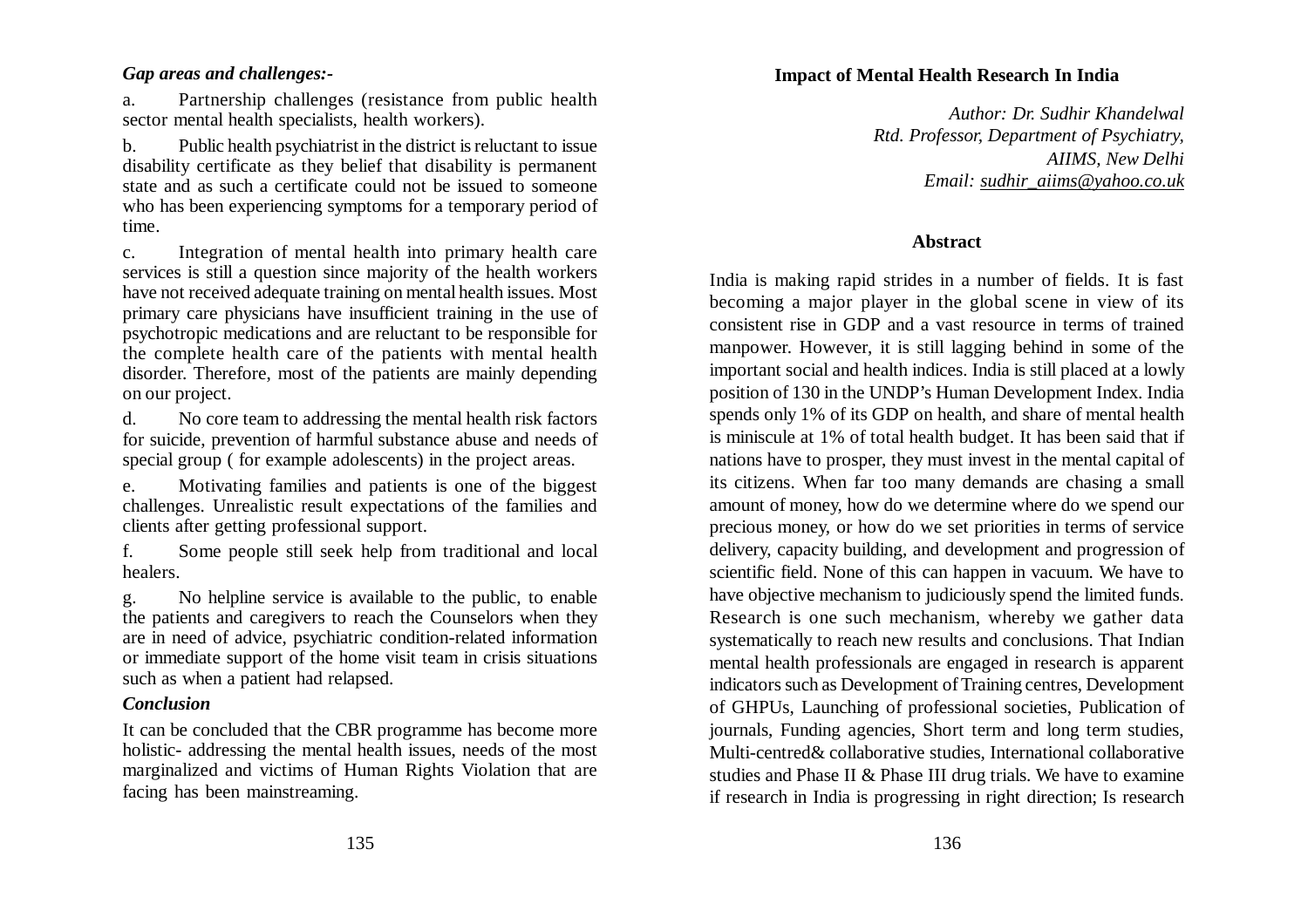pursuing the right agenda? Is it examining the right question in right way? Are the results communicated to : policy makers, service providers, clinicians? Do these people apply these results for people who matter?

However, research in India is constrained by a number of factors, such as Research output is much smaller than the West, limited local scientific publications, local publications not easily available and is not indexed, research does not reach Western medical press, priorities of western press different, rigid attitude towards publications from developing countries, and constraints and handicaps of research workers. There are further limitations, viz, lack of funds, lack of trained technical support, lack of time, lack of training in research methodology, poor library facility, limited internet technology and availability, lack of publication opportunities, lack of desired impact, little dialogue between research and policy.

For delivering cost-effective mental health care, India has to build its research capacity. That is possible by increased capacity for delivery of care, increased capacity for research, a robust research agenda to inform, research agenda to support primary care, operational studies to test techniques and strategies for their effectiveness in local setting, and having collaborative programmes. There are many ways by which impact of research can be tracked: publications, impact factor, more research grants, more multi-centred collaborative work, changes in service delivery and interventions, programme and policy changes, training opportunities, and employment opportunities. Robust functioning of professional scientific societies is also a healthy index towards research. At this time, there are several professional bodies working towards mental health: Indian Association for Mental Hygiene, Indian Psychiatric Society, Indian Association of Clinical Psychologists, Indian Association for Social

Psychiatry, Indian Academy of Child and Adolescent Mental Health, Indian Association of Private Psychiatrists, and SAARC Association. India has been publishing some quality journals too, many of which are pubmed indexed: Indian Journal of Psychiatry, Indian Journal of Psychological Medicine, Indian Journal of Clinical Psychology, Indian Journal of Medical Research, National Medical Journal of India, Journal of Personality and Clinical Studies, Indian Journal of Social Psychiatry, Journal of Human Behaviour and Mental Health, Journals from each zone of the Indian Psychiatric Society. A number of funding agencies are now available to Indian scientists: Indian Council of Medical Research, DST, DBT, CSIR, World Health Organization, Ministry of Social Justice and Empowerment, Ministry of Health, UNODC, NACO, WHO and Pharmaceutical industry.

**Key words:** mental health research in India, mental health research

### **Introduction:**

Research is defined as systematic gathering of data, information and facts for the advancement of knowledge. Research comprises creative and systematic work undertaken to increase the stock of knowledge, and use it to devise new applications. It is used to establish or confirm facts, reaffirm the results of previous work, solve new or existing problems, support theories or develop new theories for betterment of society. Research is an important component in understanding the interaction between health and disease, and the environment. It is essential for mitigating the suffering due to diseases in the society, and for developing preventing and promotional strategies in the society.

## **Why Mental Health Research is Essential?**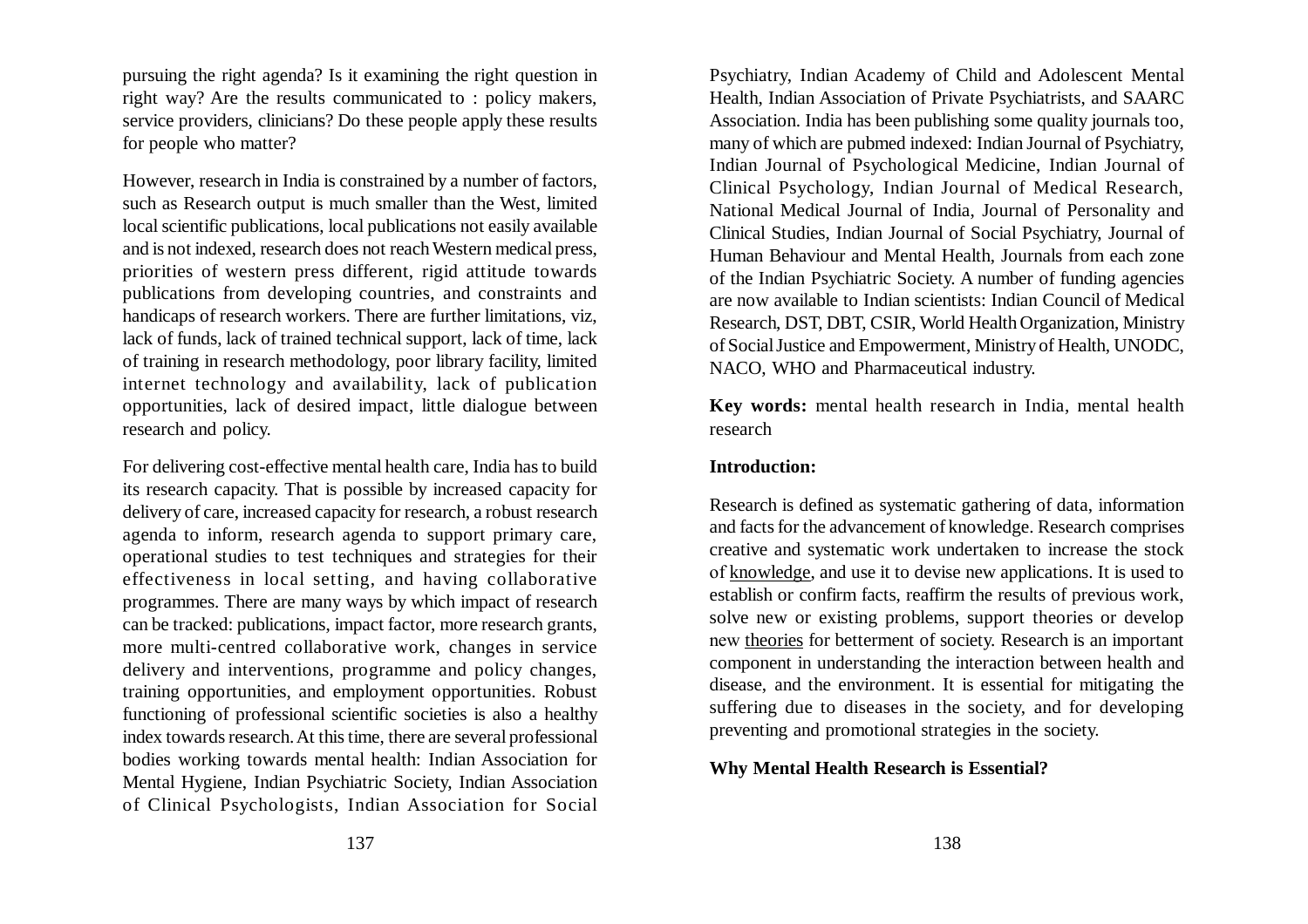Mental health research is critical to guide rational policy development, program planning and the provision of mental health services. Evidence-based action can reduce the social impact and economic costs of mental disorders to tackle health inequity, to prevent disability and mortality, and ultimately to foster country development.

## **Research for Evidence Based Medicine**

Research allows us to provide evidence for any decision making in practice of medicine. Following are the steps of evidences in order of hierarchy:

- a. Expert opinion
- b. Case reports
- c. Follow up Studies
- d. Narrative Reviews
- e. Double Blind Randomized Controlled Studies
- f. Systemic Reviews
- g. Meta-analysis

# **World Mental Health Report 2001**

World Health Report 2001 by the World Health Organization was devoted to the state of mental health in the world. It drew attention to the state of mental health research in various countries, and constraints of research in developing countries. It stated very clearly that Research gap was too wide in developing countries, Mental health efforts in developing countries were based on evidence from high income countries, Research must be relevant to the needs of developing countries, and that relevant research done in a developing country should assist them in reducing burden of common and disabling conditions. Hence it pointed

out clearly that research was essential for mitigation of burden of mental disorders in the society.

The Institute of Medicine Report, 2001 lamented the fact that Mental and neurological health in developing countries is not seen as part of mainstream public health. Experts feel that these countries lack the means to implement recommendations of research and reports. Very frequently, the research does not always reach its main target group that are decision makers. Consequently, policy, programme, and services do not reach target groups leading to poor development of mental health services.

# **Research Capacity for Mental Health in Low and Middle Income Countries**

On average, LAMIC invest less than 1% of their GDP in research and development, compared to 2.3% in high income countries. Developing countries account for only 29% of world researchers, with a ratio of fewer than 0.5 scientists per 1000 population, in contrast to 2 per 1000 in developed countries. The low priority given to mental health research in these countries is one of the reasons for the lower ratio of qualified mental health researchers and lower research output in comparison to other noncommunicable diseases. Compounding the situation is the "brain drain" whereby well-trained researchers leave their countries in search of better work conditions. LAMIC bear the brunt of the burden of multiple risk factors for mental disorders. These include violence, war, illiteracy, income inequalities, poor physical health, poverty, natural and human-made disasters and lack of access to mental health services. Violence against women and children especially in these countries is an important cause of disease burden in these groups. These groups are often excluded from the research agenda and service provision.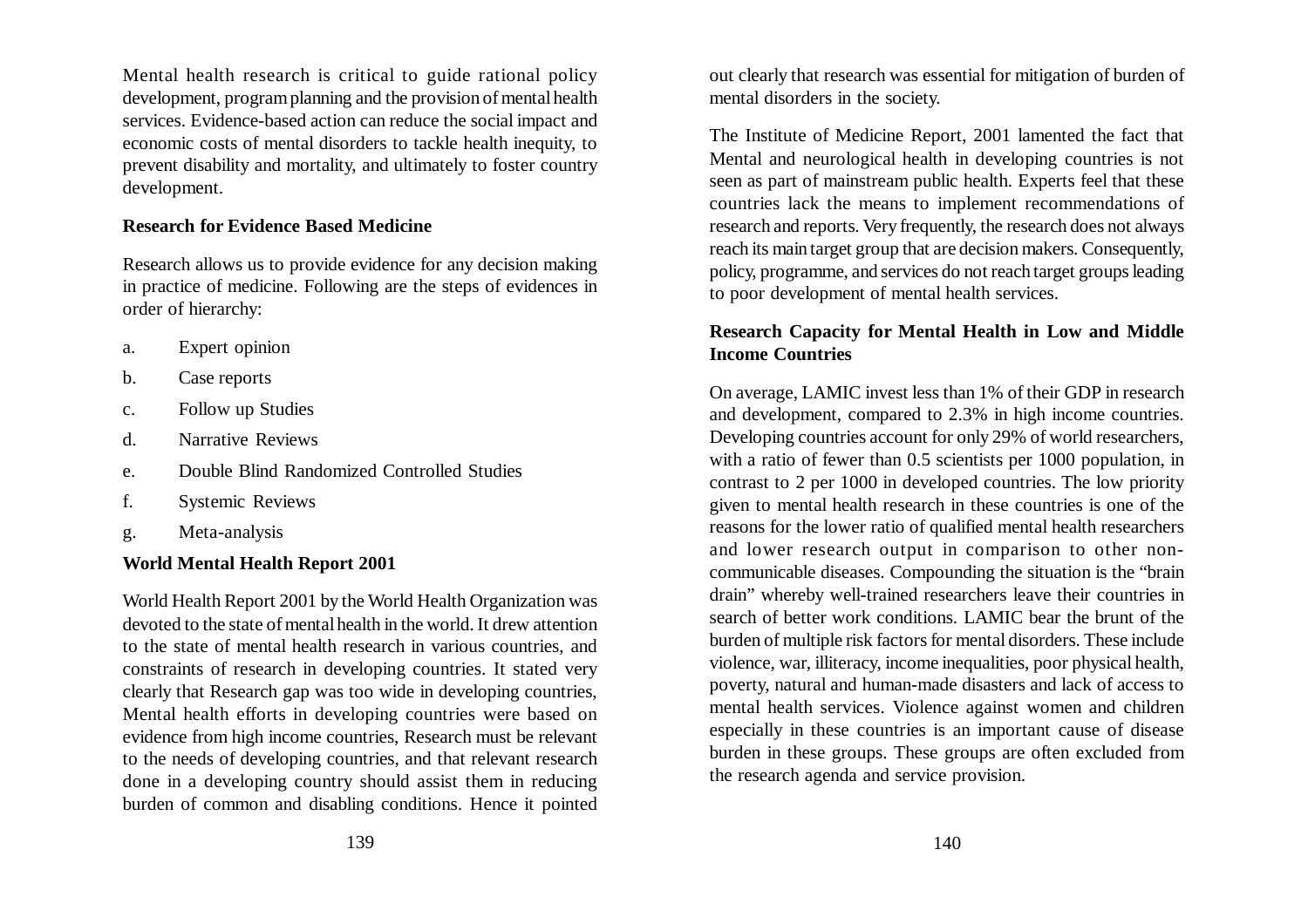Global forum for health research helped correct the 10/90 gap through the Commission on Health Research for Development. Eighty five percent of world population lives in developing world, while the total health budget is less than 5% of GDP. Mental health budget is less than 1% of total health budget. 10% of the health research budget is spent on 90% of the world health problems. Correcting this gap would result in growth and development, reduction in poverty, and increasing global security.

However, multidimensional efforts needed to change mental health at global level. Mental health research would play a key role to achieve this. Research generated information is essential to determine needs, propose cost-effective interventions, monitor process of implementation, evaluate the changes, explore obstacles and research generated information will enable better utilization of meagre mental health resources.

### **Peculiarities of India:**

India is a land of contrasts. It is the second largest country in the world, has poorly organized and less regulated health sector. Health and social indicators remain unsatisfactory inspite of rapid growth in its GDP. Some of the important indicators are as follows:

- a. Human Development Index :  $128<sup>th</sup>$  position
- b. GDP :Rs 46,93,602 Crores (\$1160 billion)
- c. Per capita income : \$ 1160

d. Budget allocation on health : 1.39% of GDP; 2.11% of total expenditure (per capita expenditure on health: Rs 200)

e. Population & doctor ratio : 60 per 100,000

## **Development of Mental Health Services**

Mental hospital and custodial approach: India inherited mental asylums from the British in 1947, where the approach was custodial in nature, and not therapeutic. There were severe human rights violations.

General Hospital based Psychiatric Units : In 1950s onwards, the focus of mental health care shifted to the community, since it was felt that was more therapeutic, and also allowed the patient to live within the family settings.

Private sector: In the last three decades, mental health care also became available in the private sector. There are now private clinics, and private psychiatry hospitals within the community settings.

Community care: It has been an endeavour of health providers to make mental health care available in the community setting, since people living in remote areas of the country can ill afford to avail mental health services located in distant urban areas.

Rehabilitation units: A significant number of mental ill people continue to live in shame and isolation owing to certain deficits and disabilities left behind a severe mental illness. Rehabilitation of such patients is part of the holistic management.

NGOs: Non-government organizations are doing yeoman's service in getting people their rights, which are often violated. Such organizations are a major force to establish liaison with the government to achieve this goal.

# **Development of Mental Health Research**

There is no doubt that mental health research is gradually taking off in India. It may not have a major impact on the global level, but a at national level, its significance is visible. The following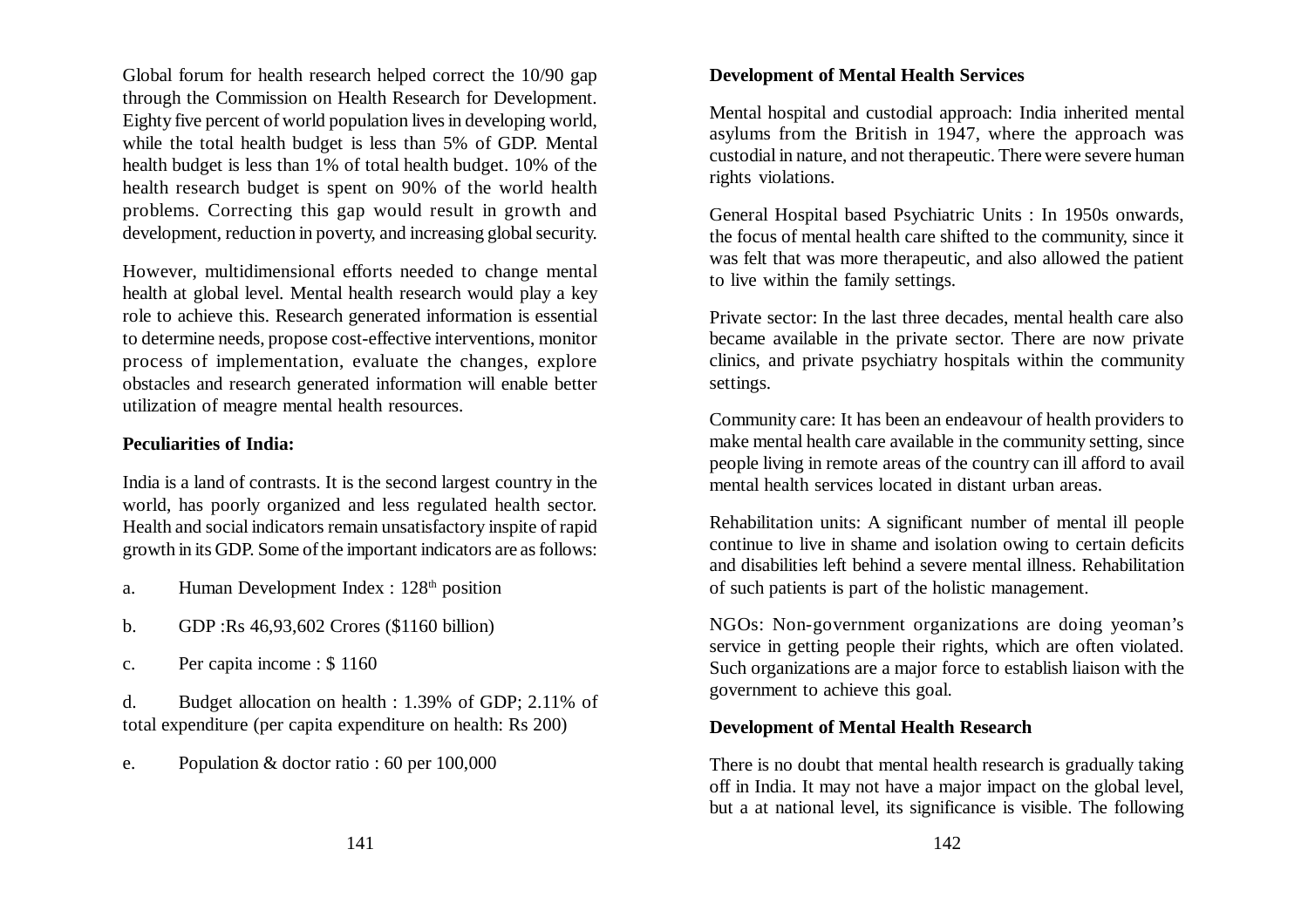could be cited as evidence for progress of mental health research in India such as development of training centres, development of GHPUS, launching of professional societies, publication of journals, funding agencies, short term and long term studies, multi-centred& collaborative studies, international collaborative studies and Phase II & Phase III drug trials.

There types if research studies conducted in India in relation to mental health are psychosocial tests and research instruments, psychiatric epidemiology, phenomenology, prognosis & outcome, delivery of mental health services, psychotherapy, psychosocial factors related to mental health, psychopharmacology & clinical trials, child and adolescent mental health, drug and substance use disorders and disaster mental health.

The common themes that are undertaken for research are epidemiological studies, efficacious and cost-effective studies, locally relevant interventions, awareness programmes, stigma and discrimination, war, conflicts, and natural disasters, child and adolescent mental health, depression , epilepsy, suicide and self harm, HIV and AIDS and alcohol and substance abuse.

## **Problems of Mental Health Research**

The problems associated with mental health research are research output is much smaller than the west, limited local scientific publications, local publications not easily available, not indexed, research does not reach western medical press, priorities of western press different, rigid attitude towards publications from developing countries and constraints and handicaps of research workers. Moreover there are lack of funds, lack of trained technical support, lack of time, lack of training in research methodology, poor library facility, limited internet technology and availability, lack of publication opportunities and lack of desired impact : little dialogue between research and policy.

### **Mental Health Research : Some Questions**

Some questions that are asked in relation to mental health research are Is research pursuing the right agenda? Is it examining the right question in right way? Are the results communicated to : policy makers, service providers, clinicians? Do these people apply these results for people who matter.

# **Tracking the Impact of Mental Health Research**

To track the progress of mental health research, one could examine the publications and their impact factor, more research grants, more multi-centred collaborative work, changes in service delivery and interventions, programme and policy changes, training opportunities and employment opportunities.

# **Professional Societies and Journals**

The professional societies that promote mental health care and research in India are Indian Association for Mental Hygiene, Indian Psychiatric Society, Indian Association of Clinical Psychologists, Indian Association for Social Psychiatry, Indian Academy of Child and Adolescent Mental Health, Indian Association of Private Psychiatrists and SAARC Association.

There are a few journals that also publish mental health related research articles. These are Indian Journal of Psychiatry, Indian Journal of Psychological Medicine, Indian Journal of Clinical Psychology, Indian Journal of Medical Research, National Medical Journal of India, Journal of Personality and Clinical Studies, Indian Journal of Social Psychiatry, Journal of Human Behaviour and Mental Health and Journals from each zone.

The funding agencies that provide research grants for mental health are Indian Council of Medical Research, DST, DBT, CSIR, World Health Organization, Ministry of Social Justice and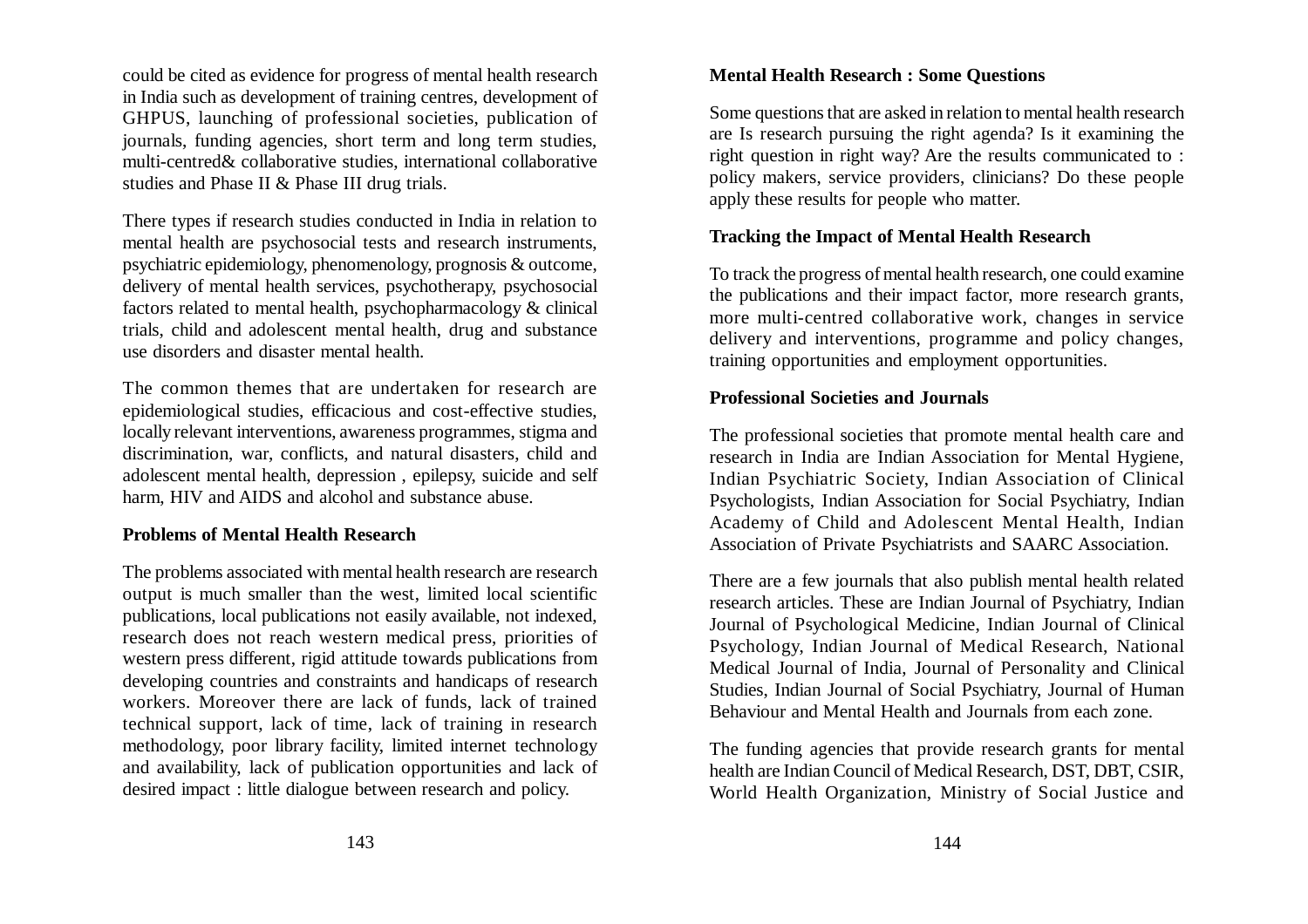Empowerment, Ministry of Health and Family Welfare, UNODC, NACO and Pharmaceutical industry.

#### **Recommendations:**

In the light of the challenges facing the development of mental health research in the country, it is essential to raise awareness of importance of mental health, integrate with health research systems, establish governance and monitor progress in mhr, formulate and implement mental health research priorities, increase funding for mental health research, invest in mental health research capacity strengthening, develop research networks and public private partnerships, consider cross-cutting issues affecting mental health and connect with information networks in health research.

### **Conclusion:**

To conclude, for delivering cost-effective mental health care, India has to build its research capacity. This is possible by increased capacity for delivery of care, increased capacity for research, a robust research agenda to inform, research agenda to support primary care, operational studies to test techniques and strategies for their effectiveness in local setting, and having collaborative programmes. Robust functioning of professional scientific societies is also a healthy index towards research. Mental health research (MHR) is essential component to equity and development. India has made very little progress in MHR. The challenge is to develop strategies for MHR, need to review and strengthen the management of MHR, greater funds to be allocated to strengthen research, capacity and infrastructure and to bridge the gap between policy and research. There is also a need to sensitize researchers about usefulness of involving policy makers in their research and the need to sensitize policy makers about the importance of good mental health research.

### **Mental Health: A Priority**

*Author: Ms. GamreChima R. Marak Psychiatric Social Worker , MIMHANS, Shillong PhD Scholar, Christ University, Bengaluru*

### **Abstract**

Mental Health is a major concern in India. It has been estimated that one in ten people in India have a mental health issue, one in twenty suffer from depression and 0.8% have a "common and severe mental disorder" (Duffy, Kelly; 2017). There is the presence of the "huge gap" or the "treatment gap", in providing for the needs of the mentally ill in the society. Poor awareness and limited availability of resources puts pressure on the treatment process. The need for strengthening the health systems have been recognized so as to make them responsive to the changing health priorities and concerns. There is a lack of comprehensive and integrated systems approach towards mental health care, resulting in poor functioning or the absence of mental health care facilities and services (National Mental Health Survey of India 2016). WHO recognizes that the best wayto improve people's mental health is through integrated participation from various sectors.

**Keywords:** Mental health, integrated support for mental health, health institutions.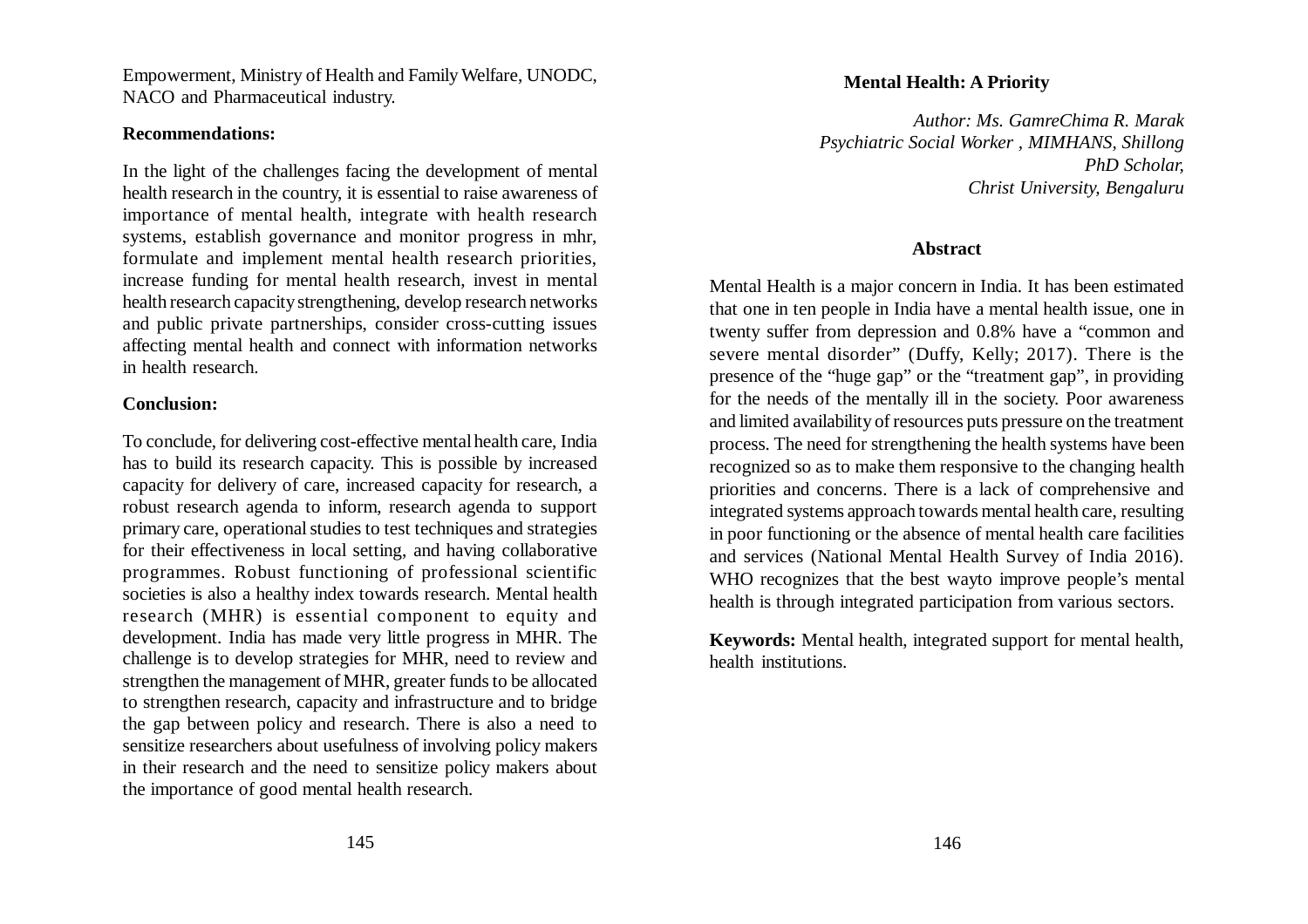#### **Mental Health Advocacy and Policy in Meghalaya**

*Author: Dr. IlaLyngksiarRynjah Consultant Clinical Psychologist SANKER, Shillong Email: ila\_lyngksiar@yahoo.com*

#### **Abstract**

Mental health policy in India has improved significantly with changes in the PWD Act and more recently, the passage of the Mental Health Care Act in 2017. The first National Mental Health Policy was framed in the year 2014. Other states in the country such as Kerala and Karnataka have implemented a State Mental Health Policy. However, in the state of Meghalaya, there is very little progress in this sphere. There is a State Mental Health Authority which looks into mental health issues at the state level. Despite almost 50 years of statehood, the state does not have a State Health Policy, let alone one for mental health.Only two districts out of 11 are covered under the District Mental Health Programme. Psychiatrists are available in the West Garo Hills, West Jaintia Hills, RiBhoi Districts apart from East Khasi Hills (Shillong).The bulk of treatment services are concentrated in the capital, Shillong where there are two speciality mental health institutions; MIMHANS in the government sector and SAN-KER in the private sector. There are designated psychiatry beds in various government and private hospitals and deaddiction centres that provide rehabilitative services for those with chemical dependency, which are again concentrated in a few districts. Advocacy regarding the cause of mental health is a low priority in Meghalaya. The only organizations that take up this issue are SAN-KER and MLCU. These two organizations have public programmes and functions on various international days in order

to sensitise the public towards mental health care needs. Bethany Society has also of late been involved in advocacy and reaching out to the mentally ill in the community besides their main focus on physical disabilities.

This overview of the mental health scenario shows the stark reality inMeghalaya. There is a need to have a coherent and well thought out policy to deal with the challenges that the state faces. The policy should take into consideration the unique cultural mores that are present, such as the matrilineal system and cultural beliefs that are thought to impact a person's mental health.Suicide is a serious public health concern which needs to be tackled on a priority basis, led by mental health professionals. Mental health policy should also focus on issues at the school level to tackle substance use disorders and early intervention for childhood disorders. Adolescent mental health policy should address issues such as sexuality and bullying. A focus of the policy should be on women's mental health, especially perinatal and maternal mental health. This is especially important in the state considering the high fertility rate. With people living for longer, elderly mental health needs to be another focus in the policy. The burden caused by common mental disorders is high and affects all spheres of life including family and work. There is therefore a need for policy makers in the state to realise the importance of mental health in all spheres of functioning and to encourage positive mental health.

**Key words:** mental health advocacy, mental health policy

#### **Recommendations**

The research studies presented in the seminar has benefitted all the faculty, students and professionals who participated in the seminar. As indicated, there is a large mental health gap in terms of professionals and research. The huge burden of mental illness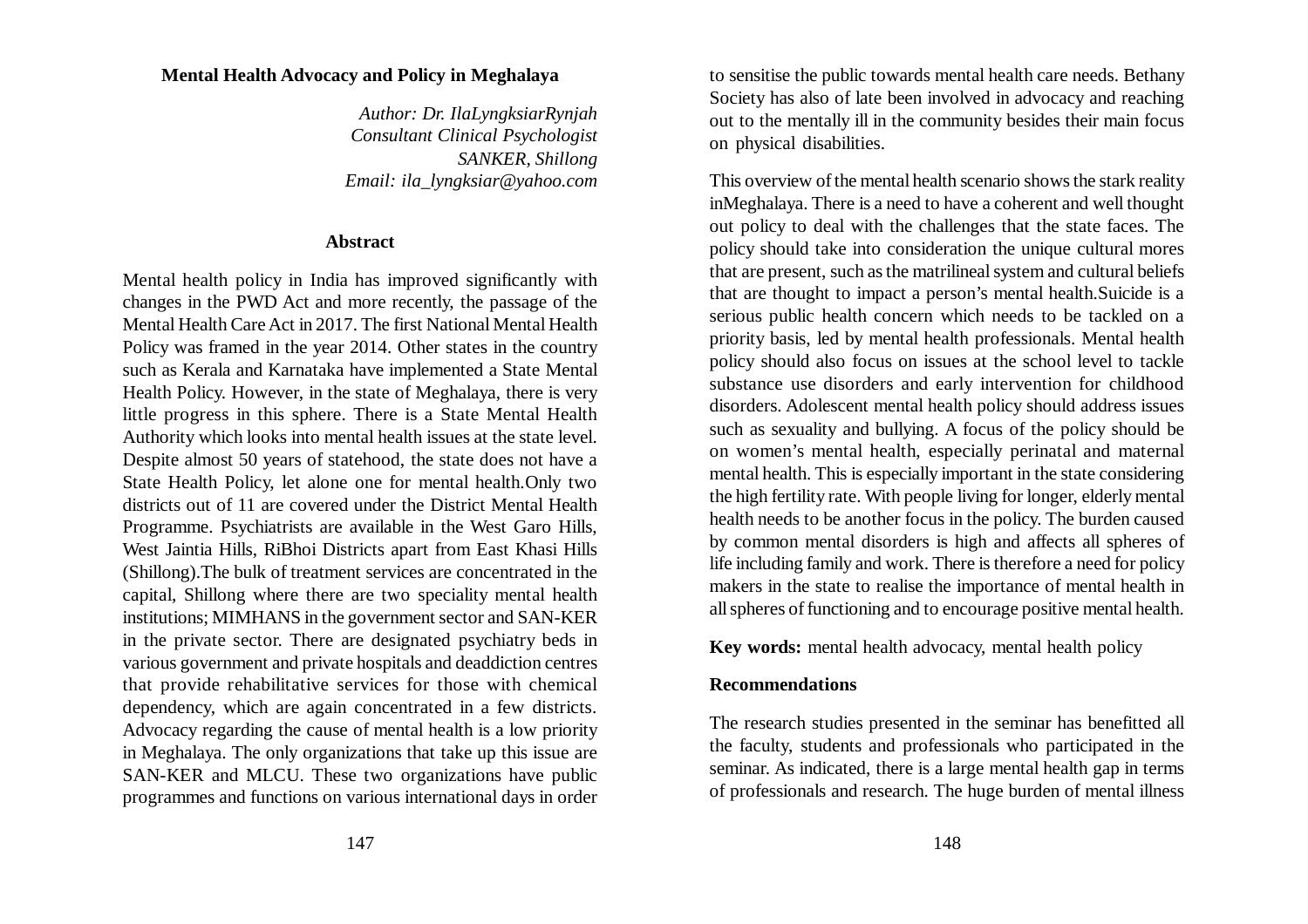in a country like India is enormous. The need therefore is to enhance the training of mental health professionals and also conduct research.

Thus there are three major recommendations for the Department:

a. Include 'mental health' in the curriculum. The training of mental professionals has to be a priority for the Department so as to reduce the gap that exists.

b. Research on issues related to mental health has to be taken up. There is a big lacuna in the knowledge of mental illness in the state and region. Students and faculty are to be encouraged to take up research on mental health

c. Community projects to address the mental health concerns can be taken up. As part of the project, sensitization about the misconceptions about mental health could be one component which will reduce stigma and discrimination to a very large extent. This will be the start of improved mental health care for persons needing care and services.

# **Core Organizing Team**

- a. Dr. Melari Shisha Nongrum, Associate Professor
- b. Dr. Marbabiang Syiemlieh, Assistant Professor
- c. Dr. S.Maxwell Lyngdoh, Associate Professor
- d. Dr. Ardonister Lyngdoh, Assistant Professor
- e. Ms. Ibasaralyne Thabah Synthiang, Assistant Professor
- f. Ms. Dawnthingla Shimray, Assistant Professor
- g. Ms. Nandaris Marwein, Assistant Professor

### **Annexure 1: Programme of the National Seminar**

# *Day 1: October 31, 2017*

10:00 am - Inaugural Function

12:00 noon *Sub-theme I : Mental Health in Education and Health Institutions*

### *Moderator – Prof R. Srinivasa Murthy*

Session I : *Mental Health Integration in Education and Health Institutions*

|                    | Prof Sonia Pereira Deuri                                                                                               |  |  |
|--------------------|------------------------------------------------------------------------------------------------------------------------|--|--|
| $12:45 \text{ pm}$ | Session II : Mental Health: A Priority                                                                                 |  |  |
|                    | Ms. GamreChima R. Marak                                                                                                |  |  |
| $1:15$ pm          | <b>Session III: Career Support Systems for Schools</b><br>in Meghalaya                                                 |  |  |
|                    | Dr Maribon Moreno Viray                                                                                                |  |  |
| $1:45$ pm          | Lunch Break                                                                                                            |  |  |
| $2:15 \text{ pm}$  | <b>Sub-theme II: Mental Health Research</b><br><i><b>Approaches</b></i>                                                |  |  |
|                    | Moderator: Prof. Kasi Sekar                                                                                            |  |  |
|                    | Session IV: Prof. Sudhir Khandelwal                                                                                    |  |  |
| 3:00 pm            | <b>Session V: Community Based Participatory</b><br>Research: its relevance to addressing social issues<br>in Meghalaya |  |  |
|                    | Dr. Melari Shisha Nongrum                                                                                              |  |  |